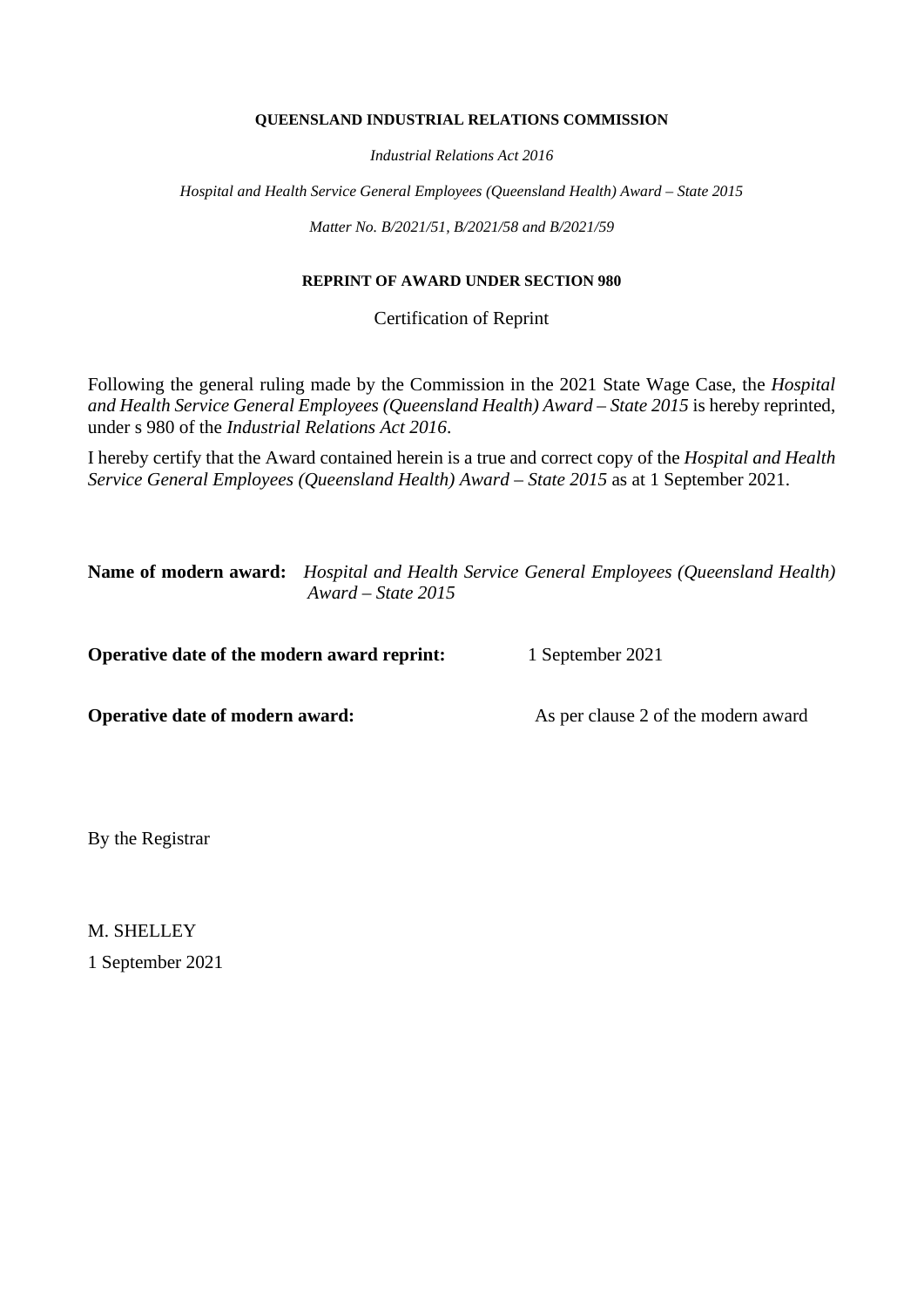# HOSPITAL AND HEALTH SERVICE GENERAL EMPLOYEES (QUEENSLAND HEALTH) AWARD - STATE 2015

# **Table of Contents**

| 1.  |                                                                            |
|-----|----------------------------------------------------------------------------|
| 2.  |                                                                            |
| 3.  |                                                                            |
| 4.  |                                                                            |
| 5.  |                                                                            |
| 6.  |                                                                            |
|     |                                                                            |
| 7.  |                                                                            |
|     | PART 3 - Types of Employment, Consultation and Termination of Employment 9 |
| 8.  |                                                                            |
| 9.  |                                                                            |
| 10. |                                                                            |
| 11. |                                                                            |
|     |                                                                            |
|     |                                                                            |
| 12. |                                                                            |
| 13. |                                                                            |
| 14. |                                                                            |
|     |                                                                            |
| 15. |                                                                            |
| 16. | 33                                                                         |
| 17. |                                                                            |
| 18. |                                                                            |
|     |                                                                            |
| 19. |                                                                            |
| 20. |                                                                            |
| 21. |                                                                            |
| 22. |                                                                            |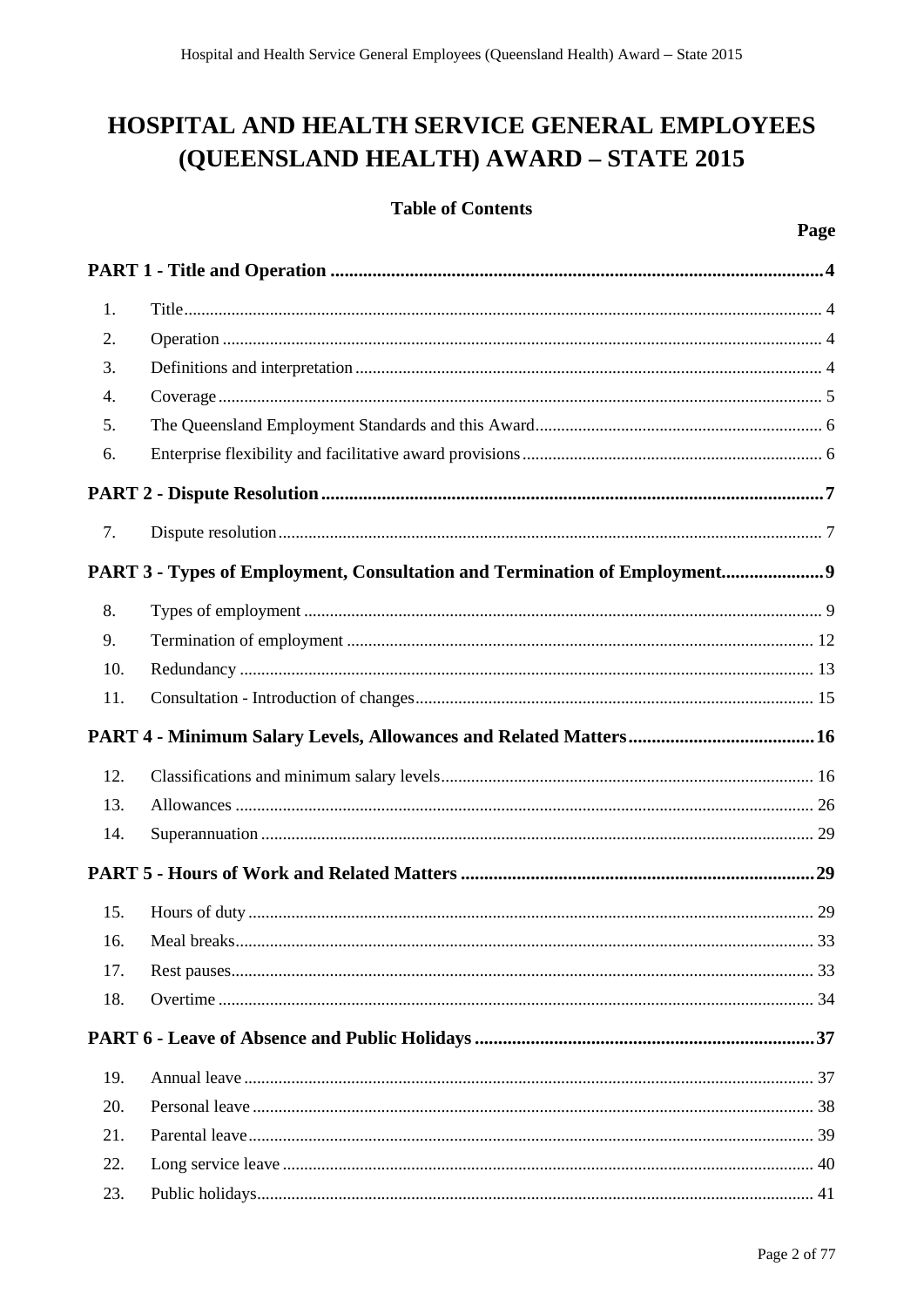| 24. |                                                                                              |  |
|-----|----------------------------------------------------------------------------------------------|--|
| 25. |                                                                                              |  |
|     |                                                                                              |  |
| 26. |                                                                                              |  |
| 27. |                                                                                              |  |
| 28. |                                                                                              |  |
|     |                                                                                              |  |
| 29. |                                                                                              |  |
|     |                                                                                              |  |
| 30. |                                                                                              |  |
| 31. |                                                                                              |  |
| 32. |                                                                                              |  |
| 33. |                                                                                              |  |
|     |                                                                                              |  |
| 34. |                                                                                              |  |
| 35. |                                                                                              |  |
| 36. |                                                                                              |  |
| 37. |                                                                                              |  |
|     | Schedule 1 - Work Areas/Units included in Department of Health (as at 1 March 2017)  48      |  |
|     | Schedule 2 - Allocation of Occupational Groupings to Administrative, Professional, Technical |  |
|     |                                                                                              |  |
|     |                                                                                              |  |
|     |                                                                                              |  |
|     |                                                                                              |  |
|     |                                                                                              |  |
|     |                                                                                              |  |
|     | Schedule 9 - Directives Which Apply to Employees Covered by this Award77                     |  |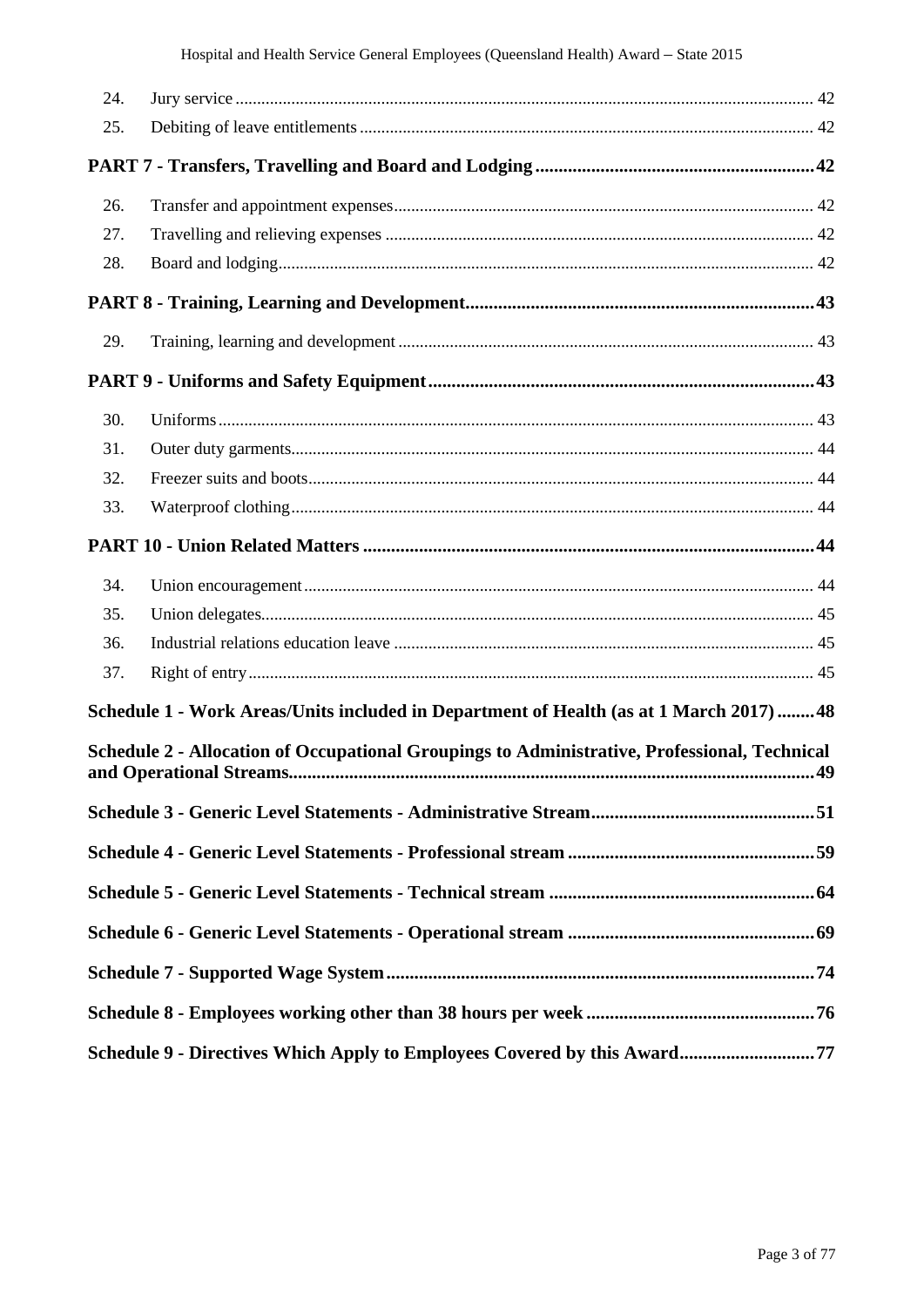# <span id="page-3-0"></span>**PART 1 - Title and Operation**

# <span id="page-3-1"></span>**1. Title**

This Award is known as the *Hospital and Health Service General Employees (Queensland Health) Award – State 2015*.

# <span id="page-3-2"></span>**2. Operation**

This Award, made on 30 November 2015, operates from 1 March 2017.

# <span id="page-3-3"></span>**3. Definitions and interpretation**

Unless the context otherwise requires, in this Award:

**accrued day off** means a day, other than a rostered days off, on which an employee is not rostered for duty as a result of time accrued under the method of working ordinary hours implemented in accordance with clauses 15.1 or 15.2

**Act** means the *Industrial Relations Act 2016*

**afternoon shift** means any shift commencing at or after 1200 and finishing after 1800

**chief executive** means the chief executive of the Department of Health

**classification level** comprises a minimum salary rate plus a number of paypoints in a particular stream through which employees will be eligible to progress

**Commission** means the Queensland Industrial Relations Commission

**continuous shift work** means work done by employees where the hours of work are regularly rotated in accordance with a shift roster covering a 24 hour per day operation over a 7 day week

**crib break** means a break, without loss of pay, which is taken in a way that does not interfere with the continuity of work

**day shift** means any shift worked as part of a non-continuous shift work system or a continuous shift work system which is not an afternoon shift or a night shift

**day work** means a single period of work (excluding a meal break) performed during the spread of ordinary hours which is not part of a non-continuous shift work or a continuous shift work system

**day worker** means a person who works day work

**department** means the Department of Health, and includes the work areas/units listed in Schedule 1 as amended from time to time

**directive** means a ruling, or part of a ruling, made under section 53 or section 54 of the *Public Service Act 2008*

**double rates** means one time in addition to the prescribed rate payable depending upon when the work is performed

**employee** means a person referred to at clause 4.1(a)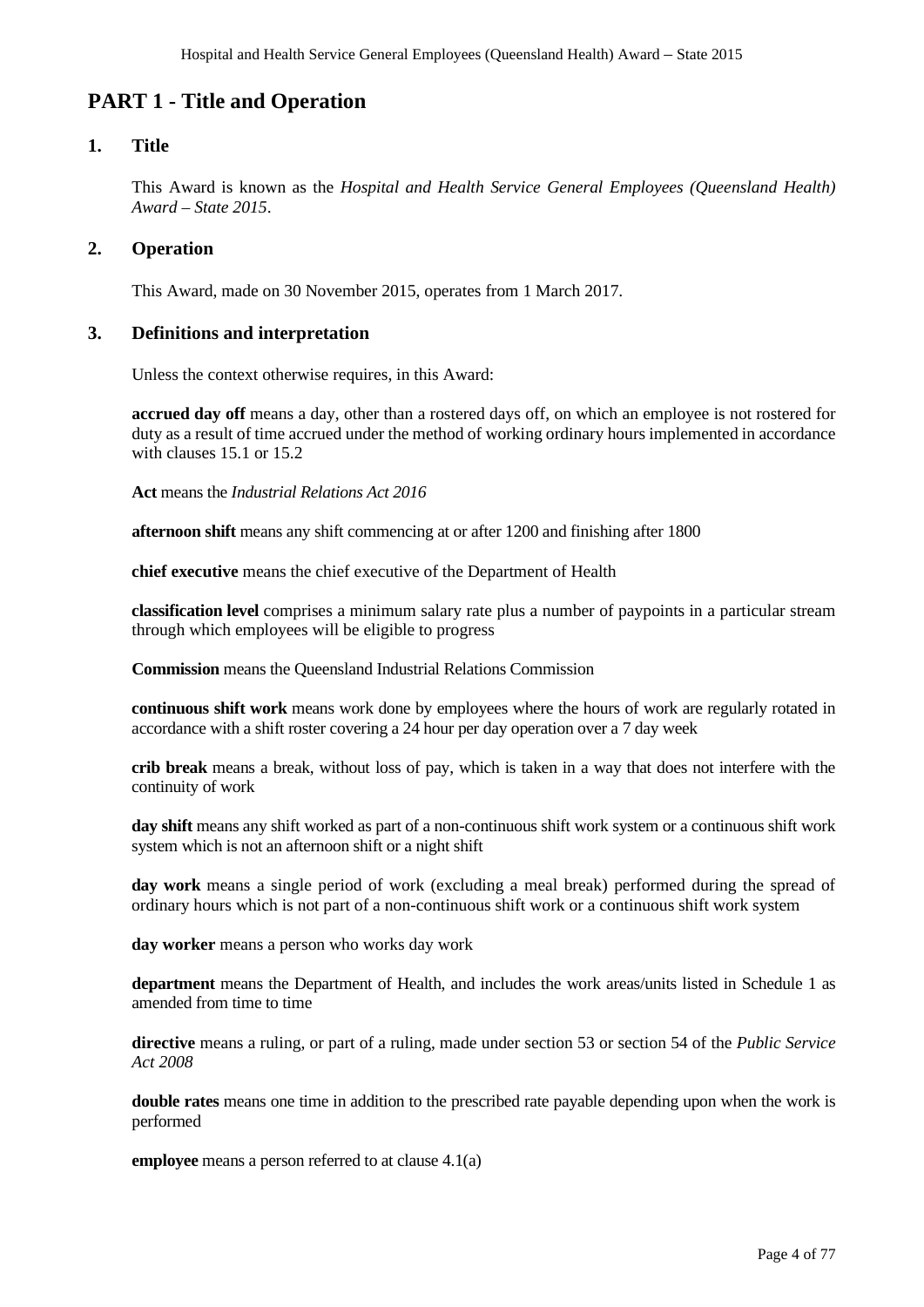# **employer** means:

- (a) the chief executive of the department; or
- (b) a hospital and health service,

in their capacity as the employer of employees covered by this Award

**generic level statement** means a broad, concise statement of the duties, skills and responsibilities indicative of a given classification level

**health service** has the same meaning as hospital and health service

**hospital and health service** means a hospital and health service established in accordance with the *Hospital and Health Boards Act 2011*

**increment** means for all employees an increase in salary from one paypoint to the next highest paypoint within a classification level

**majority of shift** means the day on which the major proportion of ordinary hours is worked where the starting and finishing times of that shift occur on different days

**night shift** means a shift commencing at or after 1800 or before 0600 the following day, at least 50% of which is worked before 0800

**non-continuous shift work** means work regularly rotated in accordance with a roster which prescribes 2 or more shifts (day, afternoon or night) per day, but does not cover a 24 hour per day operation over a 7 day week (see continuous shift work)

**paypoint** means the specific rate of remuneration payable to employees within a classification level

**public holiday** has the same meaning as that provided in Schedule 5 of the Act

**QES** means the Queensland Employment Standards contained in Part 3 of Chapter 2 of the Act

### **rostered day off** means:

- for an employee whose ordinary hours of duty are Monday to Friday: Saturday and Sunday
- for an employee whose ordinary hours of duty include a Saturday and/or Sunday: one of the two days each week, or four days each fortnight, that the employee is not rostered for duty in accordance with clause 15.1(h). Depending on the working arrangements, a Saturday and/or Sunday may also be a rostered day off

**shift work** means work performed by an employee on day shift, afternoon shift or night shift, either solely or in any combination thereof, as part of a non-continuous shift work system or a continuous shift work system

**shift worker** means an employee who works shift work

**TOIL** means time off in lieu of payment for overtime

**union** means one of the industrial organisations of employees mentioned in clause 4.1(c)

### <span id="page-4-0"></span>**4. Coverage**

- **4.1** This Award applies to:
- (a) those employees described in Schedules 2, 3, 4, 5 and 6 of this Award; and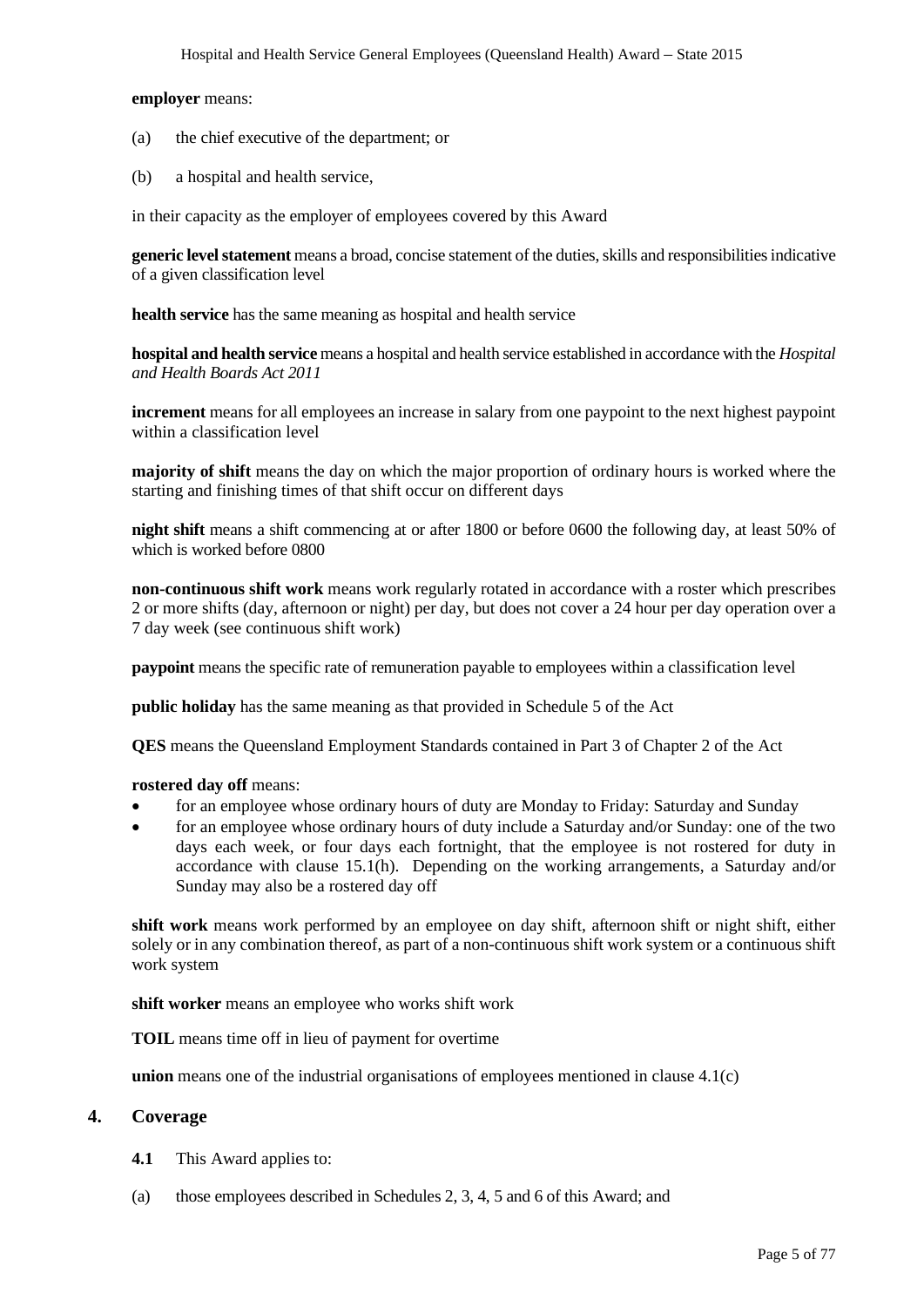- (b) (i) the chief executive of the department; and
	- (ii) each hospital and health service,

in their capacity as the employer of employees covered by this Award; and

- (c) the following industrial organisations of employees:
	- (i) Queensland Services, Industrial Union of Employees;
	- (ii) The Australian Workers' Union of Employees, Queensland;
	- (iii) Together Queensland, Industrial Union of Employees;
	- (iv) Transport Workers' Union of Australia, Union of Employees (Queensland Branch); and
	- (v) United Voice, Industrial Union of Employees, Queensland,

to the exclusion of any other award.

# **4.2 Directives which apply to employees covered by this Award**

In addition to conditions of employment provided in this Award, Schedule 9 provides for entitlements under directives that:

- (a) have been extended to certain employees covered by this Award by the operation of Schedule 3 of the *Public Service Regulation 2008*; and
- (b) apply to employees, as a term of this Award, until 30 November 2017.

# <span id="page-5-0"></span>**5. The Queensland Employment Standards and this Award**

This Award together with the QES provide for a minimum safety net of enforceable conditions of employment for employees covered by this Award.

# <span id="page-5-1"></span>**6. Enterprise flexibility and facilitative award provisions**

#### **6.1 Enterprise flexibility**

- (a) As part of a process of improvement in productivity and efficiency, discussion should take place at an enterprise level to provide more flexible working arrangements, improvement in the quality of working life, enhancement of skills, training and job satisfaction and to encourage consultative mechanisms across the workplace.
- (b) The consultative processes established in an enterprise in accordance with clause 6.1 may provide an appropriate mechanism for consideration of matters relevant to clause 6.1(a). Union delegates at the place of work may be involved in such discussions.
- (c) Any proposed genuine agreement reached between the chief executive and employees in an enterprise is contingent upon the agreement being submitted to the Commission in accordance with Chapter 4 of the Act and is to have no force or effect until approval is given.

### **6.2 Procedures to implement facilitative award provisions**

Wherever facilitative provisions appear in this Award which allow for determination of the conditions of employment by agreement between the employer and the union, or the employer and the majority of employees affected, the following procedures shall apply: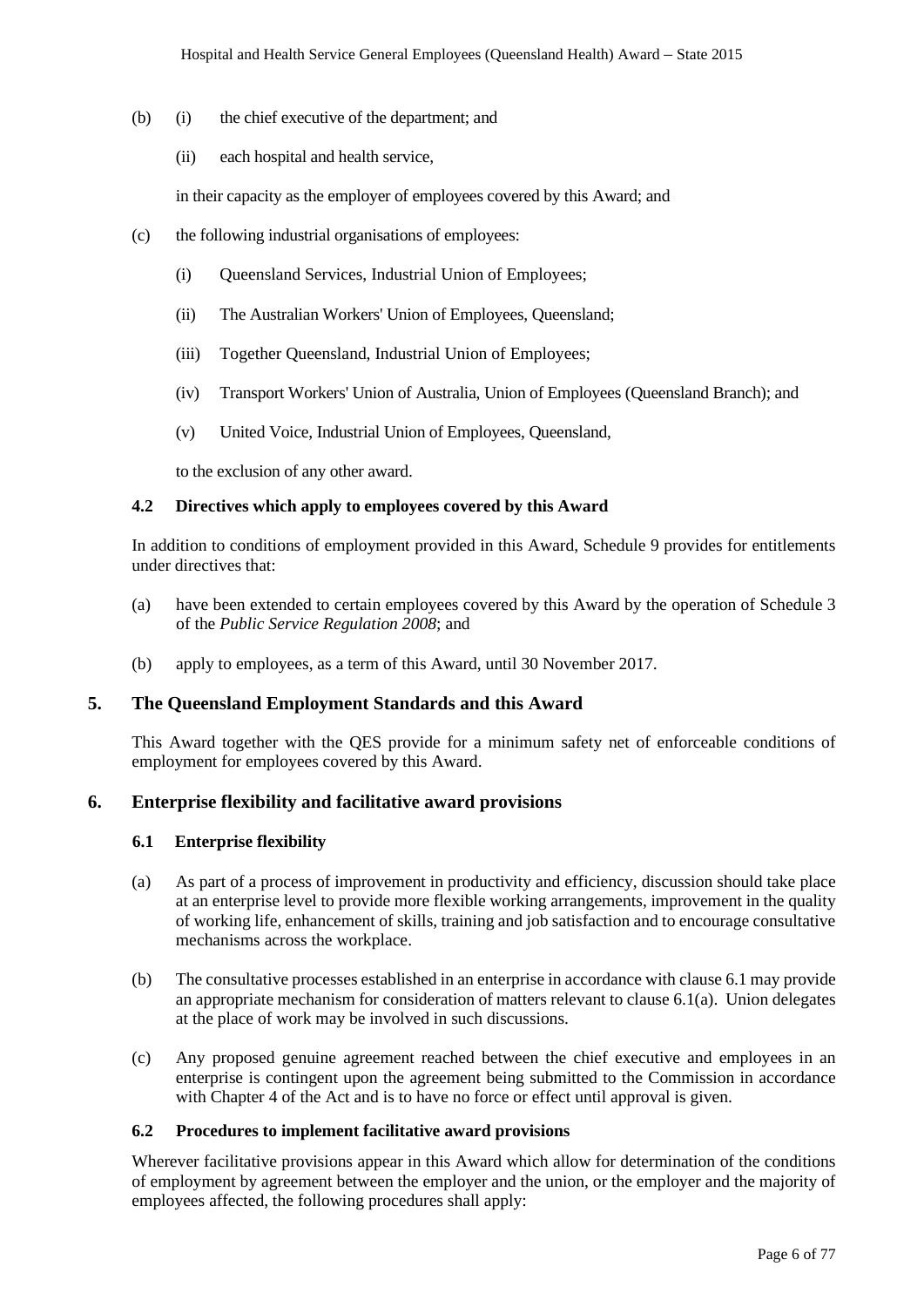- (a) Facilitative award provisions can be negotiated between management and employees who are directly affected by such proposals or between management and the union depending on the particular award provisions.
- (b) Employees may be represented by their local union delegate/s and shall have the right to be represented by their local union official/s.
- (c) Facilitative award provisions can only be implemented by agreement.
- (d) In determining the outcome from facilitative provisions neither party should unreasonably withhold agreement.
- (e) Agreement is defined as obtaining consent of greater than 50% of employees directly affected or of the union depending upon the particular award provisions.
- (f) Where a provision refers to agreement by the majority of employees affected, all employees directly affected shall be consulted. This consultation shall be undertaken where practicable as a group, or in groups. Should the consultation process identify employees with specific concerns which relate to either equity or occupational health and safety issues, such concerns may be catered for on an individual basis subject to operational requirements.
- (g) Any agreement reached must be documented and shall incorporate a review period.
- (h) Where the agreement relates to either the working of ordinary hours on other than a Monday to Friday basis, the introduction of shift work or a change to the shift roster, the relevant union/s are to be notified in writing at least one week in advance of agreement being sought.

# <span id="page-6-0"></span>**PART 2 - Dispute Resolution**

# <span id="page-6-1"></span>**7. Dispute resolution**

### **7.1 Prevention and settlement of disputes - Award matters**

- (a) The objectives of this procedure are the avoidance and resolution of any disputes over matters covered by this Award by measures based on the provision of information and explanation, consultation, co-operation and negotiation.
- (b) Subject to legislation, while the dispute procedure is being followed normal work is to continue except in the case of a genuine safety issue. The *status quo* existing before the emergence of a dispute is to continue whilst the procedure is being followed. No party shall be prejudiced as to the final settlement by the continuation of work.
- (c) There is a requirement for management to provide relevant information and explanation and consult with the appropriate employee representatives.
- (d) In the event of any disagreement between the parties as to the interpretation or implementation of this Award, the following procedures shall apply:
	- (i) the matter is to be discussed by the employee's union representative and/or the employee/s concerned (where appropriate) and the immediate supervisor in the first instance. The discussion should take place within 24 hours and the procedure should not extend beyond 7 days;
	- (ii) if the matter is not resolved as per clause  $7.1(d)(i)$ , it shall be referred by the union representative and/or the employee/s to the appropriate management representative who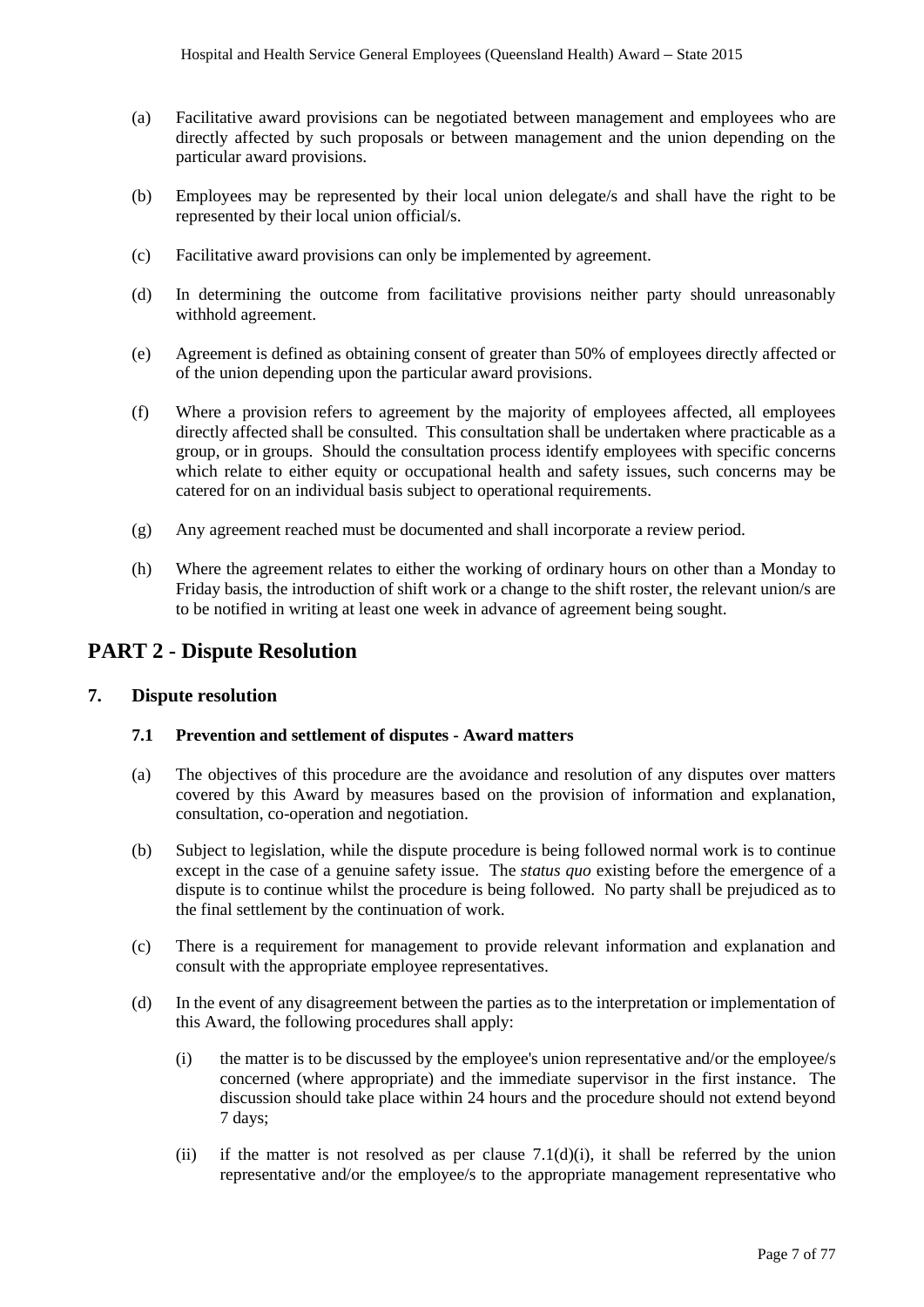shall arrange a conference of the relevant parties to discuss the matter. This process should not extend beyond 7 days;

- (iii) if the matter remains unresolved it may be referred to the employer for discussion and appropriate action. This process should not exceed 14 days;
- (iv) if the matter is not resolved then it may be referred by either party to the Commission.
- (e) Nothing contained in this procedure shall prevent a union or the employer from intervening in respect of matters in dispute should such action be considered conducive to achieving resolution.

#### **7.2 Employee grievance procedures - other than Award matters**

- (a) The objectives of the procedure are to promote the prompt resolution of grievances by consultation, co-operation and discussion to reduce the level of disputation and to promote efficiency, effectiveness and equity in the workplace.
- (b) The following procedure applies to all industrial matters within the meaning of the Act:
	- Stage 1: In the first instance the employee shall inform such employee's immediate supervisor of the existence of the grievance and they shall attempt to solve the grievance. It is recognised that an employee may exercise the right to consult such employee's union representative during the course of Stage 1.
	- Stage 2: If the grievance remains unresolved, the employee shall refer the grievance to the next in line management ("the manager"). The manager will consult with the relevant parties. The employee may exercise the right to consult or be represented by such employee's union representative during the course of Stage 2.
	- Stage 3: If the grievance is still unresolved, the manager will advise the employer and the aggrieved employee may submit the matter in writing to the employer if such employee wishes to pursue the matter further. If desired by either party the matter shall also be notified to the relevant union.
- (c) The employer shall ensure that:
	- (i) the aggrieved employee or such employee's union representative has the opportunity to present all aspects of the grievance; and
	- (ii) the grievance shall be investigated in a thorough, fair and impartial manner.
- (d) The employer may appoint another person to investigate the grievance. The employer may consult with the relevant union in appointing an investigator. The appointed person shall be other than the employee's supervisor or manager.
- (e) If the matter is notified to the union, the investigator shall consult with the union during the course of the investigation. The employer shall advise the employee initiating the grievance, such employee's union representative and any other employee directly concerned of the determinations made as a result of the investigation of the grievance.
- (f) The procedure is to be completed in accordance with the following time frames unless the parties agree otherwise:
	- Stage 1: Discussions should take place between the employee and such employee's supervisor within 24 hours and the procedure shall not extend beyond 7 days.
	- Stage 2: Not to exceed 7 days.
	- Stage 3: Not to exceed 14 days.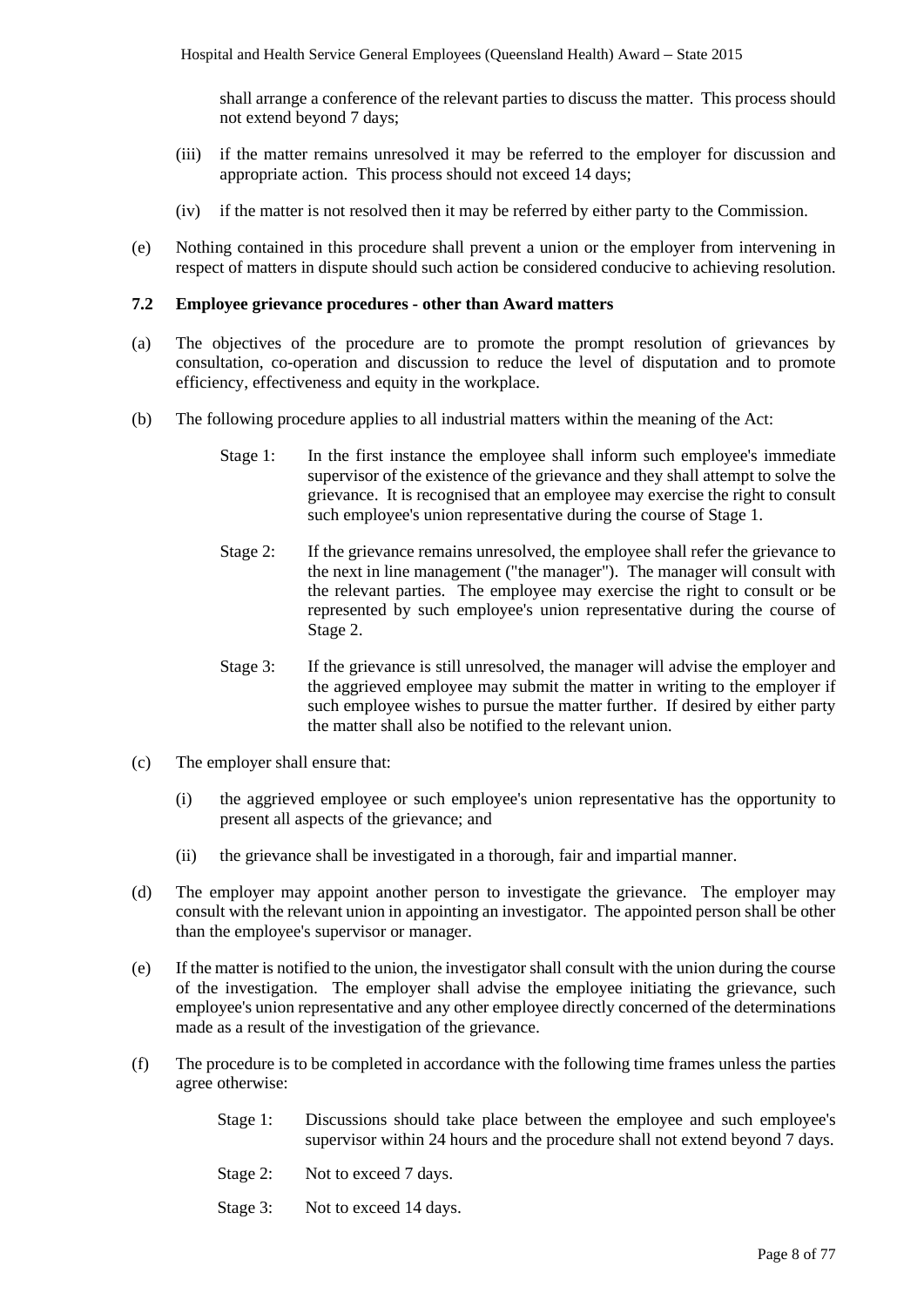- (g) If the grievance is not settled the matter may be referred to the Commission by the employee or the union.
- (h) Subject to legislation, while the grievance procedure is being followed normal work is to continue except in the case of a genuine safety issue. The *status quo* existing before the emergence of a grievance or dispute is to continue while the procedure is being followed. No party shall be prejudiced as to the final settlement by the continuation of work.
- (i) Where the grievance involves allegations of sexual harassment an employee should commence the procedure at Stage 3.

# <span id="page-8-0"></span>**PART 3 - Types of Employment, Consultation and Termination of Employment**

# <span id="page-8-1"></span>**8. Types of employment**

An employee may be employed on a full-time, part-time or casual basis.

#### **8.1 Full-time employment**

A full-time employee is one who is engaged to work an average of 38 ordinary hours per week, unless 36.25 hours is specified elsewhere in this Award.

### **8.2 Part-time employment**

- (a) A part-time employee is an employee who:
	- (i) is engaged to work a regular number of ordinary hours per fortnight up to 64 ordinary hours per fortnight; and
	- (ii) receives, on a *pro rata* basis, the same salary and conditions of employment to those of an equivalent full-time employee who performs the same kind of work.
- (b) For each ordinary hour worked a part-time employee shall be paid no less than:
	- (i) 1/76th of the minimum fortnightly rate of pay for their classification where the ordinary hours of work are an average of 38 hours per week; and
	- (ii) 1/72.5th of the minimum fortnightly rate of pay for their classification where the ordinary hours of work are an average of 36.25 hours per week.
- (c) (i) By mutual agreement with their employer, a part-time employee may elect to work additional ordinary hours above their regular hours, up to and including full-time equivalent hours. The additional hours so worked are to be taken into account in the *pro rata* calculation of all entitlements.
	- (ii) any such additional hours are to be treated as follows:
		- (A) day workers additional hours worked within the spread of ordinary hours prescribed at clause 15.3 are to be paid for at the ordinary hourly rate;
		- (B) shift workers to be paid for at the ordinary hourly rate.
- (d) Subject to clause 8.2(c) all time worked by a part-time employee in excess of the agreed hours on any one day, or in the case of a day worker, outside the spread of ordinary hours prescribed in clause 15.3, is to be paid at the appropriate overtime rate prescribed in clauses 18.2 or 18.3, as the case may be.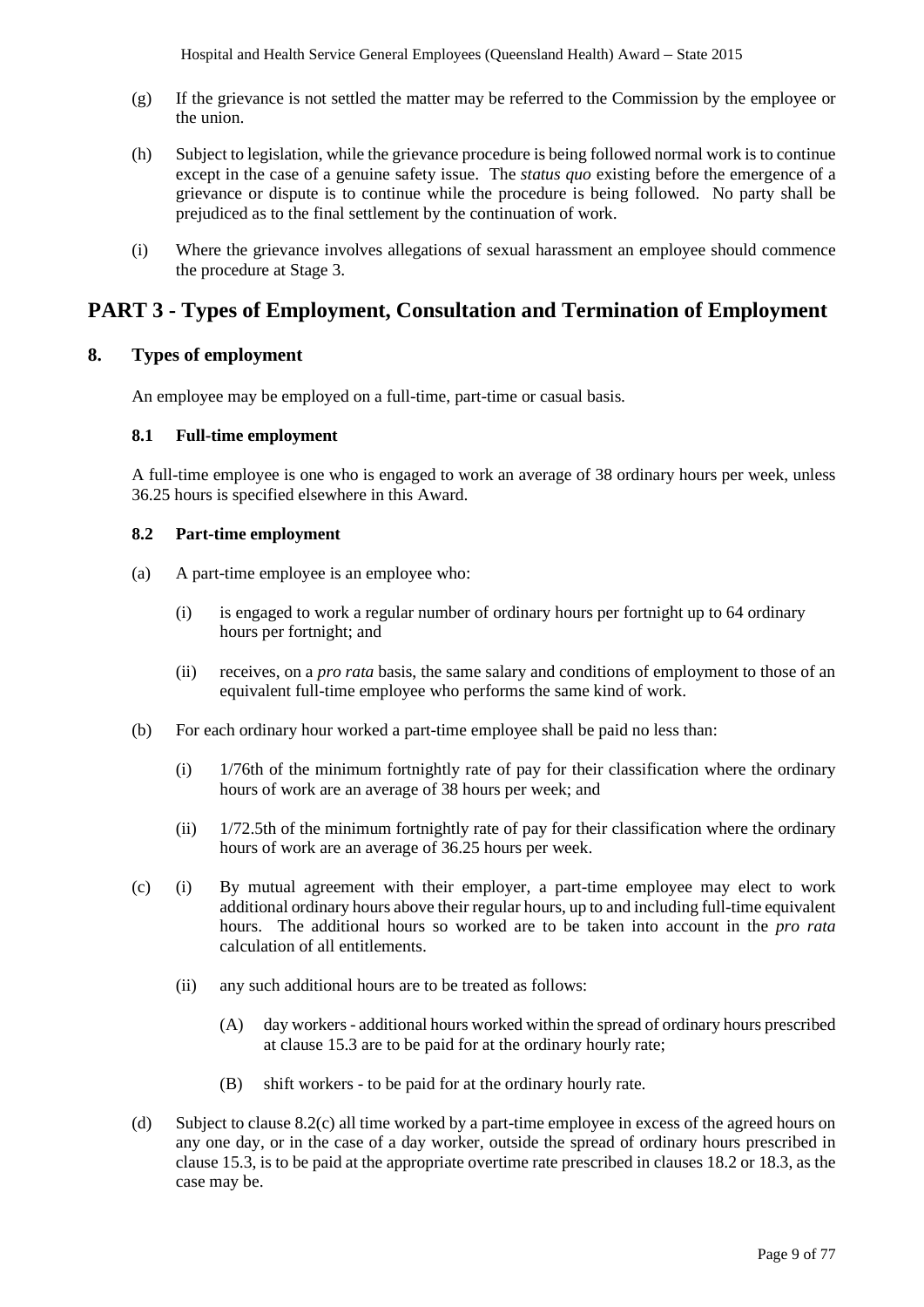Hospital and Health Service General Employees (Queensland Health) Award *–* State 2015

- (e) A part-time employee must be employed for no less than 8 ordinary hours per fortnight.
- (f) The minimum payment on any day when ordinary hours are worked shall be for 4 hours' work.
- (g) Part-time employees are eligible for payment of salary increments in accordance with the provisions of clause 12.9(a)(i).

# **8.3 Casual employment**

- (a) (i) A casual employee is an employee who is engaged and paid as such.
	- (ii) A casual employee cannot be employed to work more ordinary hours than are worked by an equivalent full-time employee each fortnight.
- (b) A casual employee is entitled to receive, on a *pro rata* basis, the same pay and conditions of employment, other than leave entitlements, to those of an equivalent full-time employee who performs the same kind of work.
- (c) For each ordinary hour worked a casual employee shall be paid no less than:
	- $(i)$  1/76th of the minimum fortnightly rate of pay for their classification, where their ordinary hours of work are an average of 38 hours per week; or
	- (ii) 1/72.5th of the minimum fortnightly rate of pay for their classification, where their ordinary hours of work are an average of 36.25 hours per week,

plus a casual loading of 23%.

- (d) Each casual engagement stands alone with a minimum payment as for 2 hours' work to be made in respect to each engagement.
- (e) The casual loading of 23% is paid instead of annual leave, paid personal/carer's leave, notice of termination, redundancy benefits and the other attributes of full-time or part-time employment. The loading constitutes part of the casual employee's salary for the purposes of calculating overtime, weekend penalties, public holiday and shift payments, where relevant.
- (f) The casual loading is payable in respect of all hours worked by a casual employee except for hours worked on a Sunday. For hours worked on a Sunday, a casual employee is to be remunerated at the rate of double time and will not be entitled to payment of the casual loading of 23%.
- (g) The method of calculating overtime and penalty rate payments for casual employees are as follows:
	- (i) weekend penalty Saturday (ordinary rate  $+$  casual loading) x 1.5
	- (ii) weekend penalty Sunday (ordinary rate) x 2 Note: Casual loading is not payable on Sundays.
	- (iii) public holidays (ordinary rate  $+$  casual loading) x 2.5
	- (iv) overtime
		- (A) shift workers (ordinary rate  $+$  casual loading) x 2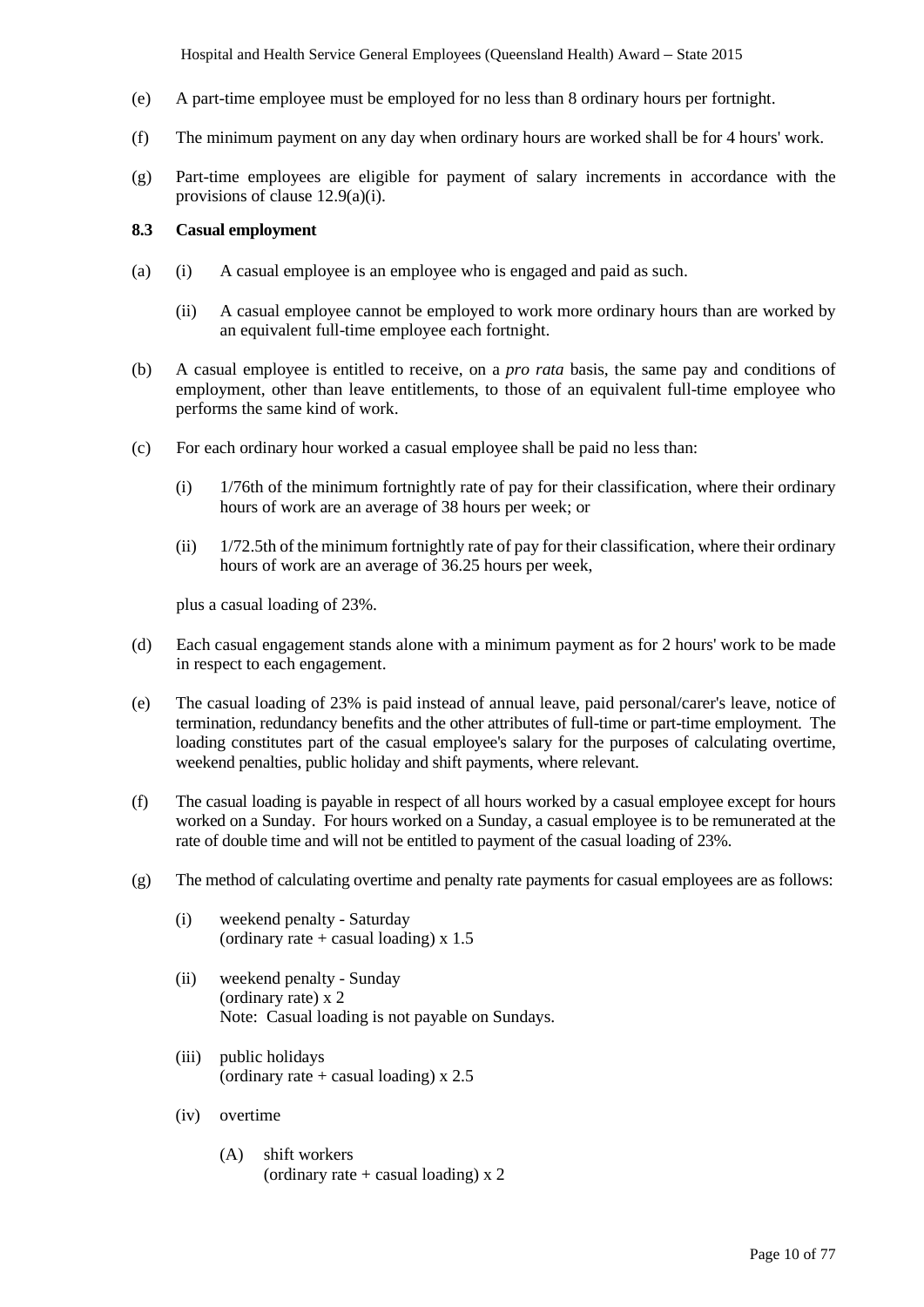- (B) other employees (ordinary rate  $+$  casual loading) x 1.5 for the first 3 hours (ordinary rate  $+$  casual loading) x 2 after 3 hours
- (v) afternoon and night shifts (ordinary rate + casual loading)  $+ 15\%$  of ordinary rate on hours that attract shift loading.
- (vi) early and late work (prior to 0600 and after 1800) A casual employee commencing their ordinary hours of duty prior to 0600 or finishing their ordinary hours of duty subsequent to 1800 shall be paid for the time so worked prior to 0600 or after 1800, respectively, at the same rate as prescribed in clause  $8.3(g)(v)$ .
- (h) Casual employees are eligible for payment of salary increments in accordance with the provisions of clause  $12.9(a)(ii)$ .
- (i) The long service leave entitlement of casual employees is recorded in clause 22.

#### **8.4 Probationary employment**

- (a) Except where the employer and an employee agree to a different period or no period of probation prior to commencement of employment, the engagement of a full-time or part-time employee will in the first instance be subject to a probationary period of 3 months duration. If a period of probation of longer than 3 months is agreed, it must:
	- (i) be agreed in writing; and
	- (ii) be a reasonable period having regard to the nature and circumstances of the employment.
- (b) The employer may terminate the employment of an employee who is on probation at any time during the probationary period.
- (c) Where an employee's service is considered satisfactory or where an employee's service exceeds the designated probationary period or agreed extension the employee's appointment will be deemed to be confirmed.

#### **8.5 Recognition of previous service**

- (a) An employee may seek to have their previous service recognised for the purposes of calculating any sick leave accumulation, long service leave entitlement and paid parental leave.
- (b) In calculating length of service, any period on probation which the employee has served must be included.

*Note: Where a directive about recognition of previous service and employment covers an employee, the provisions of the directive apply to the employee to the extent it provides a more generous entitlement.* 

#### **8.6 Anti-discrimination**

- (a) In fulfilling their obligations under this Award, the parties must take reasonable steps to ensure that neither the Award provisions nor their operation are directly or indirectly discriminatory in their effects. Discrimination includes:
	- (i) discrimination on the basis of sex, relationship status, family responsibilities, pregnancy, parental status, breastfeeding, age, race, impairment, religious belief or religious activity, political belief or activity, trade union activity, lawful sexual activity, gender identity,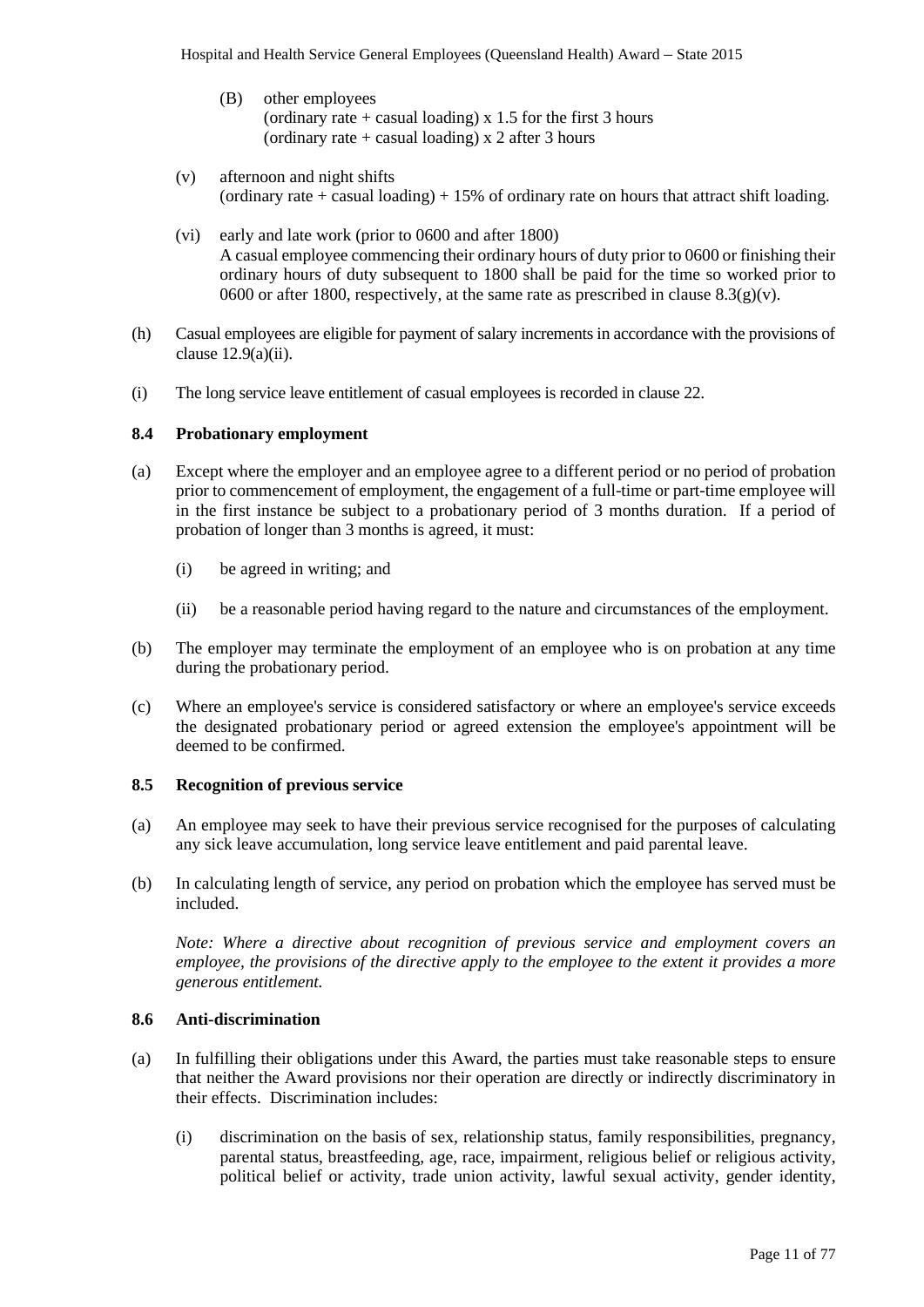sexuality and association with, or in relation to, a person identified on the basis of any of the above attributes;

- (ii) sexual harassment; and
- (iii) racial and religious vilification.
- (b) Nothing in clause 8.6 is to be taken to affect:
	- (i) any different treatment (or treatment having different outcomes) which is specifically exempted under the *Anti-Discrimination Act 1991*;
	- (ii) an employee, employer or registered organisation, pursuing matters of discrimination, including by application to the Australian Human Rights Commission/Anti-Discrimination Commission Queensland.

### <span id="page-11-0"></span>**9. Termination of employment**

#### **9.1 Notice of termination by the employer**

Notice of termination by the employer is provided for in Division 13 of the QES. Clauses 9.2 to 9.6 supplement the QES provisions.

#### **9.2 Notice of termination by an employee**

Unless otherwise agreed between the employer and an employee the notice of termination required by an employee, other than a casual employee, will be two weeks or two weeks' salary forfeited in lieu. If an employee fails to give the required notice the employer will have the right to withhold monies due to the employee with a maximum amount equal to the ordinary time rate of salary for the period of notice not provided.

#### **9.3 Notice cannot be offset**

In the absence of mutual agreement between the employer and the employee, annual leave or any part thereof cannot be considered as or nominated as notice for the purpose of giving notice of termination of employment.

### **9.4 Job search entitlement**

Where the employer has given notice of termination to an employee, for reasons other than redundancy, the employee must be allowed up to one day's time off without loss of pay for the purpose of seeking other employment. The time off is to be taken at times that are convenient to the employee after consultation with the employer.

#### **9.5 Statement of employment**

The employer shall, in the event of termination of employment, provide upon request to an employee who has been terminated a written statement specifying the period of employment and the classification or type of work performed by the employee.

# **9.6 Abandonment of employment**

- (a) The absence of an employee from work for a continuous period exceeding three days without the consent of the employer and without notification to the employer shall be *prima facie* evidence that the employee has abandoned their employment.
- (b) If, within a period of 14 days from their last attendance at work or the date of their last absence in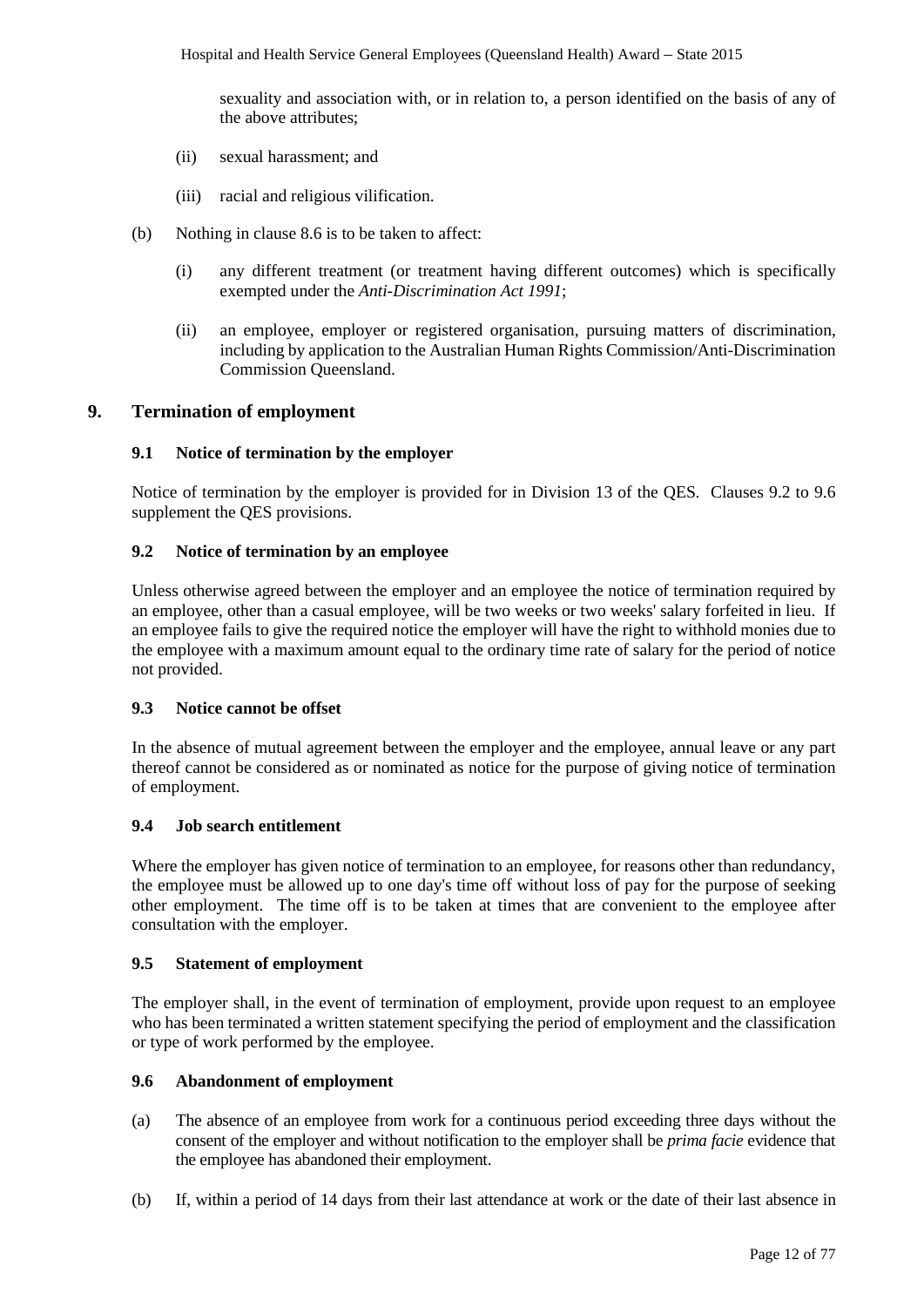respect of which notification has been given or consent has been granted, an employee has not established to the satisfaction of their employer that they were absent for reasonable cause, they will be considered to have abandoned their employment.

- (c) Termination of employment by abandonment in accordance with clause 9.6 will operate as from the date of the employee's:
	- (i) last attendance at work; or
	- (ii) last absence in respect of which consent was granted by the employer; or
	- (iii) last absence in respect of which the notification was given to the employer by the employee,

whichever is the latter.

### <span id="page-12-0"></span>**10. Redundancy**

# **10.1 Redundancy pay**

Redundancy pay is provided for in Division 13 of the QES. Clauses 10.2 to 10.9 supplement the QES provisions.

*Note: Where a directive about redundancy and retrenchment covers an employee, the provisions of the directive apply to the employee to the extent it provide a more generous entitlement*

#### **10.2 Consultation before termination**

- (a) Where an employer decides that the employer no longer wishes the job an employee/s has been doing to be done by anyone, and this is not due to the ordinary and customary turnover of labour, and that decision may lead to termination of employment, the employer shall consult the employee/s directly affected and, where relevant, their union/s.
- (b) The consultation shall take place as soon as it is practicable after the employer has made a decision which will invoke the provisions of clause 10.2(a) and shall cover the reasons for the proposed terminations and measures to avoid or minimise the terminations and/or their adverse effects on the employee/s concerned.
- (c) For the purpose of the consultation the employer shall, as soon as practicable, provide in writing to the employee/s concerned and, where relevant, their union/s, all relevant information about the proposed terminations including the reasons for the proposed terminations, the number and categories of employees likely to be affected, the number of workers normally employed and the period over which the terminations are likely to be carried out.
- (d) Notwithstanding the provision of clause 10.2(c), the employer shall not be required to disclose confidential information, the disclosure of which would be adverse to the employer's interests.

#### **10.3 Transfer to lower paid duties**

- (a) Where an employee is transferred to lower paid duties by reason of redundancy the employee shall be entitled to the same period of notice of transfer as the employee would have been entitled to if the employee's employment had been terminated under the redundancy pay provisions of the QES.
- (b) The employer may, at the employer's option, make payment in lieu thereof of an amount equal to the difference between the former amounts the employer would have been liable to pay and the new lower amount the employer is liable to pay the employee for the number of weeks of notice still owing.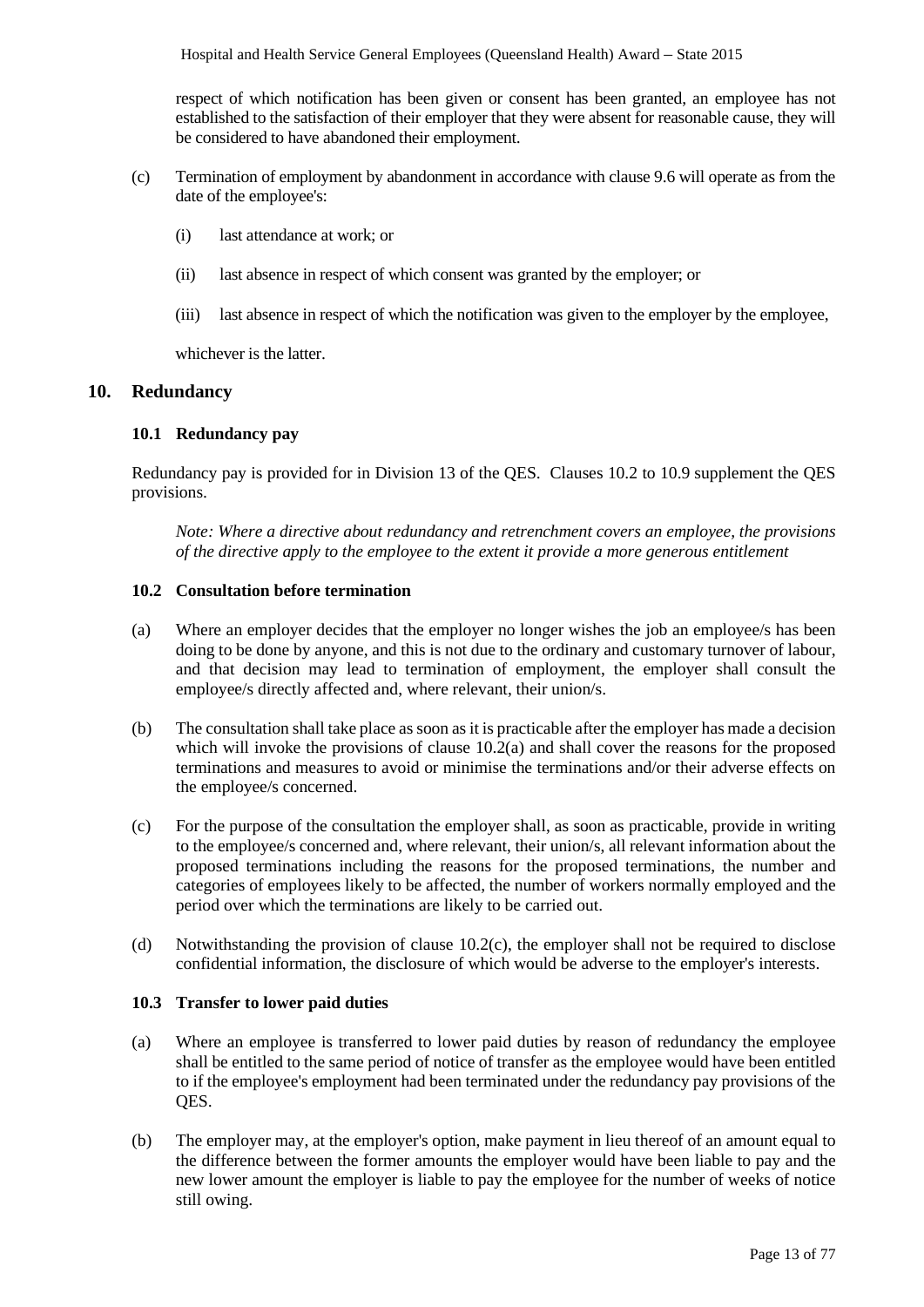- (c) The amounts must be worked out on the basis of:
	- (i) the ordinary working hours to be worked by the employee; and
	- (ii) the amounts payable to the employee for the hours including, for example, allowances, loadings and penalties; and
	- (iii) any other amounts payable under the employee's employment contract.

#### **10.4 Employee leaving during notice period**

An employee given notice of termination in circumstances of redundancy may terminate their employment during the period of notice. The employee is entitled to receive the benefits and payments they would have received under this clause had they remained in employment until the expiry of the notice, but is not entitled to payment instead of notice.

#### **10.5 Job search entitlement**

- (a) An employee given notice of termination in circumstances of redundancy must be allowed up to one day's time off without loss of pay during each week of notice for the purpose of seeking other employment.
- (b) If the employee has been allowed paid leave for more than one day during the notice period for the purpose of seeking other employment the employee must at the request of the employer, produce proof of attendance at an interview or the employee will not receive payment for the time absent. For this purpose a statutory declaration will be sufficient.
- (c) Clause 10.5 applies instead of clause 9.4 in cases of redundancy.

#### **10.6 Transmission of business**

- (a) Where a business is, whether before or after the date of commencement of this Award, transmitted from the employer (transmittor) to another employer (transmittee) and an employee who at the time of such transmission was an employee of the transmittor of the business becomes an employee of the transmittee:
	- (i) the continuity of the employment of the employee shall be deemed not to have been broken by reason of such transmission; and
	- (ii) the period of employment which the employee has had with the transmittor or any prior transmittor shall be deemed to be service of the employee with the transmittee.
- (b) In clauses 10.6 and 10.7, 'business' includes trade, process, business or occupation and includes a part or subsidiary (which means a corporation that would be taken to be a subsidiary under the Corporations Law, whether or not the Corporations Law applies in the particular case) of any such business and 'transmission' includes transfer, conveyance, assignment or succession whether by agreement or by operation of law and 'transmitted' has a corresponding meaning.

#### **10.7 Exemption where transmission of business**

The provisions of clause 10.6 are not applicable where a business is, before or after the date of commencement of this Award, transmitted from the employer (transmittor) to another employer (transmittee) in any of the following circumstances:

(a) where the employee accepts employment with the transmittee which recognises the period of continuous service which the employee had with the transmittor and any prior transmittor to be continuous service of the employee with the transmittee; or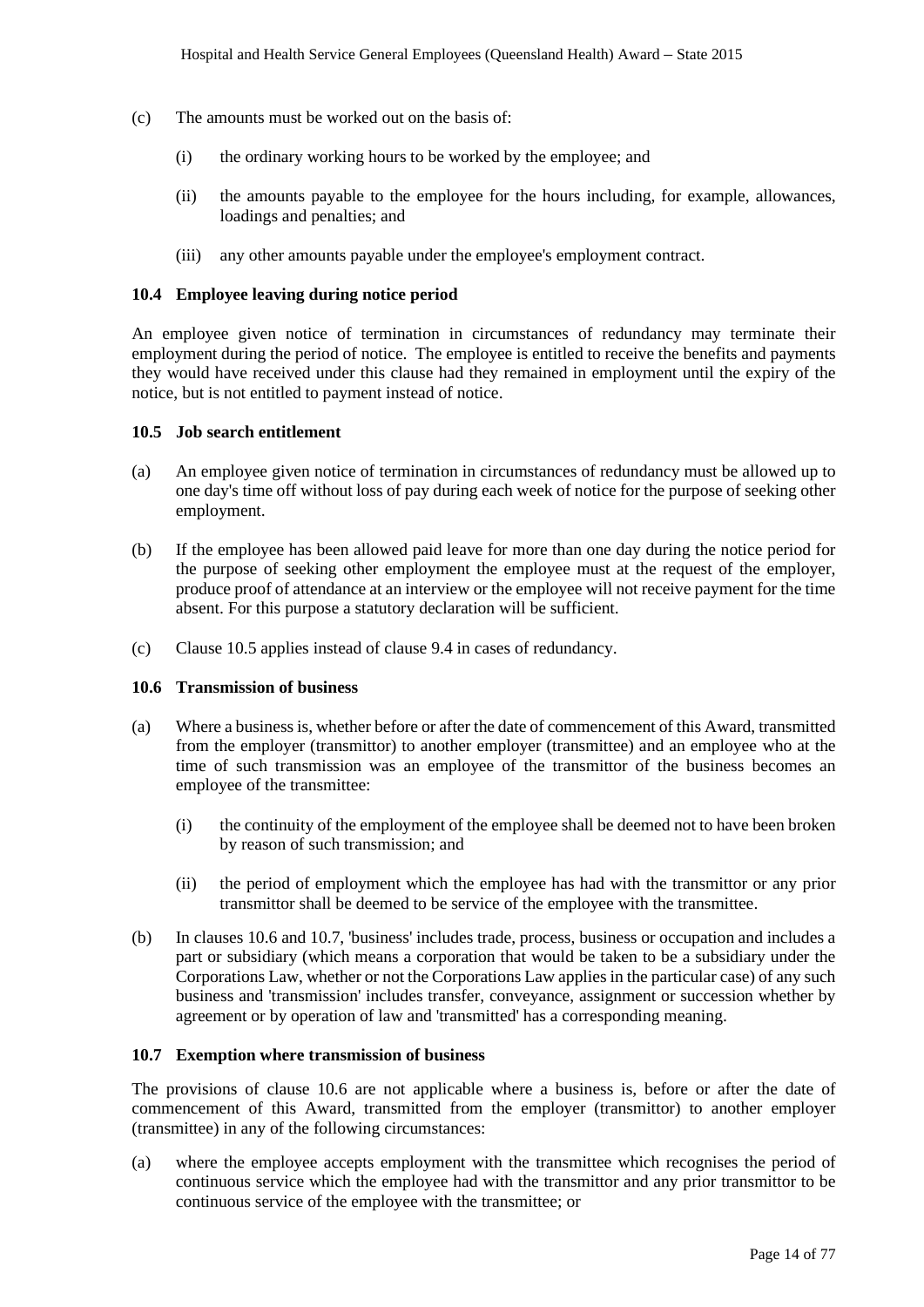- (b) where the employee rejects an offer of employment with the transmittee:
	- (i) in which the terms and conditions are substantially similar and no less favourable, considered on an overall basis, than the terms and conditions applicable to the employee at the time of ceasing employment with the transmittor; and
	- (ii) which recognises the period of continuous service which the employee had with the transmittor and any prior transmittor to be continuous service of the employee with the transmittee.

#### **10.8 Alternative employment**

An employer, in a particular case, may make application to the Commission to have the general severance pay prescription amended if the employer obtains acceptable alternative employment for an employee.

#### **10.9 Employees exempted**

Clauses 10.1 to 10.8 shall not apply:

- (a) where employment is terminated as a consequence of misconduct on the part of the employee; or
- (b) to an employee engaged for a specific period or task/s; or
- (c) to a casual employee; or
- (d) to an employee with less than one year's continuous service, in which case the general obligation on the employer should be no more than to give the relevant employee an indication of the impending redundancy at the first reasonable opportunity and to take such steps as may be reasonable to facilitate the obtaining by the employee of suitable alternative employment.

### <span id="page-14-0"></span>**11. Consultation - Introduction of changes**

### **11.1 Employer's duty to notify**

- (a) Where an employer decides to introduce changes in production, program, organisation, structure or technology that are likely to have significant effects on employees, the employer shall notify the employees who may be affected by the proposed changes and, where relevant, their union/s.
- (b) 'Significant effects' includes termination of employment; major changes in the composition, operation or size of the employer's workforce or in the skills required; the elimination or diminution of job opportunities or job tenure; the alteration of hours of work; the need for retraining or transfer of employees to other work or locations and the restructuring of jobs.
- (c) Where the Award makes provision for alteration of any of the matters referred to in clauses 11.1(a) and (b) an alteration shall be deemed not to have significant effect.

# **11.2 Employer's duty to consult over change**

- (a) The employer shall consult the employees affected and, where relevant, their union/s about the introduction of the changes, the effects the changes are likely to have on employees (including the number and categories of employees likely to be dismissed, and the time when, or the period over which, the employer intends to carry out the dismissals) and ways to avoid or minimise the effects of the changes (e.g. by finding alternate employment).
- (b) The consultation must occur as soon as practicable after making the decision referred to in clause 11.1.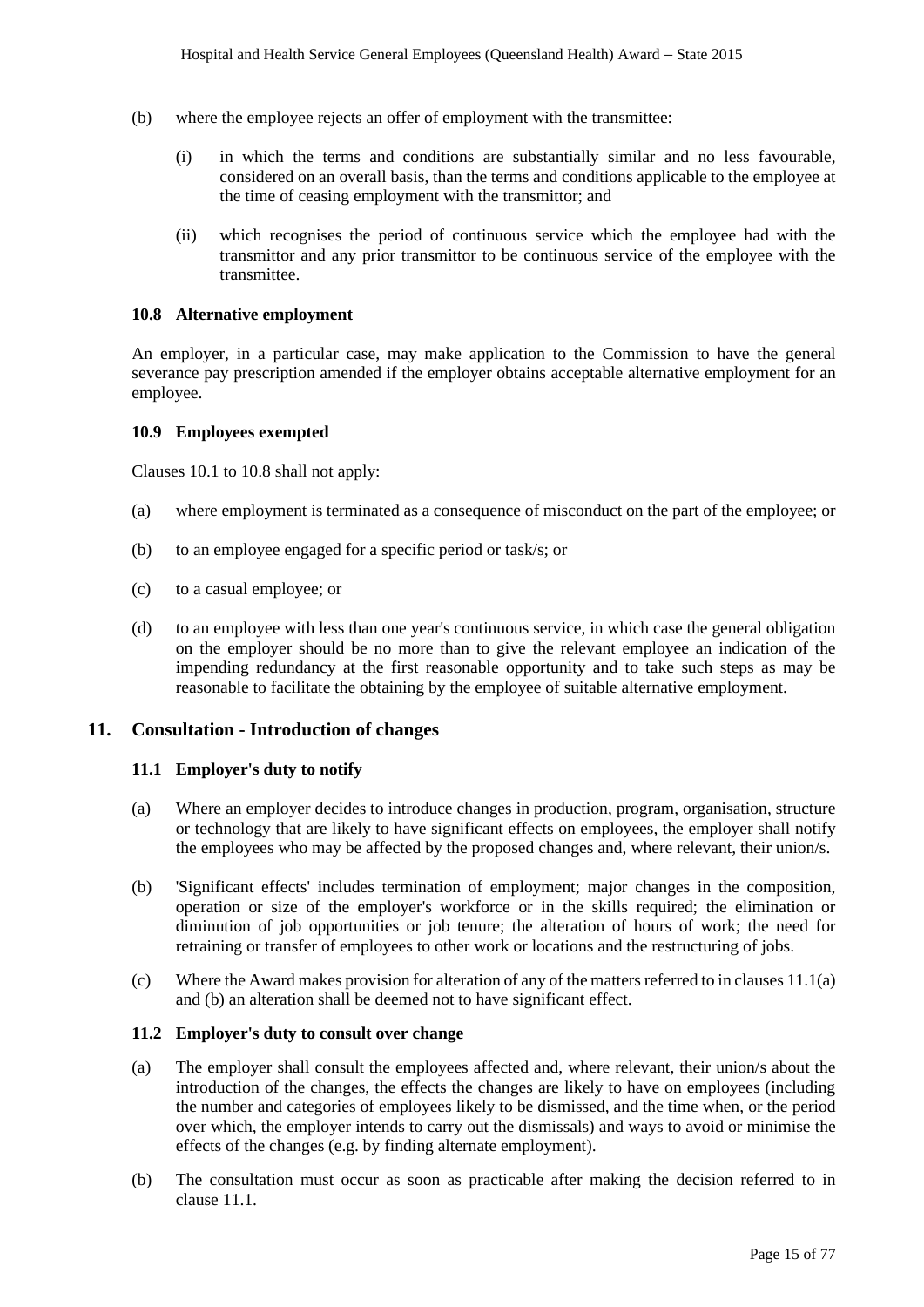- (c) For the purpose of such consultation the employer shall provide in writing to the employees concerned and, where relevant, their union/s, all relevant information about the changes including the nature of the changes proposed, the expected effects of the changes on employees, and any other matters likely to affect employees.
- (d) Notwithstanding the provision of clause 11.2(c) the employer shall not be required to disclose confidential information, the disclosure of which would be adverse to the employer's interests.

# <span id="page-15-0"></span>**PART 4 - Minimum Salary Levels, Allowances and Related Matters**

*(Note: The wage rates and salary levels prescribed in this Award do not apply to employees to whom the provisions of Schedule 7 (Supported Wage System) apply.)*

### <span id="page-15-1"></span>**12. Classifications and minimum salary levels**

#### **12.1 Classification structure**

Employees covered by this Award are to be classified into one of four streams as follows:

#### (a) **Administrative stream**

- (i) The administrative stream comprises those roles, the duties of which apply to the functional areas identified in clause  $12.1(a)(ii)$ , the incumbents of which are required to possess a range of skills appropriate to the stream.
- (ii) The functional areas include administration, human resource management, finance, customer service, development and implementation of policy, information and advisory services.

# (b) **Professional stream**

The professional stream comprises roles:

- (i) to which are attached a mandatory degree qualification or agreed equivalent as determined by the chief executive; and
- (ii) the duties of which reflect:
	- (A) a combination of practitioner and/or specialist responsibilities; or
	- (B) an identifiable specialisation/management in a profession.

#### (c) **Technical stream**

The technical stream comprises roles:

- (i) to which are attached a mandatory diploma, advanced diploma or agreed equivalent as determined by the chief executive; and
- (ii) the duties of which reflect:
	- (A) a combination of practitioner and/or specialist responsibilities providing direct assistance to, but on occasion acting in isolation from, other employees; and/or
	- (B) supervision of employees.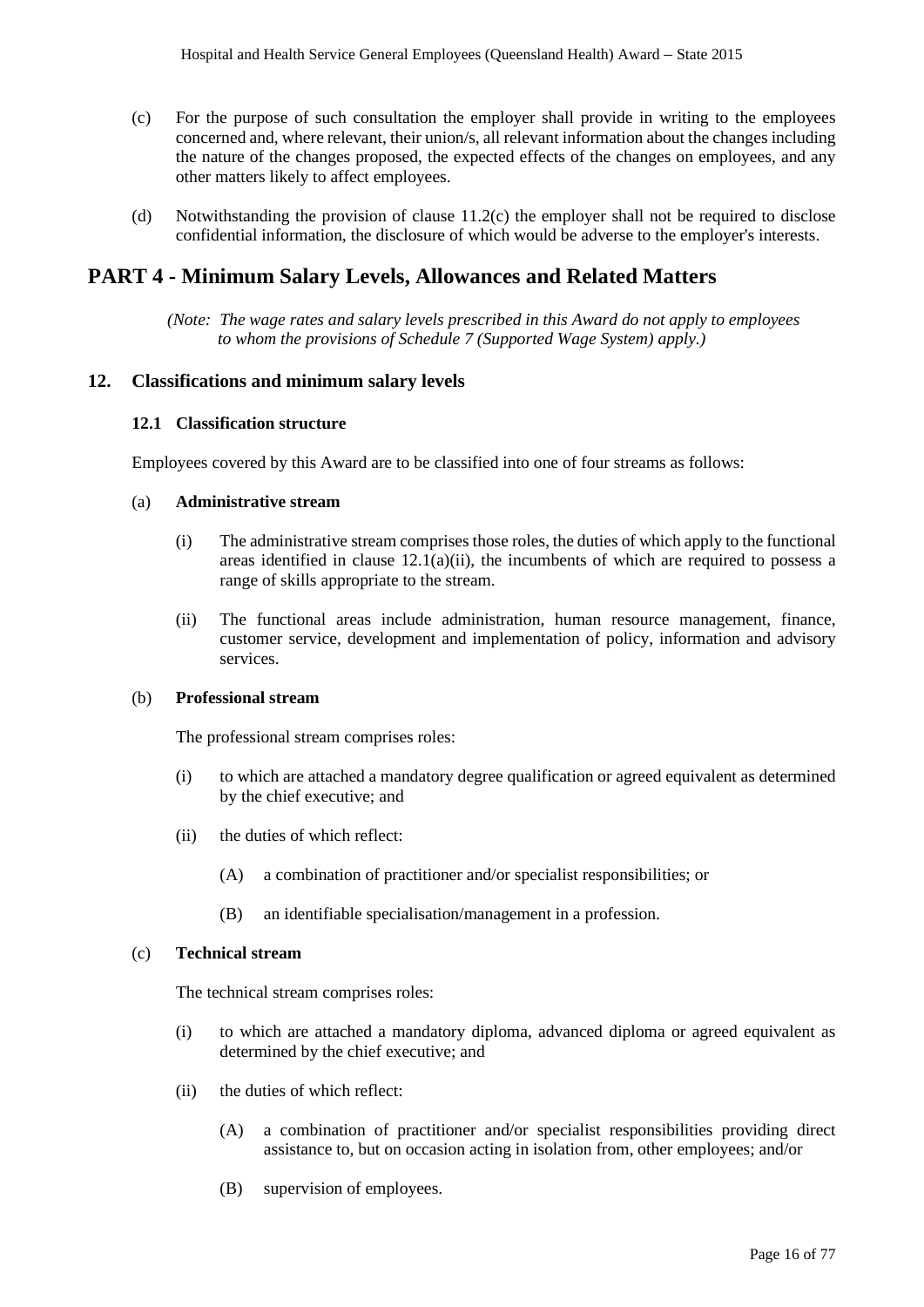Hospital and Health Service General Employees (Queensland Health) Award *–* State 2015

# (d) **Operational stream**

The operational stream comprises those roles, the duties of which apply to various functional areas, the incumbents of which are required to possess a range of skills appropriate to this stream.

#### **12.2 Allocation to stream and classification levels**

- (a) Allocation of employees to the administrative, professional, technical and operational streams shall be in accordance with the indicative occupational groupings contained in Schedule 2.
- (b) Subject to the provisions of clauses 12.2(a) and 12.6, allocation of employees to classification levels within those streams shall be in accordance with the generic level statements contained in Schedules 3, 4, 5 and 6. These statements reflect the degree of complexity and responsibility of duties, skills and knowledge proceeding from the lowest to the highest classification levels. Their purpose is to provide an indication as to the classification level appropriate to any packaging of duties.
- (c) Where a new position is created and its allocation cannot be determined the matter may be discussed with the relevant employee/s and, where requested, their representative, and/or referred to the Commission for resolution.
- (d) Notwithstanding anything contained elsewhere in this Award, an applicant who is appointed to a position may, at the discretion of the relevant employer, be offered and appointed to any paypoint within a level based on recognition of skills, knowledge and abilities.

### **12.3 Minimum salary levels**

#### (a) **Administrative stream**

The minimum salaries payable to employees within the Administrative stream, including employees under 21 years of age, are prescribed in the table below:

| <b>Classification Level</b> |                         | <b>Relativity to</b>         | <b>Award Rate<sup>1</sup></b>         | <b>Annual</b>                        |
|-----------------------------|-------------------------|------------------------------|---------------------------------------|--------------------------------------|
|                             |                         | Age 21 Rate<br>$\frac{0}{0}$ | <b>Per Fortnight</b><br>$\frac{1}{2}$ | Salary <sup>3</sup><br>$\frac{1}{2}$ |
| Level 1                     | $\mathbf{1}$            | 75                           | 1,505                                 | 39,264                               |
|                             | $\boldsymbol{2}$        | 80                           | 1,606                                 | 41,899                               |
|                             | $\overline{\mathbf{3}}$ | 85                           | 1,706                                 | 44,508                               |
| Level 2                     | $\overline{1^4}$        | 100                          | 2,007                                 | 52,361                               |
|                             | $\boldsymbol{2}$        |                              | 2,055                                 | 53,613                               |
|                             | 3                       |                              | 2,107                                 | 54,970                               |
|                             | $\overline{\mathbf{4}}$ |                              | 2,158                                 | 56,300                               |
|                             | 5                       |                              | 2,209                                 | 57,631                               |
|                             | 6                       |                              | 2,260                                 | 58,961                               |
|                             | 7                       |                              | 2,318                                 | 60,474                               |
|                             | 8                       |                              | 2,377                                 | 62,014                               |
| Level 3                     | $\mathbf{1}$            |                              | 2,532                                 | 66,057                               |
|                             | $\boldsymbol{2}$        |                              | 2,625                                 | 68,484                               |
|                             | 3                       |                              | 2,718                                 | 70,910                               |
|                             | $\overline{\mathbf{4}}$ |                              | 2,813                                 | 73,388                               |
| Level 4                     | 1                       |                              | 2,975                                 | 77,615                               |
|                             | $\boldsymbol{2}$        |                              | 3,072                                 | 80,145                               |
|                             | 3                       |                              | 3,166                                 | 82,598                               |
|                             | 4                       |                              | 3,264                                 | 85,154                               |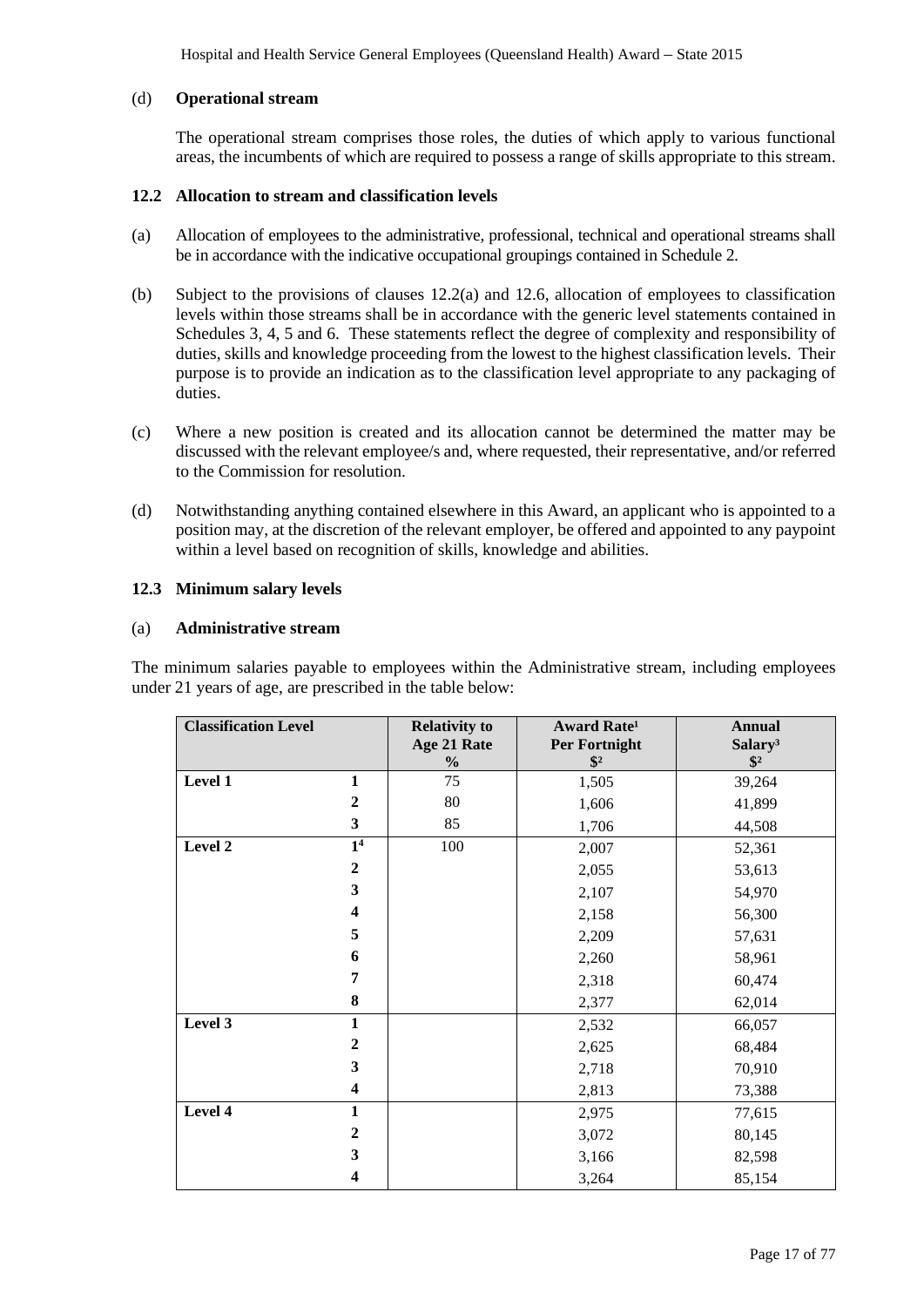| <b>Classification Level</b> |              | <b>Relativity to</b><br>Age 21 Rate<br>$\%$ | Award Rate <sup>1</sup><br>Per Fortnight<br>$\mathbf{\$}^2$ | <b>Annual</b><br>Salary <sup>3</sup><br>$\mathbf{\$}^2$ |
|-----------------------------|--------------|---------------------------------------------|-------------------------------------------------------------|---------------------------------------------------------|
| Level 5                     | $\mathbf{1}$ |                                             | 3,434                                                       | 89,590                                                  |
|                             | $\mathbf{2}$ |                                             | 3,529                                                       | 92,068                                                  |
|                             | 3            |                                             | 3,625                                                       | 94,573                                                  |
|                             | 4            |                                             | 3,721                                                       | 97,077                                                  |
| Level 6                     | $\mathbf{1}$ |                                             | 3,925                                                       | 102,399                                                 |
|                             | $\mathbf{2}$ |                                             | 4,013                                                       | 104,695                                                 |
|                             | 3            |                                             | 4,103                                                       | 107,043                                                 |
|                             | 4            |                                             | 4,192                                                       | 109,365                                                 |
| Level 7                     | $\mathbf{1}$ |                                             | 4,379                                                       | 114,244                                                 |
|                             | $\mathbf{2}$ |                                             | 4,482                                                       | 116,931                                                 |
|                             | 3            |                                             | 4,587                                                       | 119,670                                                 |
|                             | 4            |                                             | 4,690                                                       | 122,357                                                 |
| Level 8                     | $\mathbf{1}$ |                                             | 4,841                                                       | 126,297                                                 |
|                             | $\mathbf{2}$ |                                             | 4,934                                                       | 128,723                                                 |
|                             | 3            |                                             | 5,024                                                       | 131,071                                                 |
|                             | 4            |                                             | 5,115                                                       | 133,445                                                 |

*Notes:*

- **¹** Includes the arbitrated wage adjustment payable under the 1 September 2021 Declaration of General Ruling.
- **²** Rounded to the nearest dollar.
- <sup>3</sup> Annual salaries (fortnightly rate x 26.089) are for reference purposes only.<br><sup>4</sup> Identifies the minimum salary payable to an employee aged 21 years and of
- **<sup>4</sup>** Identifies the minimum salary payable to an employee aged 21 years and over classified in the Administrative stream.

# (b) **Professional stream**

The minimum salaries payable to employees within the Professional stream, including employees under 21 years of age, are prescribed in the table below:

| <b>Classification Level</b> | <b>Relativity to</b> | <b>Award Rate</b> <sup>1</sup> | <b>Annual</b>       |
|-----------------------------|----------------------|--------------------------------|---------------------|
|                             | Age 21 Rate          | Per Fortnight                  | Salary <sup>3</sup> |
|                             | $\frac{0}{0}$        | $\frac{1}{2}$                  | $\sqrt[6]{2}$       |
| Level 1<br>$\mathbf{1}$     | 74                   | 1,546                          | 40,334              |
| $\overline{2}$              | 81                   | 1,692                          | 44,143              |
| $\overline{\mathbf{3}}$     | 89                   | 1,859                          | 48,499              |
| 4 <sup>4</sup>              | 100                  | 2,089                          | 54,500              |
| 5                           |                      | 2,171                          | 56,639              |
| 6                           |                      | 2,256                          | 58,857              |
| 7                           |                      | 2,348                          | 61,257              |
| Level 2<br>1                |                      | 2,530                          | 66,005              |
| $\boldsymbol{2}$            |                      | 2,665                          | 69,527              |
| $\overline{\mathbf{3}}$     |                      | 2,799                          | 73,023              |
| 4                           |                      | 2,936                          | 76,597              |
| 5                           |                      | 3,074                          | 80,198              |
| 6                           |                      | 3,209                          | 83,720              |
| Level 3<br>1                |                      | 3,366                          | 87,816              |
| $\mathbf{2}$                |                      | 3,467                          | 90,451              |
| 3                           |                      | 3,567                          | 93,059              |
| 4                           |                      | 3,666                          | 95,642              |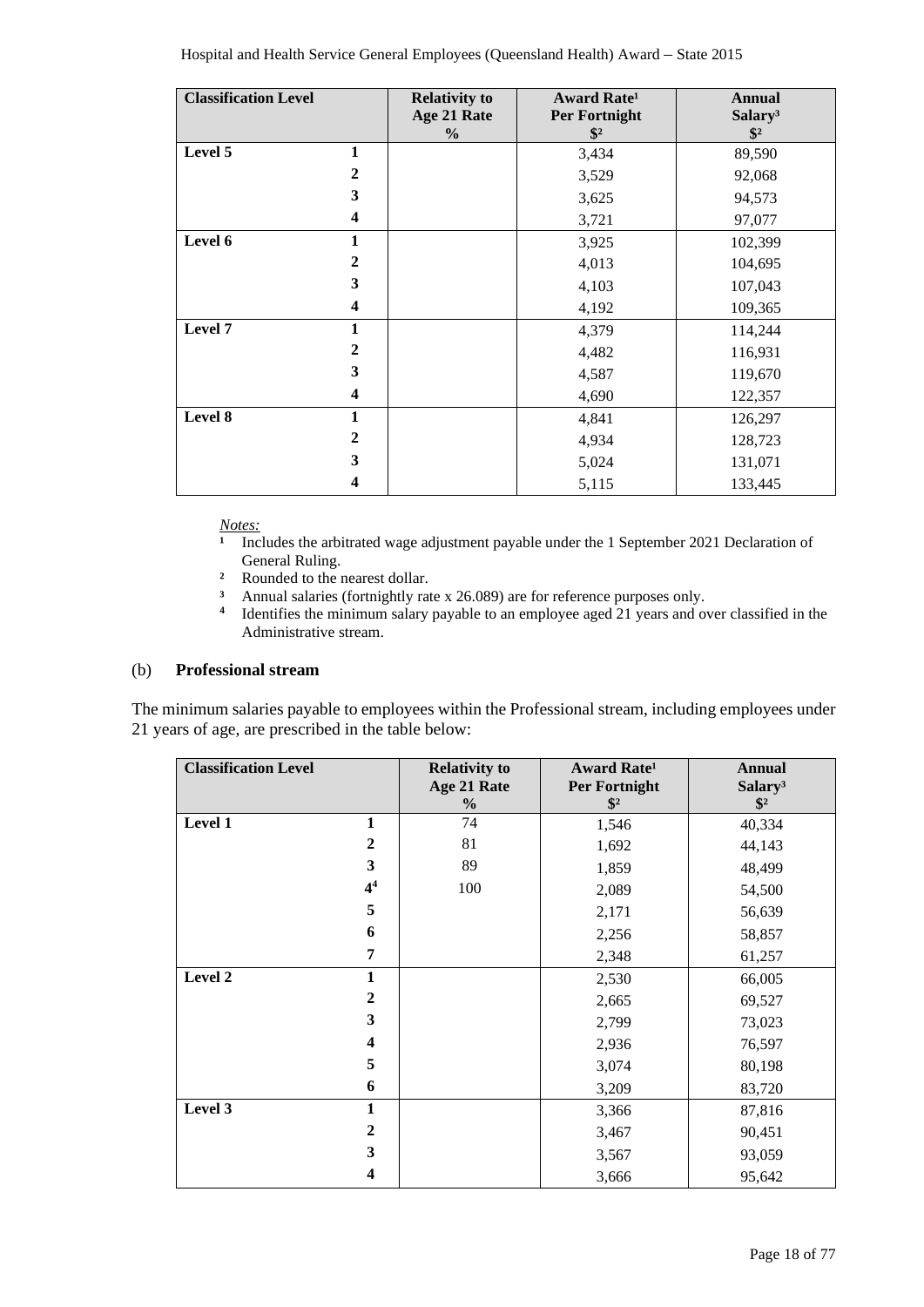| <b>Classification Level</b> |              | <b>Relativity to</b> | <b>Award Rate</b> <sup>1</sup> | <b>Annual</b>       |
|-----------------------------|--------------|----------------------|--------------------------------|---------------------|
|                             |              | Age 21 Rate          | Per Fortnight                  | Salary <sup>3</sup> |
|                             |              | $\frac{6}{9}$        | $\frac{1}{2}$                  | $\frac{1}{2}$       |
| Level 4                     | 1            |                      | 3,898                          | 101,695             |
|                             | $\mathbf{2}$ |                      | 3,998                          | 104,304             |
|                             | 3            |                      | 4,095                          | 106,834             |
|                             | 4            |                      | 4,192                          | 109,365             |
| Level 5                     |              |                      | 4,379                          | 114,244             |
|                             | $\mathbf{2}$ |                      | 4,482                          | 116,931             |
|                             | 3            |                      | 4,587                          | 119,670             |
|                             | 4            |                      | 4,690                          | 122,357             |
| Level 6                     | 1            |                      | 4,841                          | 126,297             |
|                             | $\mathbf{2}$ |                      | 4,934                          | 128,723             |
|                             | 3            |                      | 5,024                          | 131,071             |
|                             | 4            |                      | 5,115                          | 133,445             |

*<u>Notes:</u>*<br>1 Inc.

- **¹** Includes the arbitrated wage adjustment payable under the 1 September 2021 Declaration of General Ruling.
- <sup>2</sup> Rounded to the nearest dollar.<br><sup>3</sup> Annual salaries (fortnightly rate
- <sup>3</sup> Annual salaries (fortnightly rate x 26.089) are for reference purposes only.<br><sup>4</sup> Identifies the minimum salary payable to an employee aged 21 years and *c*
- **<sup>4</sup>** Identifies the minimum salary payable to an employee aged 21 years and over classified in the Professional stream.

#### (c) **Technical stream**

The minimum salaries payable to employees within the Technical stream, including employees under 21 years of age, are prescribed in the table below:

| <b>Classification Level</b> |                         | <b>Relativity to</b><br>Age 21 Rate<br>$\frac{0}{0}$ | <b>Award Rate<sup>1</sup></b><br>Per Fortnight<br>$\frac{1}{2}$ | <b>Annual</b><br>Salary <sup>3</sup><br>$\frac{1}{2}$ |
|-----------------------------|-------------------------|------------------------------------------------------|-----------------------------------------------------------------|-------------------------------------------------------|
| Level 1                     | $\mathbf{1}$            | 74                                                   | 1,546                                                           | 40,334                                                |
|                             | $\boldsymbol{2}$        | 81                                                   | 1,692                                                           | 44,143                                                |
|                             | $\overline{\mathbf{3}}$ | 89                                                   | 1,859                                                           | 48,499                                                |
|                             | 4 <sup>4</sup>          | 100                                                  | 2,089                                                           | 54,500                                                |
|                             | 5                       |                                                      | 2,171                                                           | 56,639                                                |
|                             | 6                       |                                                      | 2,256                                                           | 58,857                                                |
|                             | 7                       |                                                      | 2,348                                                           | 61,257                                                |
| Level 2                     | $\mathbf{1}$            |                                                      | 2,387                                                           | 62,274                                                |
|                             | $\boldsymbol{2}$        |                                                      | 2,468                                                           | 64,388                                                |
|                             | $\overline{\mathbf{3}}$ |                                                      | 2,553                                                           | 66,605                                                |
|                             | $\overline{\mathbf{4}}$ |                                                      | 2,640                                                           | 68,875                                                |
|                             | 5                       |                                                      | 2,727                                                           | 71,145                                                |
|                             | 6                       |                                                      | 2,813                                                           | 73,388                                                |
| Level 3                     | $\mathbf{1}$            |                                                      | 2,975                                                           | 77,615                                                |
|                             | $\boldsymbol{2}$        |                                                      | 3,052                                                           | 79,624                                                |
|                             | $\mathbf{3}$            |                                                      | 3,132                                                           | 81,711                                                |
|                             | $\overline{\mathbf{4}}$ |                                                      | 3,209                                                           | 83,720                                                |
| Level 4                     | $\mathbf{1}$            |                                                      | 3,366                                                           | 87,816                                                |
|                             | $\boldsymbol{2}$        |                                                      | 3,472                                                           | 90,581                                                |
|                             | $\overline{\mathbf{3}}$ |                                                      | 3,577                                                           | 93,320                                                |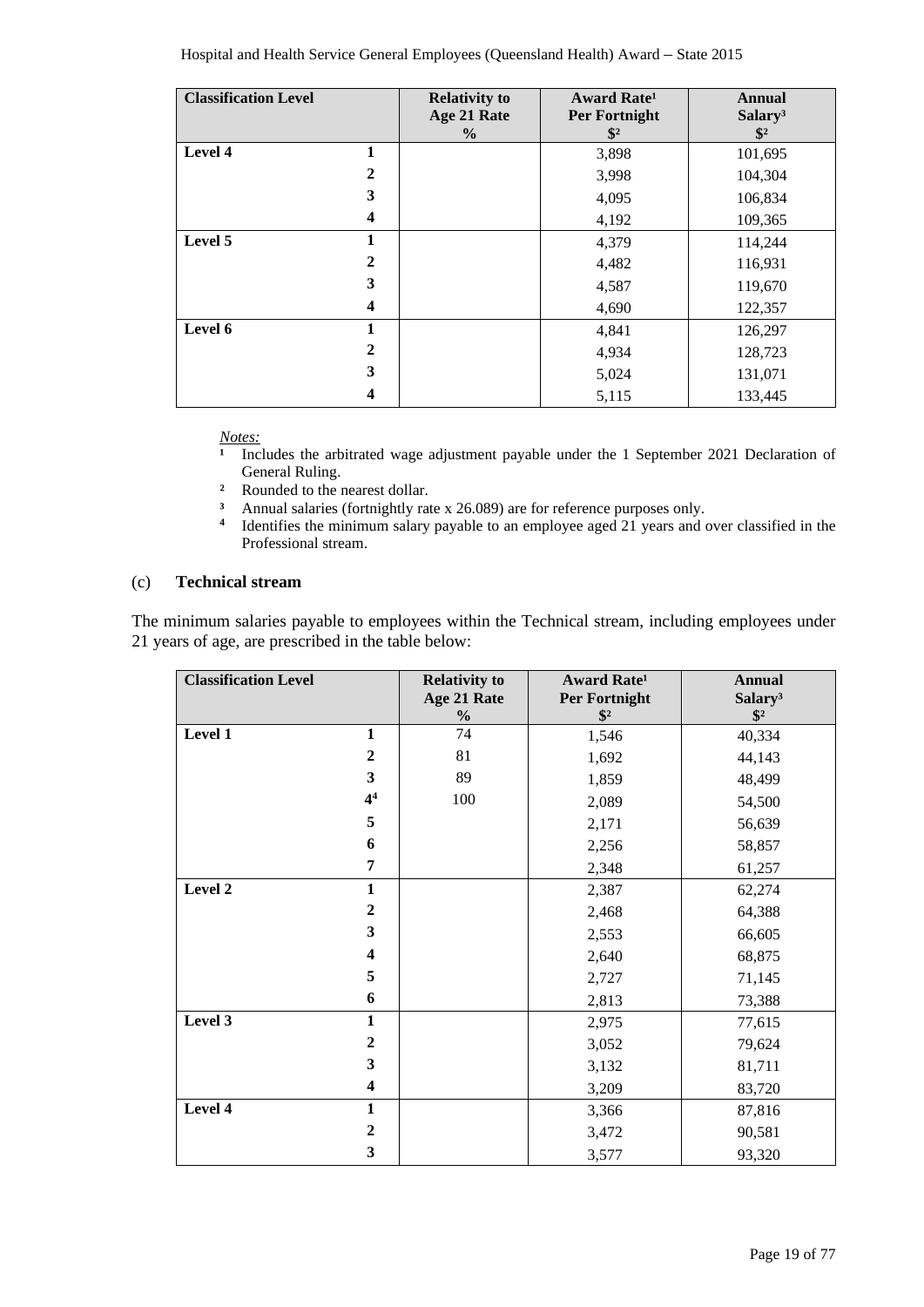| <b>Classification Level</b> |              | <b>Relativity to</b><br>Age 21 Rate<br>$\frac{6}{6}$ | Award Rate <sup>1</sup><br>Per Fortnight<br>$\mathbb{S}^2$ | <b>Annual</b><br>Salary <sup>3</sup><br>$\mathbf{\$}^2$ |
|-----------------------------|--------------|------------------------------------------------------|------------------------------------------------------------|---------------------------------------------------------|
| Level 5                     |              |                                                      | 3,721                                                      | 97,077                                                  |
|                             | $\mathbf{2}$ |                                                      | 3,829                                                      | 99,895                                                  |
|                             | 3            |                                                      | 3,937                                                      | 102,712                                                 |
|                             | 4            |                                                      | 4,045                                                      | 105,530                                                 |
| Level 6                     |              |                                                      | 4,173                                                      | 108,869                                                 |
|                             | $\mathbf{2}$ |                                                      | 4,276                                                      | 111,557                                                 |
|                             | 3            |                                                      | 4,379                                                      | 114,244                                                 |

*Notes:*

- <sup>1</sup> Includes the arbitrated wage adjustment payable under the 1 September 2021 Declaration of General Ruling.
- **²** Rounded to the nearest dollar.
- <sup>3</sup> Annual salaries (fortnightly rate x 26.089) are for reference purposes only.<br><sup>4</sup> Identifies the minimum salary payable to an employee aged 21 years and c
- **<sup>4</sup>** Identifies the minimum salary payable to an employee aged 21 years and over classified in the Technical stream.

#### (d) **Operational stream**

The minimum salaries payable to employees within the Operational stream, including employees under 21 years of age, are prescribed in the table below:

| <b>Classification Level</b> |                         | <b>Relativity to</b> | Award Rate <sup>1</sup> | <b>Annual</b>       |
|-----------------------------|-------------------------|----------------------|-------------------------|---------------------|
|                             |                         | Age 21 Rate          | <b>Per Fortnight</b>    | Salary <sup>3</sup> |
|                             |                         | $\frac{0}{0}$        | $\sqrt[6]{3}$           | $\sqrt[6]{3}$       |
| Level 1                     | $\mathbf{1}$            | 66                   | 1,325                   | 34,568              |
|                             | $\boldsymbol{2}$        | 72                   | 1,445                   | 37,699              |
|                             | $\overline{\mathbf{3}}$ | 77                   | 1,545                   | 40,308              |
|                             | $\overline{\mathbf{4}}$ | 83                   | 1,666                   | 43,464              |
|                             | 5                       | 89                   | 1,786                   | 46,595              |
|                             | 6                       | 94                   | 1,887                   | 49,230              |
| Level 2                     | $\overline{1^4}$        | 100                  | 2,007                   | 52,361              |
|                             | $\boldsymbol{2}$        |                      | 2,058                   | 53,691              |
|                             | $\mathbf{3}$            |                      | 2,113                   | 55,126              |
|                             | $\overline{\mathbf{4}}$ |                      | 2,164                   | 56,457              |
|                             | 5                       |                      | 2,196                   | 57,291              |
| Level 3                     | $\mathbf{1}$            |                      | 2,197                   | 57,318              |
|                             | $\overline{2}$          |                      | 2,238                   | 58,387              |
|                             | $\overline{\mathbf{3}}$ |                      | 2,282                   | 59,535              |
|                             | $\overline{\mathbf{4}}$ |                      | 2,326                   | 60,683              |
| Level 4                     | $\mathbf{1}$            |                      | 2,419                   | 63,109              |
|                             | $\overline{2}$          |                      | 2,496                   | 65,118              |
|                             | $\mathbf{3}$            |                      | 2,570                   | 67,049              |
|                             | $\overline{\mathbf{4}}$ |                      | 2,645                   | 69,005              |
| Level 5                     | $\mathbf{1}$            |                      | 2,713                   | 70,779              |
|                             | $\boldsymbol{2}$        |                      | 2,799                   | 73,023              |
|                             | $\overline{\mathbf{3}}$ |                      | 2,887                   | 75,319              |
|                             | $\overline{\mathbf{4}}$ |                      | 2,975                   | 77,615              |
| Level 6                     | $\mathbf{1}$            |                      | 3,102                   | 80,928              |
|                             | $\boldsymbol{2}$        |                      | 3,181                   | 82,989              |
|                             | $\overline{\mathbf{3}}$ |                      | 3,264                   | 85,154              |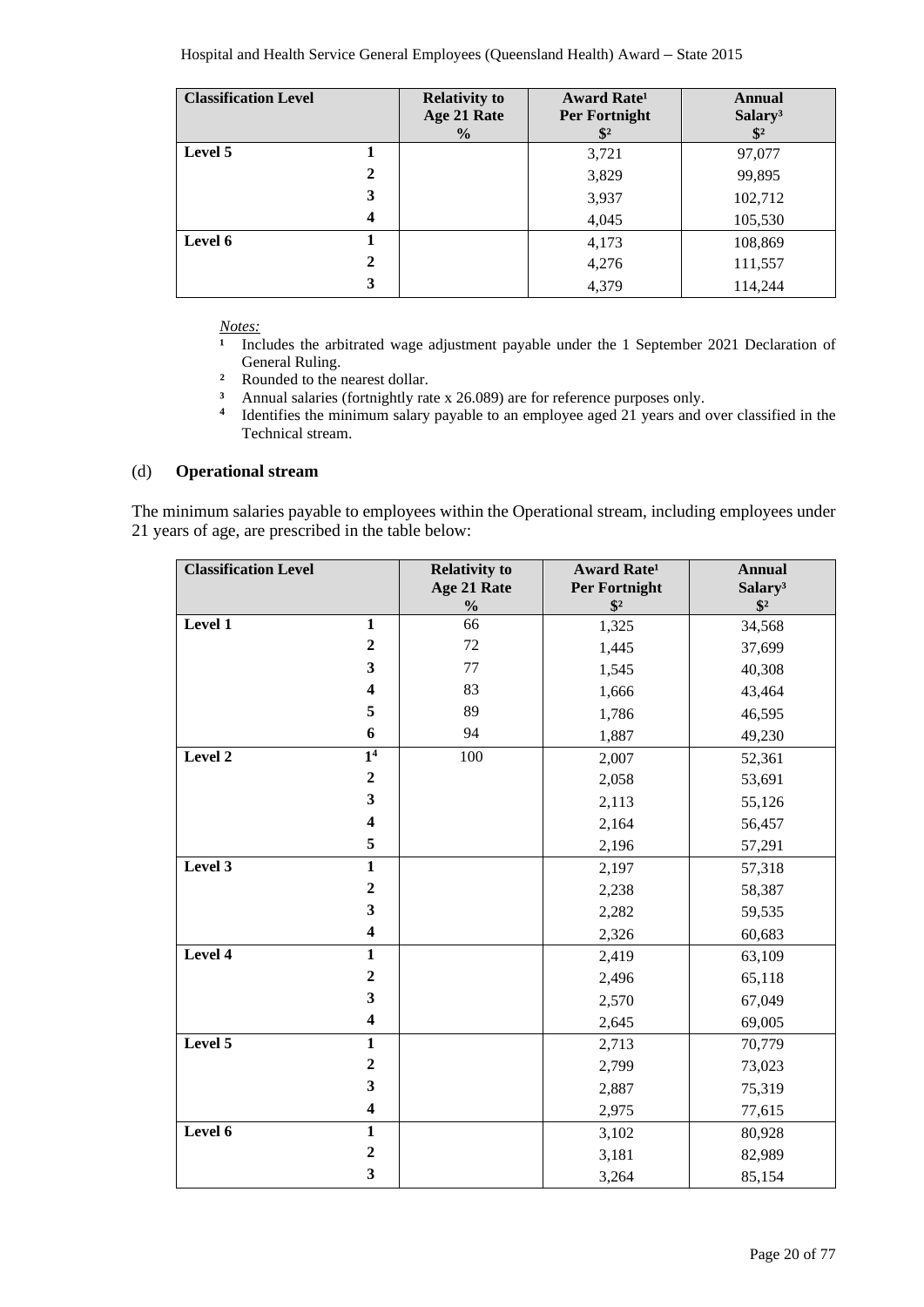| <b>Classification Level</b> |              | <b>Relativity to</b> | Award Rate <sup>1</sup> | <b>Annual</b>       |
|-----------------------------|--------------|----------------------|-------------------------|---------------------|
|                             |              | Age 21 Rate          | Per Fortnight           | Salary <sup>3</sup> |
|                             |              | $\frac{6}{9}$        | $\frac{1}{2}$           | $\sqrt{$2}$         |
| Level 7                     | 1            |                      | 3,413                   | 89,042              |
|                             | $\mathbf{2}$ |                      | 3,495                   | 91,181              |
|                             | 3            |                      | 3,577                   | 93,320              |
| Level 8                     | 1            |                      | 3,625                   | 94,573              |
|                             | $\mathbf{2}$ |                      | 3,721                   | 97,077              |
|                             | 3            |                      | 3,925                   | 102,399             |
| Level 9                     | 1            |                      | 4,013                   | 104,695             |
|                             | $\mathbf{2}$ |                      | 4,103                   | 107,043             |
|                             | 3            |                      | 4,192                   | 109,365             |
| Level 10                    | 1            |                      | 4,379                   | 114,244             |
|                             | $\mathbf{2}$ |                      | 4,482                   | 116,931             |
|                             | 3            |                      | 4,587                   | 119,670             |
|                             | 4            |                      | 4,690                   | 122,357             |

*Notes:*

<sup>1</sup> Includes the arbitrated wage adjustment payable under the 1 September 2021 Declaration of General Ruling.

- **²** Rounded to the nearest dollar.
- <sup>3</sup> Annual salaries (fortnightly rate x 26.089) are for reference purposes only.<br><sup>4</sup> Identifies the minimum salary payable to an ampleuse aged 21 years and a
- **<sup>4</sup>** Identifies the minimum salary payable to an employee aged 21 years and over classified in the Operational stream.

#### (e) **Payment of salaries**

Salaries shall be paid fortnightly and may at the discretion of the chief executive be paid by electronic funds transfer.

# **12.4 Work allocation**

An employee appointed to or relieving in a role within a classification level may be allocated and subsequently reallocated to any role within that particular classification level.

### **12.5 Incidental and peripheral tasks**

An employer may direct an employee to carry out duties that are within the particular employee's skill, competence and training provided:

- (a) the direction does not affect the employee's entitlement to higher or other duties allowances provided in this Award; and
- (b) all such directions are consistent with the employer's responsibilities to provide a safe and healthy working environment.

#### **12.6 Recognition of qualifications**

- (a) An employee appointed to the administrative stream who has satisfied examination requirements for a degree or other post-secondary qualification acceptable to the chief executive shall be paid not less than classification level 2, paypoint 7.
- (b) An employee appointed to the professional or technical stream who has obtained the prerequisite qualifications for that stream shall be paid not less than classification level 2, paypoint 1 in that stream.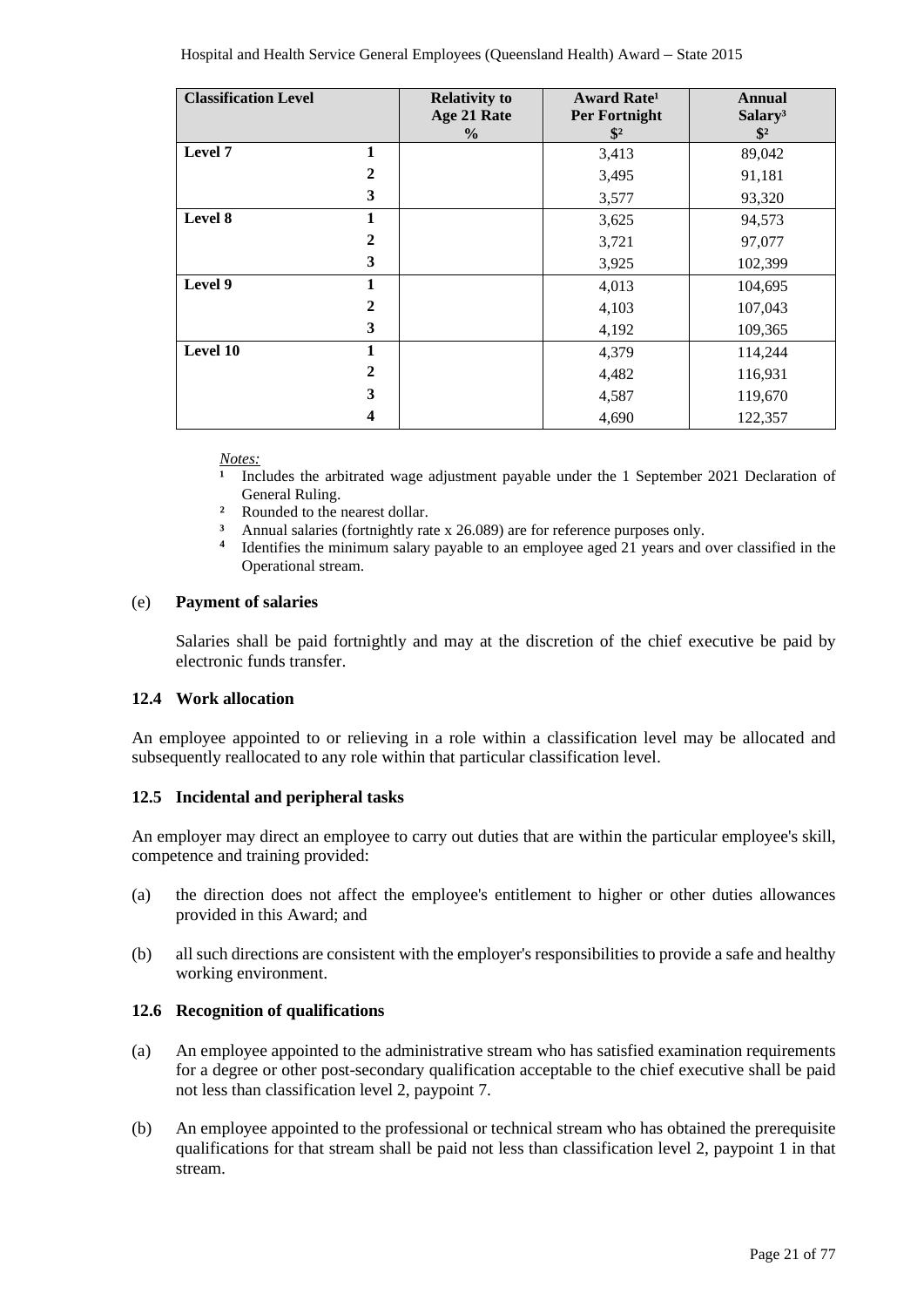### **12.7 Movement between classification levels - general**

- (a) Except as provided below, movement between classification levels will be based on appointment on merit to advertised vacancies.
- (b) Annual increments will continue to apply in accordance with the relevant provisions of clause 12.9 to employees moving between classification level 1 and classification level 2 of the administrative stream.
- (c) Movement of employees from level 2 to level 3 within the professional and technical streams will be subject to:
	- (i) the employee concerned having served at least 12 months on the maximum salary prescribed for a level 2 employee; and
	- (ii) a recommendation from a selection panel that the applicant is worthy of promotion. The merit of the applicant is to be evaluated in relation to the prescribed criteria (see clause 12.8) through:
		- (A) an assessment of a written application from the applicant; and
		- (B) an interview of the applicant; and
		- (C) a certificate addressing the prescribed criteria, from the director of the division or branch in which the employee is working or a senior employee knowledgeable in the employee's capabilities, that the employee is worthy of promotion based on assessment of the employee.
- (d) Subject to clause 12.2(d), an existing employee appointed to a position at a higher classification level within the same stream shall be appointed to the first paypoint of the higher classification level.

#### **12.8 Prescribed criteria for movement between classification levels**

#### (a) **Professional stream**

Applicants for movement within the professional stream from level 2 to level 3 shall be assessed by a selection panel on the following criteria:

- (i) demonstrated professional expertise in one or more areas of a discipline as shown by:
	- (A) detailed knowledge of standard professional tasks;
	- (B) examples of modifications to standard procedures and practices and contributions to the development of new techniques and methodologies;
	- (C) professional contribution relevant to the discipline at a local level;
- (ii) possession of postgraduate qualifications or postgraduate developmental experience through attendance at specialist seminars or in-service presentations relevant to the discipline;
- (iii) evidence of recognition by peers, industry or other client groups as shown by one or more of the following (the activities used as evidence will vary with the discipline of the applicant):
	- (A) original in-service presentations;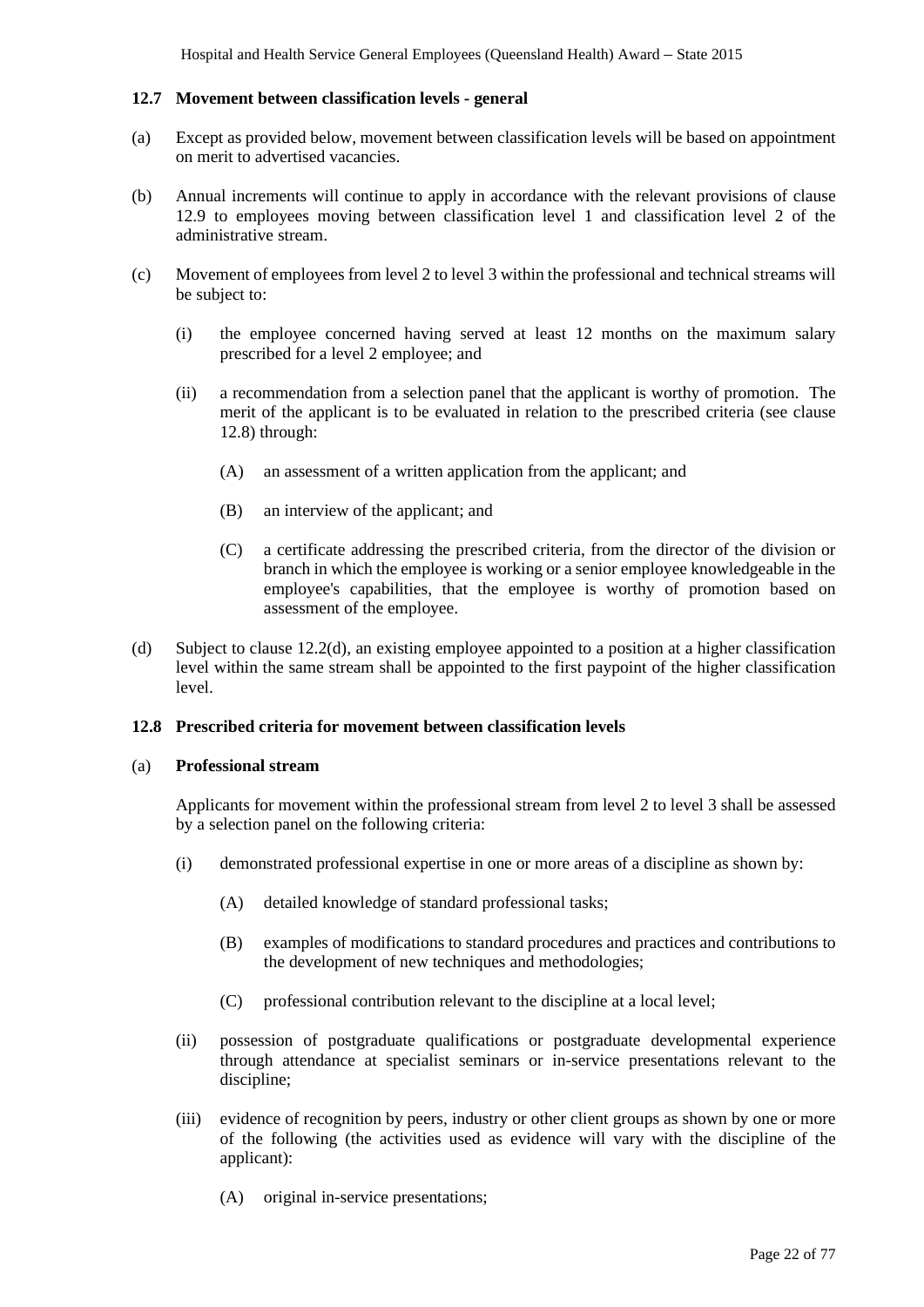- (B) published papers;
- (C) active involvement in conferences and seminars;
- (D) consultancies;
- (E) recognition as a resource person who collects, collates and imparts knowledge in a particular area;
- (F) preparation of significant internal reports; and
- (iv) demonstrated levels of performance and innovation through:
	- (A) a history of satisfactory performance;
	- (B) demonstrated high levels of efficiency and effectiveness;
	- (C) demonstrated high level of responsibility and initiative.

#### (b) **Technical stream**

Applicants for movement within the technical stream from level 2 to level 3 shall be assessed by a selection panel on the following criteria:

- (i) demonstrated technical expertise in one or more areas of a discipline as shown by:
	- (A) detailed technical knowledge and experience;
	- (B) high levels of accuracy and precision in undertaking procedures;
	- (C) technical contribution at a local level;
- (ii) possession of higher technical qualifications or developmental experience through attendance at specialist seminars or in-service presentations relevant to the discipline;
- (iii) evidence of recognition by peers, industry or other client groups as shown by one or more of the following (the activities used as evidence will vary with the discipline of the applicant):
	- (A) original in-service presentations;
	- (B) published papers;
	- (C) active involvement in conferences and seminars;
	- (D) consultancies;
	- (E) recognition as a resource person who collects, collates and imparts technical knowledge in a particular area;
	- (F) preparation of significant internal reports; and
- (iv) demonstrated levels of performance and innovation through:
	- (A) a history of satisfactory performance;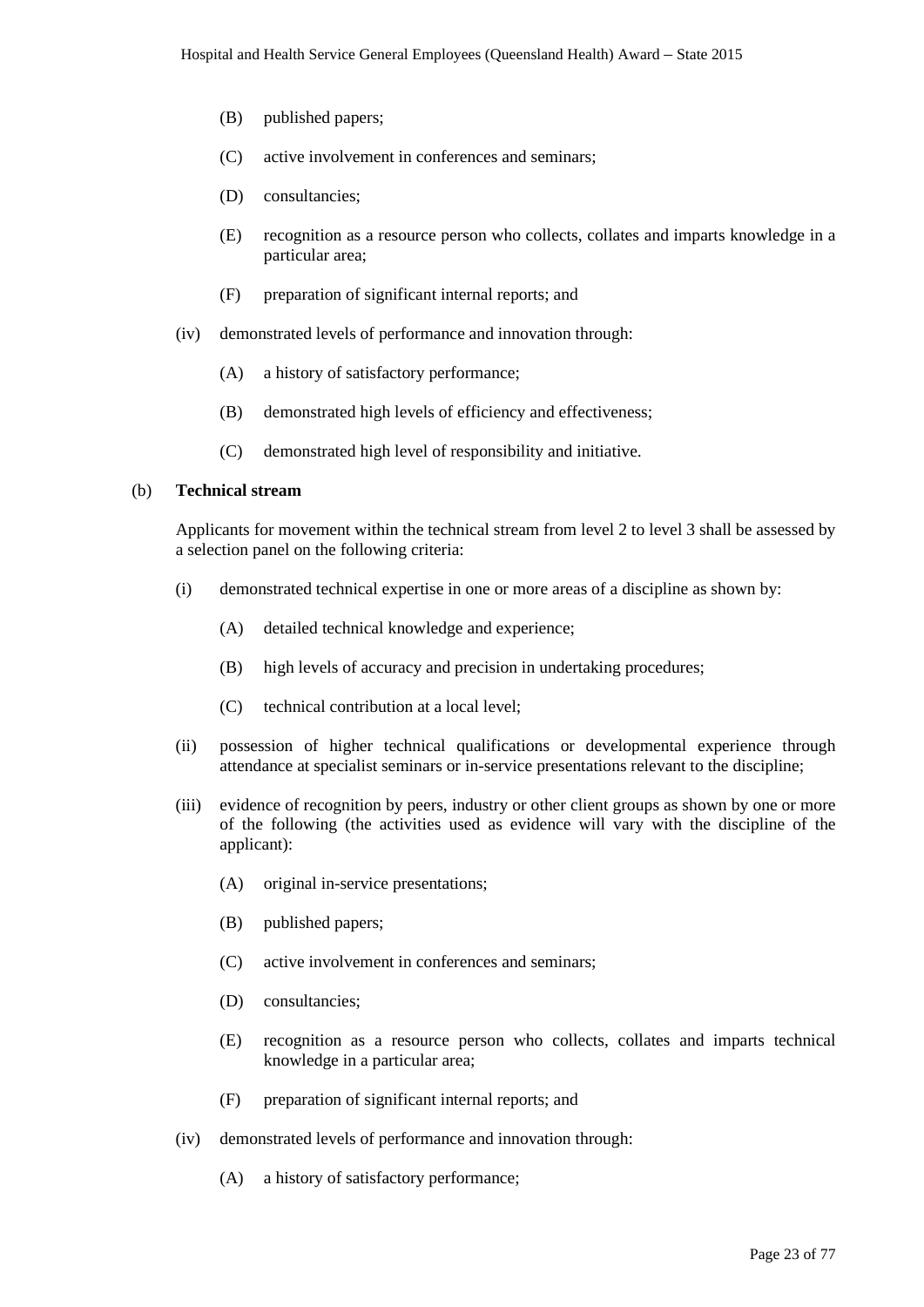- (B) demonstrated high levels of efficiency and effectiveness;
- (C) demonstrated high level of responsibility and initiative.

# **12.9 Movement within classification levels - increments**

Movement within classification levels is based on meeting the following requirements:

- (a) Except in the case of an employee who is paid the prescribed base salary on attaining the age of 21 years or in the case of a promotion, or transfer and promotion from one classification level to another, an increase is not to be made to the salary of any employee until:
	- (i) in the case of a full-time or a part-time employee, the employee has received a salary at a particular classification and paypoint for a period of 12 months;
	- (ii) in the case of a casual employee with 12 months' continuous service with the same employer:
		- (A) the employee has received a salary at a particular classification and paypoint for a period of at least 12 months; and
		- (B) the employee has worked 1,200 ordinary hours in such classification.

For the purpose of clause 12.9(a)(ii), **continuous service** for a casual employee is considered to be broken if more than 3 months, excluding any public holidays, has elapsed between the end of one employment contract and the start of the next employment contract.

- (b) Notwithstanding anything contained elsewhere in this Award, an employee is not entitled to move to the next salary increment level by virtue of the Award unless:
	- (i) in the case of employees in classification levels 1 and 2 of the **administrative**, **professional** and **technical** streams and classification levels 1, 2 and 3 of the **operational** stream, the conduct, diligence and efficiency of the employee has been certified by the employer to have been and to be satisfactory;
	- (ii) in the case of employees in all other classification levels, performance objectives have been achieved as certified by the employer.

*Note: Where a directive about transfer within and between classification levels and systems covers an employee, the provisions of the directive apply to the employee to the extent it provides a more generous entitlement.*

### **12.10 Performance of higher duties**

- (a) An employee directed to temporarily fill a position for more than three consecutive working days at a higher classification level within the same stream shall be paid extra remuneration at the first paypoint of the classification level of the position being temporarily filled.
- (b) An employee directed to temporarily fill a position for more than three consecutive working days at a classification level within a different stream as determined by this Award shall be paid extra remuneration either:
	- (i) at the first paypoint of the classification level of the position being temporarily filled; or
	- (ii) at the next highest paypoint above their existing salary level, within the classification level of the position being temporarily filled,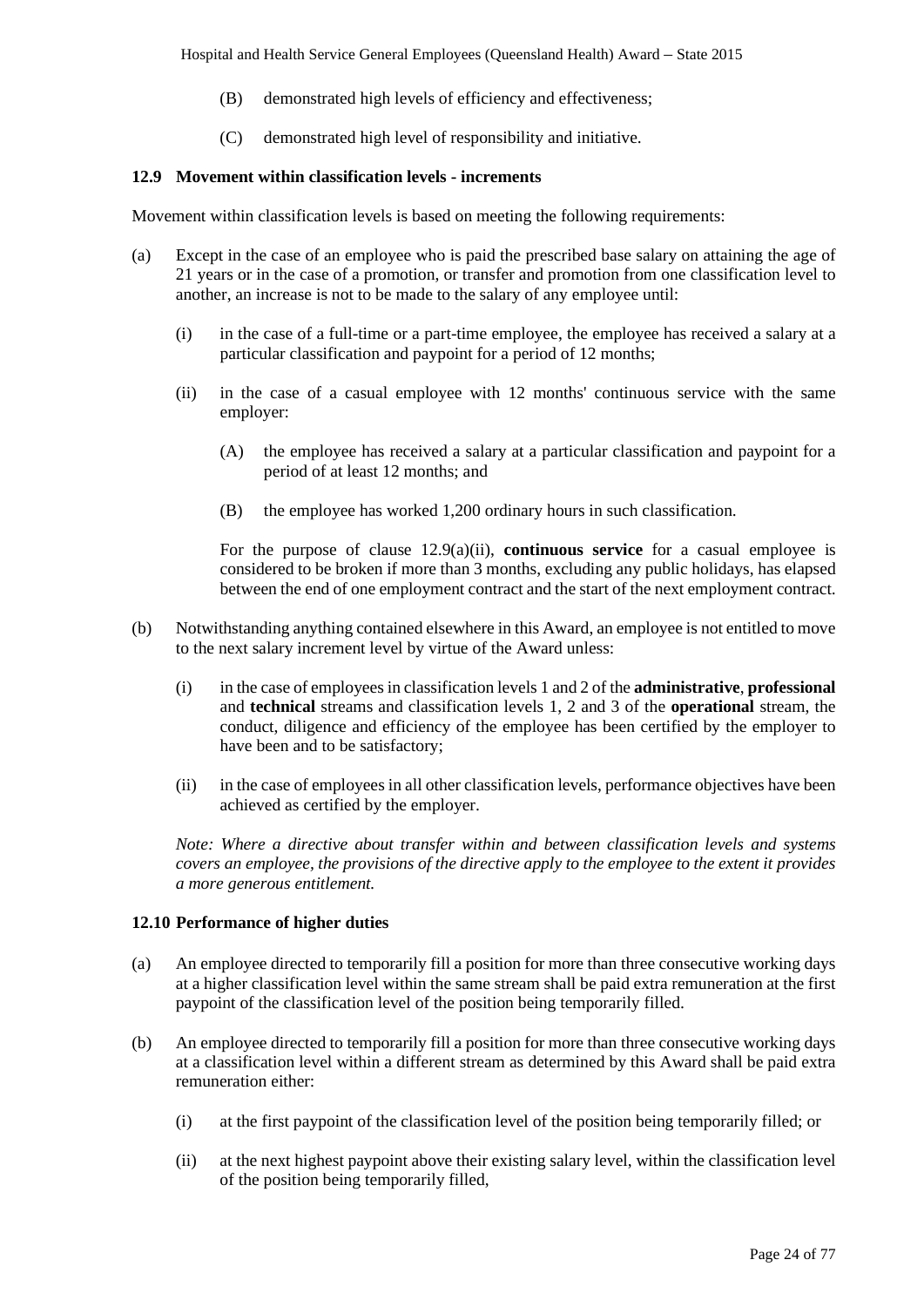whichever is higher.

- (c) (i) Where a relieving employee meets their performance objectives attached to the higher level, the employee is entitled to move to the next paypoint within the higher classification level until either the period of temporary relief ceases, when reversion to the employee's normal paypoint will occur, **or** another 12 months' performance appraisal and development cycle has been completed.
	- (ii) In such case, the employee will be entitled to progress through the paypoints within the higher classification level.
- (d) Notwithstanding the provisions of clauses 12.10(a), (b) and (c), an employee in the operational stream at classification level 1 or 2 who is directed to temporarily fill a classification level 3 position in the operational stream shall be paid at classification level 3, paypoint 1 for the actual period of relief to the nearest quarter of an hour, where:
	- (i) the relief is being undertaken because of emergent circumstances in order to undertake one or more of the following duties for a period of 2 hours or more on any one day:
		- (A) cooking for patients;
		- (B) assisting with post-mortems, in surgery, anaesthetics or plastering;
		- (C) undertaking duties associated with menu monitoring or dietary advice;
		- (D) undertaking fire protection and/or security officer roles; and
	- (ii) the classification level 3 position is not a supervisory position.

#### **12.11 Salary sacrifice arrangements**

- (a) Eligible employees covered by this Award may participate in salary sacrifice arrangements as determined by the chief executive to the extent allowed by the relevant Commonwealth legislation.
- (b) The administrative processes to accommodate salary sacrifice arrangements shall be established by the chief executive and may be varied from time to time as required, for example to reflect changes in the relevant Commonwealth legislation or changes in procedures adopted by a particular salary packaging bureau service.
- (c) The following principles will apply where employees avail themselves of salary sacrifice arrangements:
	- (i) there will be no additional costs incurred by the employer, either directly or indirectly;
	- (ii) as part of the salary sacrifice arrangements, the costs for administering the package via a salary packaging bureau service, and including any applicable Fringe Benefits Tax (FBT), will be met without delay by the participating employee;
	- (iii) there will be no additional increase in superannuation costs or to FBT payments made by the employer that would not otherwise be payable had the employee not engaged in salary sacrifice arrangements:
	- (iv) the employee may cancel any salary sacrificing arrangements by giving one month's notice of cancellation to the employer, and similarly the employer will give the employee one month's notice of termination;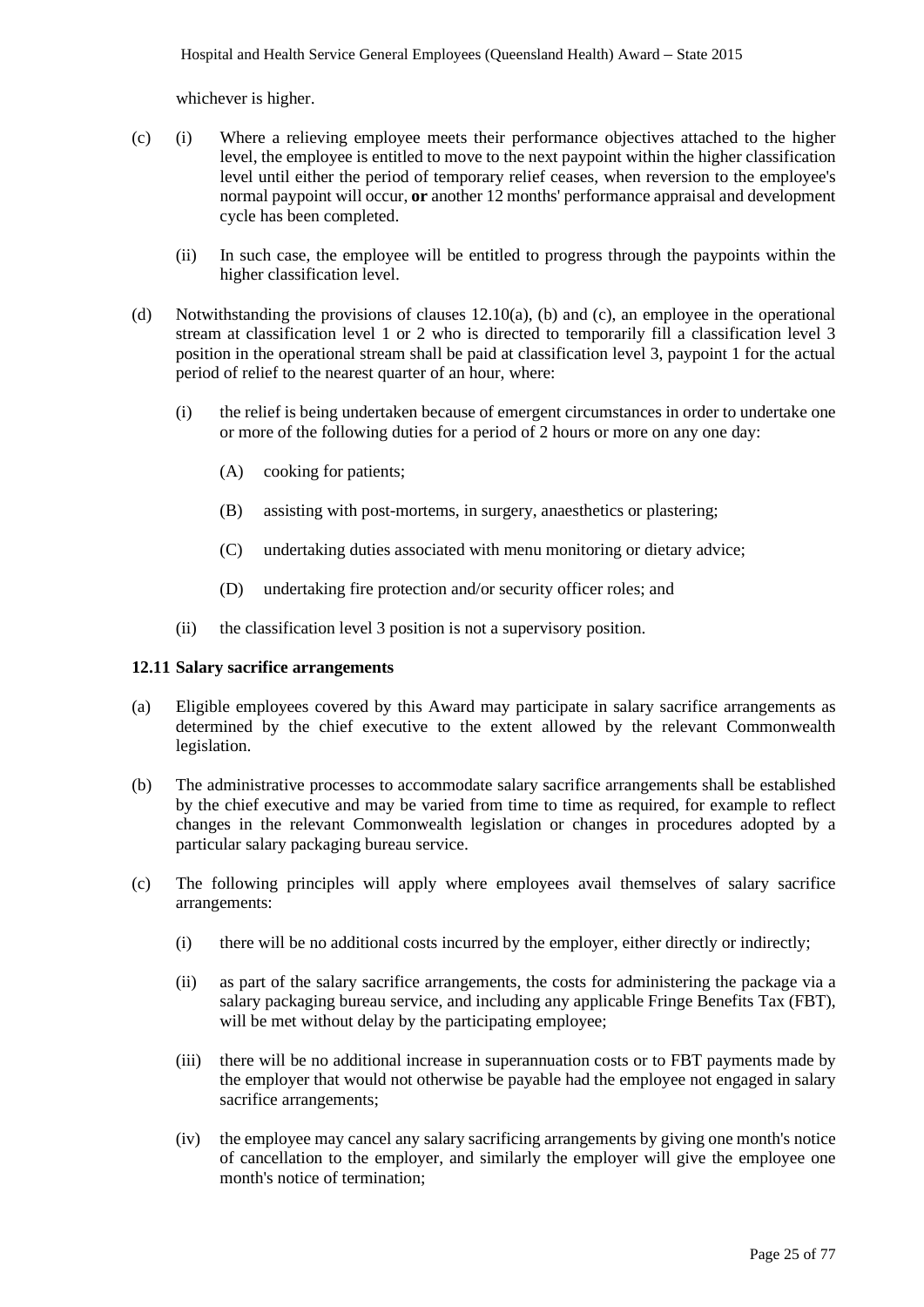Hospital and Health Service General Employees (Queensland Health) Award *–* State 2015

- (v) employees should obtain independent financial advice prior to taking up salary sacrifice arrangements; and
- (vi) there will be no significant additional administrative workload or other ongoing costs to the employer.
- (d) Where the employee has elected to sacrifice a portion of the payable salary:
	- (i) subject to Australian Tax Office requirements, the sacrificed portion will reduce the salary subject to appropriate tax withholding deductions by the amount sacrificed;
	- (ii) any allowance, penalty rate, overtime, weekly workers' compensation benefit, or other payment, to which an employee is entitled under an industrial instrument, Act or Statute which is expressed to be determined by reference to the employee's salary, will be calculated by reference to the gross salary which the employee would receive if not taking part in salary sacrifice arrangements;
	- (iii) salary sacrifice arrangements will be maintained during all periods of leave on full pay, including the maintenance of cash and non-cash benefits; and
	- (iv) the employee's salary for superannuation purposes and severance and termination payments will be the gross salary which the employee would receive if not taking part in salary sacrifice arrangements.
- (e) For the purposes of this clause **eligible employees** means full-time, part-time and long-term casual employees as defined in the Act.

# <span id="page-25-0"></span>**13. Allowances**

### **13.1 Broken shift**

All employees engaged on shifts in which the ordinary hours of duty are subject to a break in continuity other than for the purposes of meal breaks and rest pauses must be paid an additional \$4.94 per shift for each shift so worked.

### **13.2 Divisional and District parities**

(a) In addition to the rates of wages set out in this Award the following weekly amounts shall be paid to employees employed in the Divisions and Districts referred to hereunder:

| <b>Division and District</b>        | Per week |
|-------------------------------------|----------|
|                                     |          |
| Northern Division, Eastern District | 1.05     |
| Northern Division, Western District | 3.25     |
| <b>Mackay Division</b>              | 0.90     |
| Southern Division, Western District | 1.05     |

- (b) Divisions:
	- (i) Northern Division That portion of the State along or north of a line commencing at the junction of the sea coast with the 21st parallel of south latitude; then from that latitude due west to 147 degrees of east longitude; then from that longitude due south to 22 degrees 30 minutes of south latitude; then from that latitude due west to the western border of the State.
	- (ii) Mackay Division That portion of the State within the following boundaries: Commencing at the junction of the sea-coast with the 21st parallel of south latitude; then from that latitude due west to 147 degrees of east longitude; then from that longitude due south to 22 degrees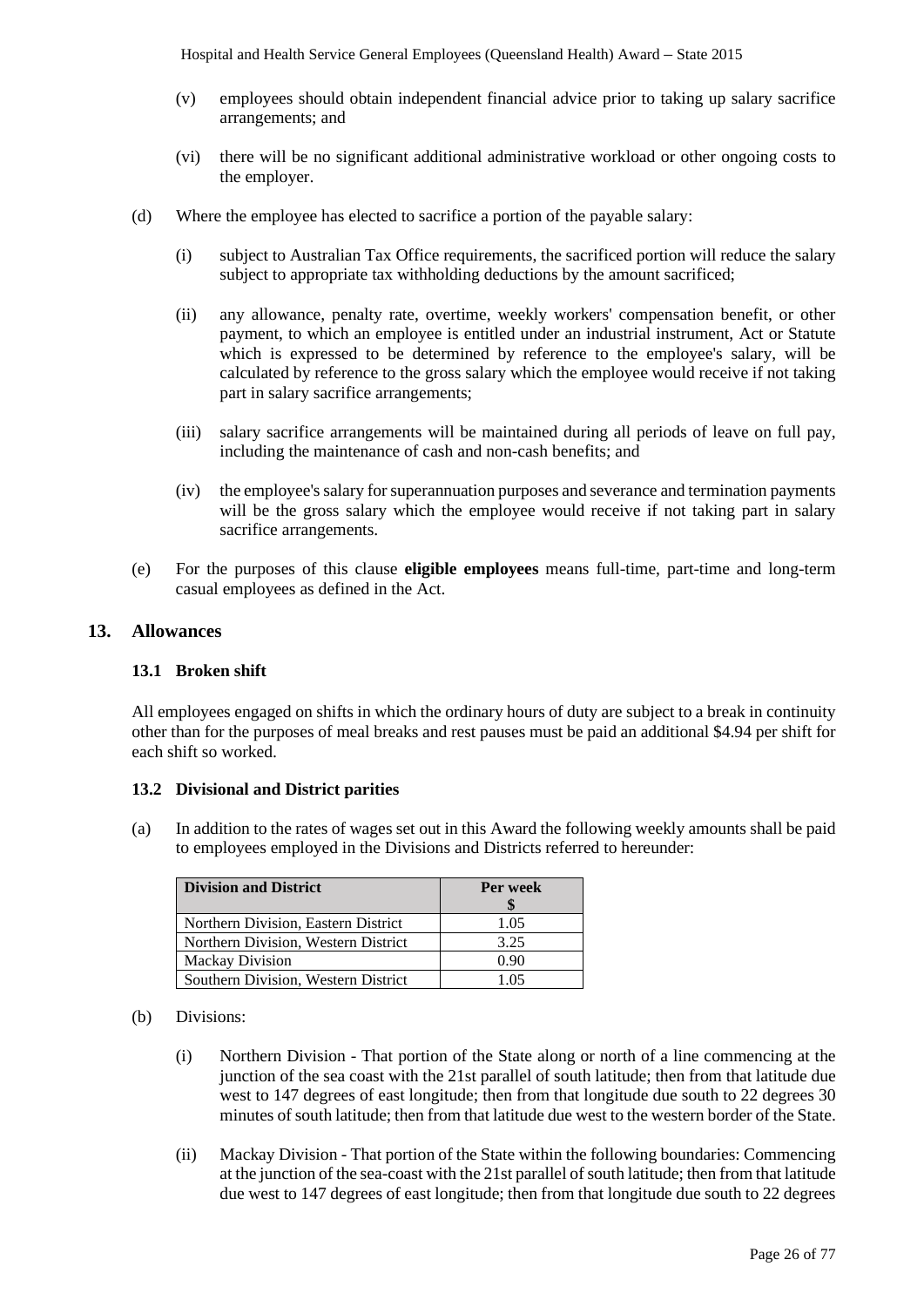of south latitude; then from that latitude due east to the sea coast; then from the sea-coast northerly to the point of commencement.

- (iii) Southern Division That portion of the State not included in the Northern or Mackay Divisions.
- (c) Districts:
	- (i) Northern Division:

Eastern District - That portion of the Northern Division along or east of 144 degrees 30 minutes of east longitude.

Western District - The remainder of the Northern Division.

(ii) Southern Division:

Eastern District - That portion of the Southern Division along or east of a line commencing at the junction of the southern border of the State with 150 degrees of east longitude; then from that longitude due north to 25 degrees of south latitude; then from that latitude due west to 147 degrees of east longitude; then from that longitude due north to the southern boundary of the Mackay Division.

Western District - The remainder of the Southern Division.

#### **13.3 Foul linen allowance**

- (a) An employee who is:
	- (i) a laundry employee required to collect foul linen from the ward chutes and wrap such linen into bundles; and/or
	- (ii) required to sort foul linen at the laundry; and/or
	- (iii) in charge of the washing machines in which foul linen is cold rinsed and boiled while still in a foul condition; and/or
	- (iv) required to handle linen of a foul nature other than linen bagged or packed in containers,

shall be paid an additional \$1.65 per day or part thereof.

(b) For the purpose of clause 13.3 the term **foul linen** means foul linen which has not previously been rinsed or washed outside the laundry.

#### **13.4 Grease trap allowance**

An employee engaged in cleaning of grease traps shall be paid an extra \$1.17 per day while so engaged.

#### **13.5 Live sewerage work**

An employee who is required to work repairing sewerage installations or servicing a sewerage plant and comes in contact with live sewerage shall be paid at the rate of time and one-half while so engaged, with a minimum payment as for 4 hours' work.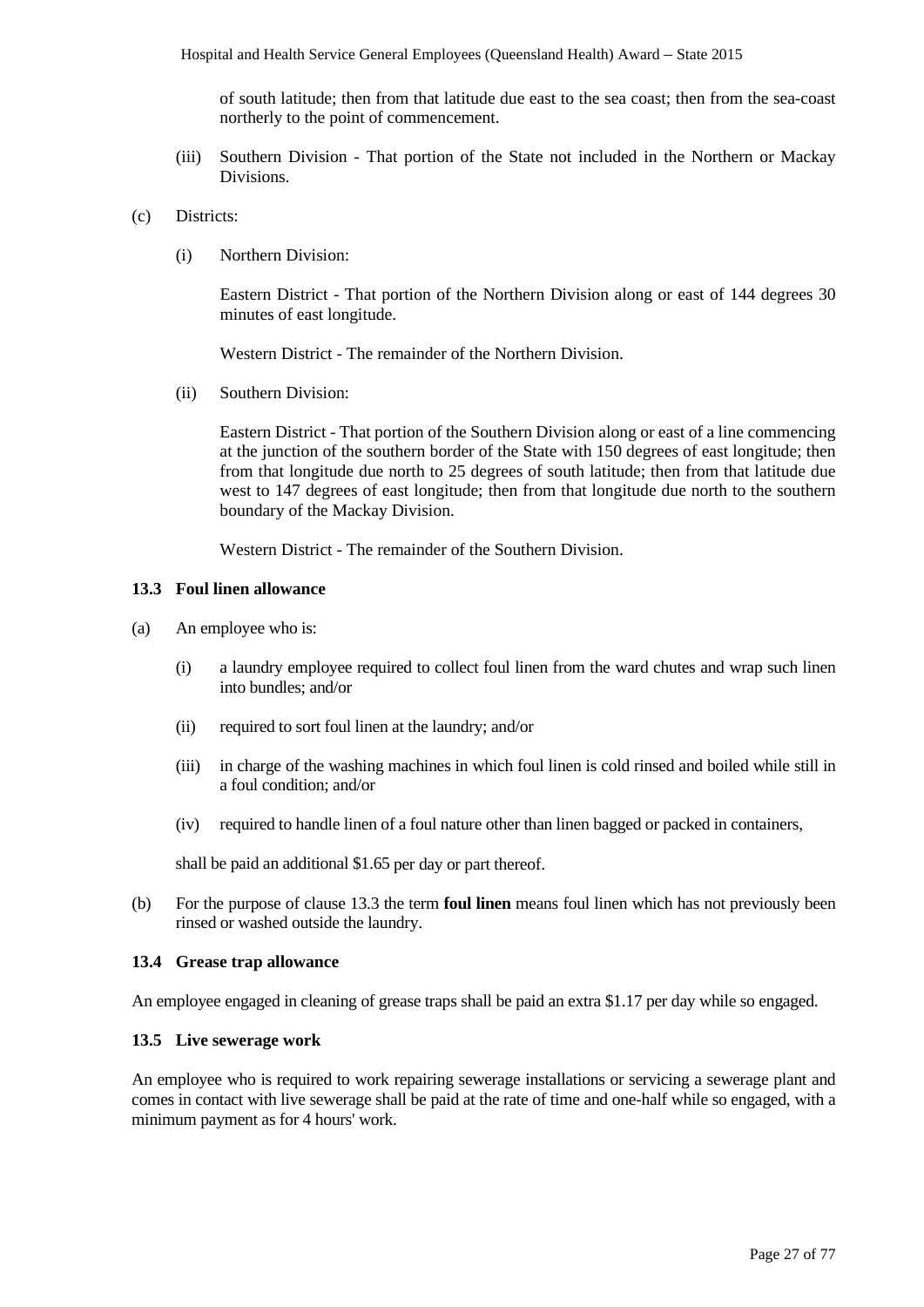#### **13.6 Motor vehicle allowance**

- (a) Where an employer requires an employee to use their own vehicle in or in connection with the performance of their duties, the employee shall be paid an allowance for each kilometre of authorised travel as follows:
	- (i) motor vehicle \$0.82 per kilometre; and
	- (ii) motorcycle \$0.28 per kilometre.
- (b) An employer may require an employee to record full details of all such official travel requirements in a log book.

*Note: Where a directive about motor vehicle allowances covers an employee, the provisions of the directive apply to the employee to the extent it provides a more generous entitlement.*

#### **13.7 Overtime meal allowances and meal breaks**

- (a) An employee required to work overtime for more than one hour before the ordinary starting time or more than one hour after ordinary ceasing time shall be provided with an adequate meal at the employer's expense or paid a meal allowance of \$14.10 in lieu of the provision of such meal.
- (b) Additionally, the employee must be allowed 30 minutes at the ordinary mealtime for such meal where work is performed after 1800.
- (c) Where the employer requires the employee to continue working for a further four hours of continuous overtime work in a situation mentioned in clause  $13.7(a)$ , the employee will be entitled to a 30 minute meal break and either provided with an adequate meal at the employer's expense or paid an additional meal allowance of \$14.10.
- (d) An employee required to work overtime on an accrued day off or a rostered day off is entitled to \$14.10 meal allowance after each period of 4 hours continuous overtime, in addition to any payment for overtime to which the employee is entitled, unless a meal of reasonable quality and quantity is provided by the employer.

#### **13.8 Prison allowance**

A dental assistant who is required to work within the bounds of a facility operated by or on behalf of Queensland Corrective Services will be paid an additional \$4.46 per day while so employed.

#### **13.9 Work in the rain**

- (a) An employee who is required to work in rain heavy enough to wet the clothes of the employee will, at the option of the employer, be provided by the employer either with waterproof protective clothing or paid at the rate of double time for this work.
- (b) Where double time is payable in accordance with clause 13.9(a), it is payable for the period commencing from the start of the work in heavy rain until the employee is able to change into dry clothing or until the employee finishes work, whichever is the earlier.
- (c) In the circumstances described in clause 13.9(a):
	- (i) the employee must notify the employer prior to changing into dry clothing; and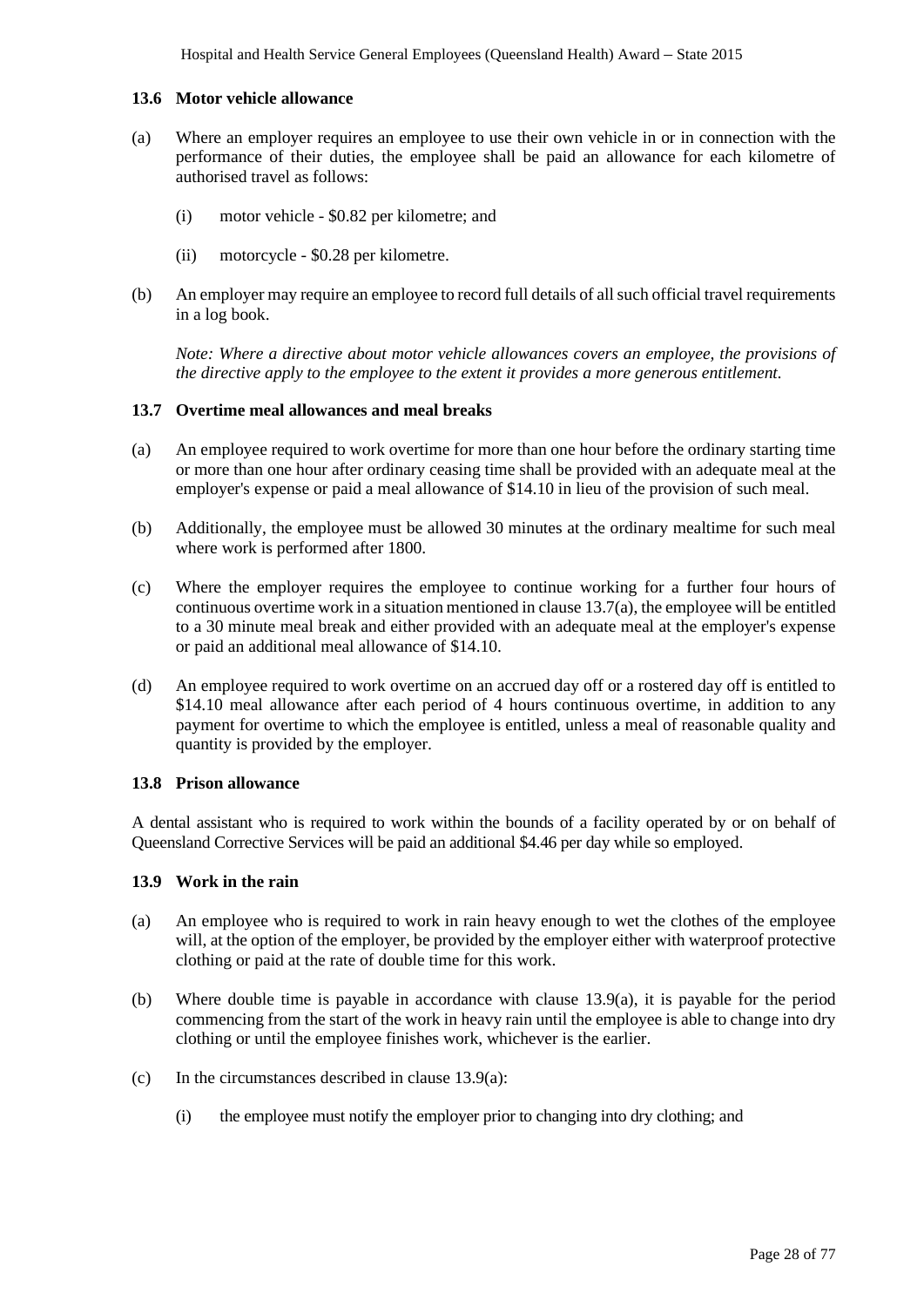Hospital and Health Service General Employees (Queensland Health) Award *–* State 2015

(ii) where the employee is unable to change into dry clothing until the employee finishes work due to work commitments, the employee must notify the employer prior to continuing work for that day in order to receive the double time payment.

#### **13.10 Adjustment of monetary allowances**

- (a) Other than the expense related allowances at clauses 13.6 (motor vehicle allowance) and 13.7 (overtime meal allowance) and the Divisional and District parities at clause 13.2, respectively, all other monetary allowances specified in clause 13 shall be automatically adjusted from the same date and in the same manner as such monetary allowances are adjusted in any State Wage Case decision or other decision of the Commission adjusting minimum wage rates in this Award.
- (b) At the time of any adjustment to the wage rates in this Award the expense related allowances at clauses 13.6 (motor vehicle allowance), 13.7 (overtime meal allowance), and 30(b), 30(c)(ii) and 30(d), (uniforms), respectively, shall be automatically adjusted by the relevant adjustment factor. The relevant adjustment factor for this purpose is the percentage movement in the applicable index figure most recently published by the Australian Bureau of Statistics since the allowance was last adjusted.
- (c) The applicable index figure is the index figure published by the Australian Bureau of Statistics for the Eight Capitals Consumer Price Index, as follows:

| Allowance                                                         | <b>Eight Capitals Consumer Price Index</b><br>(ABS Cat No. 6401.0 - Table 7) |
|-------------------------------------------------------------------|------------------------------------------------------------------------------|
| Motor vehicle allowance<br>(last adjusted 1 September 2021)       | Private motoring sub-group                                                   |
| Overtime meal allowance<br>(last adjusted 1 September 2021)       | Take-away and fast foods sub-group                                           |
| Uniform and laundry allowance<br>(last adjusted 1 September 2014) | Clothing and footwear group                                                  |

### <span id="page-28-0"></span>**14. Superannuation**

- (a) Subject to Commonwealth legislation and clause 14(b), each employer must comply with superannuation arrangements prescribed in the *Superannuation (State Public Sector) Act 1990* (and associated Deed, Notice and Regulation).
- (b) Where Commonwealth legislation provides for choice of fund rights to an employee subject to this Award, and that employee fails to elect which superannuation fund to which employer contributions are directed, the employer will direct contributions to the appropriate fund prescribed in the abovementioned Queensland legislation.

# <span id="page-28-1"></span>**PART 5 - Hours of Work and Related Matters**

# <span id="page-28-2"></span>**15. Hours of duty**

### **15.1 Ordinary hours of duty**

- (a) The ordinary hours of duty for employees covered by this Award, other than those employees identified in Schedule 8 shall be an average of 38 hours per week, with a maximum of 8 hours on any one day.
- (b) The ordinary hours of duty for employees identified in Schedule 8 shall be an average of 36.25 hours per week, with a maximum of 8 hours on any one day.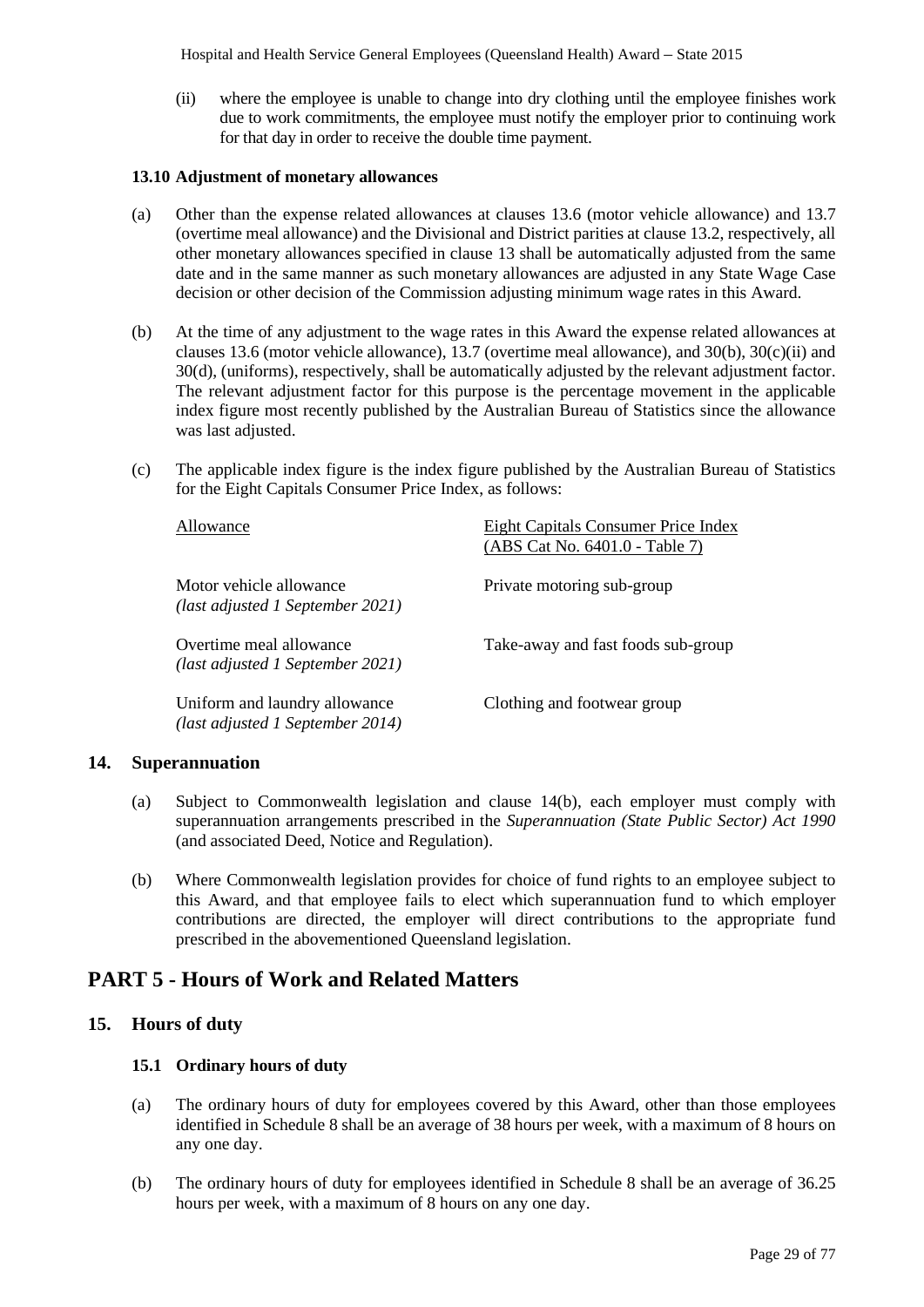- (c) (i) The ordinary hours of duty of 38 hour per week employees are to be worked on one of the following bases:
	- (A) 38 hours within a work cycle not exceeding 7 consecutive days; or
	- (B) 76 hours within a work cycle not exceeding 14 consecutive days; or
	- (C) 114 hours within a work cycle not exceeding 21 consecutive days; or
	- (D) 152 hours within a work cycle not exceeding 28 consecutive days.
	- (ii) The ordinary hours of duty of 36.25 hour per week employees are to be worked on one of the following bases:
		- (A) 36.25 hours within a work cycle not exceeding 7 consecutive days; or
		- (B) 72.5 hours within a work cycle not exceeding 14 consecutive days; or
		- (C) 108.75 hours within a work cycle not exceeding 21 consecutive days; or
		- (D) 145 hours within a work cycle not exceeding 28 consecutive days.
- (d) Employees must be allowed a break of not less than 10 hours between the termination of one shift and the commencement of another shift, except that 8 hours applies instead of the 10 hours in any of the following circumstances:
	- (i) for the purposes of changing shift rosters by shift workers who rotate from one shift to another; or
	- (ii) in any other case agreed upon between the employer and the employee concerned.
- (e) Notwithstanding the working hours arrangements recorded in clauses 15.1(a), (b) and (h), an employer and an employee or group of employees may agree that the ordinary hours of work are to exceed 8 hours on any day, thus enabling more than one accrued day off to be taken off during a particular work cycle. However, the ordinary hours of work shall not exceed 10 hours on any one day.
- (f) Different methods of working a 38 hour week may apply to individual employees, groups or sections of employees in each location concerned.
- (g) The method of working the 38 hour week may be altered, from time to time, upon giving 7 days' notice or such shorter period as may be mutually agreed upon following negotiations between the employer and employees concerned, utilising the consultation process in clause 6.2.
- (h) In the case of employees within the operational stream of this award, there will be 19 days (or shifts) of 8 hours' duration worked in any 28 day work cycle, with one day taken off as an accrued day off, unless otherwise mutually agreed between the employer and the majority of employees concerned in a specific work area.
- (i) (i) Where the arrangement of ordinary hours of work provides for an accrued day off, the employer and an individual employee and/or the majority of employees concerned may agree to accrue up to a maximum of five accrued days off. Consent to accrue days off shall not be unreasonably withheld by either party.
	- (ii) Where such agreement has been reached, the accrued days off shall be taken within 12 calendar months of the date on which the first day off was accrued.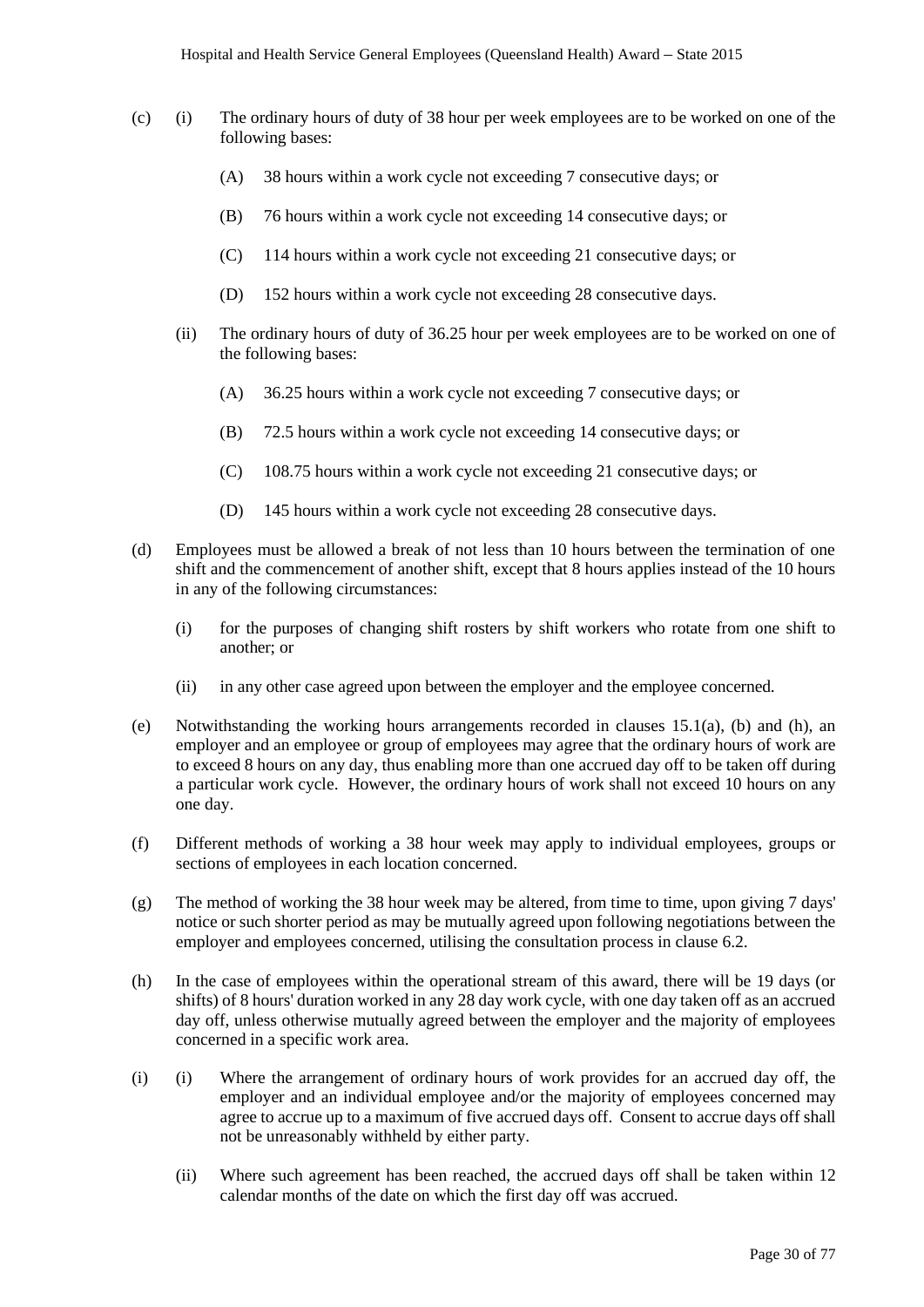- (iii) Where, as at the date of termination of service, an employee has accumulated time towards an accrued day or days off in accordance with clause 15.1, such employee shall be paid for the time so accrued at the employee's ordinary rate of pay.
- (j) Rostered days off where work is performed on other than a Monday to Friday basis
	- (i) Unless prescribed elsewhere in this Award, all employees shall be entitled to not less than two whole consecutive rostered days off duty each week.
	- (ii) In lieu of two whole rostered days off in each week, an employee may be allowed in each fortnightly period either one rostered day off in one week and three consecutive rostered days off in the other week, four consecutive rostered days off or two groups of two consecutive rostered days off.
- (k) Two consecutive rostered days off, one at the end of one week and one at the beginning of the following week may be counted as meeting the requirements of clause  $15.1(j)(i)$ .

#### **15.2 Shift work arrangements**

- (a) Shift work may be introduced to meet operational requirements. Such shift work shall be worked in accordance with a roster mutually agreed between the employer and the union, in consultation with the employees directly affected. Any discussions concerning the introduction of shift work or roster variations shall be conducted in accordance with the provisions of clause 6.2 of this Award.
- (b) A roster setting out the employee's days of duty and starting and finishing times on such days shall either be displayed in a convenient place or made available electronically to employees at least one calendar week in advance of the roster cycle, provided that notification by 1300 on Monday will be sufficient notification for the week commencing the following Monday.
- (c) A shift worker shall not perform more than two consecutive shifts (e.g. day shift/afternoon shift; afternoon shift/night shift).
- (d) Changes within a roster shall be by agreement between the employer and the employee concerned but, failing agreement, 24 hours' notice of any change in the roster must be given by the employer or double time is to be paid for the employee's next shift.

#### **15.3 Spread of ordinary hours of duty - day workers**

- (a) Subject to clauses 15.1 and 15.3(b), the spread of ordinary hours of duty for day workers shall be 0600 to 1800 Monday to Friday.
- (b) By agreement between the employer and the majority of the employees concerned, the ordinary hours prescribed by clause 15.1(a) may be worked over any 10 days in any 14 day work cycle.
- (c) The ordinary starting and finishing times of various groups of employees or individual employees may be staggered provided there is agreement between the employer and the majority of employees concerned.
- (d) Employees' starting and finishing times may be altered to suit operational requirements, geographic, safety, climatic or traffic conditions by the employer after consultation with the employees concerned. Any such altered starting and finishing time will not invoke any penalty payment that would not be payable if the Award spread of hours were observed.
- (e) Employees are required to observe the nominated starting and finishing times for the work day including designated breaks to maximise available working time. Preparation for starting and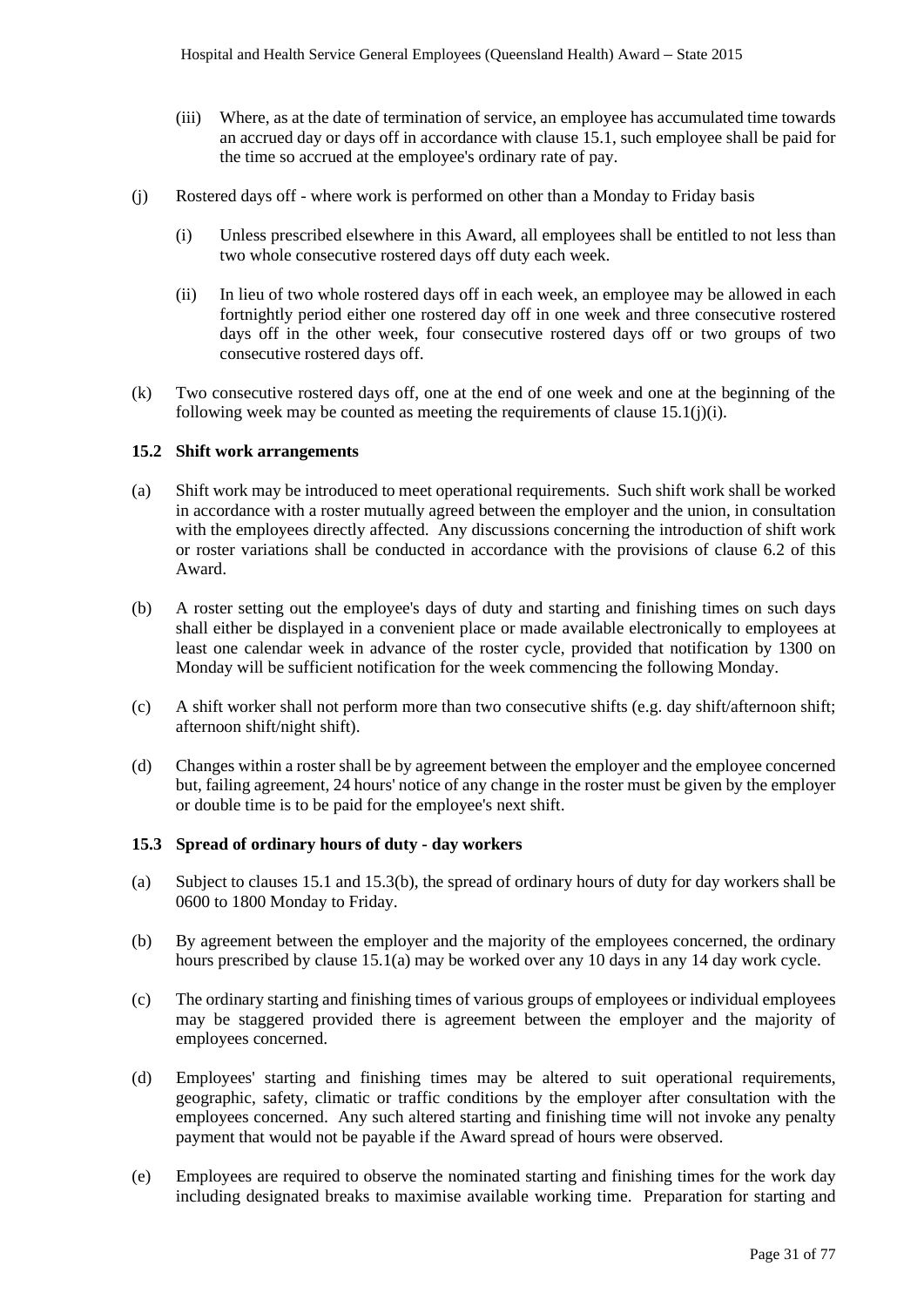Hospital and Health Service General Employees (Queensland Health) Award *–* State 2015

finishing work including personal clean-up will be in the employee's time.

#### **15.4 Payment for working ordinary hours - day workers**

- (a) All ordinary hours of duty performed by a day worker within the ordinary spread of hours prescribed in clause 15.3 shall be paid for as follows:
	- (i) Monday to Friday ordinary time;
	- (ii) between 0000 and 2400 on a Saturday time and one-half;
	- (iii) between 0000 and 2400 on a Sunday double time; and
	- (iv) between 0000 and 2400 on a public holiday at the rate prescribed in clause 23.
- (b) Where an employee working day work is required to commence their ordinary hours of duty prior to 0600 or finish their ordinary hours of duty subsequent to 1800, that employee shall be paid for the time so worked prior to 0600 or after 1800, respectively, at one and one-half times the ordinary rate for the first 3 hours and double the ordinary rate thereafter.

#### **15.5 Payment for working ordinary hours - shift workers**

- (a) Subject to clause 15.6 all full-time shift workers who work an afternoon shift or night shift Monday to Friday, inclusive, other than on a public holiday, are to be paid, in addition to their ordinary salary, an allowance of 15% for all ordinary time worked on such shift.
- (b) A part-time shift worker working less than 7.6 hours on an afternoon shift finishing at or after 2030 on Monday to Friday, inclusive, other than on a public holiday is to be paid in addition to their ordinary salary, an allowance of 15% for all ordinary time worked on such shifts.
- (c) A part-time shift worker working less than 7.6 hours on an afternoon shift finishing before 2030 on Monday to Friday, inclusive, other than on a public holiday where the time worked after 1800 was at least 50% of the shift, is to be paid in addition to their ordinary salary, an allowance of 15% for all ordinary time worked on such shifts
- (d) Where an employee working day shift is required to commence ordinary duty prior to 0600, such time worked prior to 0600 will attract an additional 15% allowance.
- (e) Subject to clause 15.6 all ordinary hours of duty worked by a shift worker on a weekend or a public holiday will be paid for as follows:
	- (i) between 0000 and 2400 on a Saturday time and one-half;
	- (ii) between 0000 and 2400 on a Sunday double time;
	- (iii) between 0000 and 2400 on a public holiday at the rate prescribed in clause 23.

# **15.6 Majority of shift**

The payments prescribed in clause 15.5 shall be calculated on a majority of shift basis. This means, for example:

- (a) if the majority of the ordinary hours of a shift which commenced on a Friday are worked on a Saturday, the whole of the shift is to be treated as having been worked on a Saturday; and
- (b) if the majority of the ordinary hours of a shift which commenced on a Saturday are worked on a Sunday, the whole of the shift is to be treated as having been worked on a Sunday; and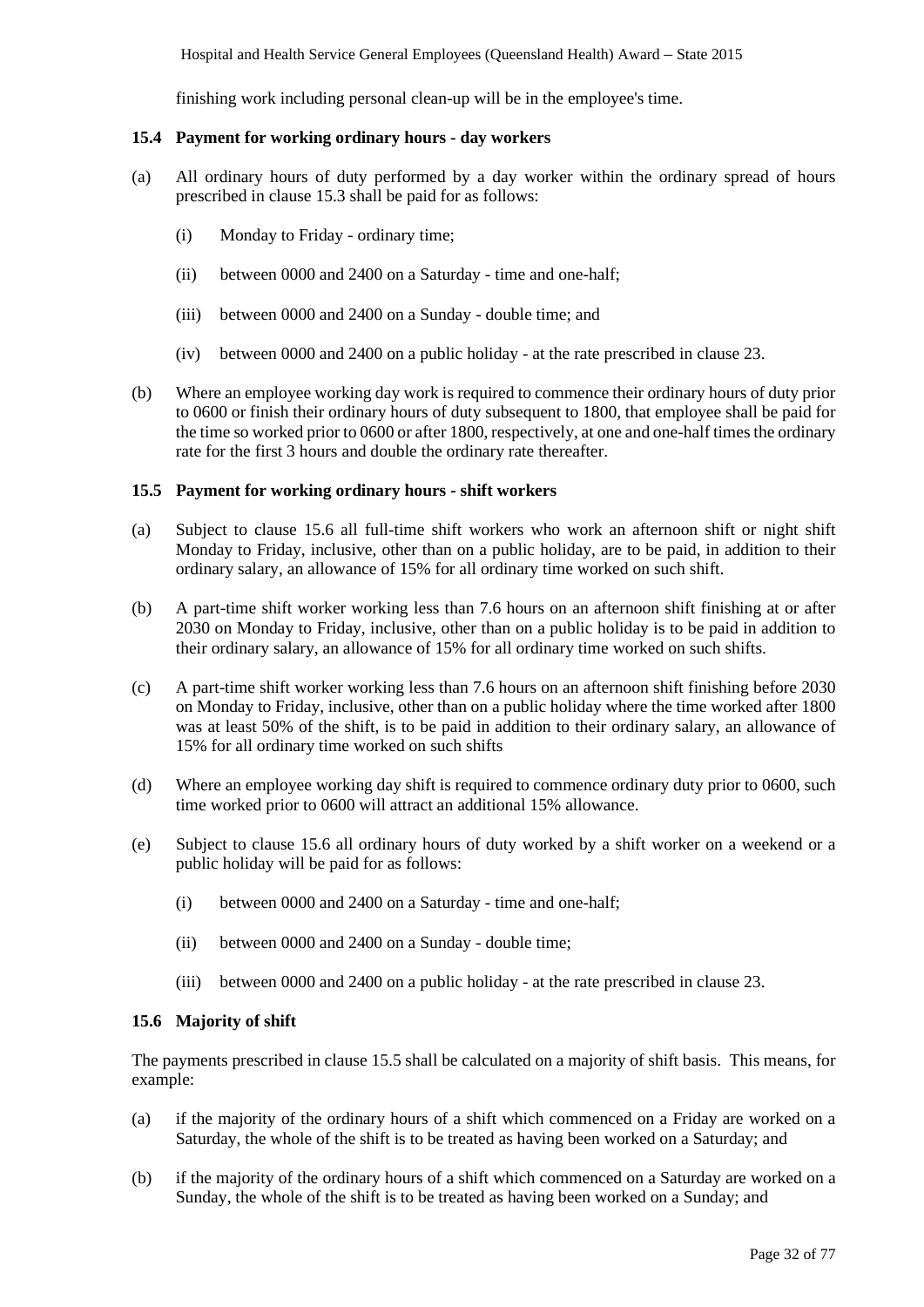(c) if the majority of the ordinary hours of a shift which commenced on a Sunday are worked on a Monday, the whole of the shift is to be treated as having been worked on a Monday.

# <span id="page-32-0"></span>**16. Meal breaks**

#### **16.1 Meal breaks - day workers**

- (a) All day workers shall be allowed not less than 30 minutes for an unpaid meal break between the third and sixth hours of duty.
- (b) Where a day worker is directed to work during an unpaid meal break, and where the meal break is unable to be rescheduled within the span of hours, the employee concerned must be paid for the time so worked at the prescribed overtime rate with a minimum payment as for one-half hour worked.
- (c) Where, as at 1 March 1993, an employee was entitled to payment at the rate of double time for time worked during a meal break, such payment is to continue to apply.

# **16.2 Meal breaks - shift workers**

- (a) All shift workers shall be allowed not less than 30 minutes for a meal break between the third and the sixth hours of duty.
- (b) The hours of duty of continuous shift workers is inclusive of a meal break with such times to be taken as a crib break so as not to interfere with operational requirements.
- (c) The hours of duty of non-continuous shift workers are either inclusive or exclusive of a meal break subject to operational requirements. In cases where the hours of duty of a particular shift is inclusive of a meal break then such break will be taken as a crib break so as not to interfere with operational requirements.
- (d) Where a shift worker is directed to work during an unpaid meal break, and where the meal break is unable to be rescheduled within the span of hours, the employee concerned must be paid for the time so worked at the prescribed overtime rate with a minimum payment as for one-half hour worked.

### **16.3 Meal breaks on overtime**

All employees covered by this Award who work overtime are entitled to meal breaks and, where relevant, meal allowances as prescribed in clause 13.7.

### <span id="page-32-1"></span>**17. Rest pauses**

- (a) All employees are entitled to a paid rest pause of 10 minutes duration in the employer's time in the first and second half of the working day, subject to the following:
	- (i) a total of 10 minutes for an employee who works 6 ordinary hours or less in any day; or
	- (ii) a total of 20 minutes for an employee who works for more than 6 ordinary hours in any day.
- (b) All rest pauses shall be taken at such times as will not interfere with the continuity of work where such continuity is necessary.
- (c) An employee working in a kitchen will be allowed a rest pause of 10 minutes duration in the employer's time after every hour of work completed in a cold room or freezer.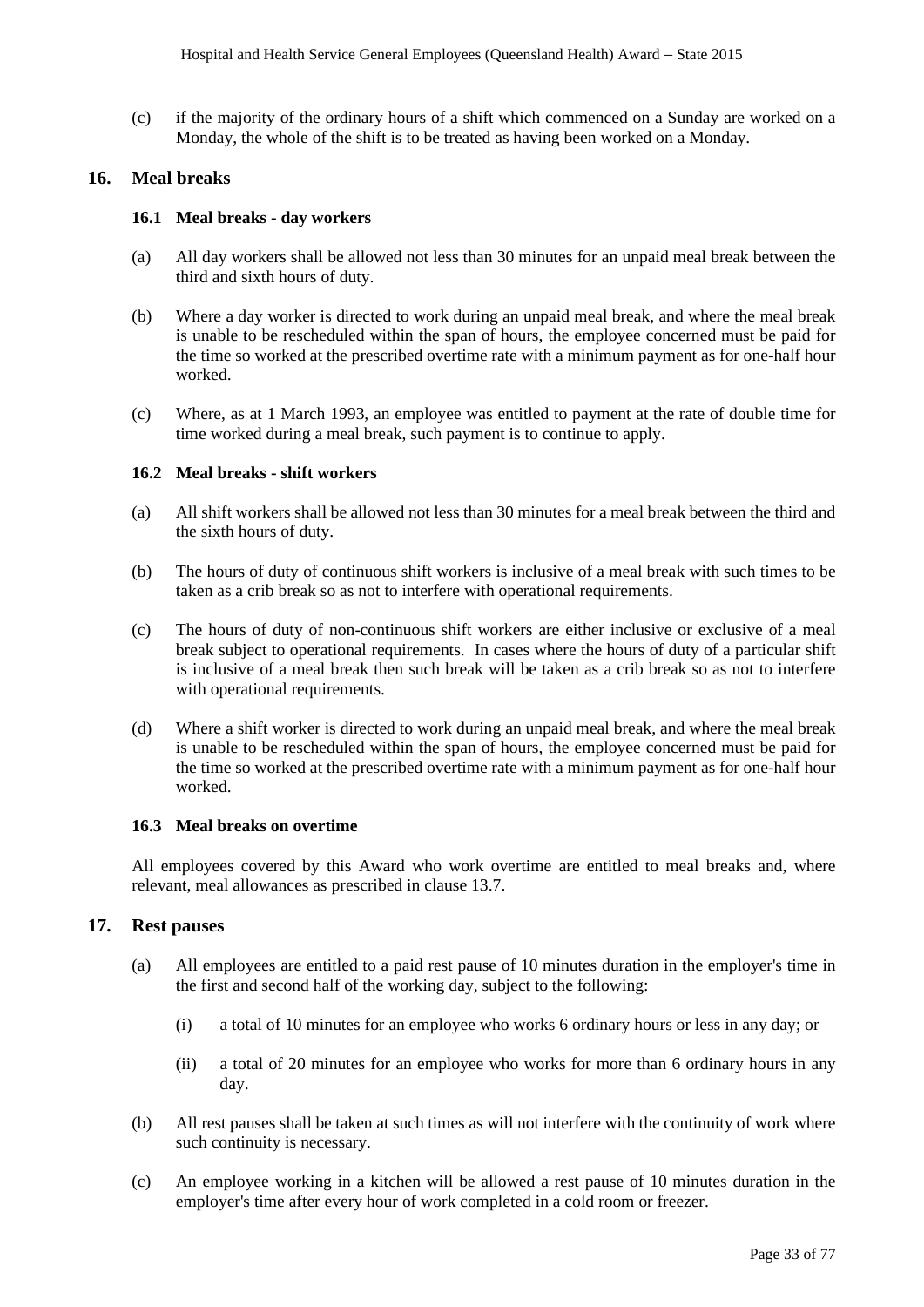# <span id="page-33-0"></span>**18. Overtime**

#### **18.1 Overtime - general**

- (a) Employees shall work reasonable overtime whenever necessary in the opinion of the employer, but 24 hours' notice shall be given, where practicable, to an employee required to work overtime.
- (b) Overtime is to be calculated to the nearest quarter of an hour.

#### **18.2 Payment for overtime - day workers**

- (a) Overtime, that is authorised time worked outside the ordinary starting and ceasing times or in excess of the ordinary hours of duty on a Monday to Friday, inclusive, shall be paid for at the rate of time and one-half for the first 3 hours and double time thereafter.
- (b) All authorised overtime worked by an employee on a Saturday shall be paid at the rate of time and one-half for the first 3 hours and double time thereafter with a minimum payment as for 2 hours' work.
- (c) All authorised overtime worked by an employee on a Sunday shall be paid at the rate of double time with a minimum payment as for 2 hours' work except where Sunday is the first or third rostered day off.
- (d) All authorised overtime worked by an employee on their accrued day off or first or third rostered day off in any work cycle shall be paid at the rate of time and one-half for the first 3 hours and double time thereafter with a minimum payment as for 2 hours' work.
- (e) All authorised overtime worked by an employee on their second or fourth rostered day off in any work cycle shall be paid at the rate of double time with a minimum payment as for 2 hours' work.
- (f) The minimum payments provided in clauses  $18.2(b)$ , (c), (d) and (e) shall not apply where such overtime is performed immediately preceding or following ordinary hours.

#### **18.3 Payment for overtime - shift workers**

- (a) Subject to clause 18.3(b), a shift worker is to be paid for all overtime at the rate of double time.
- (b) All authorised overtime worked by a shift worker on a public holiday shall be paid for at the rate prescribed in clause 23(i), with a minimum payment as for 4 hours' work.
- (c) All authorised overtime worked by an employee on a Saturday, Sunday, rostered day off or an accrued day off shall be paid at the rate of double time with a minimum payment as for 2 hours' work.
- (d) The minimum payments provided in clauses 18.3(b) and (c) shall not apply where such overtime is performed immediately preceding or following ordinary hours.

# **18.4 Time off in lieu (TOIL)**

- (a) In lieu of the provisions of clauses 18.2 and 18.3, an employee, other than a continuous shift worker, who performs overtime work may, at the employee's option, be granted time off in lieu of payment for such overtime at a mutually convenient time on a time for time basis.
- (b) Overtime taken on a time in lieu basis will be taken in periods mutually agreed between the employer and the employee.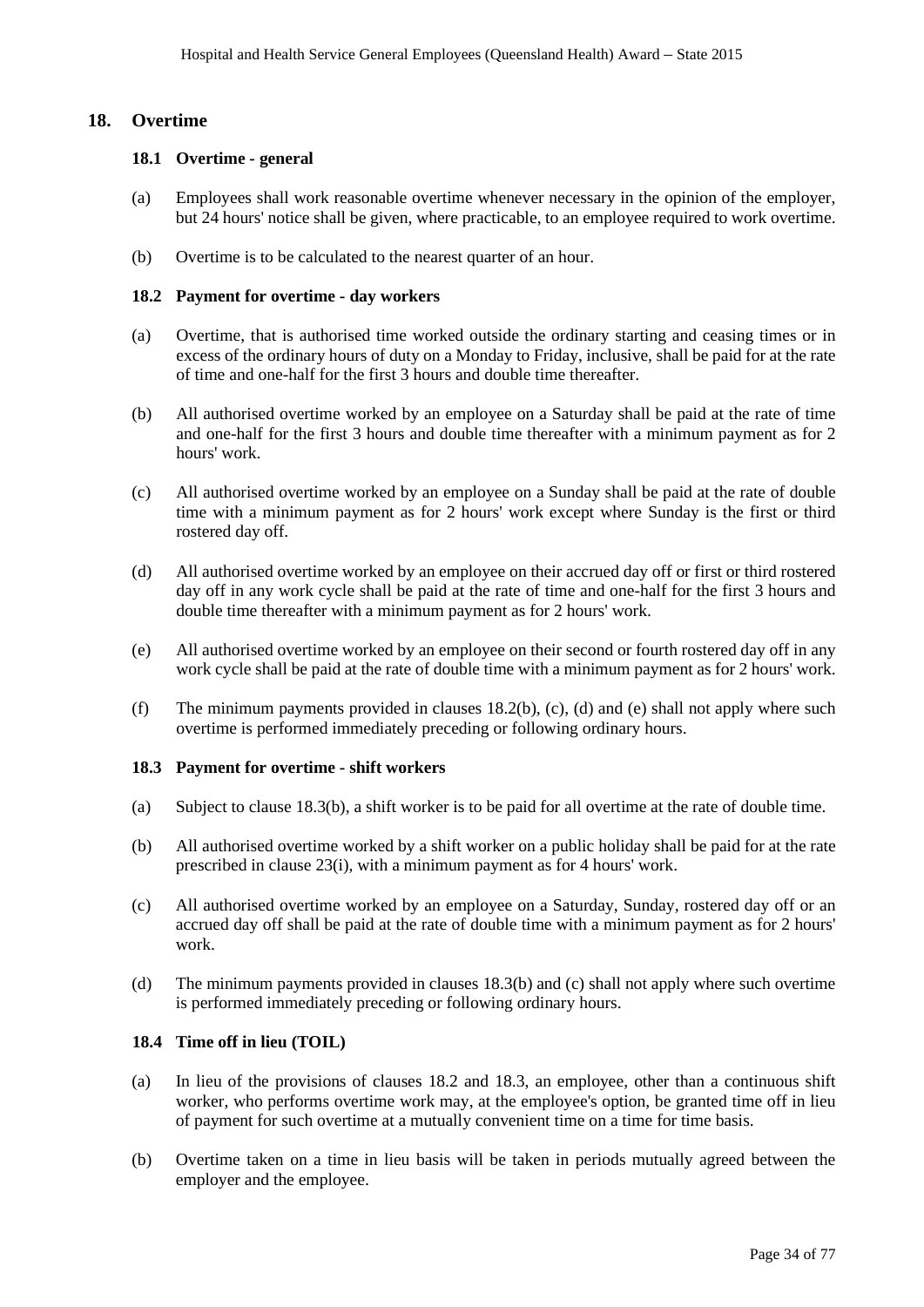Hospital and Health Service General Employees (Queensland Health) Award *–* State 2015

(c) An employee who works overtime on recall on a public holiday and who is granted equivalent time off in lieu is to be paid at half the ordinary rate for the time so worked with a minimum payment as for 4 hours' work.

### **18.5 On call - additional payments**

- (a) An employee who is instructed to be on call outside ordinary or rostered working hours shall receive, in addition to their ordinary rate of pay, an allowance based upon the hourly rate of the classification of professional stream classification level 3, paypoint  $\overline{4}$ , in accordance with the following scale:
	- (i) where the employee is on call throughout the whole of a rostered day off, an accrued day off or a public holiday: a payment equivalent to 95% of the prescribed hourly rate for one hour in respect of each such instance;
	- (ii) where an employee is on call during the night only of a rostered day off, an accrued day off or public holiday: a payment equivalent to 60% of the prescribed hourly rate for one hour per night; and
	- (iii) where an employee is on call other than as prescribed in clauses  $18.5(a)(i)$  or (ii): a payment equivalent to 47.5% of the prescribed hourly rate for one hour in respect of each such instance.
- (b) For the purpose of calculating the hourly rate, the divisor will be based upon a 38 hour week and calculated to the nearest \$0.05.
- (c) For the purpose of clause 18.5(a)(ii), a **night** is deemed to consist of those hours falling between 1800 and 0600 or mainly between such hours.

#### **18.6 Restrictions regarding on call arrangements**

Where practicable the employer shall not require an employee to be continuously available on call for a period in excess of 6 weeks.

#### **18.7 Recall to duty - from on call**

- (a) **Monday to Friday** an employee who has been instructed to be on call and who is recalled to perform duty shall be paid for the time worked at the overtime rate prescribed in clauses 18.2(a) or 18.3(a), such time shall be calculated as from home and return with a minimum payment as for 2 hours' work.
- (b) **Saturday or a Sunday**  an employee who has been instructed to be on call and who is recalled to perform duty on a Saturday or a Sunday is to be paid for such overtime at the appropriate overtime rate prescribed in clauses 18.2 or 18.3 with a minimum payment as for 2 hours' work inclusive of travelling time from home and return **or**, at the employee's option, be granted time off in lieu at a mutually convenient time equivalent to the number of hours worked.
- (c) **Public holiday** an employee who has been instructed to be on call and who is recalled to perform duty on a public holiday is to be paid for such overtime at the appropriate overtime rate prescribed in clause 23(i) with a minimum payment as for 4 hours' work for the day, inclusive of travelling time from home and return **or**, at the employee's option, be granted time off in lieu at a mutually convenient time equivalent to the number of hours worked. An employee who is granted equivalent time off in lieu shall also be paid at half the ordinary rate for the time so worked with a minimum payment as for 4 hours' work.
- (d) An employee who has been instructed to be on call and who is required to perform duties without the need to leave the employee's place of residence and/or without the need to return to the facility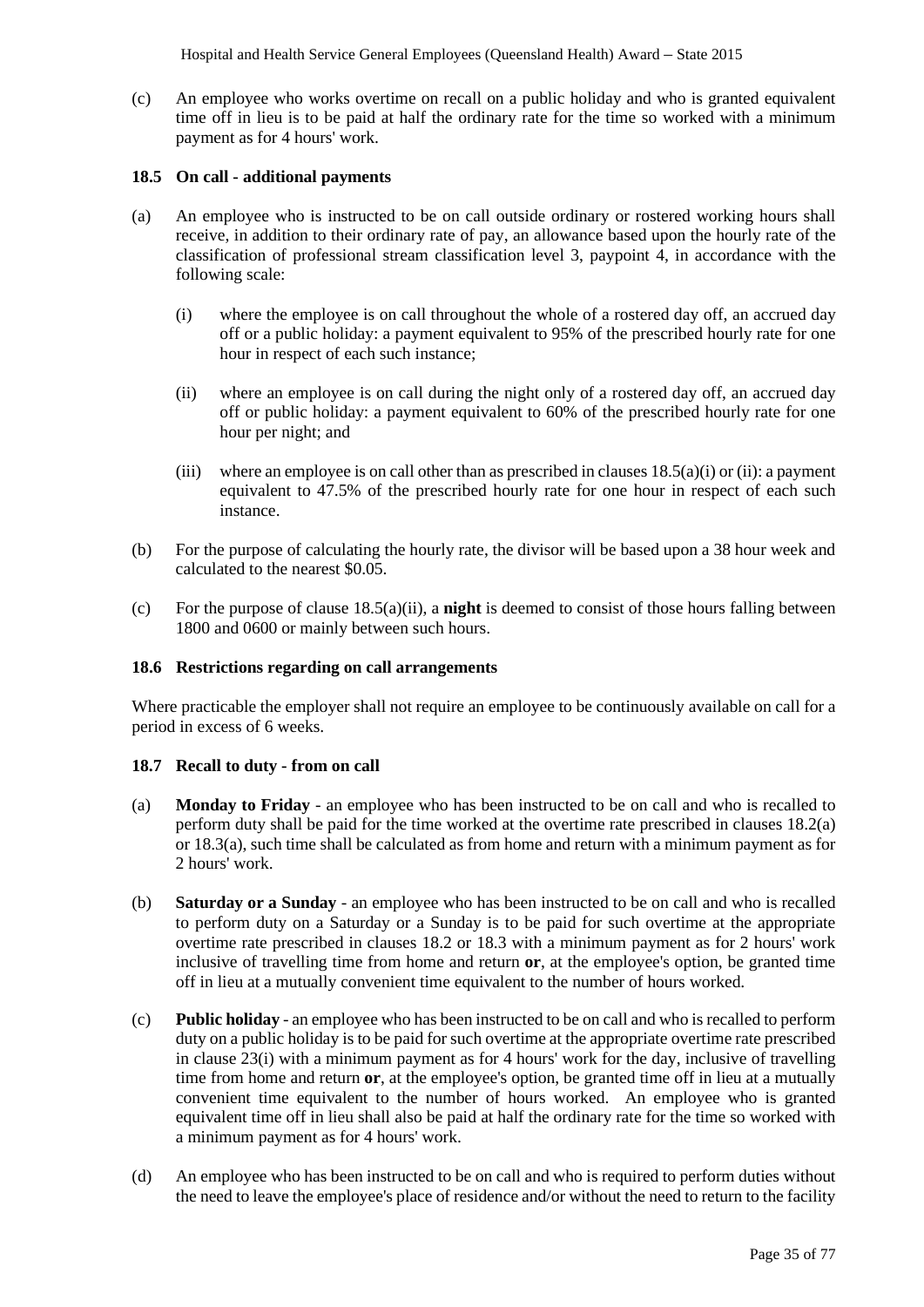shall be reimbursed for a minimum of one hour's work for each time the employee performs such duties. If the employee is required to perform duties again within that one hour period, no further minimum payment shall apply. The employee will be responsible for the recording of the nature and times of contact for subsequent verification by the employer.

(e) Any overtime payable in accordance with clause 18.7 shall be in addition to the on call allowance prescribed in clause 18.5(a).

# **18.8 Recall to duty - other than from on call**

- (a) An employee (other than an employee on call) having been recalled to perform duty shall be paid for the time worked with a minimum payment as for 2 hours for each call out at the prescribed overtime rate, provided that such minimum payment shall not apply where the overtime is performed immediately preceding and/or is continuous with ordinary hours of duty.
- (b) Should the employee be called out again within that 2 hour period, no further minimum payment shall apply to that work which shall be separately paid for at the applicable overtime rate.
- (c) Time worked in clause 18.8 is to be calculated from the time of commencement until the cessation of duty at the employee's normal place of work or other designated place.

# **18.9 Transport costs on recall**

Where an employee is recalled to perform work during an off duty period the employee shall be provided with transport to and from the employee's home or be refunded the cost of such transport.

### **18.10 Fatigue leave/rest period after overtime**

- (a) An employee who works so much overtime between the termination of ordinary work on one day and the commencement of ordinary work on the next day so that 10 consecutive hours off duty has not occurred, shall be released after completion of such overtime until they have had 10 consecutive hours off duty without loss of pay for ordinary working time occurring during such absence.
- (b) If, on the instructions of the employer, an employee resumes or continues ordinary work without having had 10 consecutive hours off duty the employee shall be paid double rates until they are released from duty and shall then be entitled to be absent until they have had 10 consecutive hours off duty without loss of pay for ordinary working time occurring during such absence.
- (c) The provisions of clause 18.10 shall apply as if 8 hours were substituted for 10 hours when overtime is worked:
	- (i) for the purposes of changing shift rosters by shift workers who rotate from one shift to another; or
	- (ii) in any other case agreed upon between the employer and the employee concerned.
- (d) Clause 18.10 does not apply to employees who work 2 hours or less when recalled to duty (see clauses 18.7 and 18.8), on one or more recalls.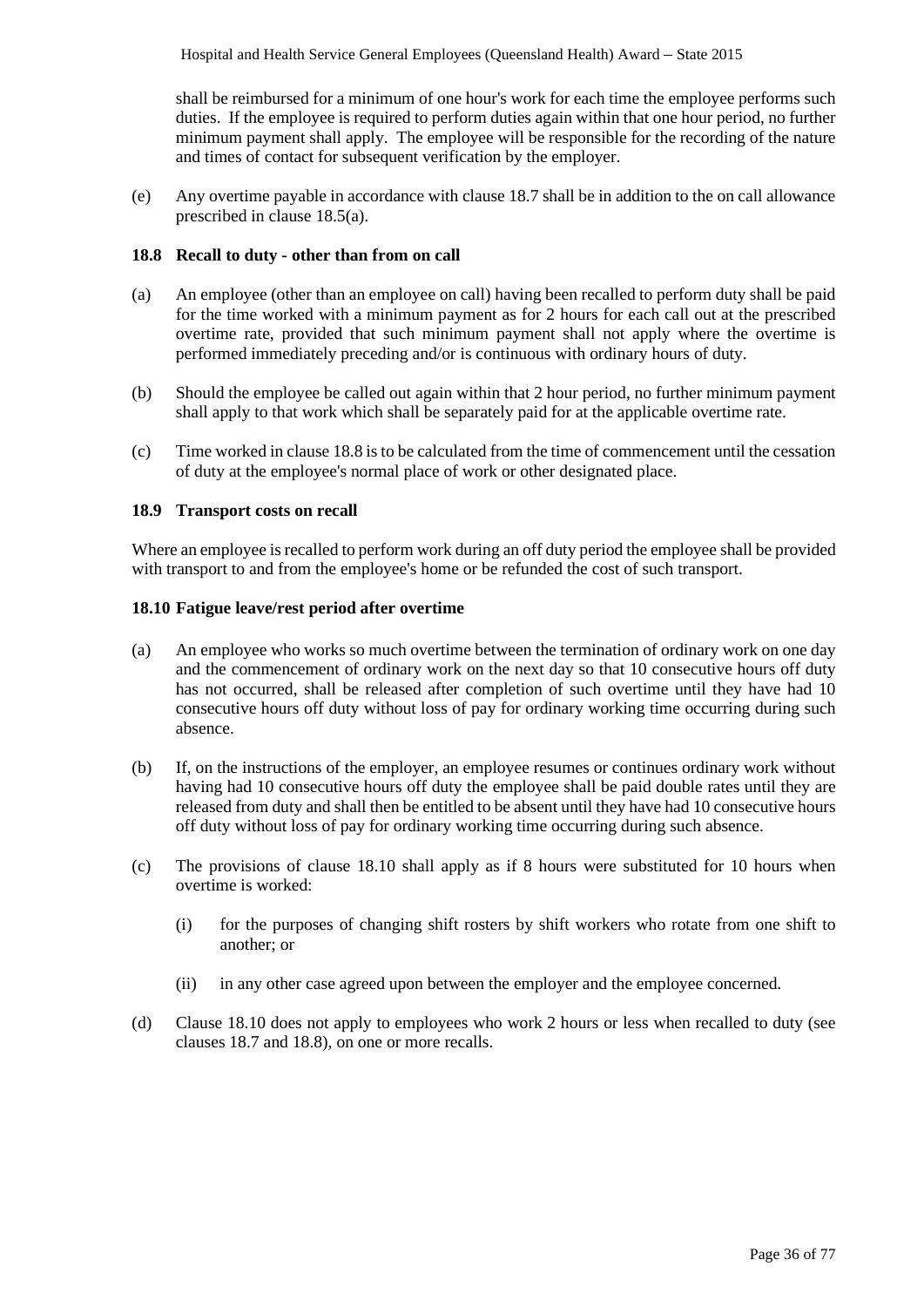# **PART 6 - Leave of Absence and Public Holidays**

# **19. Annual leave**

Annual leave is provided for in Division 5 of the QES. Clauses 19.1 to 19.4 supplement the QES.

# **19.1 Payment for annual leave**

- (a) An employee (other than a shift worker) proceeding on annual leave is entitled to receive the following payments:
	- (i) an amount equal to the wage rate being paid to the employee immediately before the employee takes the leave for the period of such leave; and
	- (ii) a further amount equal to 17.5% of the amount referred to in clause  $19.1(a)(i)$ .
- (b) A non-continuous shift worker proceeding on annual leave is entitled to receive the following payment:
	- (i) an amount equal to the wage rate being paid to the employee immediately before the employee takes the leave for the period of such leave calculated according to the employee's roster or projected roster including any shift, weekend or public holiday penalties; or
	- (ii) an amount equal to the wage rate being paid to the employee immediately before the employee takes the leave for the period of such leave, excluding any shift, weekend or public holiday penalties plus a further 17.5% of this amount,

whichever is the higher.

- (c) A continuous shift worker, except those Operational Stream employees covered by The Australian Workers' Union of Employees, Queensland, proceeding on annual leave are entitled to receive the following payments:
	- (i) an amount equal to the wage rate being paid to the employee immediately before the employee takes the leave for the period of such leave, excluding any shift, weekend or public holiday penalties, and
	- (ii) a further amount equal to 27.5% of the amount referred to in clause 19.1(c)(i).
- (d) Operational Stream continuous shift workers covered by The Australian Workers' Union of Employees, Queensland, proceeding on annual leave are entitled to receive the following payment:
	- (i) an amount equal to the wage rate being paid to the employee immediately before the employee takes the leave for the period of such leave calculated according to the employee's roster or projected roster including any shift, weekend or public holiday penalties; or
	- (ii) an amount equal to the wage rate being paid to the employee immediately before the employee takes the leave for the period of such leave, excluding any shift, weekend or public holiday penalties plus a further 17.5% of this amount,

whichever is the higher.

# **19.2 Additional leave**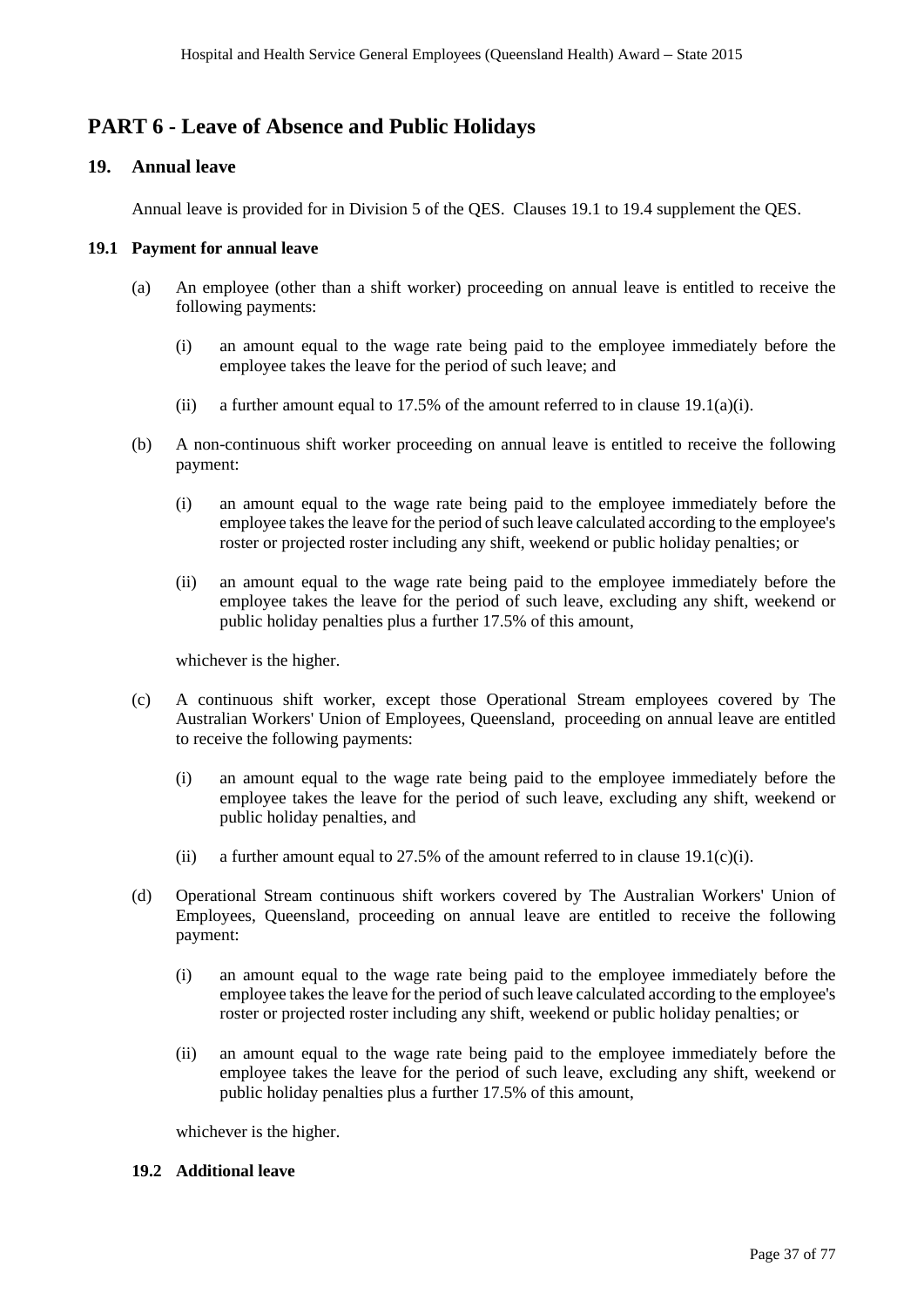- (a) By mutual agreement between the employer and the majority of employees concerned, employees engaged in the same work unit within a facility may (subject to clause 19.2(b)) receive an additional one week's leave in lieu of the extra payment as prescribed in clauses 15.4(a)(iv) and 15.5(e)(iii) for work performed upon public holidays.
- (b) The granting of the additional week's leave as prescribed in clause 19.2(a) is dependent upon the individual employees having completed a full year of employment and having actually worked ordinary rostered hours on public holidays.
- (c) (i) The payment of projected penalties in accordance with clause 19.1 or the payment of the applicable percentages referred to in clause 19.1 are not payable on the additional week's leave referred to in clause 19.3(a).
	- (ii) Consequently, payment of annual leave loading is to be made on the basis of 4/5ths of the total projected roster penalties or 4/5ths of the relevant percentage referred to in clause 19.1 or, in the case of continuous shift workers, 5/6ths of the total projected roster penalties or 5/6ths of the percentages referred to in clause 19.1 and should be calculated by an averaging method.

# **19.3 Christmas/New Year closure**

- (a) Where their work area is compulsorily closed over the Christmas/New Year period all affected employees shall have their annual leave entitlement debited (other than a concessional day) by the number of ordinary working days, or hours in the case of part-time employees, they would ordinarily have worked between Christmas Day and New Year's Day, inclusive.
- (b) For the purposes of clause 19.3(a), **concessional day** means any day upon which an employee is permitted to be absent on full pay without debit to any leave account as a result of a compulsory closure of Government establishments over the Christmas/New Year period or such closure or restricted staffing as the employer determines.
- (c) Notwithstanding the provisions of clause 19.2(a), the employer and an employee may agree that an employee may access any accrued days off or TOIL during a compulsory Christmas closure period instead of having their annual leave entitlement debited.

# **19.4 Accumulation of leave**

Annual leave may accrue from year to year to a maximum of the equivalent of two years' entitlement.

# **20. Personal leave**

- (a) Personal leave is provided for in Division 6 of the QES and covers:
	- (i) sick leave;
	- (ii) carer's leave;
	- (iii) bereavement leave; and
	- (iv) cultural leave.
- (b) In addition to the provisions of Subdivision 2 of Division 6 of the QES an employee is entitled to use any sick leave to which they have an entitlement for carer's leave purposes.
- (c) An employee may also elect, with the consent of the employer, to take annual leave for carer's leave purposes.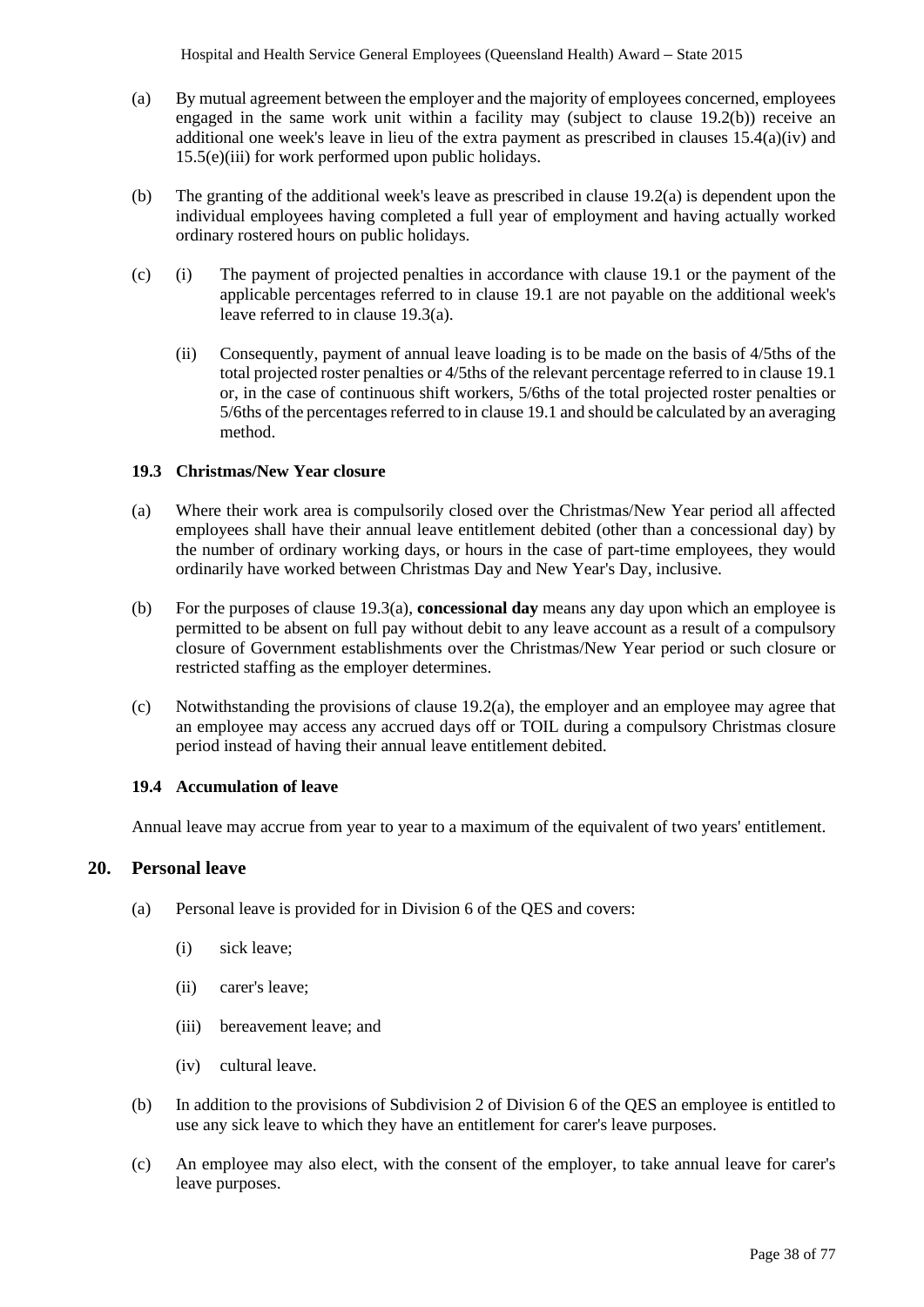(d) An application for sick leave of more than 3 days is to be supported by a medical certificate or any other evidence that is acceptable to the employer.

*Note: Where a directive about sick leave or bereavement leave covers an employee, the provisions of the relevant directive apply to the employee to the extent it provides a more generous entitlement.* 

# **21. Parental leave**

- (a) Parental leave is provided for in Division 8 of the QES and covers:
	- (i) birth-related leave for an employee who is pregnant or whose spouse gives birth;
	- (ii) adoption leave; and
	- (iii) surrogacy leave.
- (b) Notwithstanding the provisions of Subdivision 2 of Division 8 of the QES, all full-time and part-time employees are entitled to parental leave upon commencement of employment.
- (c) (i) An employee who is pregnant, whether or not she has given her employer written notice of the date/s on which she proposes to start and/or end maternity leave, must:
	- (A) commence maternity leave at least 6 weeks prior to the expected date of birth of her child; and
	- (B) remain on maternity leave until at least 6 weeks after the birth of the child.
	- (ii) An employer may at the request of the employee and on receipt of a certificate from a medical practitioner certifying that in the opinion of the medical practitioner:
		- (A) the employee is fit for duty until a specified date reduce the period mentioned in clause  $21(c)(i)(A)$ ; or
		- (B) the employee is fit to resume duty reduce the period mentioned in clause  $21(c)(i)(B)$ .
	- (iii) If the employer makes a decision under clause  $21(c)(ii)(A)$  to reduce the period, the approval is of effect until:
		- (A) the day specified in the medical certificate; or
		- (B) the day 14 days after the day the employer revokes the decision by giving written notice to the employee; or
		- (C) the employee commences maternity leave; or
		- (D) the day of the employee's confinement,

whichever happens first.

- (d) An employee who is pregnant, during the term of her pregnancy until 6 weeks before the expected date of birth of her child or lesser period as approved by the employer, may request to work parttime or other flexible work arrangements.
- (e) An employee who has taken leave to attend compulsory interviews or examinations as part of an adoption process or who has taken leave to attend compulsory interviews or court hearings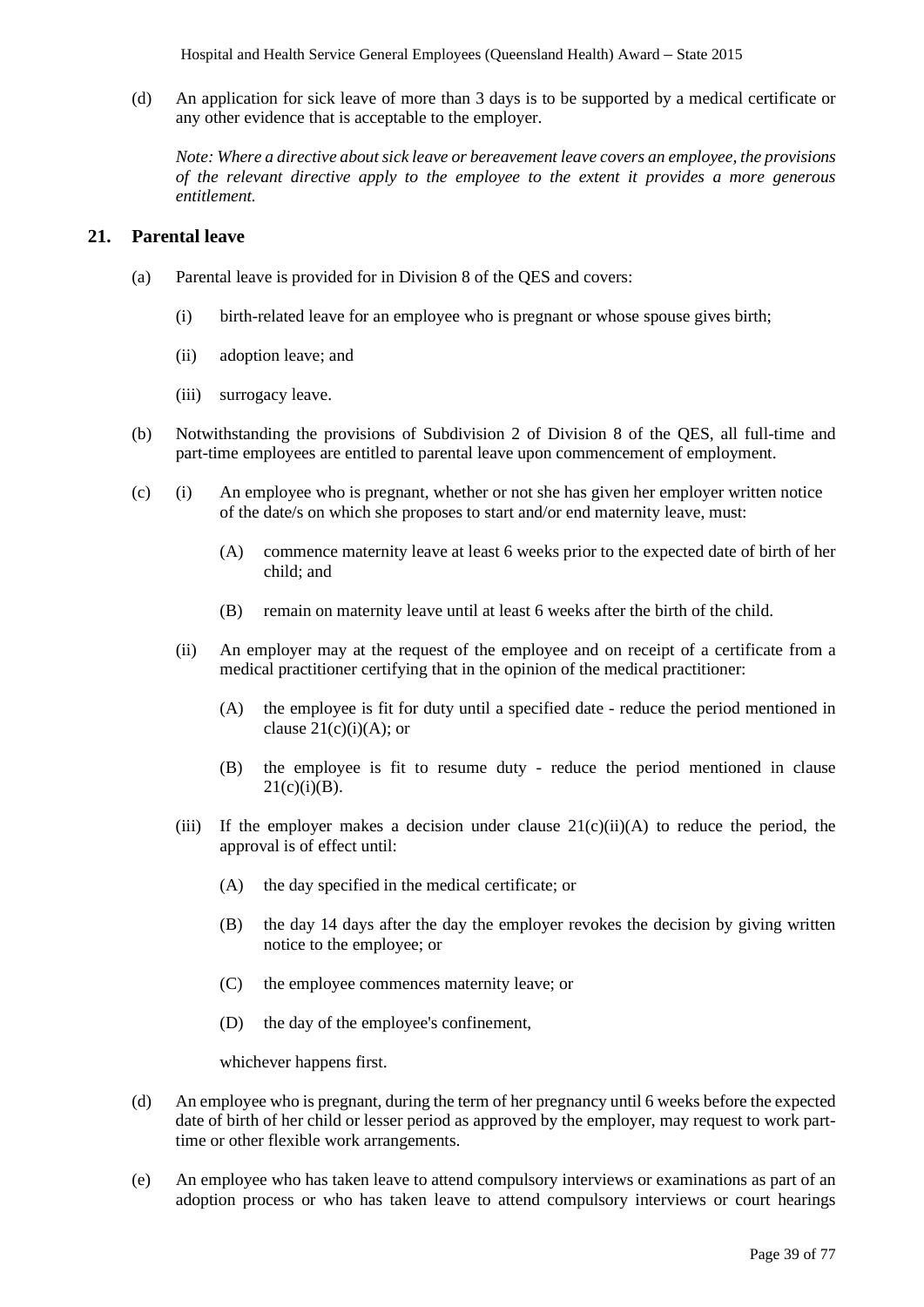associated with a surrogacy arrangement may request that such leave be taken as paid annual leave.

- (f) In addition to the provisions of Subdivision 6 of Division 8 of the QES an employee who has returned to work on a part-time basis may seek to return to the position they held prior to commencing parental leave.
- (g) If the position mentioned in clause 21(f) no longer exists but there are other positions available that the employee is qualified for and is capable of performing, the employee is entitled to be employed in a position that is, as nearly as possible, comparable in status and remuneration to that of the employee's former position.
- (h) The employer must make a position to which the employee is entitled available to the employee.
- (i) (i) An employee who is the parent of a child may apply, at any time, to their employer to work on a part-time basis in order to be the child's primary caregiver when not at work.
	- (ii) The requirements concerning the manner in which the employee may make an application to work part-time under clause  $21(i)(i)$  are the same as those contained in the QES with respect to applications to return to work on a part-time basis for an employee on parental leave (i.e. s 75).
	- (iii) The period in relation to which an application under clause 21(i) may be made cannot extend beyond the day the child is required to be enrolled for compulsory schooling under the *Education (General Provisions) Act 2006*.
	- (iv) The requirements concerning the manner by which the employer is to assess any application by an employee to work part-time are the same as those contained in the QES with respect to assessing applications to return to work on a part-time basis for an employee on parental leave (i.e. s 76).

*Note: Where a directive about paid parental leave covers an employee, the provisions of the directive apply to the employee to the extent it provides a more generous entitlement.*

# **22. Long service leave**

- (a) Long service leave, including for casual employees, is provided for in Division 9 of the QES. Clause 22(b) supplements the QES.
- (b) In lieu of the provisions of sections 95(2)(a) and (b) of the Act, all employees who complete 10 years' continuous service are entitled to long service leave at the rate of 1.3 weeks on full pay for each year of continuous service and a proportionate amount for an incomplete year of service.
- (c) Employees who have completed 7 years' continuous service are entitled to take long service leave on full pay or half pay.
- (d) Employees are entitled to a cash equivalent of long service leave in the following circumstances:

| <b>Specific circumstances</b>                  | Minimum period of<br>continuous service |
|------------------------------------------------|-----------------------------------------|
| Retrenchment                                   |                                         |
| Ill health retirement                          |                                         |
| Retirement if 55 years or older                |                                         |
| Death                                          |                                         |
| Termination except where termination is due to |                                         |
| dismissal or career advancement                |                                         |
| All other circumstances                        |                                         |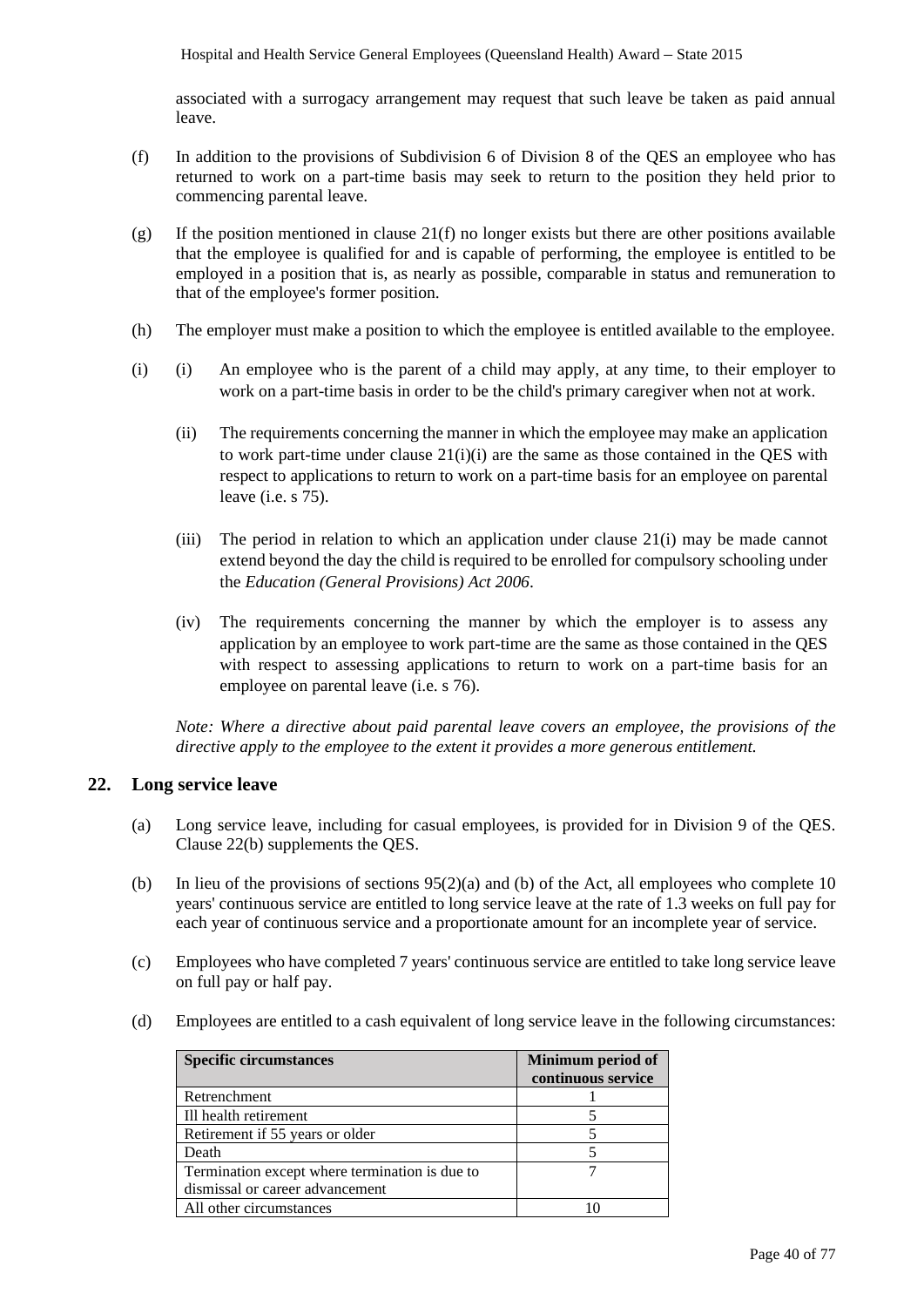*Note: Where a directive about long service leave covers an employee, the provisions of the directive apply to the employee to the extent it provides a more generous entitlement.* 

# **23. Public holidays**

Public holidays are provided for in Division 10 of the QES. Clauses 23(a) to 23(m) supplement the QES provisions.

- (a) All work done on a public holiday by an employee who is not in receipt of the additional week's leave in accordance the clause 19.2(a) shall be paid for at the rate of double time and one-half with a minimum of 4 hours.
- (b) Except for the public holidays prescribed at clauses 23(c), (d), (e) and (f), all work done on a public holiday by an employee who is in receipt of the additional week's leave in accordance with clause 19.2(a) shall be paid at the rate of time and one-half with a minimum of 4 hours.
- (c) Easter Saturday: All work done by an employee on Easter Saturday (the day after Good Friday) shall be paid for at the rate of double time and one-half with a minimum of 4 hours.
- (d) Easter Sunday: All work done by an employee on Easter Sunday (the Sunday after Good Friday) shall be paid for at the rate of double time and one-half with a minimum of 4 hours.
- (e) Labour Day: All employees are entitled to be paid a full day's wage for Labour Day irrespective of the fact that no work may be performed on such day. If an employee works on Labour Day, they shall be paid a full day's wage for that day and, in addition, a payment for the time actually worked at one and one-half times the ordinary time rate of pay with a minimum payment as for 4 hours' work.
- (f) Show Day: All work done by an employee on show day shall be paid for at the rate of double time and one-half with a minimum payment as for 4 hours' work.
- (g) Subject to clause 23(i) where an employee who is not in receipt of the additional week's leave as prescribed in clause 19.2(a) (other than a casual employee) is rostered off on a public holiday, such employee shall be paid an additional day's wage, or be granted a day's holiday in lieu at a time to be mutually arranged between the employer and the employee concerned, or an extra day will be added to annual leave, for each such day on which such employee is rostered off.
- (h) Subject to clause 23(i) where an employee who is in receipt of the additional week's leave as prescribed in clause 19.2(a) (other than a casual employee) is rostered off on Easter Saturday, Easter Sunday, Show Day or Labour Day, such employee shall be paid an additional day's wage, or be granted a day's holiday in lieu at a time to be mutually arranged between the employer and the employee concerned, or an extra day will be added to annual leave, for each such day on which such employee is rostered off.
- (i) In respect to Easter Saturday and Easter Sunday, clauses 23 (g) and (h) do not apply to an employee who is not ordinarily required to work on a Saturday or Sunday respectively.
- (j) All time worked on a public holiday outside an employee's ordinary starting or ceasing time on such day must be paid at double the rate prescribed by this Award for such time when worked outside the ordinary starting and finishing times on an ordinary day.
- (k) Casual employees required to work on public holidays shall be paid at the rate of double time and one-half for all time worked with a minimum payment as for 4 hours' work.
- (l) The minimum payments provided in clause 23 shall not apply where the work performed on the public holiday is immediately preceding or following ordinary hours.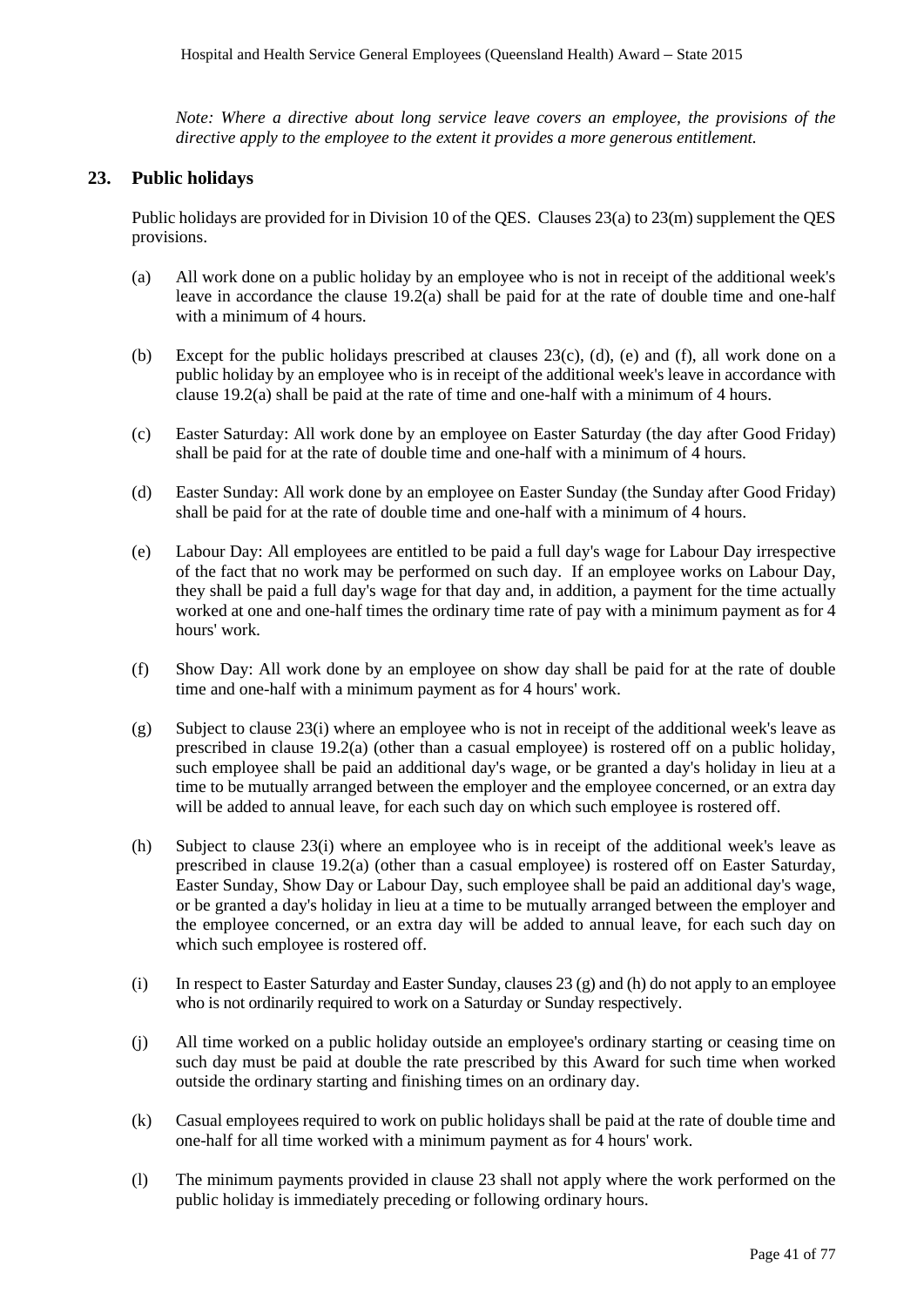(m) All ordinary hours of duty worked in any one shift on a public holiday shall be calculated and paid for on a majority of shift basis as prescribed in clause 15.6.

# **24. Jury service**

Jury service is provided for in Division 12 of the QES.

# **25. Debiting of leave entitlements**

All leave debits will be equivalent to the ordinary hours employees would have worked had they not been on paid leave. Such leave will therefore be paid and debited on the basis of hours actually taken, provided that those employees listed in Schedule 8 will have their calculations based on a 36.25 week.

# **PART 7 - Transfers, Travelling and Board and Lodging**

# **26. Transfer and appointment expenses**

- (a) Eligible employees when appointed or transferred (other than at their own request) from one centre to another may be paid for expenses incurred, including:
	- (i) the conveyancing of self, family and effects to the centre to which the employee is appointed or transferred;
	- (ii) board and lodging; and
	- (iii) other items of expenditure related to taking up duty.
- (b) Nothing in clause 26(a) is to be taken to prevent the employer from exercising their discretion to pay all or part of the expenses of an employee who is transferred from one centre to another centre at their own request.

*Note: Where a directive about transfer and appointment expenses covers an employee, the provisions of the directive apply to the employee to the extent it provides a more generous entitlement.* 

# **27. Travelling and relieving expenses**

An employee who is required to:

- (a) travel on official duty; or
- (b) take up duty away from the employee's usual place of work to relieve another employee; or
- (c) perform special duty,

is to be reimbursed actual and reasonable expenses for accommodation, meals and incidental expenses necessarily incurred by the employee.

*Note: Where a directive about travelling and relieving expenses covers an employee, the provisions of the relevant directive apply to the employee to the extent it provides a more generous entitlement.* 

# **28. Board and lodging**

(a) Where board and lodging is supplied to an employee residing within employer accommodation, the employer will be entitled to deduct a weekly sum equivalent to 49% of the operational stream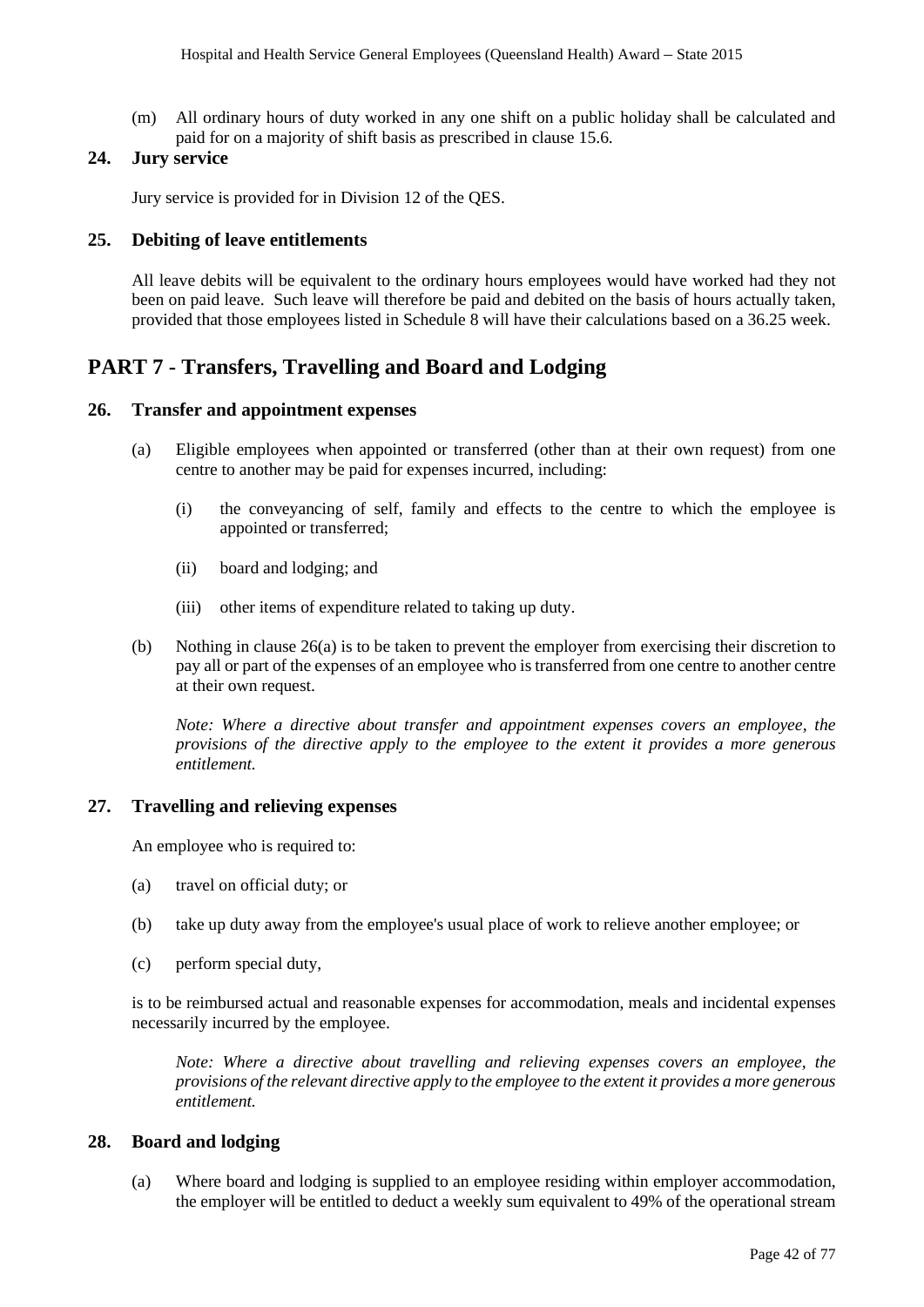classification level 2, paypoint 1 rate.

- (b) Where an employee who is living out is provided with meals by the employer, a deduction may be made from their wages/salary calculated at the rate of 2.2% of the board and lodging charge for breakfast and at the rate of 2.7% of the board and lodging charge for each lunch and dinner provided. In respect of lunch and dinner, only a main course, together with tea or coffee will be provided. For each additional course a charge at the rate 0.6% of the board and lodging charge will be made.
- (c) Where an employee is provided with accommodation only by the employer a deduction will be made from their wages/salary at the rate of 35% of the board and lodging charge per week.
- (d) For the purpose of determining the charges prescribed in clause 28, calculations will be made to the nearest \$0.05.

# **PART 8 - Training, Learning and Development**

# **29. Training, learning and development**

- (a) The parties to this Award recognise that in order to increase efficiency and productivity a greater commitment to learning and development is required.
- (b) Accordingly, the parties commit themselves to developing a more highly skilled and flexible workforce and providing employees with career opportunities through appropriate training to acquire additional skills and knowledge for performance of their duties.
- (c) Within each Hospital and Health Service and relevant work area/unit in the Department, a consultative mechanism and procedures involving representatives of management, employees and relevant unions shall be established as determined by the employer, having regard to the size, structure and needs of the employer.
- (d) Following consultation the employer shall develop a learning and development strategy consistent with:
	- (i) the current and future needs of the employer;
	- (ii) the size, structure and nature of the operations of the employer;
	- (iii) the need to develop vocational skills relevant to the employer through courses conducted wherever possible by accredited educational institutions and providers.
- (e) Learning and development may be both on-the-job or off-the-job and either internal or external to the organisation.
- (f) Learning and development provided should assist employees in obtaining accredited competencies, knowledge and skills.
- (g) All such learning and development should be directed at enabling employees to enhance skills relevant to duties to be performed. Employees will be expected to attend scheduled learning and development activities.

# **PART 9 - Uniforms and Safety Equipment**

# **30. Uniforms**

(a) Where the employer requires an employee to wear a uniform, the employer must supply the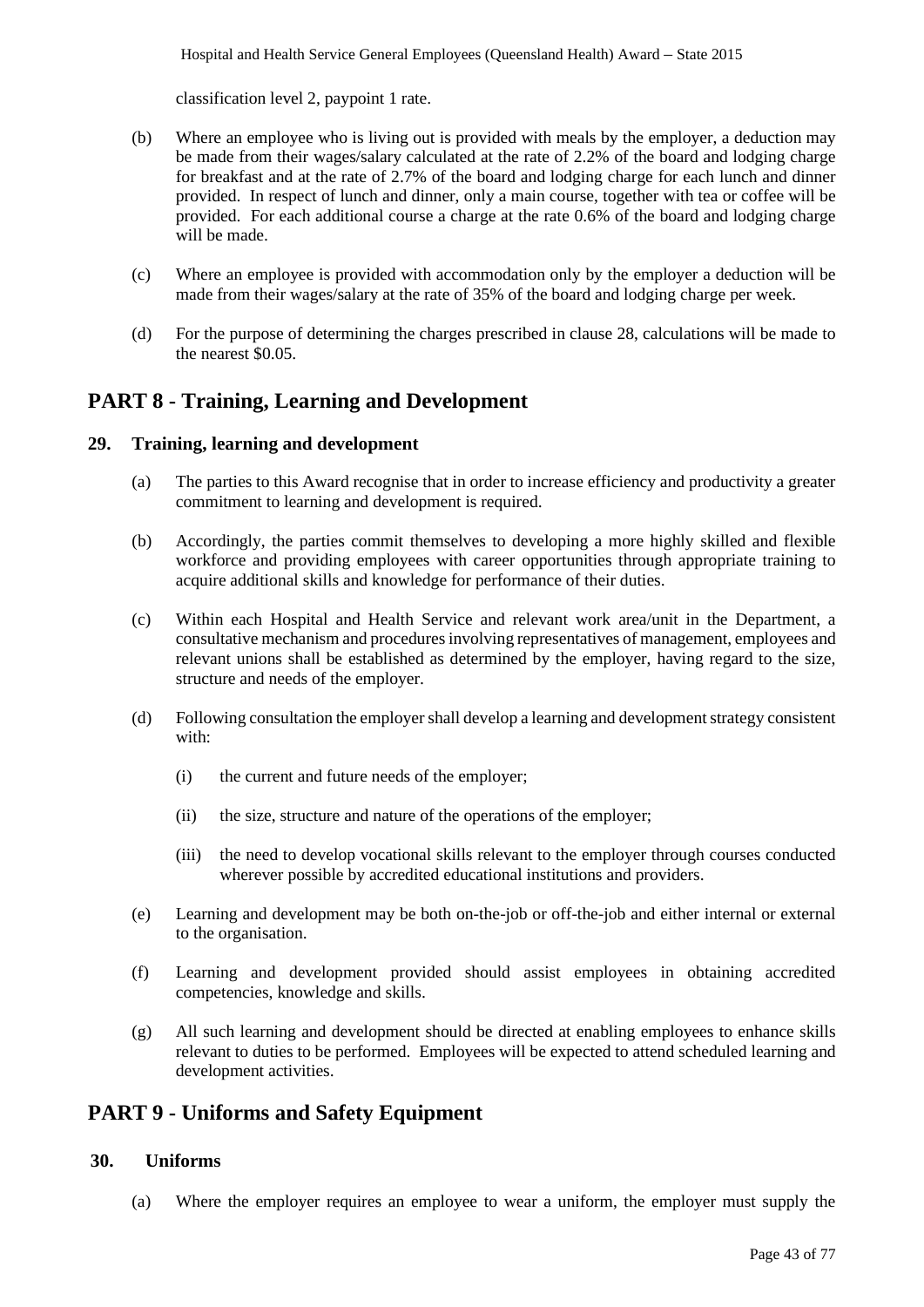employee with 6 uniforms of good quality in the first year of service. Replacement uniforms will be provided in subsequent years on a fair wear and tear basis.

- (b) An employer who requires an employee to wear a uniform and does not supply uniforms to an employee is to pay to the employee an allowance of \$206.00 per annum or a *pro rata* equivalent in the first year of service and an allowance of \$102.00 per annum or a *pro rata* amount in respect to replacement uniforms during subsequent years.
- (c) (i) Where the employer provides a laundry service or access to a service and such uniforms are laundered by the employer, the uniforms will be laundered without charge to the employee.
	- (ii) Where no laundry service or access to a laundry service is provided by the employer and uniforms are not laundered by the employer, an allowance of \$2.81 per week will be paid to the employee. However this allowance is not payable where such a service is available but the employee elects not to access the service.
- (d) Counsellors engaged in the Alcohol and Drug Dependence Service will be paid a clothing allowance of \$7.20 per fortnight in the first year of service and \$3.60 per fortnight during subsequent years of service. The laundry allowance prescribed in clause  $30(c)(ii)$  is not payable to employees in receipt of this clothing allowance.

# **31. Outer duty garments**

Where protective outer garments are supplied by the employer, they shall be laundered and maintained by the employer without charge to the employee.

# **32. Freezer suits and boots**

- (a) An employee working in freezers will be supplied with freezer suits and boots by the employer.
- (b) Freezer suits and boots provided in accordance with clause 32(a) will remain the property of the employer.

# **33. Waterproof clothing**

- (a) Where considered appropriate by the employer, laundry and kitchen employees will be provided with waterproof aprons or overalls and with suitable footwear if working in water.
- (b) The provision of waterproof protective clothing for work in the rain is prescribed in clause 13.9.

# **PART 10 - Union Related Matters**

# **34. Union encouragement**

- (a) The parties recognise the right of individuals to join a union and will encourage that membership. However, it is also recognised that union membership remains at the discretion of individuals.
- (b) An application for union membership and information on the relevant union/s will be provided to all employees at the point of engagement.
- (c) Information on the relevant union/s will be included in induction materials.
- (d) Union representative/s will be provided with the opportunity to discuss union membership with new employees.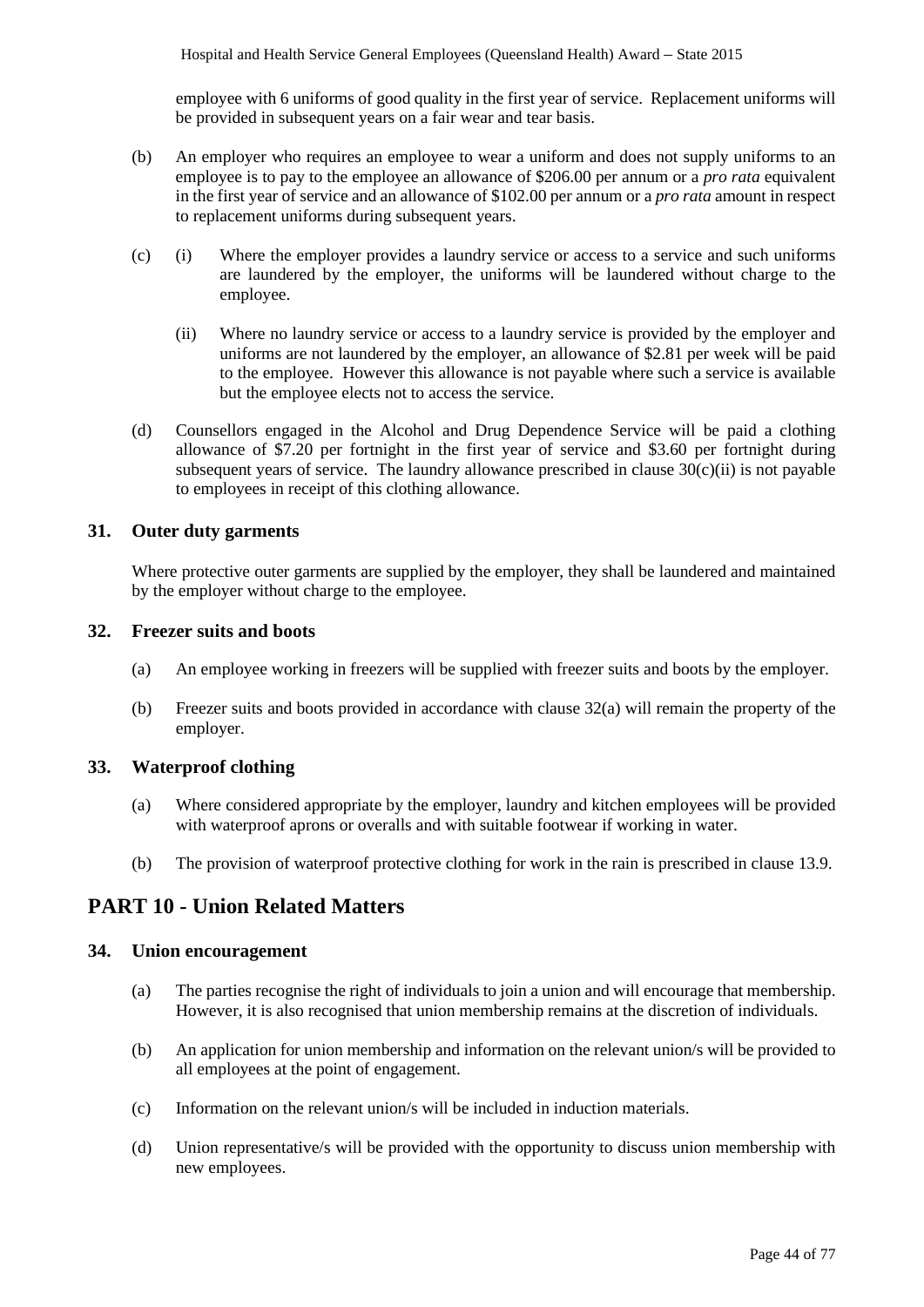# **35. Union delegates**

- (a) The parties acknowledge the constructive role democratically elected union delegates undertake in the workplace in relation to union activities that support and assist members. That role will be formally recognised, accepted and supported.
- (b) Employees will be given full access to union delegates/officials during working hours to discuss any employment matter or seek union advice, provided that service delivery is not disrupted and work requirements are not unduly affected.
- (c) Provided that service delivery and work requirements are not unduly affected, delegates will be provided convenient access to facilities for the purpose of undertaking union activities. Such facilities include: telephones, computers, e-mail, photocopiers, facsimile machines, storage facilities, meeting rooms and notice boards. It is expected that management and delegates will take a reasonable approach to the responsible use of such facilities for information and communication purposes.
- (d) Subject to the relevant employee's written approval and any confidentiality provisions, delegates may request access to documents and policies related to a member's employment.

# **36. Industrial relations education leave**

- (a) Industrial relations education leave is paid time off to acquire knowledge and competencies in industrial relations. Such knowledge and competencies can allow employees to effectively participate in consultative structures, perform a representative role and further the effective operation of grievance and dispute settlement procedures.
- (b) Employees may be granted up to 5 working days (or the equivalent hours) paid time off (non-cumulative) per calendar year, approved by the employer, to attend industrial relations education sessions.
- (c) Additional leave, over and above 5 working days non-cumulative (or the equivalent hours) in any one calendar year may be granted where approved structured employees' training courses involve more than 5 working days (or the equivalent). Such leave will be subject to consultation between the employer, the relevant union and the employee.
- (d) Upon request and subject to approval by the employer, employees may be granted paid time off in special circumstances to attend management committee meetings, union conferences, and Australian Council of Trade Unions (ACTU) Congress.
- (e) The granting of industrial relations education leave or any additional special leave should not impact adversely on service delivery, work requirements or the effectiveness and efficiency of the hospital and health service/work unit concerned. At the same time, such leave shall not be unreasonably refused.
- (f) At the discretion of the employer, employees may be granted special leave without pay to undertake work with their union.

# **37. Right of entry**

- (a) Authorised industrial officer
	- (i) An 'authorised industrial officer' is any union official holding a current authority issued by the Industrial Registrar.
	- (ii) Right of entry is limited to workplaces where the work performed falls within the registered coverage of the union.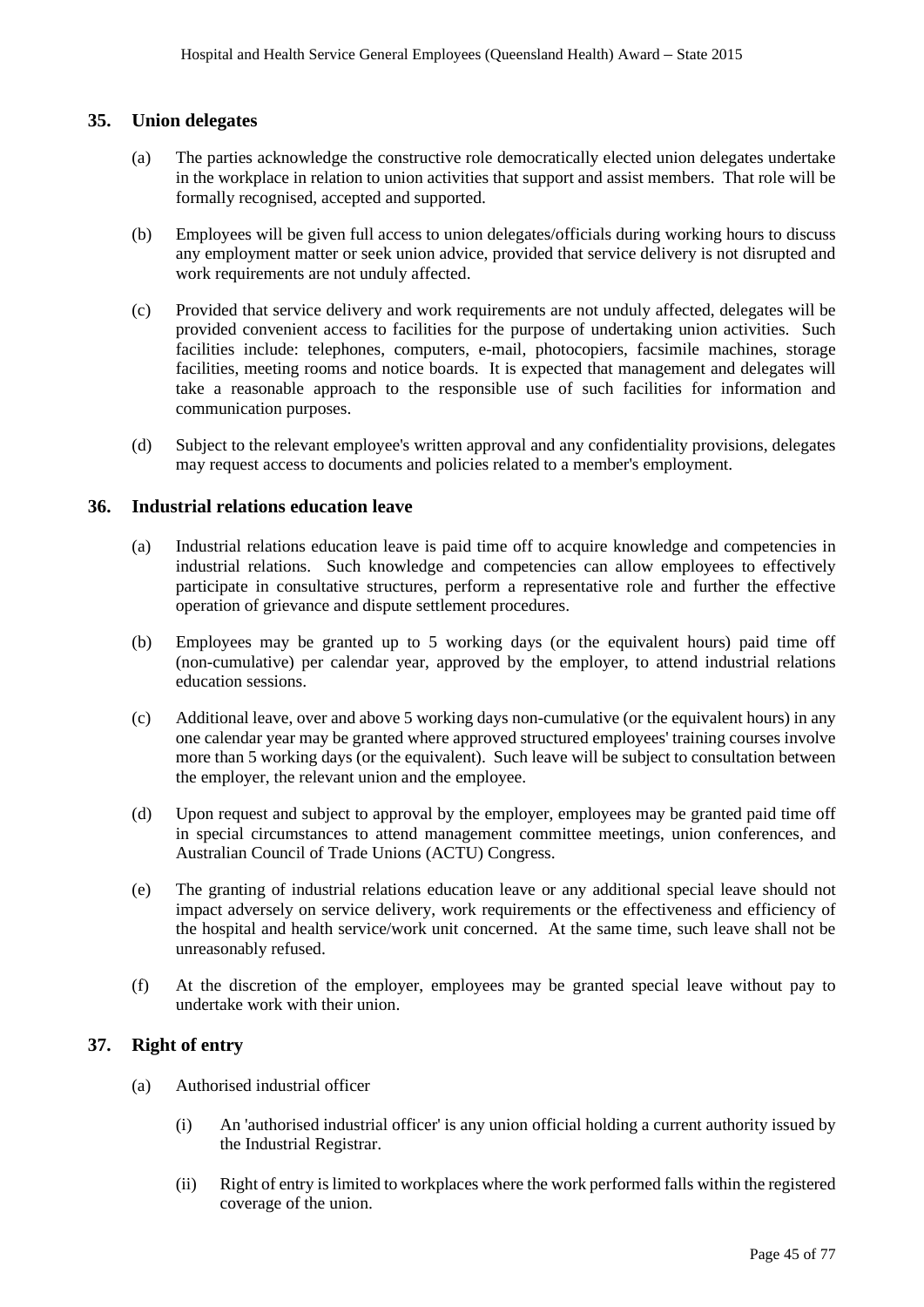- (b) Entry procedure
	- (i) An authorised industrial officer may enter a workplace at which the employer carries on a calling of the officer's organisation, during the employer's business hours to exercise a power under Chapter 9, Part 1, Division 5, Subdivision 2 of the Act as long asthe authorised industrial officer:
		- (A) has notified the employer or the employer's representative of the officer's presence; and
		- (B) produces their authorisation, if required by the employer or the employer's representative.
	- (ii) Clause 37(b)(i) does not apply if, on entering the workplace, the officer discovers that neither the employer nor the employer's representative having charge of the workplace is present.
	- (iii) A person must not obstruct or hinder any authorised industrial officer exercising their right of entry.
	- (iv) If the authorised industrial officer does not comply with a condition of clause 37(b)(i) the authorised industrial officer may be treated as a trespasser.
- (c) Inspection of records
	- (i) An authorised industrial officer is entitled to inspect the time and wages record required to be kept under section 339 of the Act.
	- (ii) An authorised industrial officer is entitled to inspect such time and wages records of any current employee except if the employee:
		- (A) is ineligible to become a member of the authorised industrial officer's union; or
		- (B) has made a written request to the employer that they do not want their record inspected.
	- (iii) The authorised industrial officer may make a copy of the record, but cannot require any help from the employer.
	- (iv) A person must not, by threats or intimidation, persuade or attempt to persuade an employee or prospective employee to make, or refuse to make, a written request to the employer or prospective employer that the record not be available for inspection by an authorised industrial officer.
- (d) Discussions with employees

An authorised industrial officer is entitled to discuss with the employer, or a member or employee eligible to become a member of the union:

- (i) matters under the Act during working or non-working time; and
- (ii) any other matter with a member or employee eligible to become a member of the union, during non-working time.
- (e) Conduct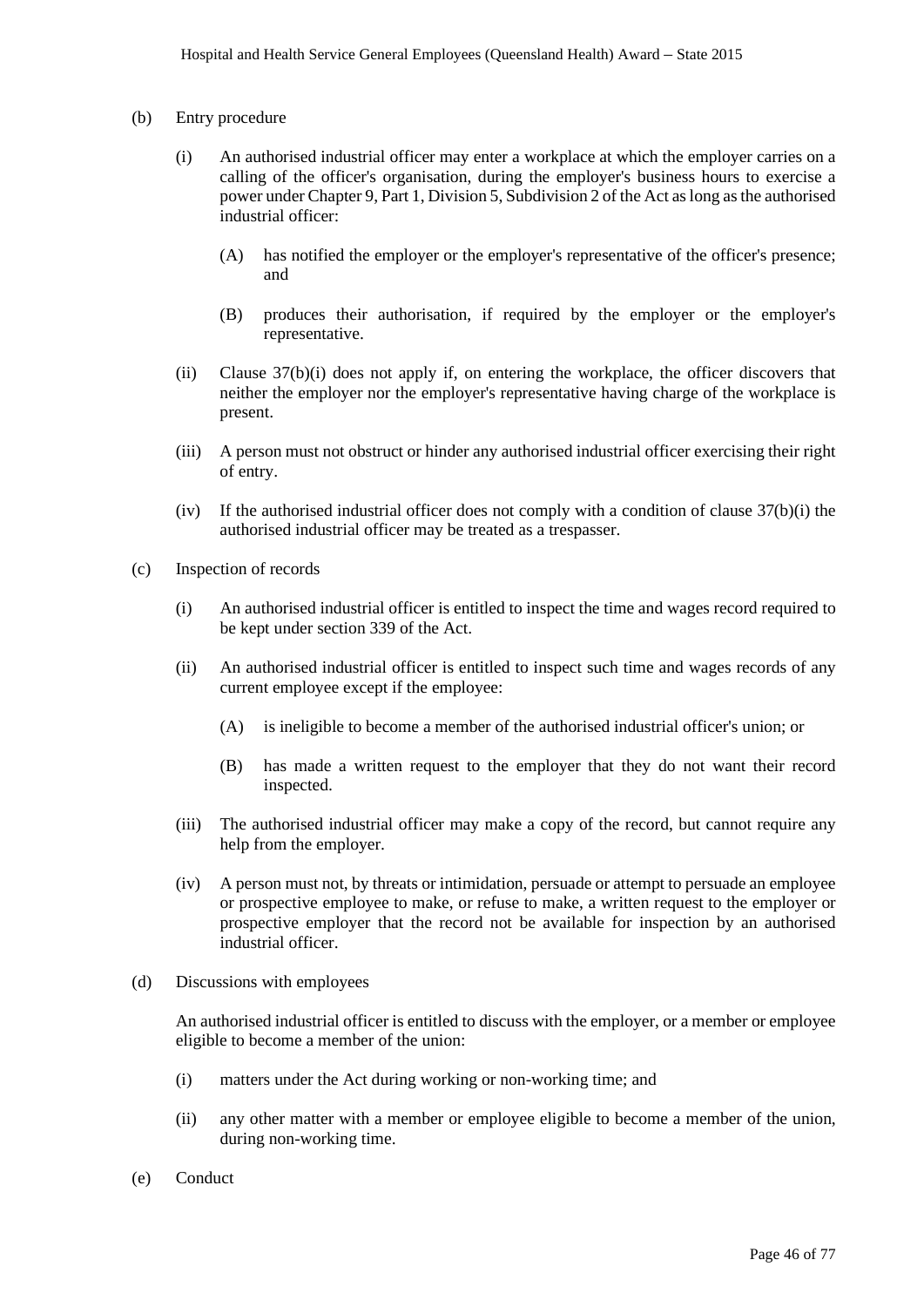- (i) The employer must not obstruct the authorised industrial officer exercising their right of entry powers.
- (ii) An authorised industrial officer must not wilfully obstruct the employer, or an employee during the employee's working time.

*Note: Clause 37 - Right of entry, deals with comparable provisions contained within the Act. In order to ensure the currency of existing legal requirements parties are advised to refer to Chapter 9, Part 1, Division 5 of the Act as amended from time to time.*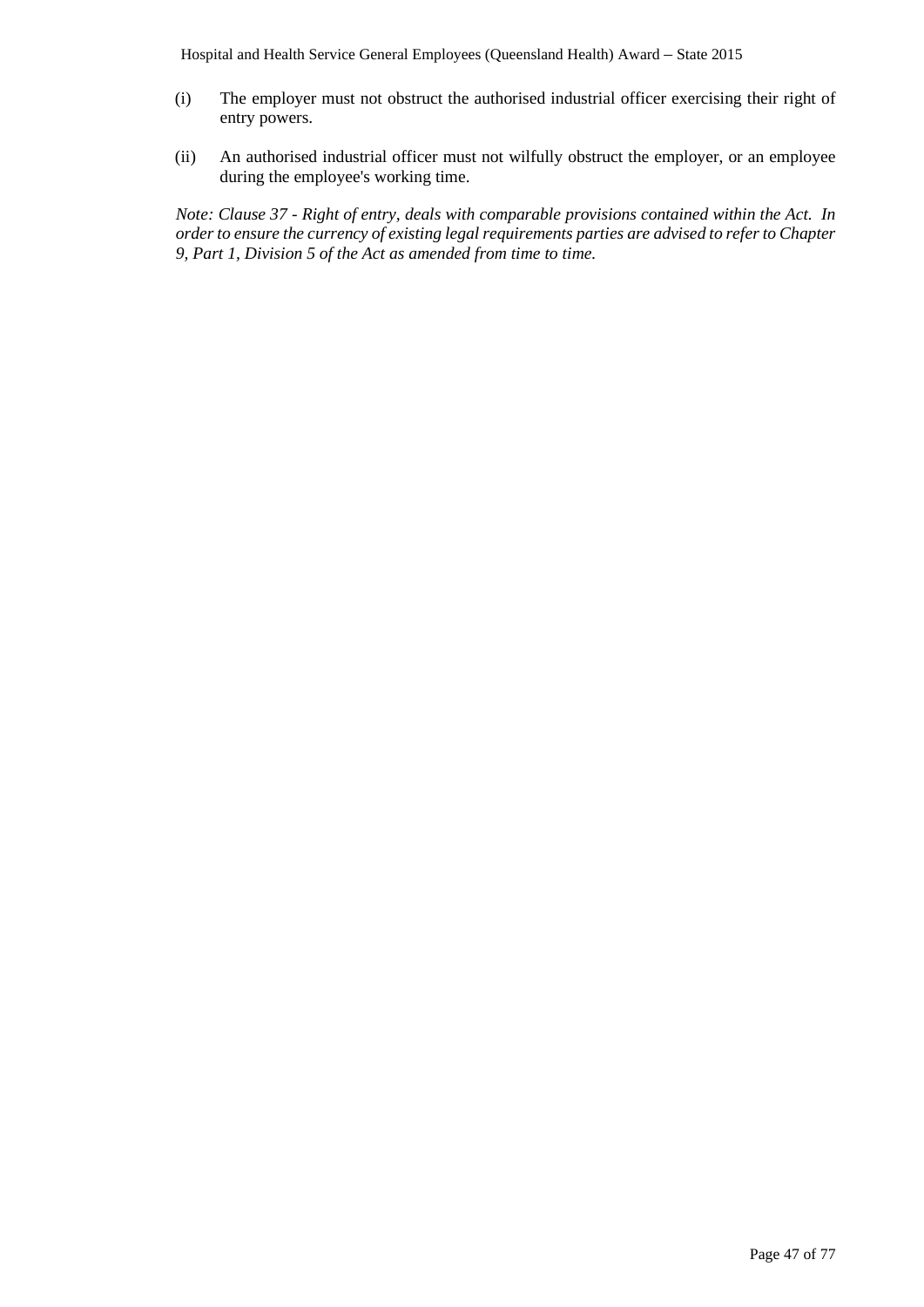# **Schedule 1 - Work Areas/Units included in Department of Health (as at 1 March 2017)**

- Office of the Director-General;
- Clinical Excellence Division;
- Corporate Services Division;
- Healthcare Purchasing and System Performance Division;
- Prevention Division;
- Strategy, Policy and Planning Division;
- Queensland Ambulance Service;
- Health Support Queensland; and
- eHealth Qld.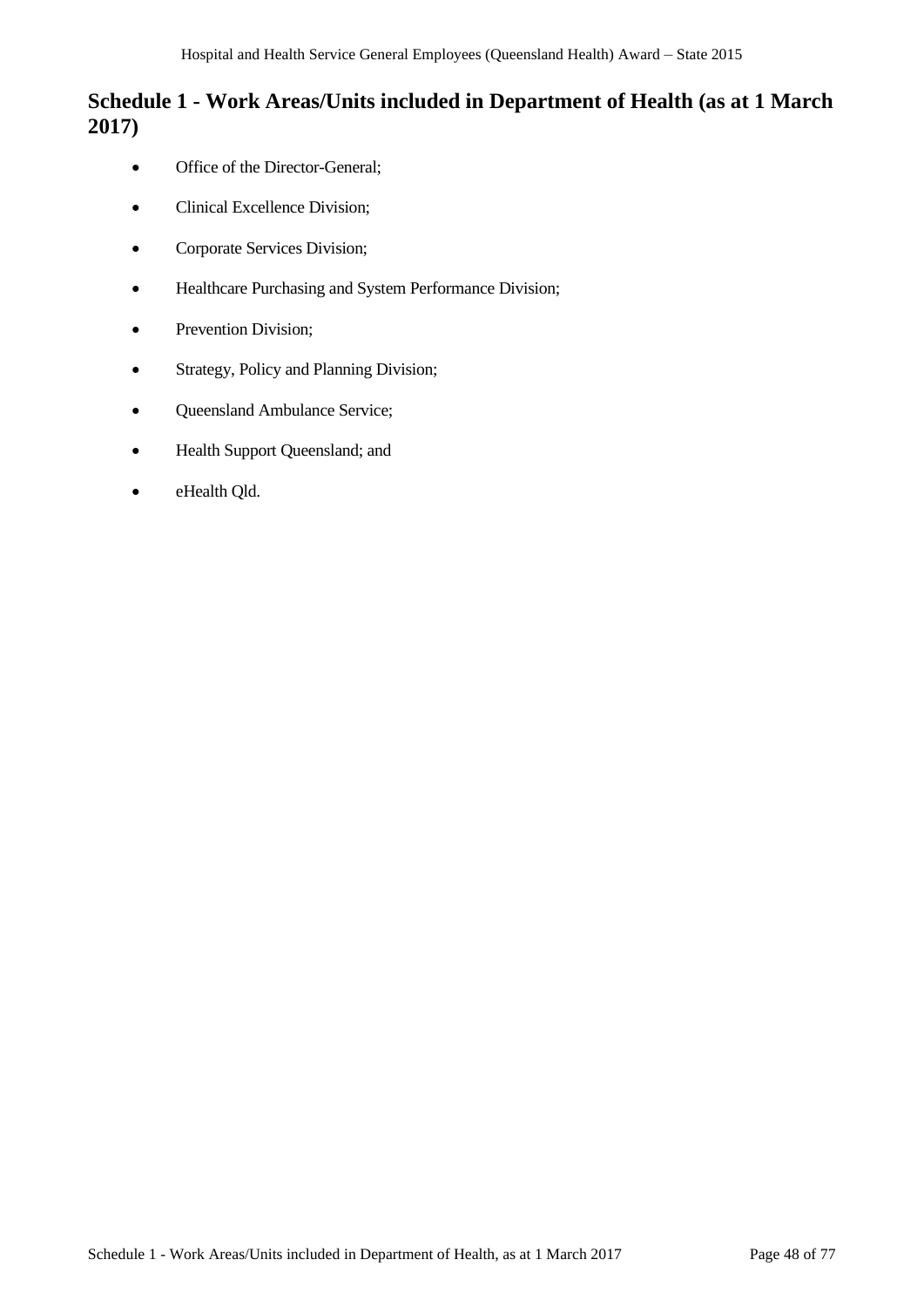# **Schedule 2 - Allocation of Occupational Groupings to Administrative, Professional, Technical and Operational Streams**

**S2.1** Indicative **administative stream** disciplines:

Accountant Administrative Officer Administrative Assistant Administration Officer Executive Secretary Executive Support Officer Field Officer Finance Officer Health Education Officer Industrial Relations Officer Management Services Officer Manager Personnel Officer Receptionist Research Officer Supervisor - Keyboard Supervisor - Stenographic Telephonist Ward Receptionist

## **S2.2** Indicative **professional stream** disciplines:

Cadet (Professional) Computer Systems Officer Engineer (Professional) Health Information Officer Legal Officer Librarian Medical Records Administrator **Optometrist** Paramedical Officer Program Coordinator Research Officer Scientist Team Leader, Mental Health Services Team Leader, Aged Care Assessment Team

# **S2.3** Indicative **technical stream** disciplines:

Cadet (Technical) Dental Servicing Technician Health Worker (Aboriginal & Torres Strait Islander Communities) (Australian Qualification Framework level 4 & 5) Instrument Technician Library Technician Photographic Technician Recreation Officer (Associate Diploma level only) School Dental Therapist Technical Assistant Technician - Electronic

# **S2.4** Indicative **operational stream** disciplines

Ambulance Bearer/Driver Anaesthetic Assistant Audiometrist Canteen Assistant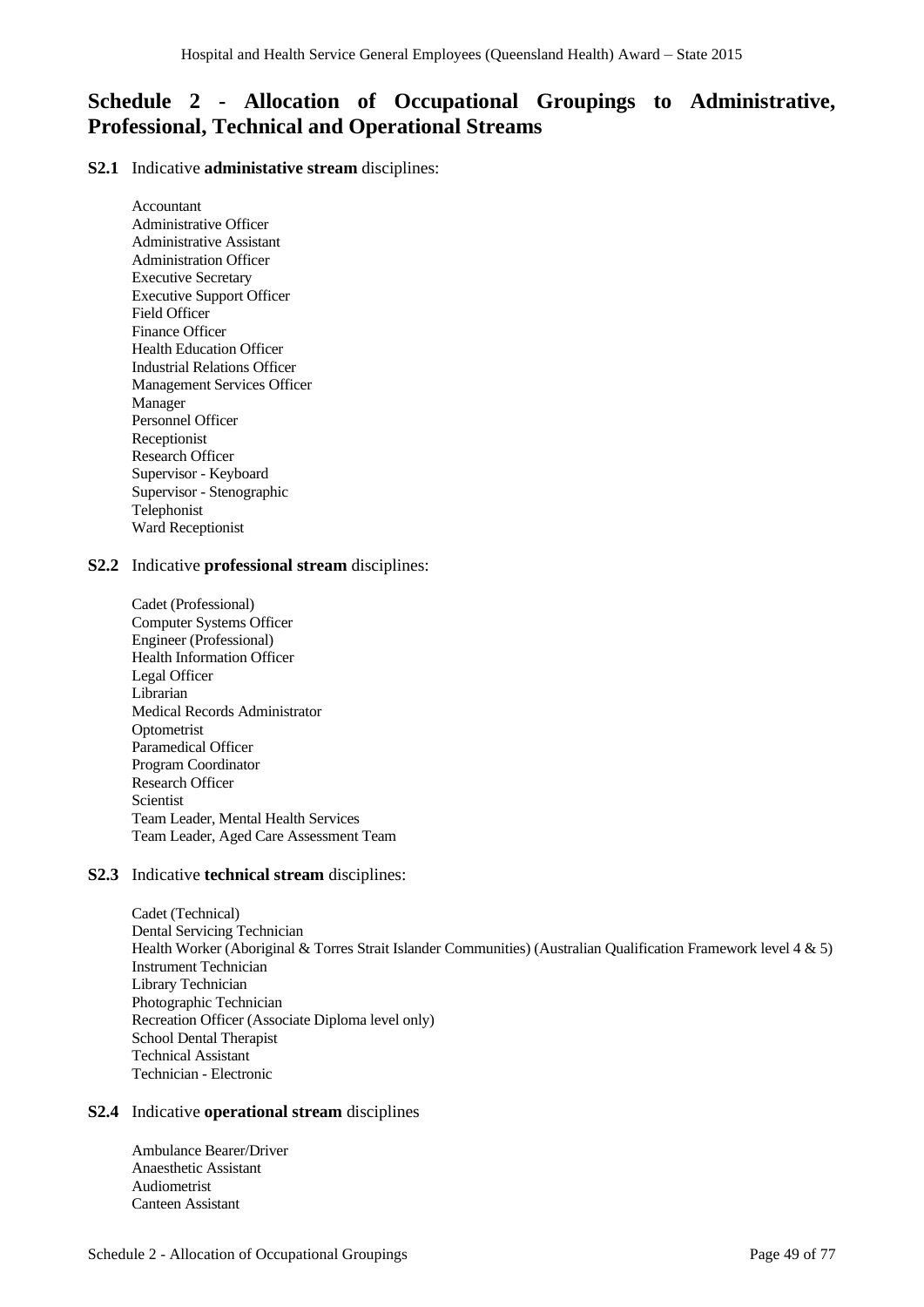Catering Officer Cleaner Clinic Attendant Clinic Measurement Assistant Community Health Aide Cook Co-ordinator (Home Help Service) Counsellor Dark Room Attendant Dental Assistant Diet Aide Domestic Dresser Driver Attendant Driver of Motor Buses Engineer (Trade Qualified) Fire, Protection and Security Officer General Hand Gardener Hairdresser Home Help Health Worker (Aboriginal and Torres Strait Islander Communities) Housekeeper Houseperson Kitchenhand Laboratory Assistant Labourer Landscaper Laundry Hand Laundry Manager Library Assistant Manager and Assistant Manager Menu Monitor Mortuary Attendant and Assistant Officer in Charge Operating Theatre Assistant Operational Services Officer Orderly Other Technician Pathology Assistant Patient Services Officer Pharmacy Assistant Phlebotomist Plaster Assistant, Orderly, Technician Recreation Officer Scientific Assistant Seamstress Security Officer Sterilisation Unit Operator Storeperson Supervisor Supervisor - Fire Protection and Security Therapy Assistant and Aide Trade Manager Traffic Officer Truck Driver Unit Services Officer Wardsperson Welfare Officer Yard Person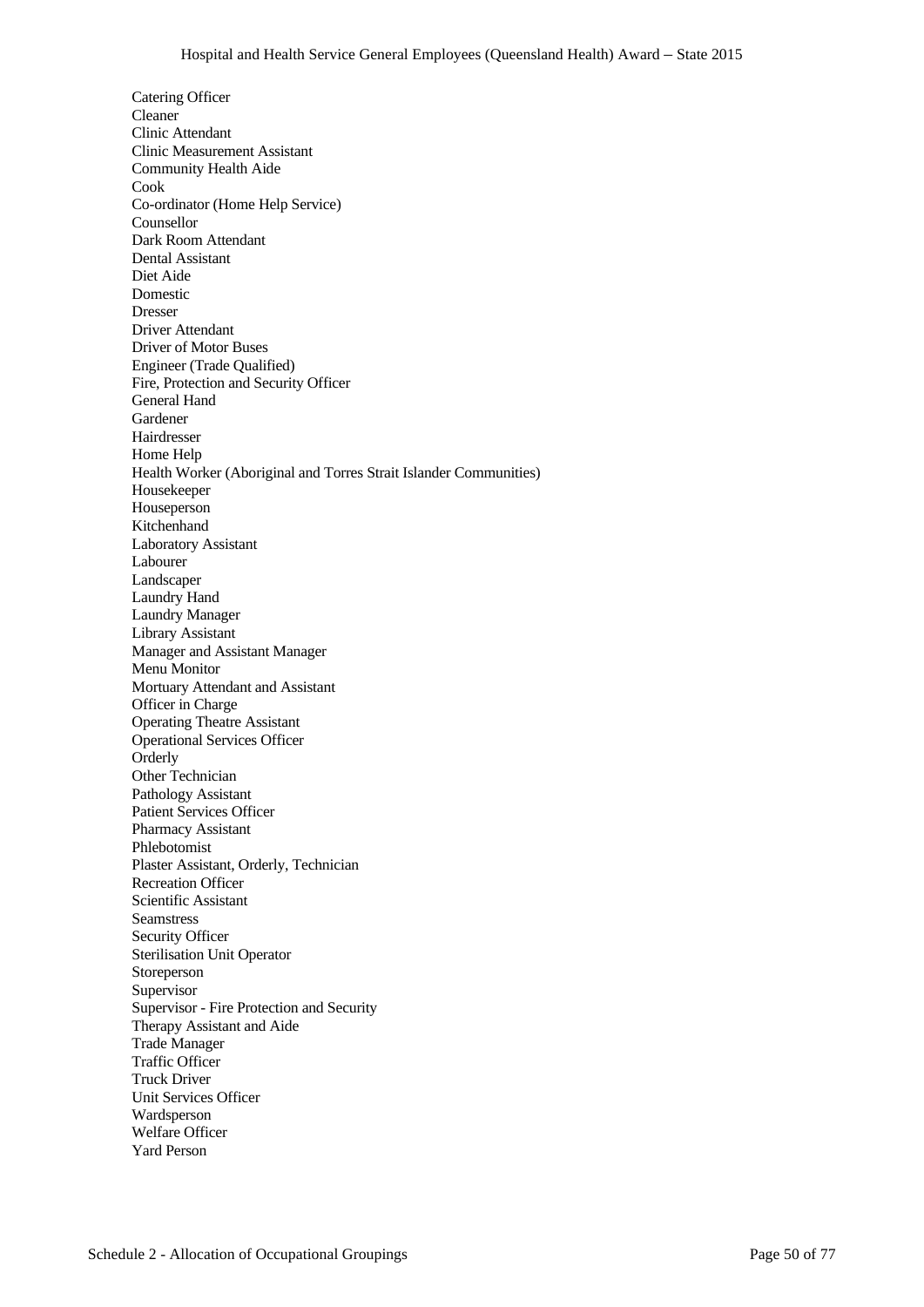# **Schedule 3 - Generic Level Statements - Administrative Stream**

# **Administrative Officer Level 1 (AO1)**

## **Work level description**

Work at this level usually involves a combination of keyboard, clerical and other duties requiring the application of basic office skills and routines.

## **Characteristics of the work**

Work is usually performed under close direction using established routines, methods and procedures with little scope for deviation.

Problems can usually be solved by reference to procedures, well documented methods and instructions. Initially direct guidance is given when problems arise. Ready access to advice and assistance is available.

Work may involve giving technical and procedural advice to other employees (for example relating to the operation of office equipment used in the work area). It may require the acquisition of knowledge and specific procedures, instructions, regulations or other requirements relating to general administration (e.g. personnel or finance operations) and/or specific departmental programs and activities.

Work at this level does not include supervisory responsibilities although more experienced employees may assist new employees by providing guidance and advice.

As individual employees develop more experience and knowledge they will be required to exercise greater judgement and make decisions in their allocated duties, although these will be confined by instructions, established practices and procedures of written guidelines.

# **Duties and skills**

Work at this level may progressively involve a range of activities requiring the use of written and numeric skills, clerical skills, written and verbal communication, equipment skills (e.g. keyboard) and other work skills appropriate to the discipline. These skills should be readily transferable between organisations.

Entry to this level is either by commencement of a traineeship or through selection based on standardised vocational testing.

# **Administrative Officer Level 2 (AO2)**

# **Work level description**

Work at this level usually encompasses a range or combination of administrative activities and operations that require the application of skills and experience in administrative/clerical work and a general knowledge of the work to be performed.

The work will involve achieving clearly defined and established outcomes and/or basic problem solving within guidelines and contributing knowledge, skills or information specific to the work of the employer.

## **Characteristics of the work**

Work is usually performed under close supervision and may involve undertaking a range of duties requiring judgement, liaison and communication within an organisation and with other interested parties.

The resolution of problems may require exercise of basic judgement, although knowledge required to perform work is usually related to precedents, guidelines, procedures, regulations and instructions from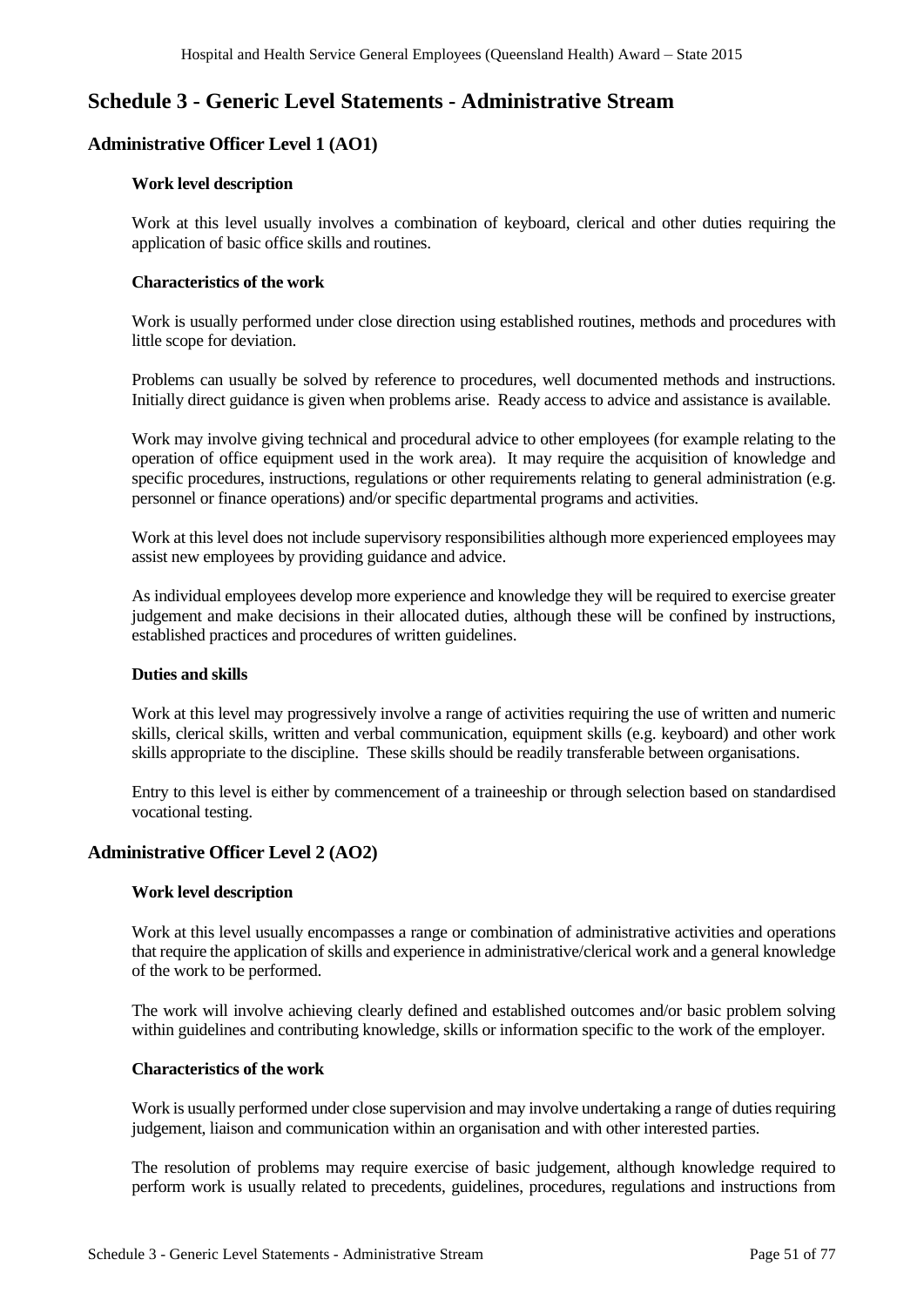more senior employees. It may require some knowledge and application of specific procedures, instructions, regulations or other requirements relating to general administration and activities.

Work at this level does not include supervisory responsibilities although more experienced employees may assist new employees by providing guidance and advice.

## **Duties and skills**

Knowledge required to perform work is usually related to guidelines, instructions and procedures relevant to the function of the level.

Familiarity with the functions of related work areas and of relationships between organisational elements may be required.

At this level, basic resolution of problems by reference to established procedures may be required.

Work at this level may involve an employee in a range of activities requiring the use of written and numeric skills, clerical skills, written and verbal communication, equipment skills (e.g. keyboard) and other work skills appropriate to the discipline. These skills should be readily transferable between organisations.

The minimum skills required for entry to this level are as defined in the traineeship curriculum or through standardised vocational testing.

# **Administrative Officer Level 3 (AO3)**

## **Work level description**

Work at this level usually requires relevant experience combined with a broad knowledge of the employer's functions and activities and a sound knowledge of the major activity performed within the work area. The work may include preparing preliminary reports, papers and correspondence which usually relate to a specific organisational function or discipline, providing or interpreting information for clients or other interested parties and general administrative support to senior officers.

Supervisory responsibilities may involve some complex operational work and may involve assisting with, or reviewing the work undertaken by more junior employees or team members.

Scope exists for exercising initiative in the application of established work practices and procedures although this level may require expertise to resolve issues within a day-to-day environment for which there may not be clearly established procedures.

Effective judgement and work organisation skills which have been acquired through previous experience, demonstrated capacity or post secondary education or partial completion of same are required.

#### **Characteristics of the work**

Work is usually performed under general direction and may involve preparing papers, briefing notes, correspondence or other written material.

Decisions made or delegations exercised at this level may have an impact on the relevant employer's operations, but are normally of limited procedural or administrative importance.

Work at this level may include responsibility for training, involvement in working with employees to develop work performance, planning and co-ordinating tasks and workflow.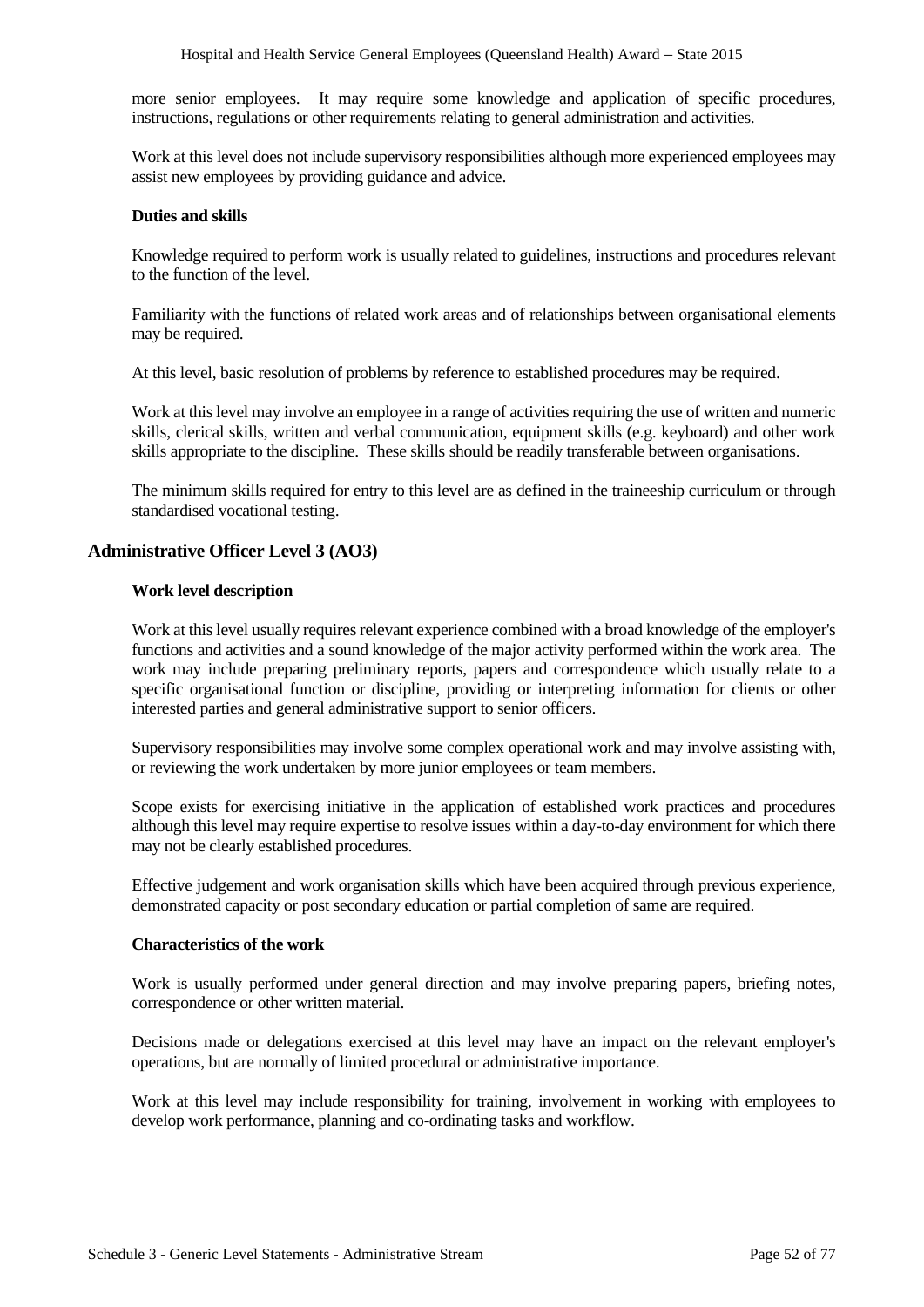# **Duties and skills**

Work at this level requires a sound knowledge of the activities usually performed within the work area and their impact upon the activities of other organisations.

Supervisory responsibilities include on-the-job training, employee assessment and performance counselling in relation to the work area. This level usually requires the application of personnel-related functions such as orientation of employees, employee attendance and recommendation of leave arrangements, written and verbal communication, interpretation and liaison skills to solve basic problems together with interpersonal skills to deal with non-routine matters and analytical abilities appropriate to the work area.

# **Administrative Officer Level 4 (AO4)**

## **Work level description**

Work at this level is usually performed in relation to established priorities, task methodology and work practices to achieve results in line with the corporate goals of the employer.

Work may include preparing papers and reports, drafting complex correspondence for senior officers, undertaking activities of a specialist or detailed nature, assisting in the preparation of procedural guidelines, providing, interpreting and analysing information for clients or other interested parties, exercising specific process responsibilities and overseeing and co-ordinating the work of more junior employees.

Work at this level may includes supervision of a work group, small work area or office within the total organisational structure and coordination of a range of employer functions.

#### **Characteristics of the work**

Work is performed under general direction as to work priorities and may be of a technical or professional, project, procedural or processing nature, or a combination of these.

Direction exercised over work performed at this level may be less direct than at lower levels and is usually related to task methodologies and work practices. Employees would be expected to set priorities and to monitor workflow in the area of responsibility.

Work at this level requires the application of knowledge usually gained through previous experience in the discipline or from post secondary or tertiary study. The work may require the co-ordination of a range of employer functions and the exercising of judgement and/or delegated authority in areas where precedents or procedures are not clearly defined.

Independent action may be exercised at this level, particularly in Local Office situations, for example, developing local procedures, management strategies and guidelines.

Any decisions taken or delegations exercised would be limited by the application of rules, regulations, guidelines or procedures.

The extent of supervisory responsibility would depend on the operational work of the area and factors such as work priorities, complexity of the work and the number of more junior employees.

## **Duties and skills**

Work performed at this level will require the ability to supervise employees, set priorities, monitor work flow and develop local strategies or work practices.

This may include responsibility for the development of appropriate training programs related to group development, application of equal employment opportunity, industrial relations principles and an awareness of occupational health and safety guidelines and principles. Employee assessment and counselling may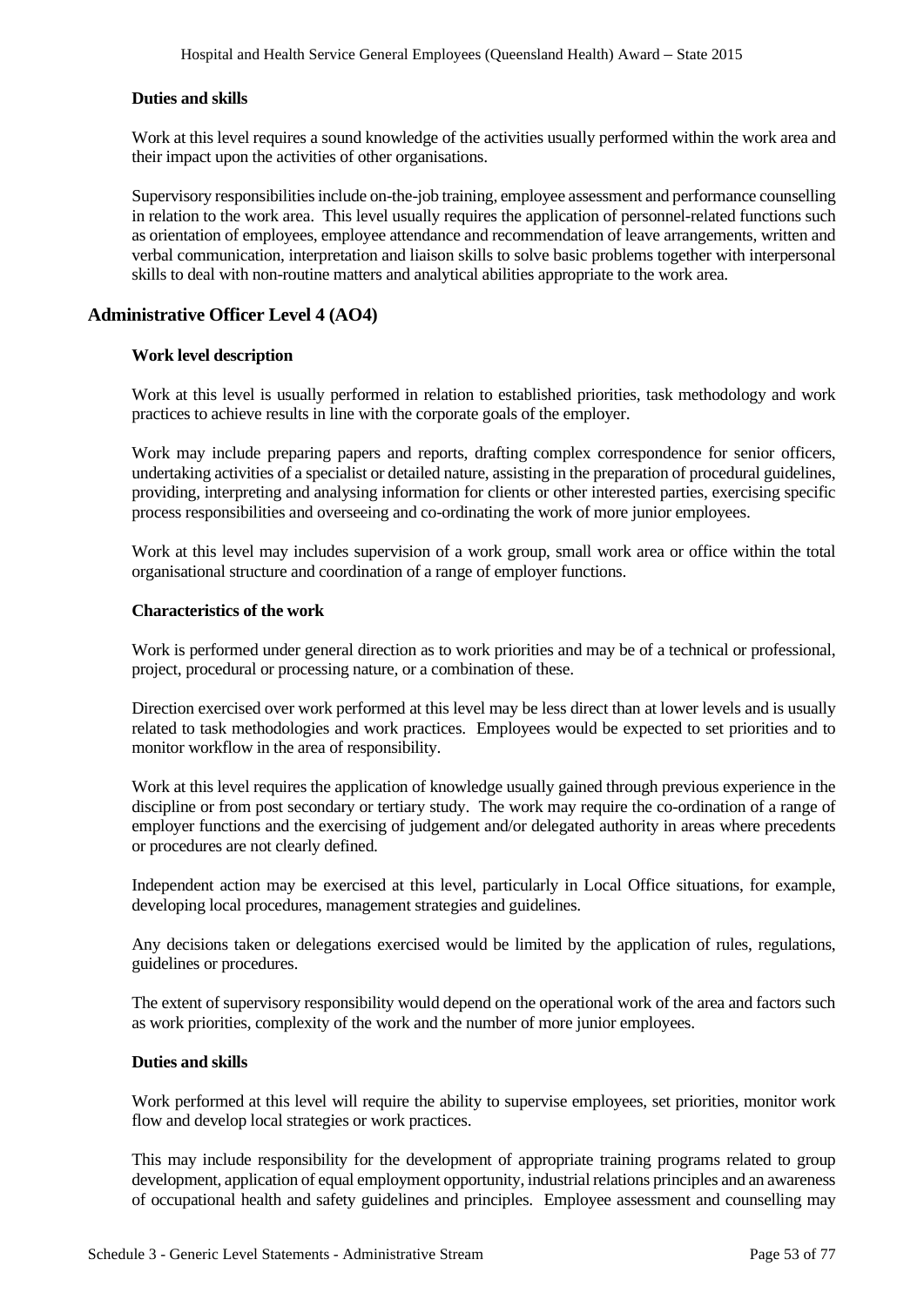involve providing advice in relation to personal and career development relating to work requirements.

Liaison and communication skills and the capacity to negotiate may be required, particularly for activities involving liaison or communication with clients or other interested groups.

Work at this level requires general knowledge of the employer's operations, combined with a specialist knowledge of major activities within the work area.

In program, activity or service delivery areas employees should have the knowledge to interpret and apply standard policies, specific procedures and regulations or other guideline material to specific situations. They should be able to disseminate information about the employer's operations particularly in relation to policy aspects or program, activity or service delivery to clients.

Work at this level may require the ability to investigate, interpret or evaluate information where legislation, regulations, instructions or procedural guidelines do not give adequate or specific answers.

# **Administrative Officer Level 5 (AO5)**

# **Work level description**

Work at this level may include a variety of functions as follows:

- managing the operations of a discrete organisational element, program or activity; or
- the operations of an organisational element which is part of a larger office within the total organisational structure; or
- under limited direction in relation to priorities and work practices, providing administrative support to a particular program, activity or administrative function and consultancy service to external organisations; or
- providing subject matter expertise or policy advice across a range of programs or activities undertaken by the organisation.

Work at this level may include the preparation of documentation for complex correspondence purposes and for decision by senior officers.

Responsibilities may include liaison and co-ordination within and across functions including employer representation and overseeing and co-ordinating the work of other employees assisting in this area.

Work at this level may include operation within a number of specialist or multi-disciplinary teams or independently.

# **Characteristics of the work**

Work is usually performed under limited direction as to work priorities and the detailed conduct of the task.

Direction exercised over work performance at this level includes, depending on the functional role required, the provision of advice, guidance and/or direction in relation to a project, detailed processing and other work practices.

Independent action may be exercised within constraints set by senior management.

Any decision taken or delegation exercised tends to be governed by the application of rules, regulations or employer operating instructions or procedures. While such decisions may impact on the employer's operations and resources, they are usually limited to the specific work area involved.

Managerial responsibilities would usually depend on the specific activities undertaken. Employees at this level would be expected to set and achieve priorities, monitor work flow and/or manage employee resources to meet objectives.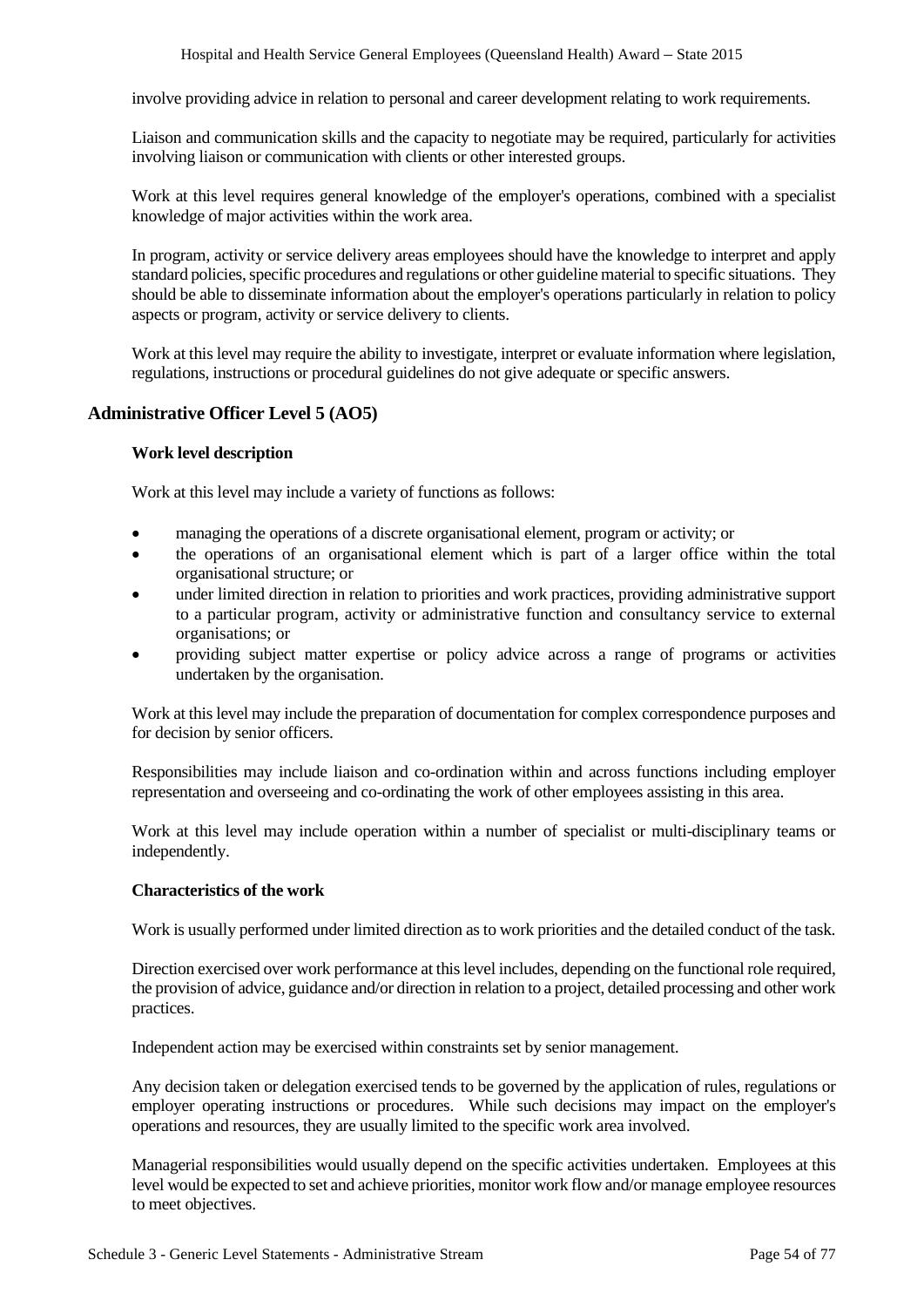# **Duties and skills**

Work at this level requires a knowledge of employer operations and the ability to interpret legislation, regulations and other guideline material relating to the operations and functions of the work area.

Work at this level may require:

- the ability to investigate, analyse, interpret or evaluate information for the guidance of employees or clients, or undertake research in relation to technical matters.
- well developed liaison and communication skills and the ability to negotiate with clients or other interested parties, within parameters decided by senior management.
- significant managerial ability, including the ability to supervise employees, set priorities, monitor work flow, develop local strategies, procedures and work practices and allocate resources.

This includes demonstrated personnel management skills, the ability to apply equal employment opportunity principles and procedures, industrial relations principles and occupational health and safety guidelines. Responsibility for the identification of training needs and the development of appropriate training programs for the work unit may be undertaken at this level.

# **Administrative Officer Level 6 (AO6)**

## **Work level description**

Work at this level may involve:

- providing advice including policy, administrative, or specialist;
- undertaking work related to the management or administration of a program or activity;
- service delivery or corporate support functions, including project work and work policy development; and
- preparation or co-ordination of research papers, submissions on policy, technical, professional or program issues or administrative matters.

Liaison with other elements of the organisation, other Government Agencies, local authorities or community organisations is usually a feature.

Work also includes the preparation, or overseeing the preparation, of correspondence and replies to Parliamentary Questions, Ministerial representations and other briefing material and representing the employer at meetings, conferences or seminars. Management of diverse occupational groups may be required of this level.

# **Characteristics of the work**

Work is undertaken at this level with limited direction as to work priorities and the detailed conduct of the task. The tasks undertaken may be of a complex or specific nature encompassing a major area of the employer's operations.

Direction exercised over work performed at this level may, depending on the function and role required, be by way of providing general guidance and advice.

Work at this level may involve control and/or co-ordination of projects or programs within an organisation in accordance with corporate goals, and requires the development, implementation and evaluation of the employer's activities.

Work at this level may involve independence of action including the use and allocation of resources within the constraints laid down by senior management.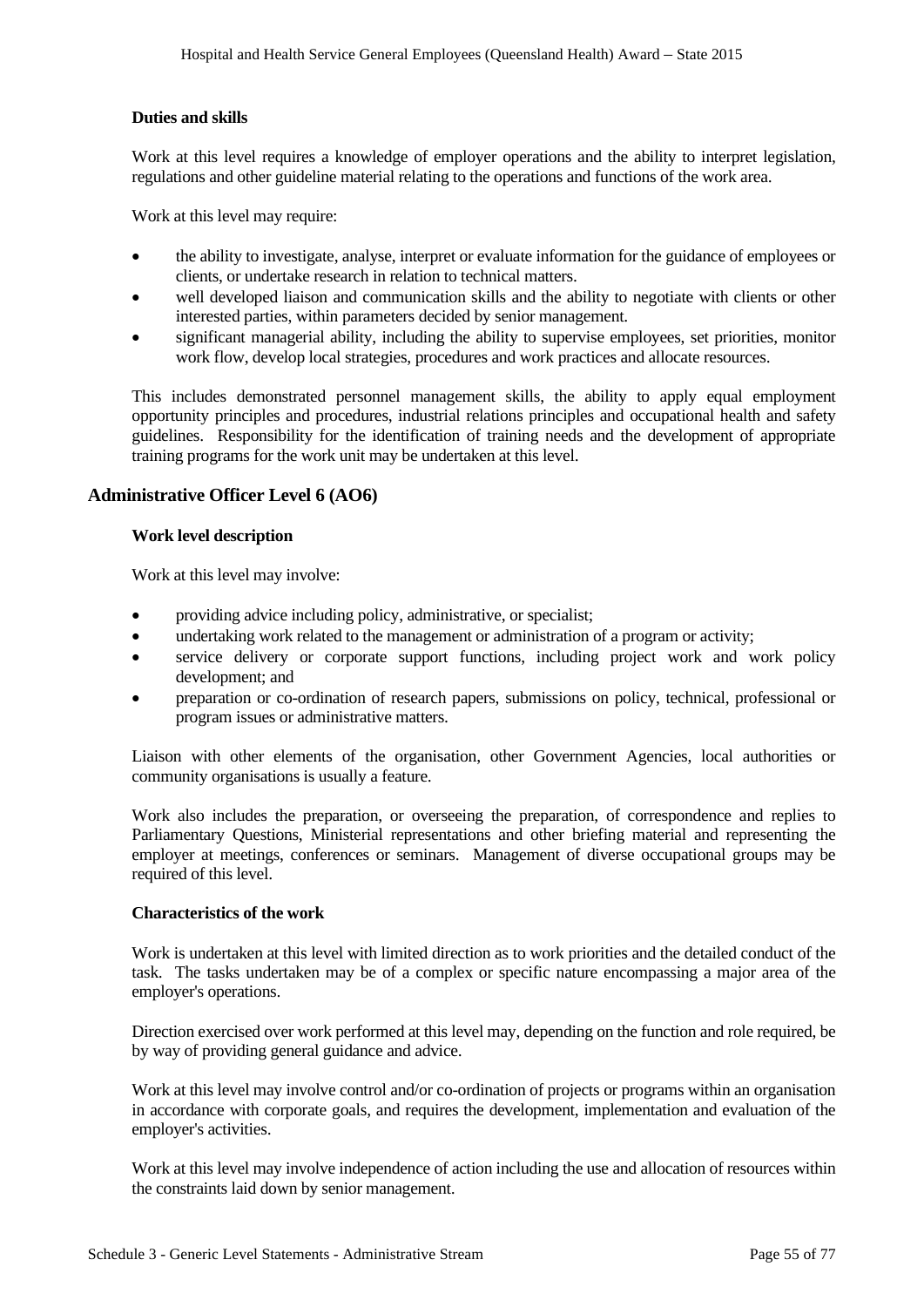Decisions taken or delegations exercised at this level may have major impact on the day-to-day operations of the work area. The impact of such decisions on the employer's operations is likely to be limited to a specific work area or function. Delegations exercised may, depending on the nature of the work required, involve making determinations, instigating another course of action, or reviewing previous decisions.

Managerial responsibilities may be an important function of the work at this level, but this can vary widely depending on factors such as work area, location, priorities, work load, operational deadlines and the availability of employee resources to assist.

Guidelines, rules, instructions or procedures for use by other employees and interested parties may be developed at this level.

# **Duties and skills**

Management skills and abilities necessary to undertake the allocation and monitoring of resources, the review of operations to determine their effectiveness and contribute to the development of policy initiatives or corporate strategies are usually required at this level. A knowledge of financial program management techniques related to the activity or corporate goal of the work area is usually required at this level, together with demonstrated personnel management skills and the ability to apply equal employment procedures and implement training and employee development.

Well developed liaison and communication skills and the ability to negotiate or communicate, under limited direction, on behalf of the employer with clients or other interested parties may be needed.

Work at this level requires a knowledge and awareness of the employer's operations, as related to Government initiatives or policies.

The ability to apply or interpret legislation, regulations, instructions or other guideline material relating to the operations, policies or functions of the work area; and the capacity to undertake high level research, reviews or investigations including the preparation of reports and associated papers may also be required.

# **Administrative Officer Level 7 (AO7)**

# **Work level description**

Work at this level may involve control of an organisational element involved in the administration or coordination of a specific program, activity or corporate support function at either the Section or Branch Head level, to achieve a result in line with the corporate goals of the employer.

The work may include:

- developing policy and/or providing policy, financial, specific subject matter or administrative advice, including specialist advice or undertaking high level project work;
- developing, implementing and reviewing policy instructions and administrative or specialist procedures for the guidance of functional elements of the organisation;
- initiating and formulating recommendations for the employer's programs;
- processing representations to the Minister, preparing replies to Parliamentary Questions, preparing Briefing Notes for senior level Managers and assisting in the preparation of Cabinet Submissions and correspondence;
- liaising with other Government bodies and community organisations including the preparation of public information on programs, activities or services; and
- representing the employer at meetings, conferences or seminars.

Work undertaken at this level may also be required to deal with a complex and diverse operating environment.

#### **Characteristics of the work**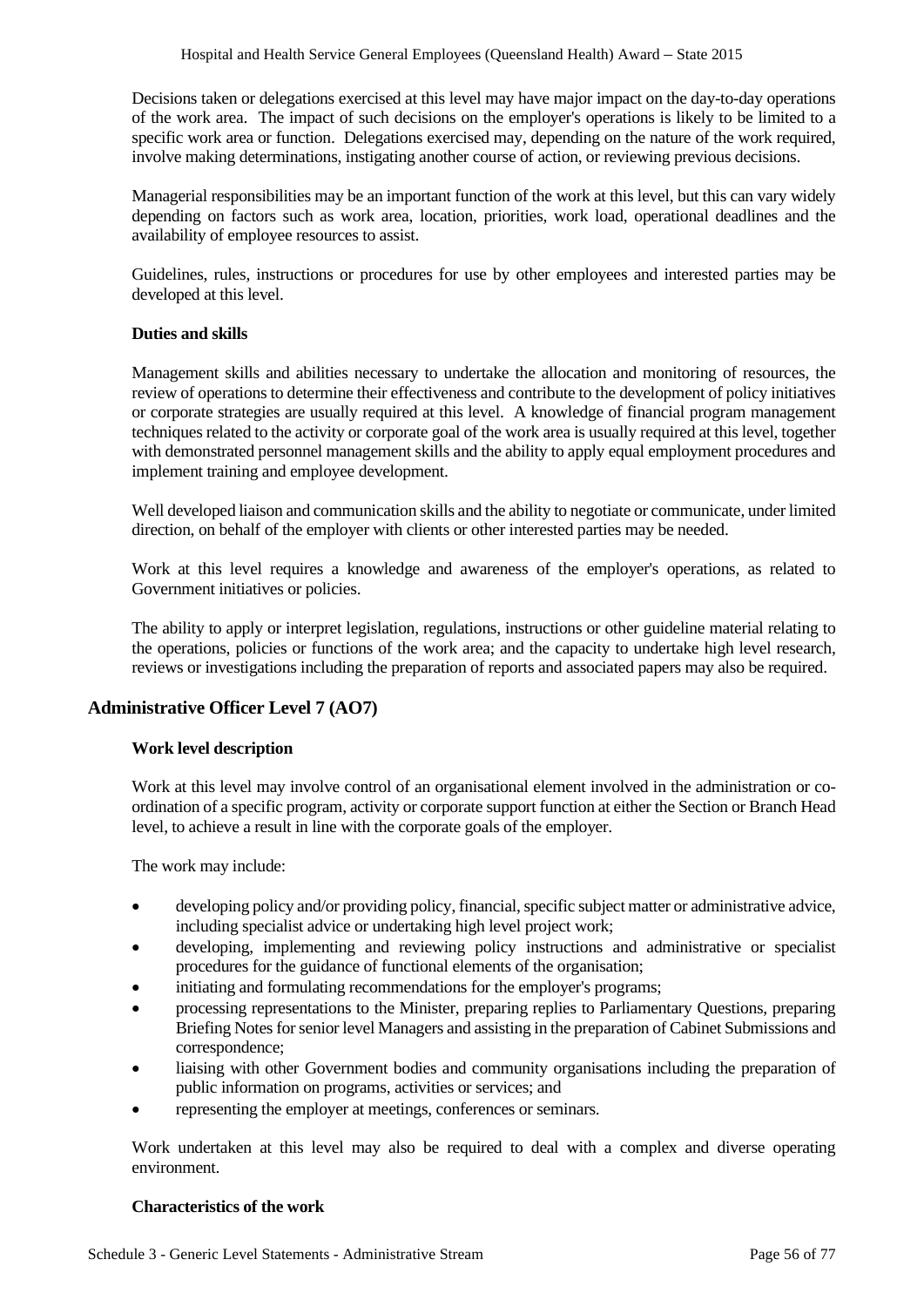Work is undertaken at this level with broad direction usually from a senior level Manager or comparable officer in relation to priorities and the detailed conduct of the task. The activities undertaken would be of a complex or specific nature encompassing a significant element of total employer operations.

Work at this level may involve, depending on the functional role, significant independence of action including the use or allocation of resources within the constraints or guidelines laid down by senior management.

Decisions taken at this level may, depending on the degree of autonomy of function and the degree of delegated authority, have significant impact on the day-to-day operations of a specific work area and may also have significant effects elsewhere within the organisation.

Management responsibilities are usually a significant function at this level. The percentage of the total work taken up in management functions and the character of the direction given to more junior employees would depend on the nature of the work area, location, workload factors, priorities and employee resources allocated.

The development of guidelines, rules, regulations, procedures or instructions for either employees or other interested parties may be co-ordinated at this level.

## **Duties and skills**

Management skills and the abilities necessary to monitor resource allocations, evaluate program effectiveness, manage employees and resources, formulate policy initiatives and develop corporate strategy proposals are usually required at this level. A knowledge of financial program management practices appropriate to the program or activity or corporate goal of the organisational element in which a position is located, are usually required at this level.

Work at this level requires the application of a high level of discipline, knowledge, a detailed knowledge of both Government policies and procedures and an appreciation of their application in relation to the employer's operations. Employees at this level would be expected to have the ability to undertake personnel management functions and to plan, develop and implement programs associated with equal employment opportunity, occupational health and safety and employee development and counselling within the functional area of responsibility.

Work may require the ability to interpret and provide advice on legislation, regulations, instructions or other guideline material relating to the policies, operations or functions of the work area and the capacity to undertake specific or major research, investigations or reviews and prepare associated papers or reports.

Liaison and communication skills of a high order, including the capacity and ability to negotiate or communicate on behalf of the employer with clients or other interested groups, perhaps to finality, may be needed.

# **Administrative Officer Level 8 (AO8)**

# **Work level description**

Work at this level may involve responsibility for a major program or programs at statewide level and of critical importance to the employer, operating within broad policy guidelines or responsibility for a servicewide function

High levels of discipline, expertise and experience are required combining elements of planning, organising, directing and evaluating.

This level will require a capacity for original thinking, creativity, the exercise of significant levels of independent judgement and the exercise of delegated authority as required.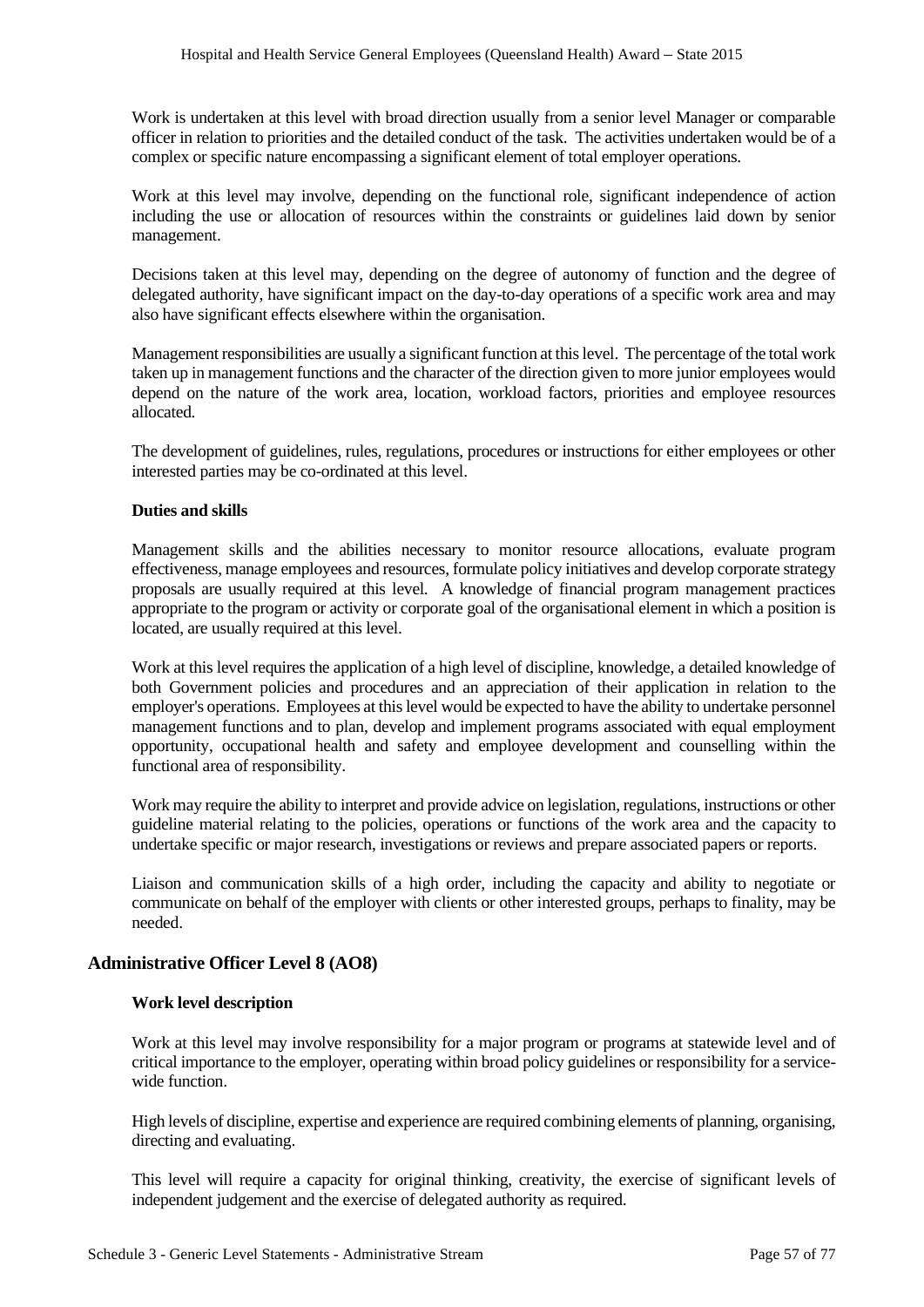The work may include:

- providing specialist consultancy advice within or across Agencies;
- developing policy and interpreting, reviewing and implementing policy instructions;
- setting objectives in the work area;
- processing representations to the Minister, overseeing responses to Parliamentary Questions, preparation of reports to Government, preparing ministerial briefing notes and correspondence;
- liaising with other Government bodies and community organisations, including the provision of public information on programs, activities or services; and
- representing the employer at meetings, conferences or seminars.

## **Characteristics of the work**

Work is undertaken at this level, usually under the broad direction of a Senior Executive, with significant levels of independent judgement in keeping with the complex nature of work undertaken and the allocation of resources within the constraints or guidelines laid down by senior executives. Delegations exercised at this level may, depending on the functional role, involve being the final authority in the process of approving the expenditure of funds, undertaking specific action in line with the policy of the organisation or reviewing any previous action or decisions in the work area.

Management responsibilities are usually a significant function at this level, involving management of a number of projects of significance within and outside the organisation.

The development of guidelines, rules, regulations, procedures or instructions for employees or other interested parties may be instigated at this level.

Work at this level may include analysis of organisational design and the formulation of strategic plans for employee and organisational development.

# **Duties and skills**

Management skills and the abilities necessary to determine resource allocations, manage employees and resources, formulate policy initiatives and develop corporate strategies are usually required at this level. A knowledge of financial program management practices and the evaluation of the results of program activities against stated objectives are normally required at this level.

Work at this level requires the application of a high level of discipline and knowledge including detailed knowledge of both Government policies and procedures and their application in relation to the employer's operations. Employees at this level with managerial responsibilities would be required to oversee the implementation of personnel management functions and to plan, develop and implement programs associated with equal employment opportunity and occupational health and safety and formulate policies and plans for employee and organisational development.

Liaison and communication skills to enable the effective resolution of complex organisational issues, including the capacity and ability to negotiate or communicate on behalf of the employer with clients or other interested groups, often to finality, may be required.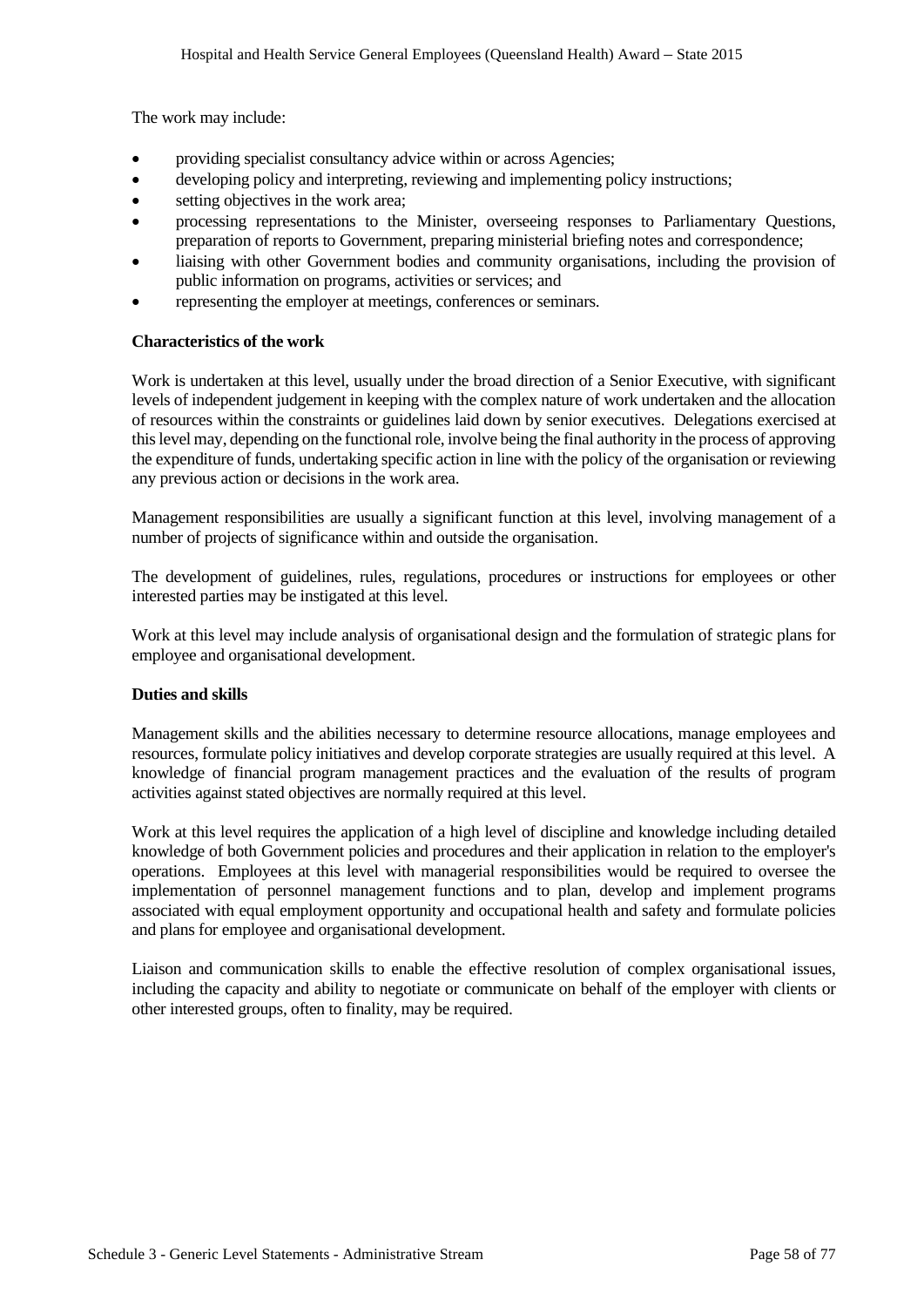# **Schedule 4 - Generic Level Statements - Professional stream**

# **Professional Officer Level 1 (PO1)**

# **Work level description**

Work at this level is restricted to those employees who have met the minimum entry requirements under the relevant legislation plus the education requirements for acceptance into an appropriate tertiary institution.

Appointment to this level is solely for the purpose of fulfilling prerequisite education and/or training prior to appointment to the substantive grade (UG-1 - Degree) in the Professional stream.

A requirement of this level is the successful completion of the educational or training requirements of the particular professional group.

Employees at this level may be enrolled as a full-time or part-time student, and if part-time, may be required to do work associated with the relevant profession, but at a level and under a degree of supervision appropriate to the skills held. This may include some work normally which would be carried out by Level 2 (i.e. Practising) Professional, provided such work is verified or validated by a qualified and experienced professional employee.

# **Characteristics of the work**

Work within this level is performed under close supervision following standard routines, methods and procedures with little scope for deviation or the exercise of initiative or judgement.

The routines, methods and procedures to be followed are at a level consistent with skills acquired. Initially direct guidance is given when problems arise.

Skills and knowledge will be acquired and demonstrated on a progressive basis consistent with the formal and informal training undertaken.

Positions at this level have no supervisory responsibility, although more experienced employees may be expected to assist new employees by providing basic advice and guidance.

#### **Duties and skills**

This level recognises that duties and skills will increase in complexity as the employee moves through the education and training phase.

Employees at this level usually perform repetitive tasks that are fully prescribed and are usually performed in response to standardised instructions or requests.

Employees at this level may undertake a combination of routine clerical, analysis, preparatory and operative duties requiring the application of basic skills and routines.

# **Professional Officer Level 2 (PO2)**

#### **Work level description**

Positions at this level consist of employees with a minimum of a UG1 (Degree) qualification or agreed equivalent and who are identified as belonging to the list of disciplines in Schedule 2.2.

Mandatory qualifications exist for entry to this level with an expectation of the application of professional knowledge gained through formal studies.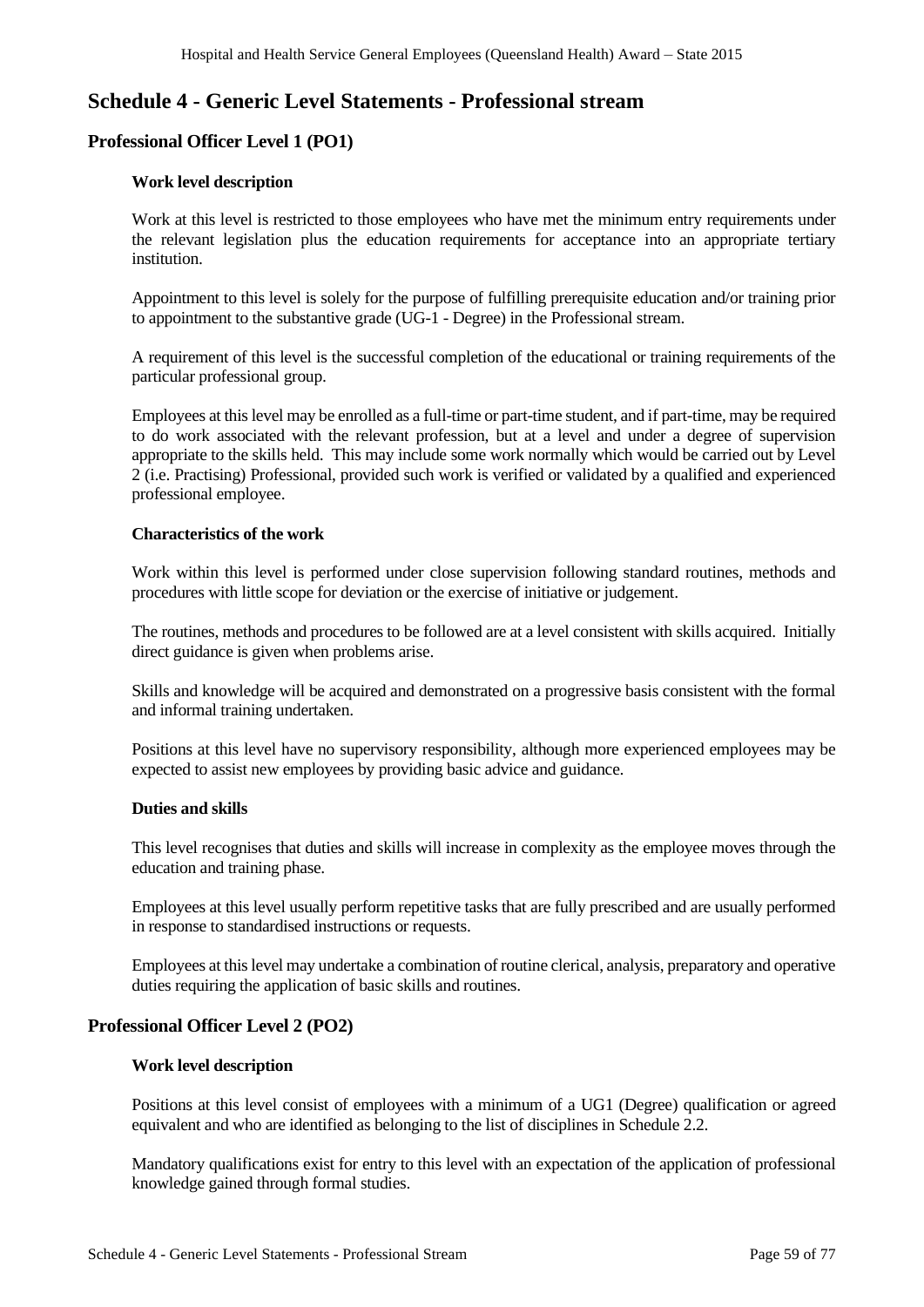Positions at this level involve the delivery of basic professional services that are in support of the employer's objectives.

#### **Characteristics of the work**

Work is initially performed under close supervision by a more experienced professional; however, this supervision is expected to reduce as experience increases. Guidance is always close at hand.

The resolution of problems may require the exercise of professional judgement through the selection and application of procedures, methods and standards, however guidance from more senior employees is readily available.

Employees at this level may operate individually or as a member of a project team within a work group.

Positions at this level generally have no supervisory responsibilities although more experienced employees may assist new employees by providing guidance and advice.

Possession of the mandatory tertiary qualification and experience is required for positions at this level.

Additionally, knowledge of basic practices and procedures relevant to the discipline is required. Professional judgement may be exercised within prescribed areas, however the provision of results is subject to verification and validation.

## **Duties and skills**

Positions at this level may involve an employee in a range of activities including the analysis and interpretation of findings as they relate to the elements of the work. They could also include the preparation of reports incorporating recommendations on basic operations.

Employees at this level perform non-repetitive tasks, governed by established procedures, specific guidelines and standardised instructions.

Employees employees at this level have obtained professional knowledge as indicated by successful completion of the appropriate 3 year undergraduate degree or diploma and are able to apply theoretical aspects of the relevant discipline to basic problems or minor phases of broader assignments.

# **Professional Officer Level 3 (PO3)**

# **Work level description**

This level usually requires professional expertise in one or more areas of a discipline. Detailed knowledge of standard professional tasks is required with scope existing for exercising initiative in the application of established work practices and procedures.

At this level some supervisory responsibility of more junior employees may be required. The degree of supervision is variable depending on the assignment or project.

Employees will be required to progressively obtain greater specialised knowledge through postgraduate qualifications or postgraduate developmental experience through attendance at specialist seminars and achieve higher level of outcomes under reducing professional direction.

#### **Characteristics of the work**

Work is usually performed under general guidance with the general quality of output monitored by superiors. However, the technical content of the work is not normally subject to direct supervision. Guidance may be given in reviewing work programs or on unusual features of an assignment.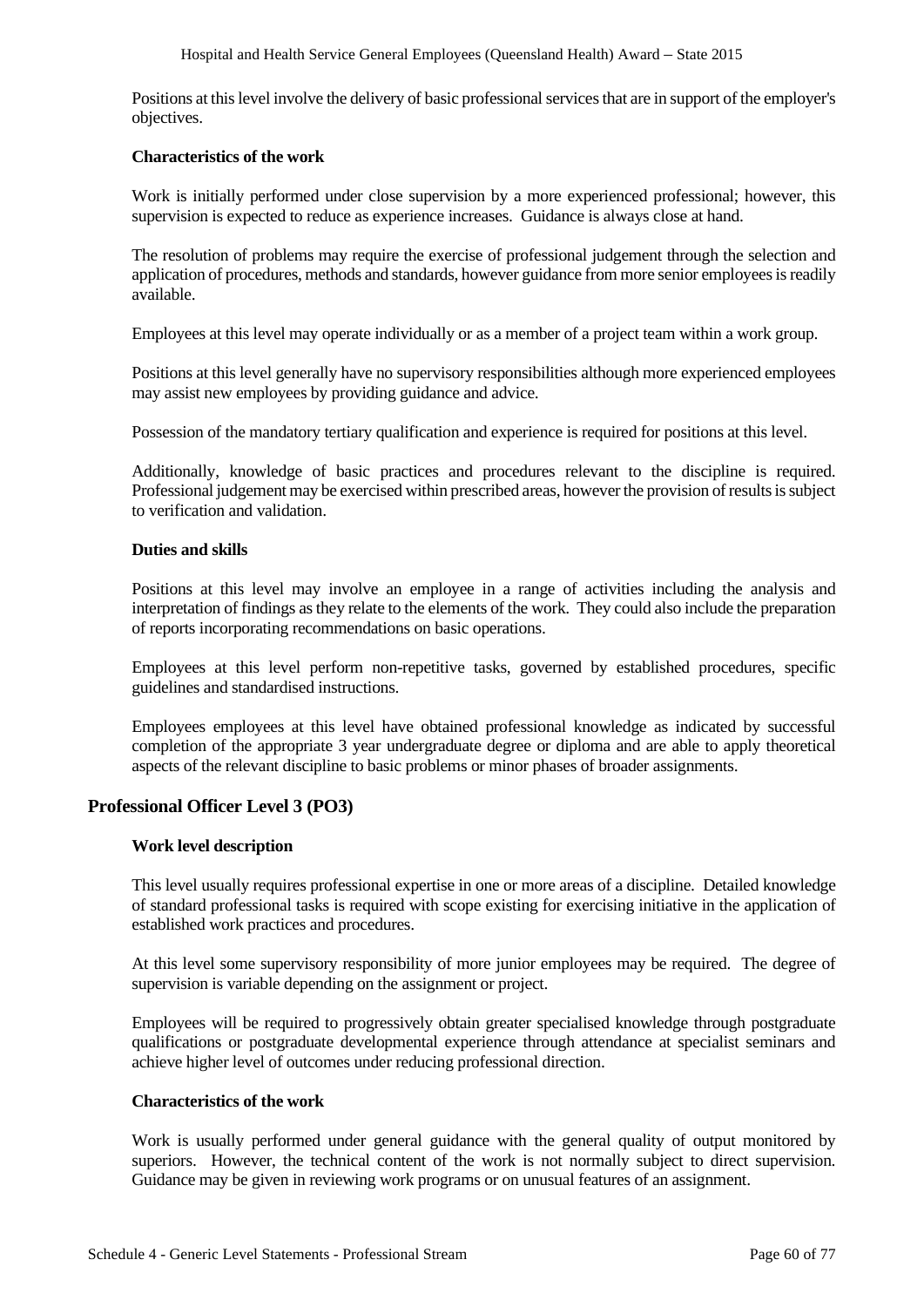Employees are expected to exercise initiative in the application of professional practices either as a member (in some situations as leader) or a specialist professional in multi-disciplinary teams or independently and may deputise for the professional head of a small work unit.

Employees at this level may have supervisory responsibilities for technical employees, if required, together with responsibilities for training and development of more junior professional employees within the discipline.

## **Duties and skills**

Work at this level requires the undertaking of more complex activities and the selection and application of new and existing techniques and methodologies based on professional judgement.

Employees may carry out research under professional supervision and may be expected to contribute to the advances of the techniques used.

Supervisory responsibilities include on-the-job training, employee assessment and performance counselling in relation to more junior employees within the discipline or para professionals, as well as authority for the verification and validation of work results of supervised employees.

Duties also include the responsibility for varied professional assignments, requiring knowledge of either a broad or specialised field. Problems would be addressed by the use of combinations of standard procedures and/or modifications of standard procedures.

# **Professional Officer Level 4 (PO4)**

## **Work level description**

Work at this level usually requires the exercise of professional independence combined with competence derived from extensive experience and/or additional study.

Employees at this level exhibit high levels of initiative to accomplish objectives and undertake complex projects. This may be either on an individual basis, as a recognised specialist or a professional practitioner with responsibilities for complex duties, or as a senior specialist or leader in a multi-disciplinary team. Emloyees at this level may deputise for a professional head of a work unit.

The management of work groups may be a function of this level.

### **Characteristics of the work**

Work is performed with limited or no professional supervision. Professional guidance from superiors is only received for those aspects of work which involve new or sophisticated techniques or relate to areas outside the normal span of activity.

Any standard professional task within the discipline (including problem definition, planning, execution, analysis and reporting) is expected to be performed by an officer of this level.

Work at this level requires the development and provision of professional advice and consultancy services to other Agencies, industry representatives and the public. The level of information provided and recommendations made influence the decisions of others, including superiors and peers, especially in the monitoring, development and delivery of programs.

The general quality of advice given is monitored by superiors and is subject to professional standards.

The application of knowledge obtained through postgraduate specialist qualifications or extensive recognised expertise is required for appointment to this level.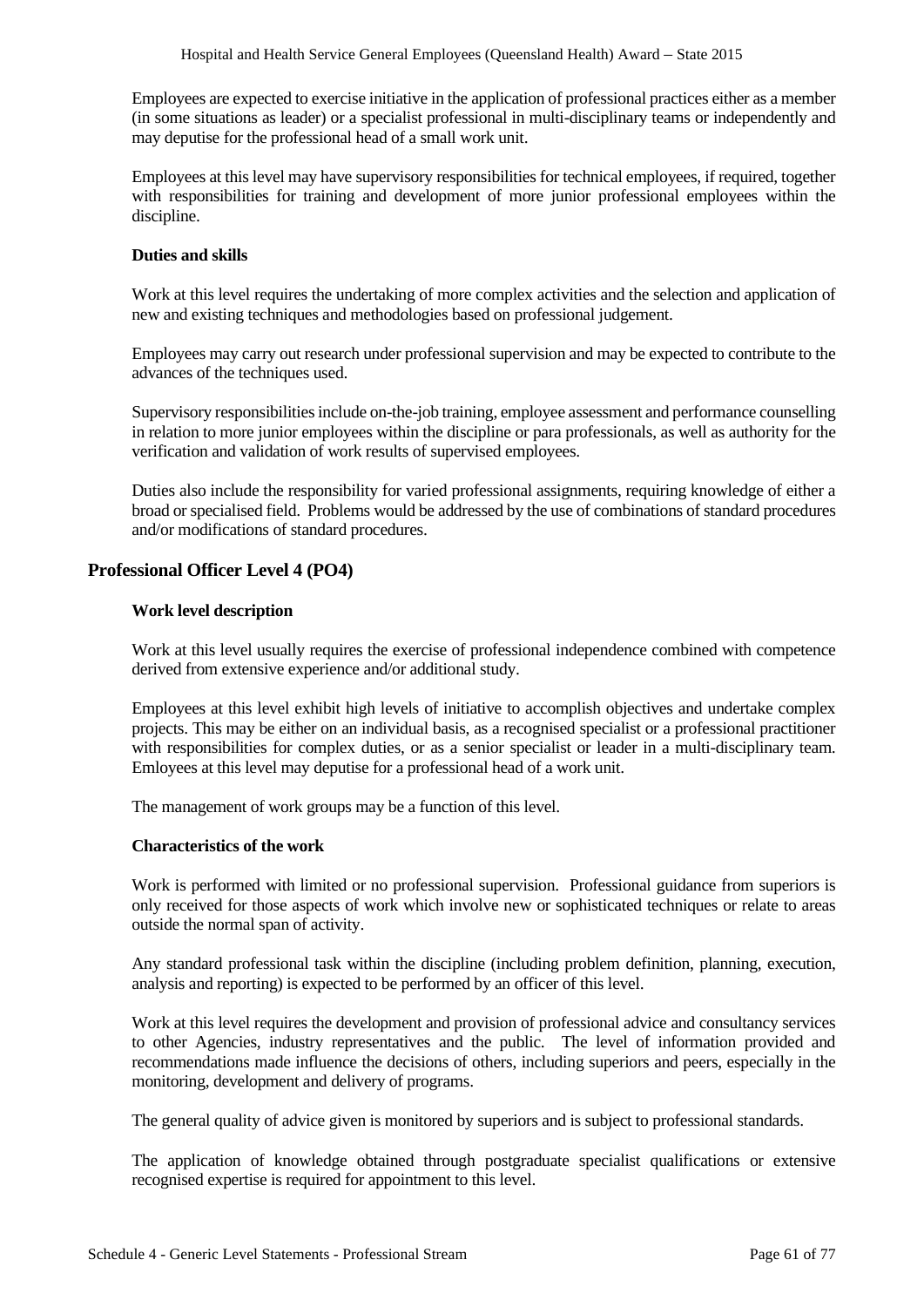Professional specialists at this level would undertake work with significant scope and/or complexity and/or undertake professional duties of an innovative, novel and/or critical nature without professional direction.

## **Duties and skills**

The duties undertaken at this level are of a complex and varied nature. They require detailed knowledge of the employer's operations combined with a specialist or very high level of practitioner knowledge of major activities in the work unit.

Managerial responsibility may cover a small number of professional and related technical employees, and includes training of more junior employees, co-ordination of workflow processes, responsibility for quality of output of the work unit, performance assessment and review, employee counselling, career planning and development, application of equal employment opportunity principles and implementation of occupational health and safety guidelines and principles.

Work at this level requires the ability to interpret legislation, regulations and other guideline material relating to the operations and functions of the work area.

# **Professional Officer Level 5 (PO5)**

## **Work level description**

Employees at this level are recognised as authorities within a particular specialised field of expertise or they may have extensive knowledge within the professional discipline and broad experience spanning more than one professional discipline.

Positions at this level may have professional responsibility for a large work group.

## **Characteristics of the work**

Work at this level may involve the exercise of substantial professional judgement based on knowledge of national initiatives and involvement in the development/application of discipline principles and new technology and/or knowledge of critical work which can involve a number of personnel from the disciplines or a variety of disciplines.

Work is usually performed without professional direction with a discretion permitted within the boundaries of broad guidelines to achieve organisational goals.

This level requires that employees be recognised by their peers as expert professionals in their field either as practitioners or as professional specialists. This recognition is acknowledged by higher qualifications or by publications in referred scientific journals.

The development and application of discipline principles and new technology may be a feature of this level, requiring the exercise of substantial professional judgement.

Management, initiation and formulation of research programs, major project or management of a scientific service or enterprise involving both a service and research work are features of this level.

Management of large work units, including prioritising work, training of employees, monitoring of work flow and setting of local strategic plans is often a feature of this level. Assessment and review of the standard of work of more junior professional employees may also be required.

Positions within this level will generally have a very high profile within the discipline and will operate within broad guidelines to achieve specific objectives with professional independence.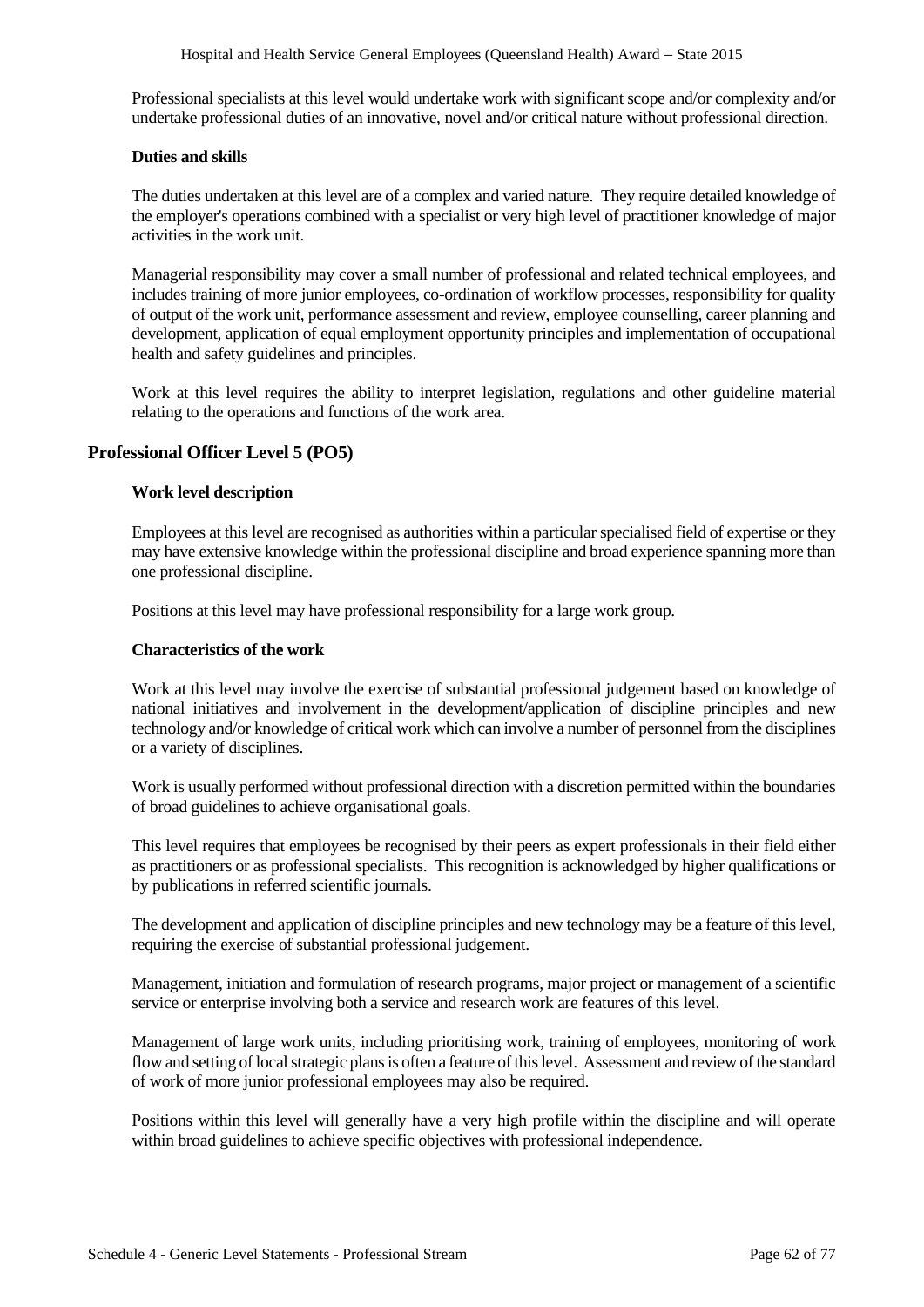# **Duties and skills**

Work at this level requires a detailed knowledge of both governmental policies and procedures and an appreciation of their application in relation to the employer's operations. The ability to interpret and provide advice on legislation, regulations and other guideline material relating to the operations and functions of the work area is required.

Duties may span a range of activities in a complex, specialised environment and may include contributing to the formulation of corporate policy and the implementation of policy directives.

The provision of expert advice on a consultancy basis to outside bodies, Agencies and the public as well as participation on inter-organisational committees to develop policy, planning and other initiatives is required.

Significant managerial skills and the abilities necessary to monitor resource allocations, evaluate professional, technical and economic impacts of programs and formulate policy and corporate strategy proposals are a requirement of positions within this level.

The management of very complex projects involving a number of personnel from either the discipline or a variety of professional disciplines may be required.

# **Professional Officer Level 6 (PO6)**

## **Work level description**

Work at this level is usually under the broad direction of a senior executive and includes a requirement for high levels of expertise and experience to determine professional objectives and priorities within the frameworks of the employer's corporate goals, in the absence of general professional guidance.

Employees at this level are recognised as national or international authorities within their discipline and have generally made a significant contribution to the development of professional understanding on a national or international basis.

High levels of expertise and experience are required with a comprehensive knowledge of a recognised professional discipline.

This level may require the management of programs of critical importance to the State, to satisfy the Government's objectives or the employer's corporate goals.

# **Characteristics of the Level**

Work is undertaken in a highly complex or specialised field to establish and/or modify standards, guidelines, concepts, theories, techniques or principles, both by adapting precedents and by making significant departures from traditional approaches.

In the absence of other evidence higher qualifications or national/international professional recognition of expertise is considered essential to undertake duties at this level.

The provision of expert specialist consultancy skills with critical impacts to the industry, the State and at times the Nation must be combined with the exercise of total professional independence.

## **Duties and skills**

The lack of precedent is a significant feature of the majority of duties and actions undertaken.

Development and overseeing the implementation of new and high level programs and major investigations is a significant feature of this level, as is an emphasis on strategic management.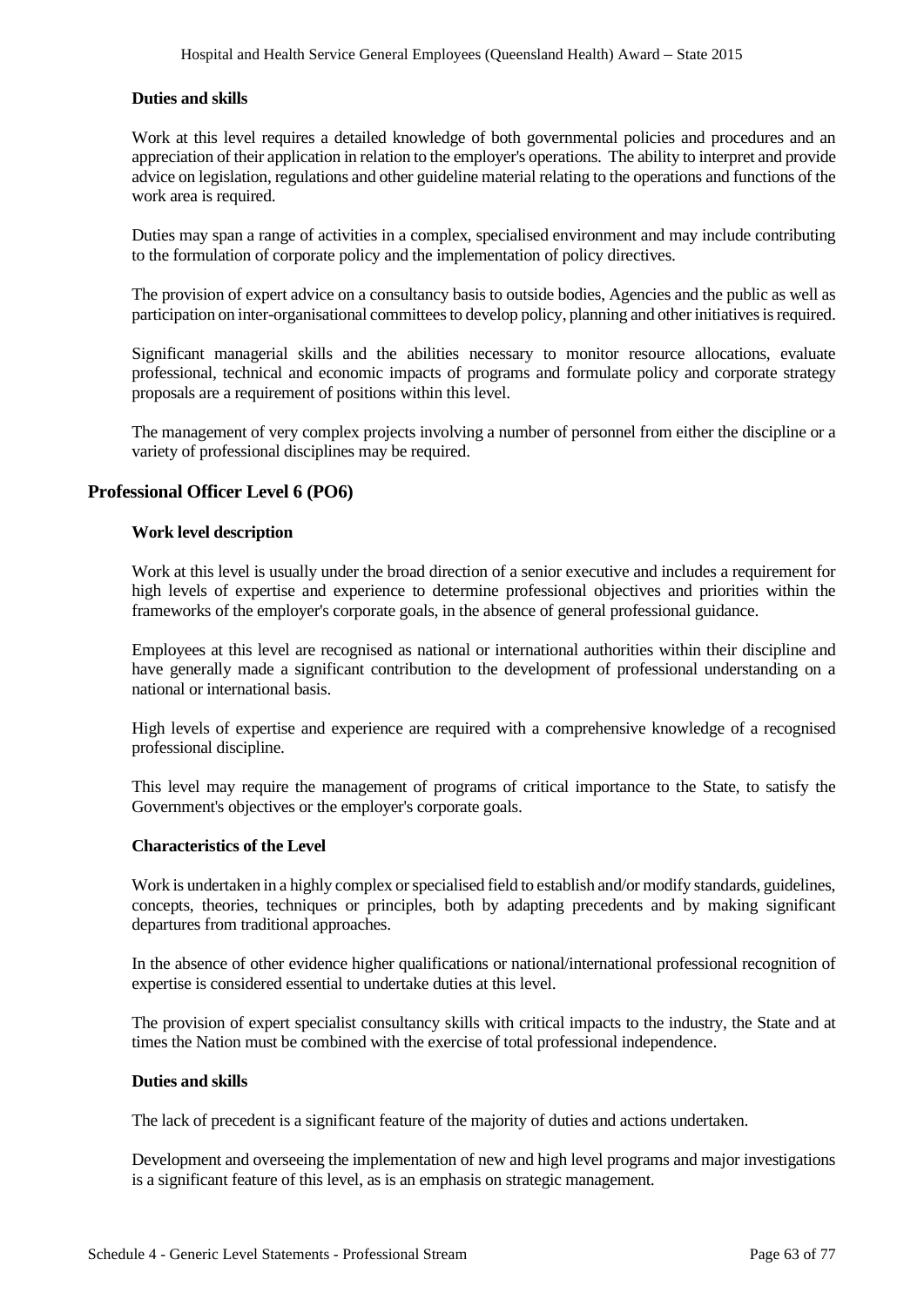# **Schedule 5 - Generic Level Statements - Technical stream**

# **Technical Officer Level 1 (TO1)**

## **Work level description**

Work at this level is restricted to those employees who have met the minimum entry requirements under the relevant legislation plus the education requirements for acceptance into the appropriate tertiary institution.

Appointment to this level is solely for the purpose of fulfilling prerequisite education and/or training prior to appointment to the substantive grade in the Technical stream.

A requirement of this level is the successful completion of the educational or training requirements of the particular technical group.

Employees at this level may be enrolled as a full-time or part-time student, and if part-time, may be required to do work associated with the relevant occupation, but at a level and under a degree of supervision appropriate to the skills held. This may include some work which normally would be carried out by Level 2 (i.e. Practising) Technical Officer, provided such work is verified or validated by a qualified and experienced technical employee.

## **Characteristics of the work**

Work within this level is performed under close supervision following standard routines, methods and procedures with little scope for deviation or the exercise of initiative or judgement.

The routines, methods and procedures to be followed are at a level consistent with skills acquired. Initially direct guidance is given when problems arise.

Skills and knowledge will be acquired and demonstrated on a progressive basis consistent with the formal and informal training undertaken.

Positions at this level have no supervisory responsibility, although more experienced employees may be expected to assist new employees by providing basic advice and guidance.

# **Duties and skills**

This level recognises that duties and skills will increase in complexity as the employee moves through the education and training phase.

Employees at this level usually perform repetitive tasks that are fully prescribed and are usually performed in response to standardised instructions or requests.

Employees at this level may undertake a combination of routine clerical, analysis, preparatory and operative duties requiring the application of basic skills and routines.

# **Technical Officer Level 2 (TO2)**

## **Work level description**

Positions at this level consist of employees with a minimum of a UG2/UG3 tertiary qualification or agreed equivalent and who are identified as belonging to the list of disciplines in Schedule 2.3.

Positions at this level involve the delivery of basic technical services which are in support of the employer's objectives.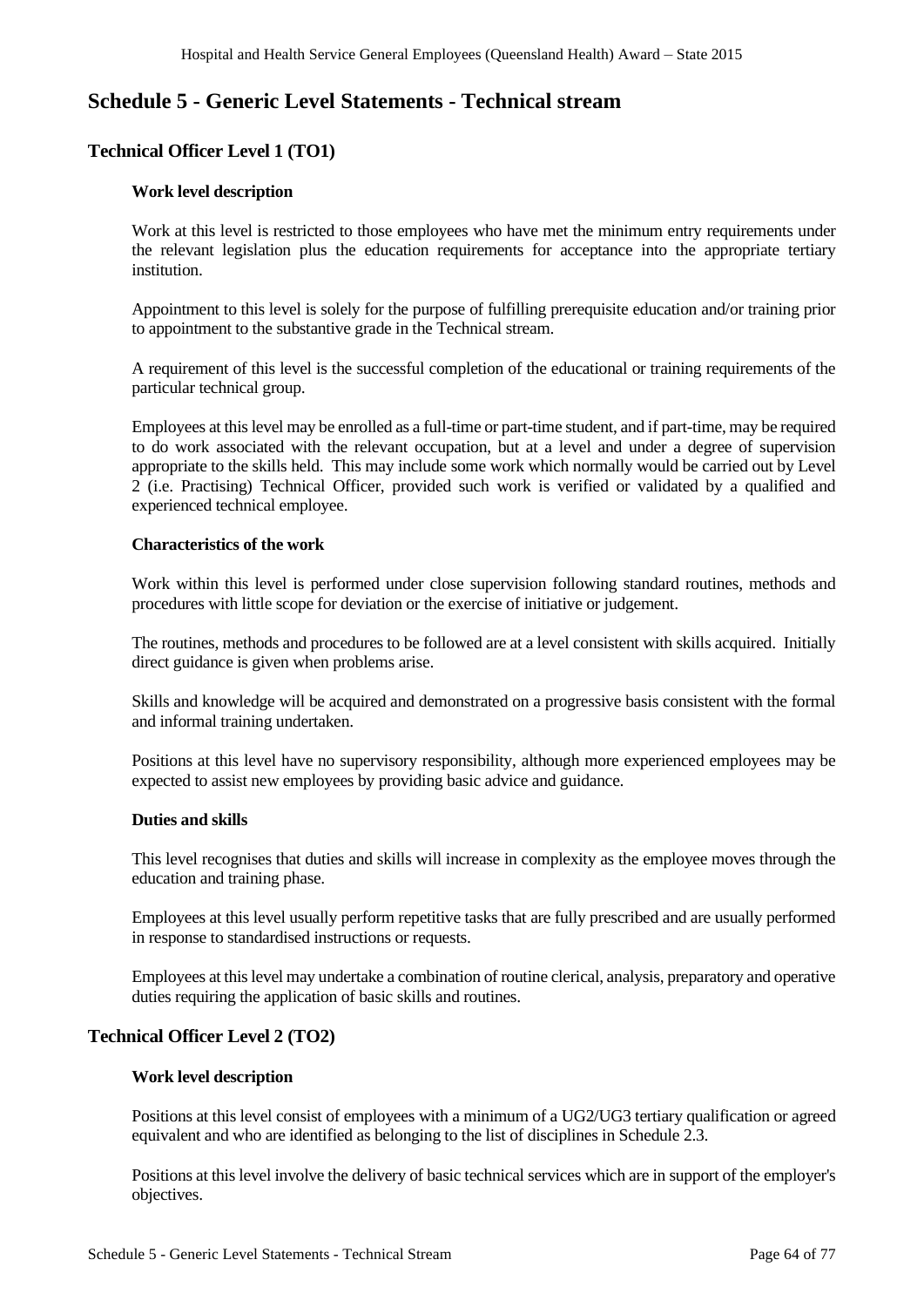## **Characteristics of the work**

Work is initially performed under close supervision by a more experienced professional or technical officer; however, this supervision is expected to reduce as experience increases. Guidance is always close at hand and work outcomes are closely monitored.

The resolution of problems may require the exercise of basic technical judgement through the application of standard procedures, methods and standards, however guidance from more senior employees is readily available.

Employees at this level may operate individually under close supervision or as a member of a project team within a work group.

Positions at this level generally have no supervisory responsibilities although more experienced employees may assist new employees by providing guidance and advice.

Knowledge of basic practices and procedures relevant to the discipline is required with the possibility of specialisation in work application.

## **Duties and skills**

Positions at this level may involve an employee in a range of activities including the analysis of findings as they relate to the elements of the work. They could also include the preparation of reports incorporating recommendations on basic technical investigations, tests or measurements.

Employees at this level perform non-repetitive tasks, governed by established procedures, specific guidelines and standardised instructions. Work is generally undertaken under technical guidance of more senior employees.

Skills are generally transferable within particular disciplines.

Employees shall be required to have technical knowledge as indicated by successful completion of the appropriate UG/2 or UG/3 tertiary qualification and be able to apply theoretical aspects of the relevant discipline to basic problems or minor phases of broader assignments.

# **Technical Officer Level 3 (TO3)**

# **Work level description**

Work at this level requires detailed technical knowledge and experience with demonstrated high levels of accuracy and precision. An understanding of the organisation's functions, coupled with detailed knowledge of the units' operations, practices and procedures is necessary for competent performance.

An employee may be required to undertake a range of moderately complex tasks and functions. Specialisation in a particular discipline may be a feature of work at this level.

#### **Characteristics of the work**

Work at this level is undertaken autonomously with limited guidance. Guidance is available for complex or unusual problems, research or moderately complex experimental work. However, the contribution of experience to resolve issues on a day to day basis for which there may be no established procedure is a requirement of this level.

Supervision of small work groups and responsibility for quality of output by the group may be a feature of this level.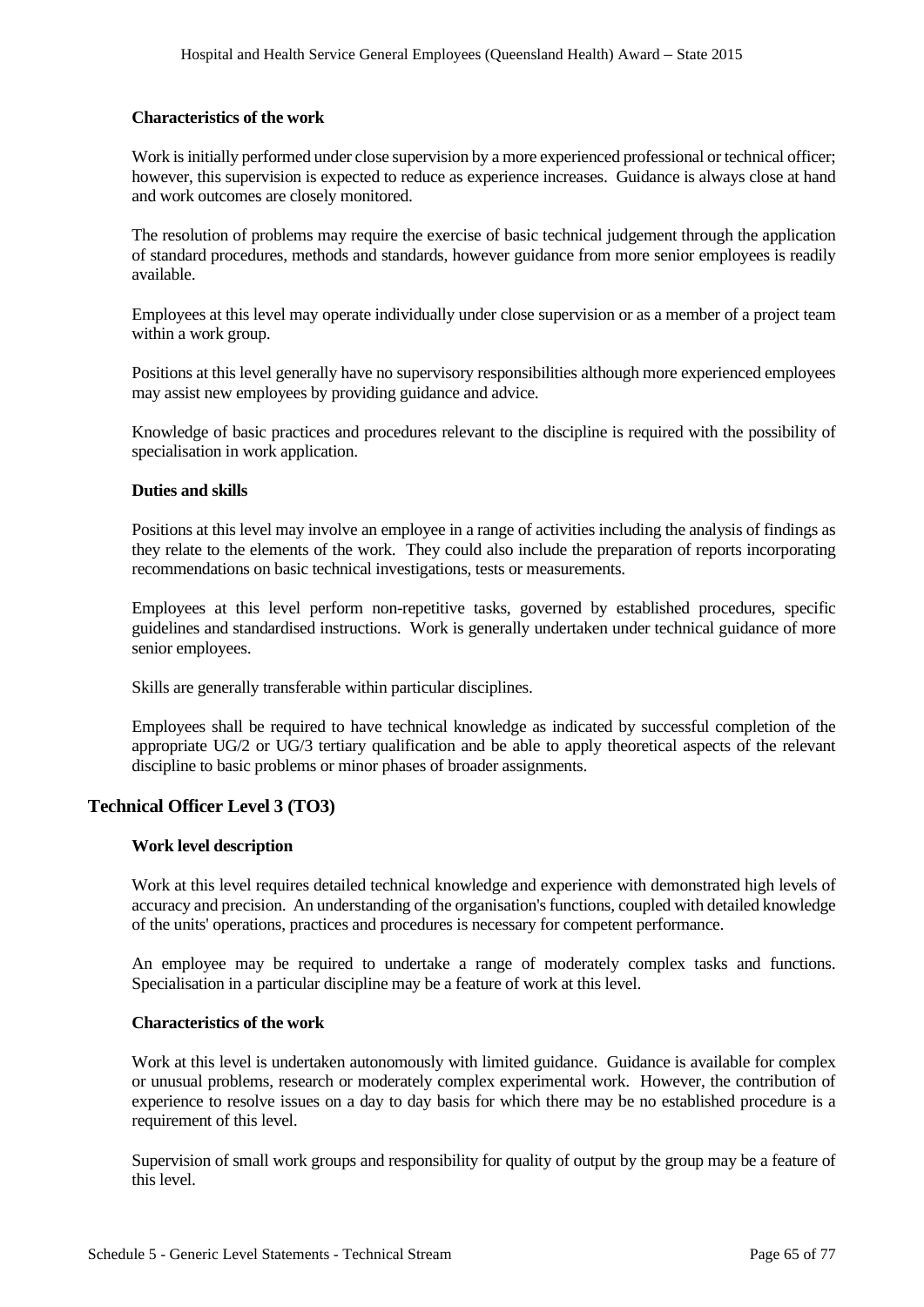# **Duties and skills**

The determination, conduct and evaluation of standard technical practices and procedures is required at this level. Significant technical responsibility exists for the application of new techniques to moderately complex problems and may be combined with limited specialist research.

Supervisory responsibilities are limited and would include on-the-job training, employee assessment and performance counselling in relation to more junior employees within the discipline.

# **Technical Officer Level 4 (TO4)**

# **Work level description**

Appointment to this level requires proven technical expertise and competence with demonstrated proficiency in applying established technical disciplines over several years either on an individual basis or as a member of a multi-disciplinary unit as either a technical practitioner or a technical specialist.

High levels of initiative in accomplishing technical objectives, which may be on an individual basis as a recognised technical specialist or as a senior technical specialist in a multi-disciplinary unit, are required.

#### **Characteristics of the work**

Work is performed either independently, with limited guidance from superiors only received for those aspects of work which involve new or sophisticated techniques or relate to areas outside the position's normal span of activity, or as a member of a specialist or multi-disciplinary team.

Specialist technical consultancy either in the particular area of expertise or in a specialist area of expertise is required, as is a high level of technical assistance to the work group.

The general quality of advice given is monitored by superiors and is subject to professional standards.

Management of work groups may be a feature of this level.

#### **Duties and skills**

Managerial responsibility includes training of more junior employees, co-ordination of workflow processes, responsibility for the quality of output of the work unit, performance assessment and review, employee counselling, career planning and development, application of equal employment opportunity principles and implementation of occupational health and safety guidelines and principles.

Work at this level requires the ability to interpret legislation, regulations and other guideline material relating to the operations and functions of the work area.

The investigation of a range of operating and design issues is a key duty of this level.

# **Technical Officer Level 5 (TO5)**

#### **Work level description**

This level requires a high level of knowledge of complex conventional methods and techniques of a particular discipline resulting from many years' experience and/or advanced technical training.

High levels of autonomy and initiative are required to accomplish objectives and undertake complex research projects, which may be either on an individual basis as a recognised technical specialist or as a senior technical specialist in a multi-disciplinary team. Employees would be expected to work with only broad guidelines in accomplishing objectives and undertaking complex projects.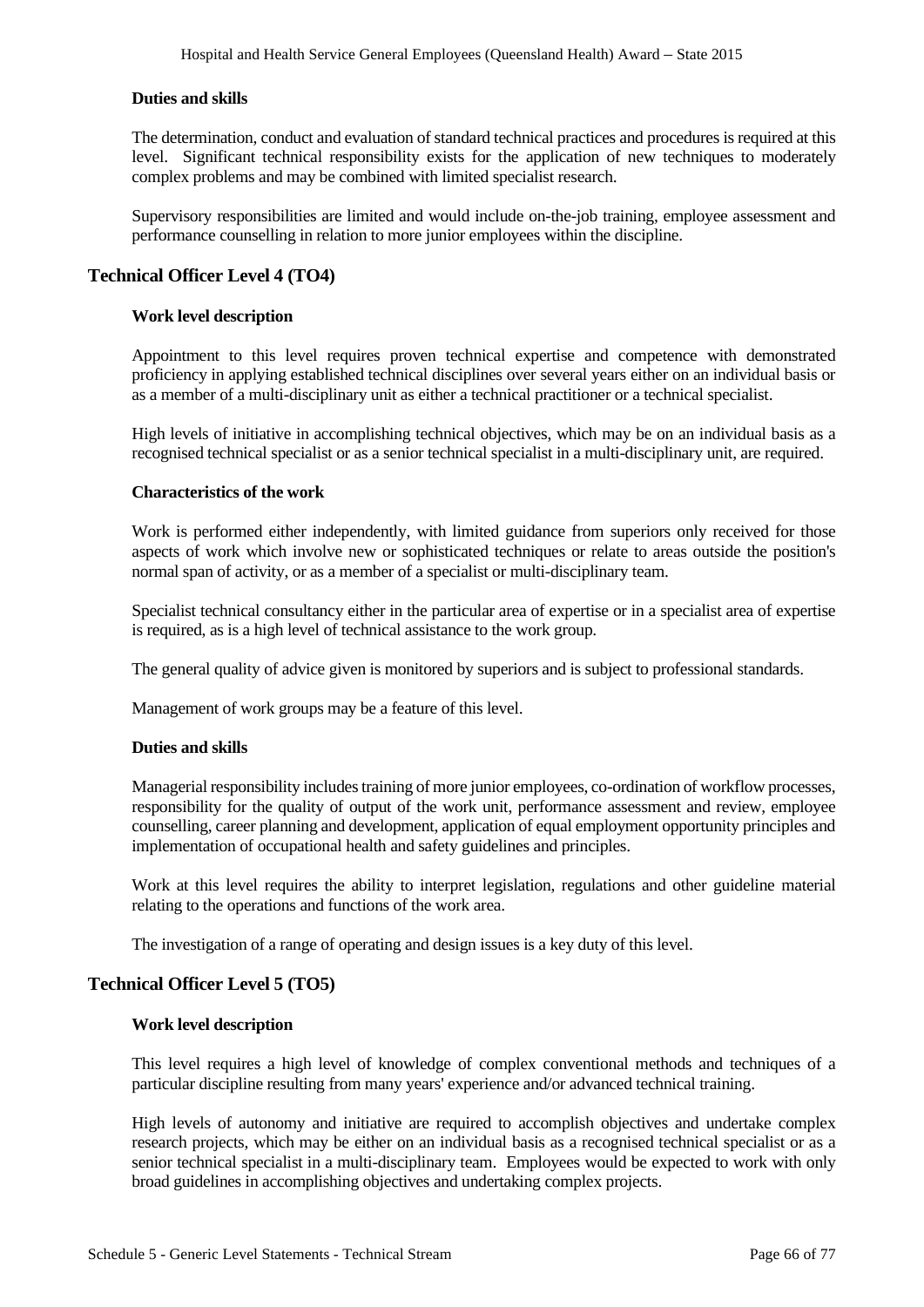The management of large technical work units, which may be located across several work sites or involved in several programs, may be a function of this level.

### **Characteristics of the work**

Higher qualifications or further study or research experience is usually a characteristic of this level.

Management of large technical work units, including prioritising work, training of employees, monitoring of work flow and setting of local strategic plans is often a feature of this level. Assessment and review of the standard of work of more junior technical employees may also be required.

Work at this level requires the development and provision of specialist technical advice and consultancy services to other Agencies, industry representatives and the public. The level of information provided and recommendations made influence the decisions of others, including superiors and peers, especially in the monitoring, development and delivery of programs.

## **Duties and skills**

The duties undertaken at this level are of a complex and varied nature. They require detailed knowledge of the employer's operations combined with a specialist knowledge of major activities within the work unit.

Key duties and skills include the development of innovative methodologies, the application of proven techniques to specialised technical services and the undertaking of significant projects requiring the use of analytical skills.

The development and implementation of research studies, the preparation of reports and the formulation of recommendations and strategic plans in relation to the operation of the unit are key duties at this level.

# **Technical Officer Level 6 (TO6)**

# **Work level description**

Employees at this level are recognised as authorities within a particular specialised technical field of expertise. This expertise is exhibited through extensive knowledge and experience within the area of specialisation possibly gained through either research or further qualifications.

Positions at this level may have managerial responsibility for major work units.

Employees at this level exhibit high levels of initiative to accomplish objectives and undertake complex projects, which may be either on an individual basis as a recognised technical specialist or as a senior technical specialist in a multi-disciplinary team.

#### **Characteristics of the work**

Work is usually performed without technical direction with a degree of individual discretion permitted within broad guidelines to achieve organisational goals.

The development and application of discipline principles and new technology requiring the exercise of substantial technical judgement may be a feature of this level.

Positions within this level will generally have a very high profile within the discipline and will operate within broad guidelines to achieve specific objectives with technical independence.

#### **Duties and skills**

Work at this level requires a detailed knowledge of both governmental policies and procedures and an appreciation of their application in relation to employer operations. The ability to interpret and provide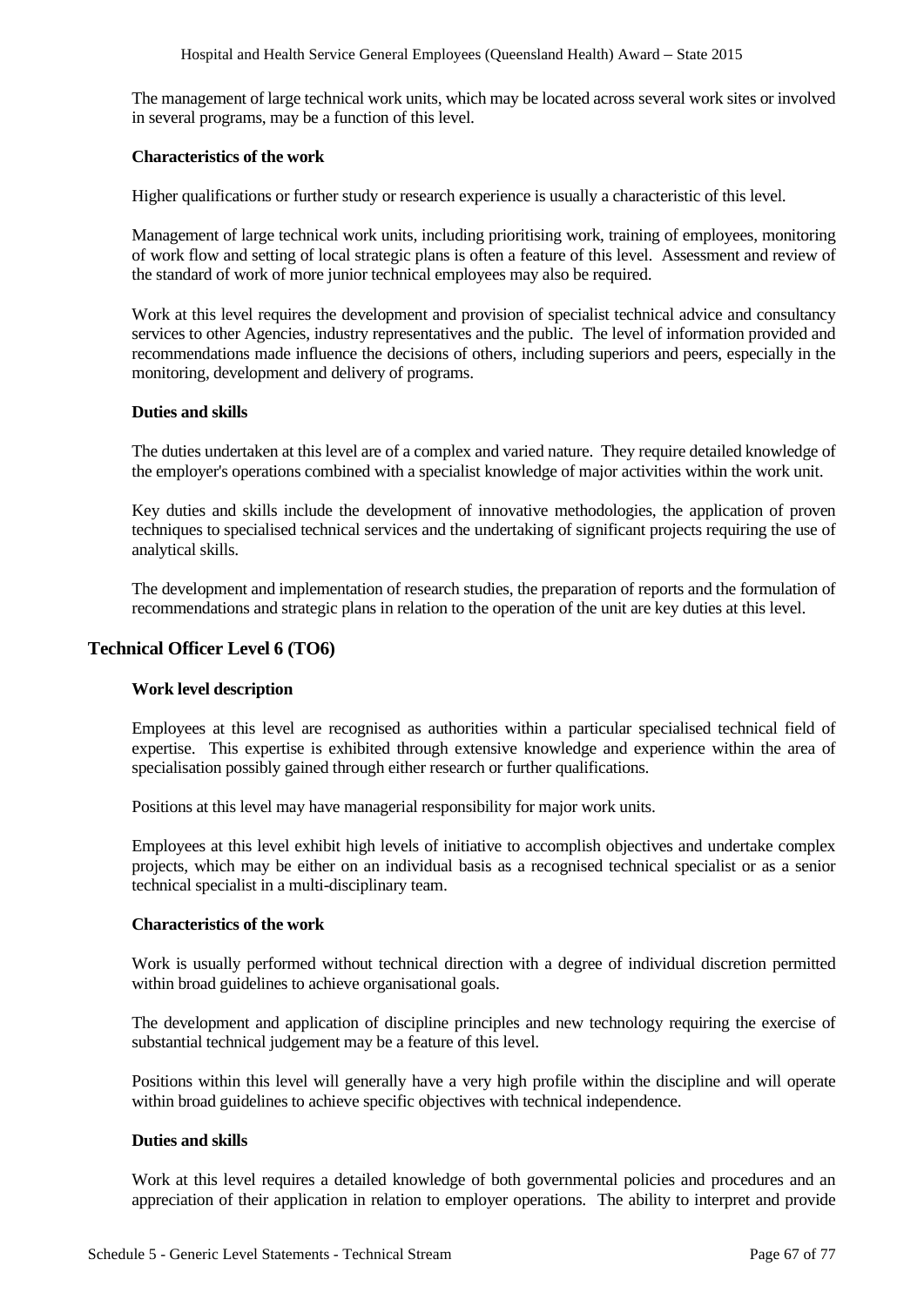advice on legislation, regulations and other guideline material relating to the operations and functions of the work area is required.

Duties may span a range of activities in a complex, specialised environment and may include contributing to the formulation of corporate policy and the implementation of policy directives.

The development of appropriate techniques in providing specialised technical services and the formulation of complex programs within the framework of objectives and priorities of major work units are key duties of this level.

The provision of expert advice on a consultancy basis to outside bodies, Agencies and the public and participation on inter-organisational committees to develop policy, planning and other initiatives is required.

Significant managerial skills and the abilities necessary to monitor resource allocations, evaluate program effectiveness and formulate policy and corporate strategy proposals are a requirement of positions at this level.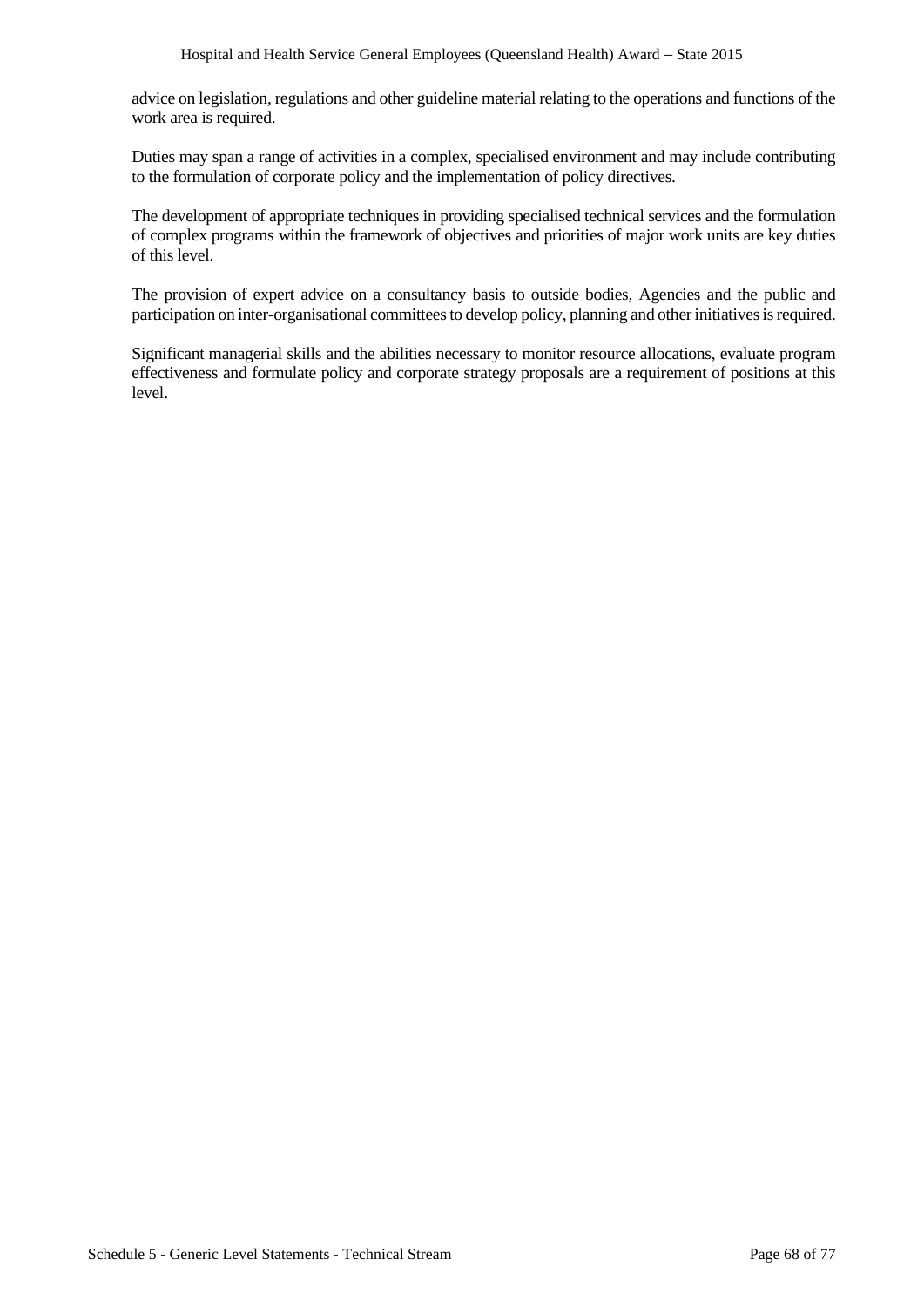# **Schedule 6 - Generic Level Statements - Operational stream**

# **Operational Officer Level One (OO1)**

# **Work level description**

Training, both on and off the job, is a dominant feature of this level.

# **Characteristics of the Level**

Work at this level is performed under close supervision and direction following standard routines, methods and procedures with little scope for deviation or the exercise of initiative or judgement in the selection of appropriate means to complete the work assignment. Limited responsibility exists for the final outcome.

The routines, methods and procedures to be followed are at a level consistent with skills acquired. Direct guidance is given when problems arise.

Positions at this level have no supervisory responsibility.

# **Duties and skills**

Employees at this level usually perform repetitive tasks that are fully prescribed and are usually performed in response to standardised instructions or requests. There is only limited scope for interpretation.

# **Operational Officer Level 2 (OO2)**

# **Work Level Characteristics**

Positions at this level involve the delivery of operational services whose work routines, methods and procedures are clearly established with limited scope for deviation.

Training, both on and off the job, is often a dominant feature of this level.

# **Characteristics of the Level**

Work may initially be performed under close supervision by a more experienced officer; however, this supervision is expected to reduce as experience increases. Employees at this level may operate individually or as a member of a project team within a work group.

Limited discretion is available for the selection of the appropriate means of completing duties or tasks. Guidance is always available and work outcomes may be closely monitored.

Positions at this level may have limited supervisory responsibilities with more experienced employees assisting new employees by providing guidance and advice.

# **Duties and skills**

Positions at this level may involve an employee in a range of activities including the performance of nonrepetitive tasks governed by established procedures, specific guidelines and standardised instructions.

Duties may include field support or regulatory inspection activities, data collection and recording.

Employees at this level undertake a range of functions requiring the practical application of acquired skills and knowledge.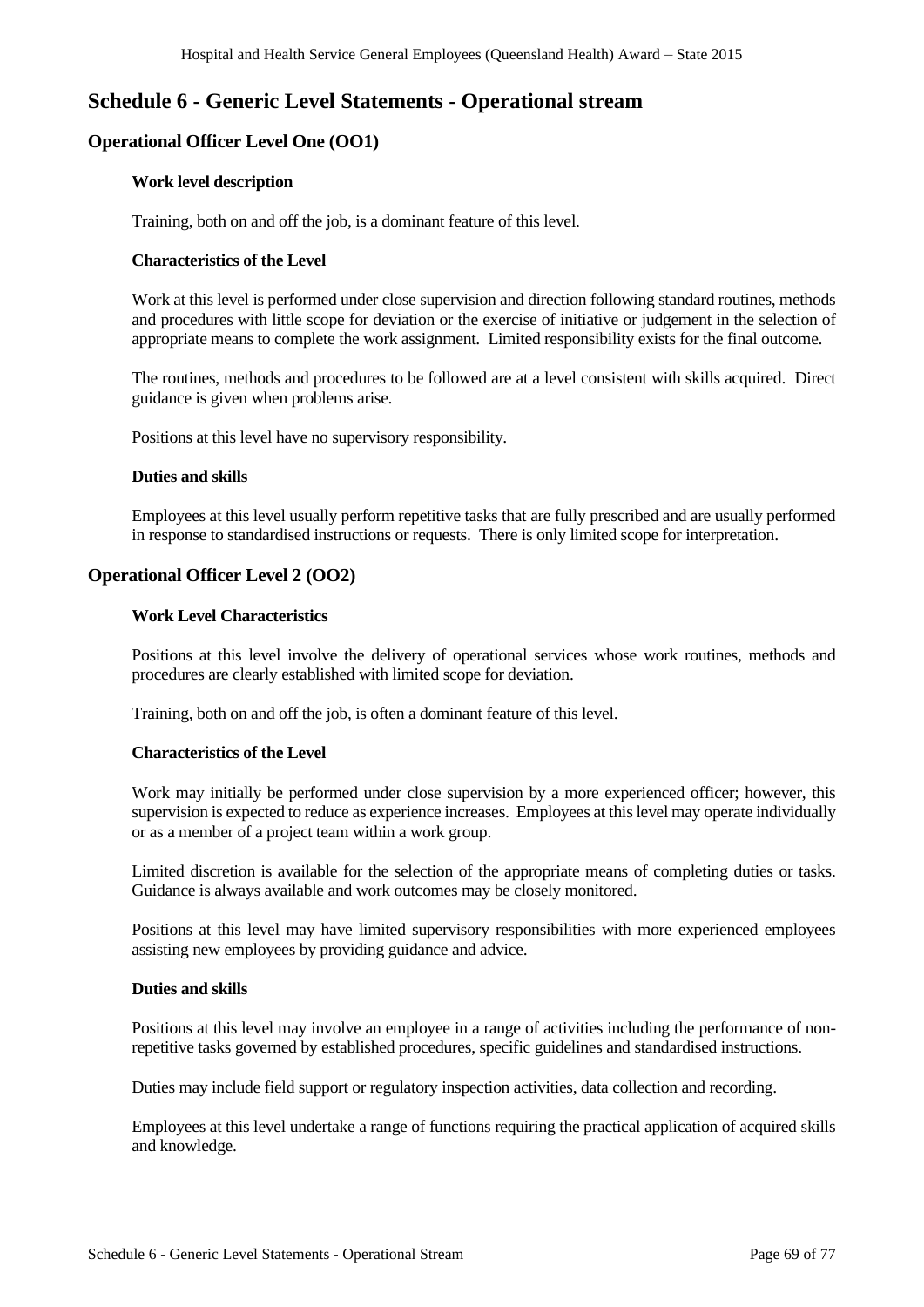Technical skills not requiring trade or equivalent qualifications are required in order to safely and effectively operate basic machinery to perform routine and standard functions and organise duties across a working day to meet regular work load requirements.

# **Operational Officer Level 3 (OO3)**

## **Work level description**

Appointment to this level requires proven expertise in the particular discipline with demonstrated proficiency in applying established techniques.

An understanding of the employer's functions coupled with detailed knowledge of the work units' operations, practices and procedures is necessary for competent performance.

#### **Characteristics of the Level**

Employees at this level work under general direction and undertake a range of functions which may require the application of trade based skills and experience or the practical application of a high level of skills.

Employees at this level may operate individually or as a member of a project team within a work group.

Supervision of more junior employees within a small discrete work group or function may be a feature of this level.

Assistance is usually available if required when problems occur, although problems are usually resolvable by reference to procedures, documented methods and instructions.

Whilst there is some scope for the exercising of initiative in the application of established work practices and procedures, problems can generally be solved by reference to documented methods and instructions.

#### **Duties and skills**

Work at this level requires a sound knowledge of the employer's functions and the requirements of the discipline.

A sound knowledge of the operating procedures is required.

Supervisory responsibilities may include co-ordination of work-flow processes, training ofmore junior employees, responsibility for quality of output of the workgroup, employee assessment and performance counselling in relation to more junior employees.

Knowledge and compliance with regulations, codes and specifications may be required.

Duties at this level may include application of trade based skills or equivalent involving field work, design/modification of equipment, research projects, support services and the collation and analysis of specimens or data.

# **Operational Officer Level 4 (OO4)**

### **Work level description**

Work at this level requires specialised knowledge within the discipline.

Work is undertaken under limited direction as to work priorities and the detailed conduct of the task.

Employees may be responsible for larger work groups or functions, field groups or hospital and health service operations.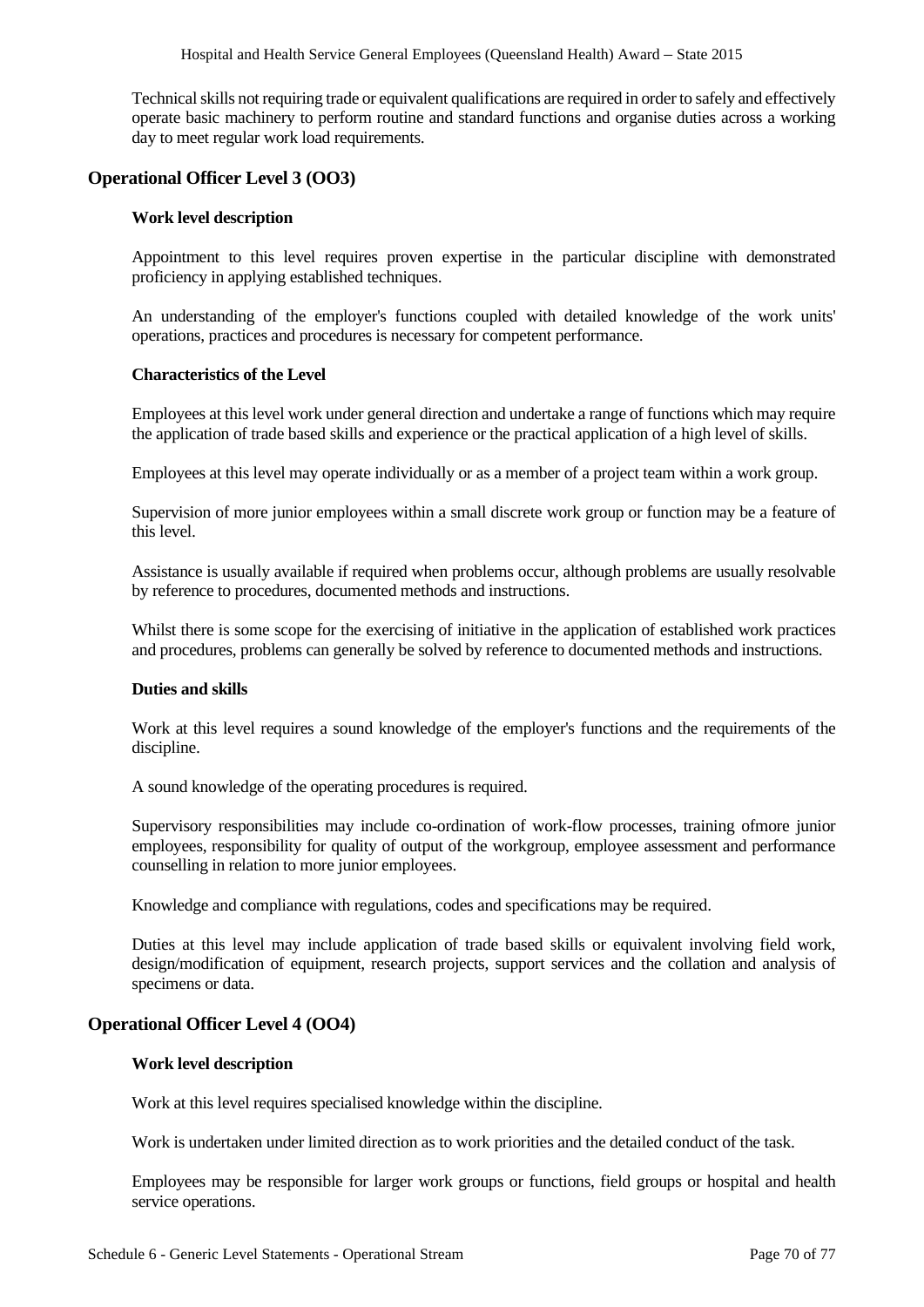High levels of initiative in accomplishing objectives may be required to be exercised either on an individual basis or in a multi-disciplinary unit.

## **Characteristics of the Level**

Work is performed either independently or with guidance from superiors only received for those aspects of work which involve new or sophisticated techniques or relate to areas outside the positions normal span of activity.

There is scope for the exercise of initiative in the application of established work practices and procedures.

## **Duties and skills**

Duties include the supervision of a work group or function, field group or regional operation, with responsibility for the standard of workmanship, completion of work assignments and allocation of resources.

Interpretation of guideline material and documented precedents and the application of judgment may be required in the determining solutions to problems.

# **Operational Officer Level 5 (OO5)**

## **Work level description**

Work at this level requires specialised knowledge of complex, conventional methods and techniques.

High levels of autonomy and initiative may be required to be exhibited in accomplishing objectives and undertaking projects.

Management of large work groups may be a factor.

# **Characteristics of the Level**

Employees at this level are subject to limited direction and may exercise managerial responsibility for a large and complex work program.

Usually only broad guidance and advice is provided as to operational requirements and deadlines to achieve end results in line with operating goals.

# **Duties and skills**

Duties may involve detailed planning, directing, co-ordinating or financial control within budget, material and workforce limitations established by management and the implementation of overall employer policies.

Managerial responsibility includes training ofmore junior employees, co-ordination of workflow processes, responsibility for quality of output of the work unit, performance assessment and review, employee counselling, career planning and development, application of equal employment opportunity principles and implemention of occupational health and safety guidelines and principles.

# **Operational Officers Levels 6 and 7 (OO6 & OO7)**

# **Work level description**

Work at this level requires specialised knowledge and may be undertaken autonomously.

These are managerial levels and may include responsibility for large and complex work groups.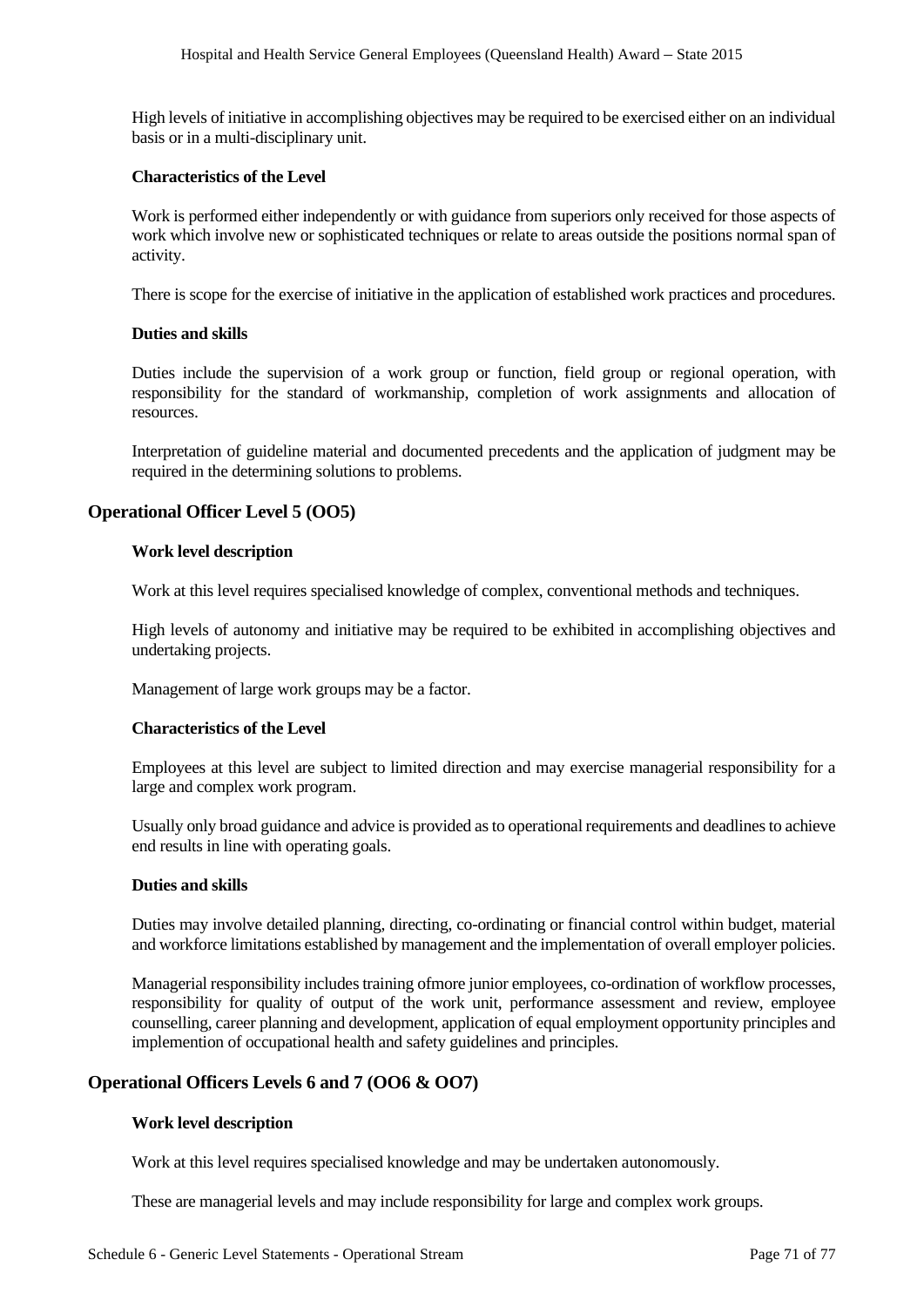## **Characteristics of theses levels**

Responsibilities at these levels will reflect the size and complexity of the employer's operations and will normally entail significant independence of action in the allocation of resources within constraints imposed by management.

Work is performed under limited direction with a significant degree of discretion permitted within the boundaries of broad guidelines to achieve organisational goals.

## **Duties and skills**

Duties at this level reflect the independent operation of the employee and may involve significant allocation of resources.

Management of work units may include prioritising work, training employees, monitoring workflow and setting local strategic plans. Assessment and review of the standard of work of more junior employees is also a requirement of this level.

Work at this level requires a knowledge and awareness of the employer's operations as well as detailed knowledge of major activities of the work unit.

The requirement to interpret legislation, regulations and other guidance material relating to the operations and functions of the work area is necessary for adequate performance at this level.

# **Operational Officers Levels 8, 9 and 10 (OO8, OO9 & OO10)**

## **Work level description**

These levels are the management levels within the Operational Stream and include responsibility for large and complex work groups. An employee at this level will have the skills, expertise and training to manage resources required for the delivery of an individual service or composite service within an institution or sector of a hospital and health service. Such a service may relate to catering, household, laundry, porterage, stores and supplies, grounds maintenance, general or clinical support services.

Determination of a position at this level shall be subject to position evaluation according to accepted methodology.

### **Duties and Responsibilities**

An employee at one of these levels will be able to:

- Manage the provision of a support service, or group of support services which may include the delegated responsibility for a range of authorities and accountabilities as determined by policy, such as:
	- o management and monitoring of resources and finances;
	- o review of operations to determine efficiency and effectiveness of the service;
	- o implementation of quality control;
	- o management of employees;
	- o setting of work priorities and practices and manage work flows;
	- o development and review procedures, strategies and policies consistent with corporate and hospital and health service objectives;
	- o employee recruitment;
	- o estimation of costs; and
	- o management of work systems.
- Exercise a high degree of autonomy, initiative and judgement in the utilisation of resources under control and in day-to-day resolution of issues and problems, including: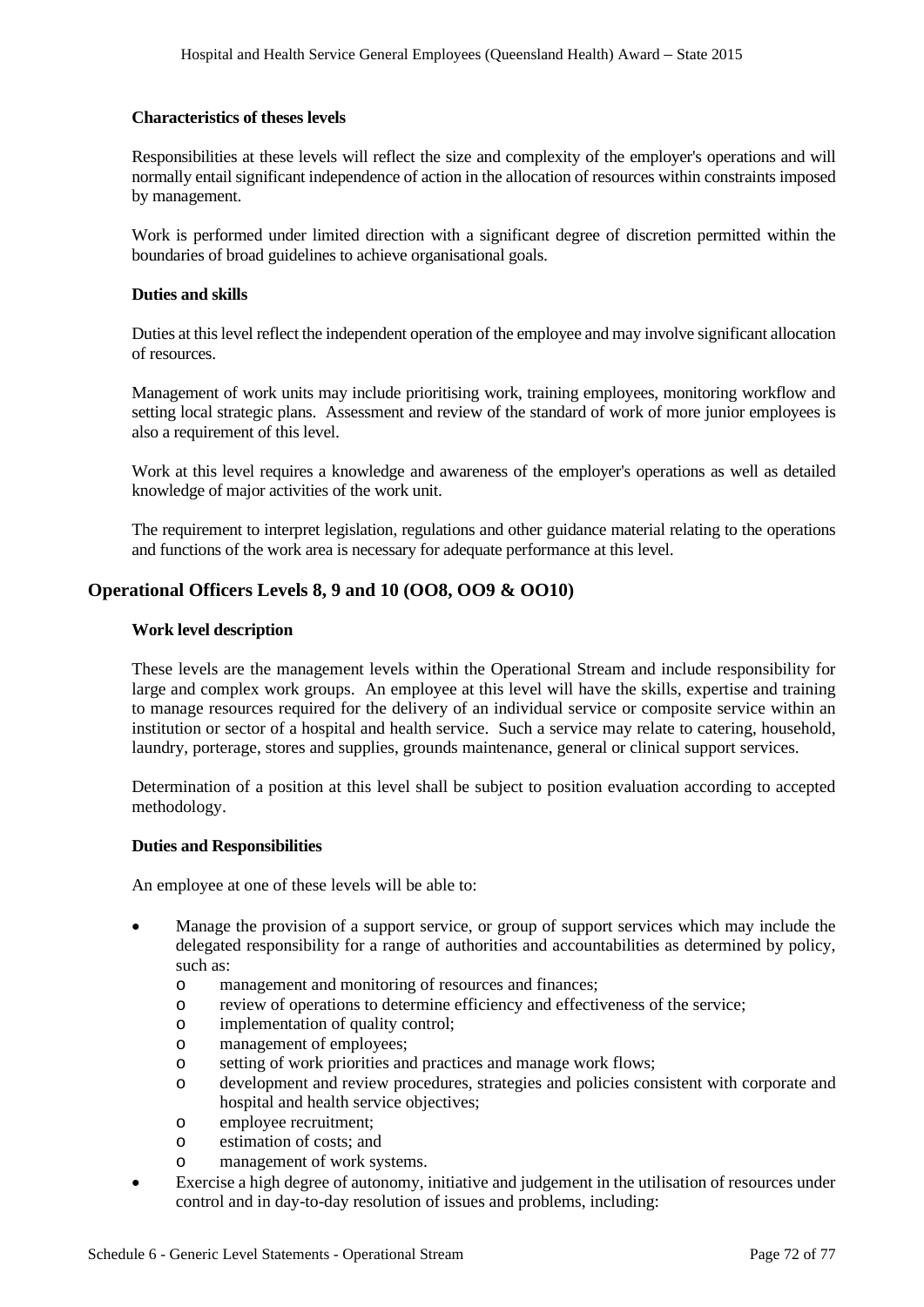- o co-ordination and allocation of resources;
- employee training and instruction;
- o prioritisation of work;
- o safety measures and procedures;
- o compliance with occupational health and safety obligations;
- o co-ordination and monitoring of employee rehabilitation;
- o preparation of reports and statistics; and
- assessment and review of the standard of work of more junior employees.
- Develop, implement and review strategic, business and operational plans, which will provide strategies for the achievement of service goals and objectives consistent with the employer's initiatives/directives.
- Provide a high level of leadership to employees within the work group.
- Exercise accountability and responsibility for the work production and outcomes of unit/s under control, and for the quality standards of work produced.

### **Knowledge, Skills and Abilities**

Employees at these levels:

- Are expected to demonstrate a high degree of managerial and leadership skills and abilities required to manage a support service or group of support services within a public health facility or across a hospital and health service.
- Must demonstrate personnel management skills and the ability to apply the principles and procedures relating to equal employment opportunity, employment relations and occupational health and safety.
- Have well developed liaison and communication skills and the ability to negotiate or communicate on behalf of the employer with clients or other interested parties

### **Qualifications**

It will be expected that employees at these levels will have gained extensive experience in the delivery of health services support systems and acceptable qualifications or training in interpersonal and management skills, appropriate to the level of the position.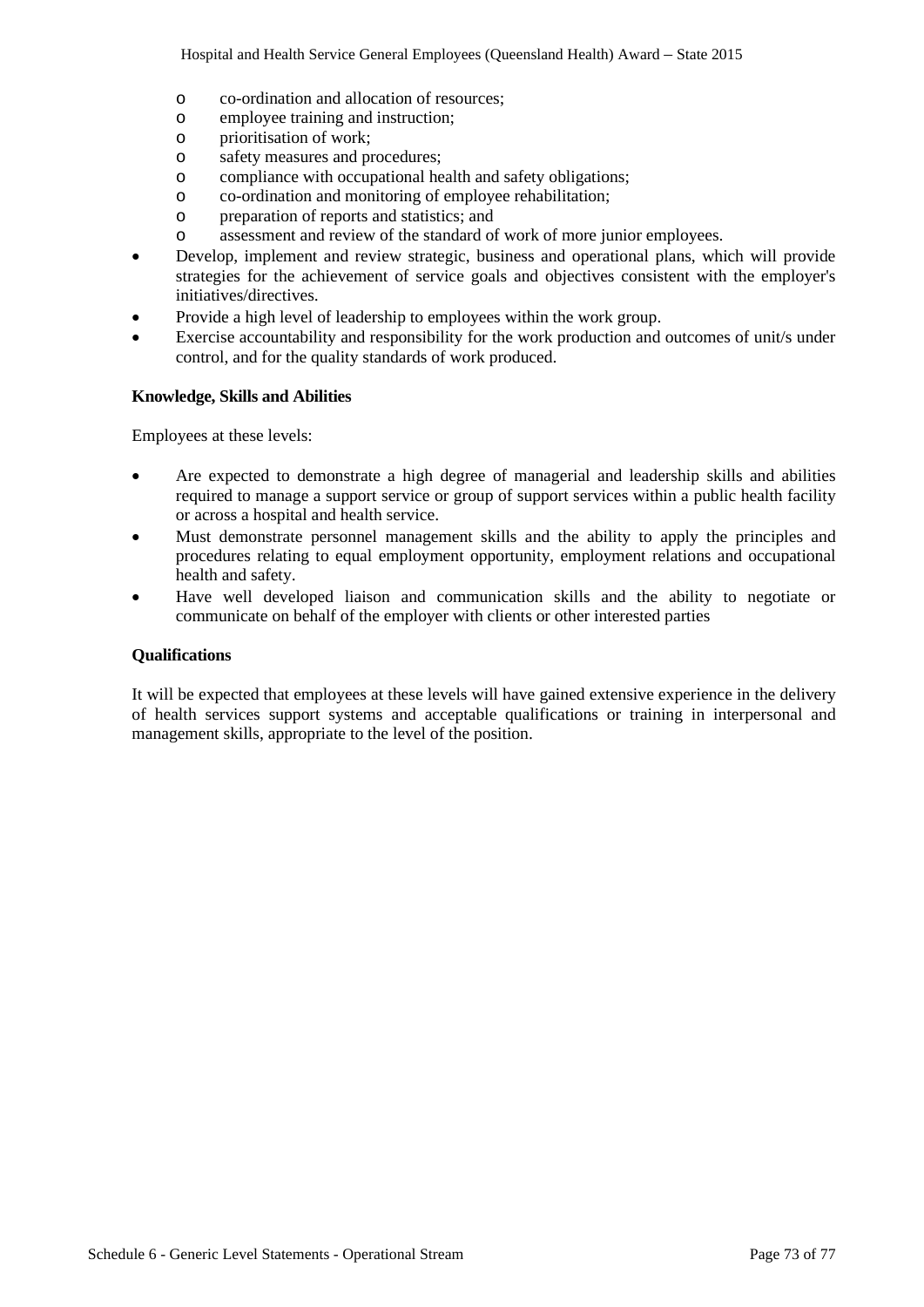# **Schedule 7 - Supported Wage System**

This Schedule defines the conditions which will apply to employees who because of the effects of a disability are eligible for a supported wage under the supported wage system.

**Definitions -** In this Schedule:

**approved assessor** means a person accredited by the management unit established by the Commonwealth under the supported wage system to perform assessments of an individual's productive capacity within the supported wage system

**assessment instrument** means the tool provided for under the supported wage system that records the assessment of the productive capacity of the person to be employed under the supported wage system

**disability support pension** means the Commonwealth pension scheme to provide income security for persons with a disability as provided under the *Social Security Act 1991* (Cth), or any successor to that scheme

**relevant minimum wage** means the minimum wage prescribed in this Award for the class of work for which an employee is engaged

**supported wage system (sws)** means the Commonwealth Government system to promote employment for people who cannot work at full Award wages because of a disability, as documented in the Supported Wage System Handbook. The Handbook is available from the following website: www.jobaccess.gov.au

**sws wage assessment agreement** means the document in the form required by the Department of Social Services that records the employee's productive capacity and agreed wage rate.

## **Eligibility criteria**

- (a) Employees covered by this Schedule will be those who are unable to perform the range of duties to the competence level required within the class of work for which the employee is engaged under this Award, because of the effects of a disability on their productive capacity, and who meet the impairment criteria for receipt of a disability support pension.
- (b) This Schedule does not apply to any existing employee who has a claim against the employer which is subject to the provisions of the *Workers' Compensation and Rehabilitation Act 2003*.

#### **Supported wage rates**

(a) Employees to whom this Schedule applies will be paid the applicable percentage of the relevant minimum wage according to the following Table and Note:

| Assessed capacity (see below) | Relevant minimum wage* |
|-------------------------------|------------------------|
| 10%                           | 10%                    |
| 20%                           | 20%                    |
| 30%                           | 30%                    |
| 40%                           | 40%                    |
| 50%                           | 50%                    |
| 60%                           | 60%                    |
| 70%                           | 70%                    |
| 80%                           | 80%                    |
| 90%                           | 90%                    |

\*Note: The minimum amount payable to an employee receiving a supported wage must not be less than \$90 per week.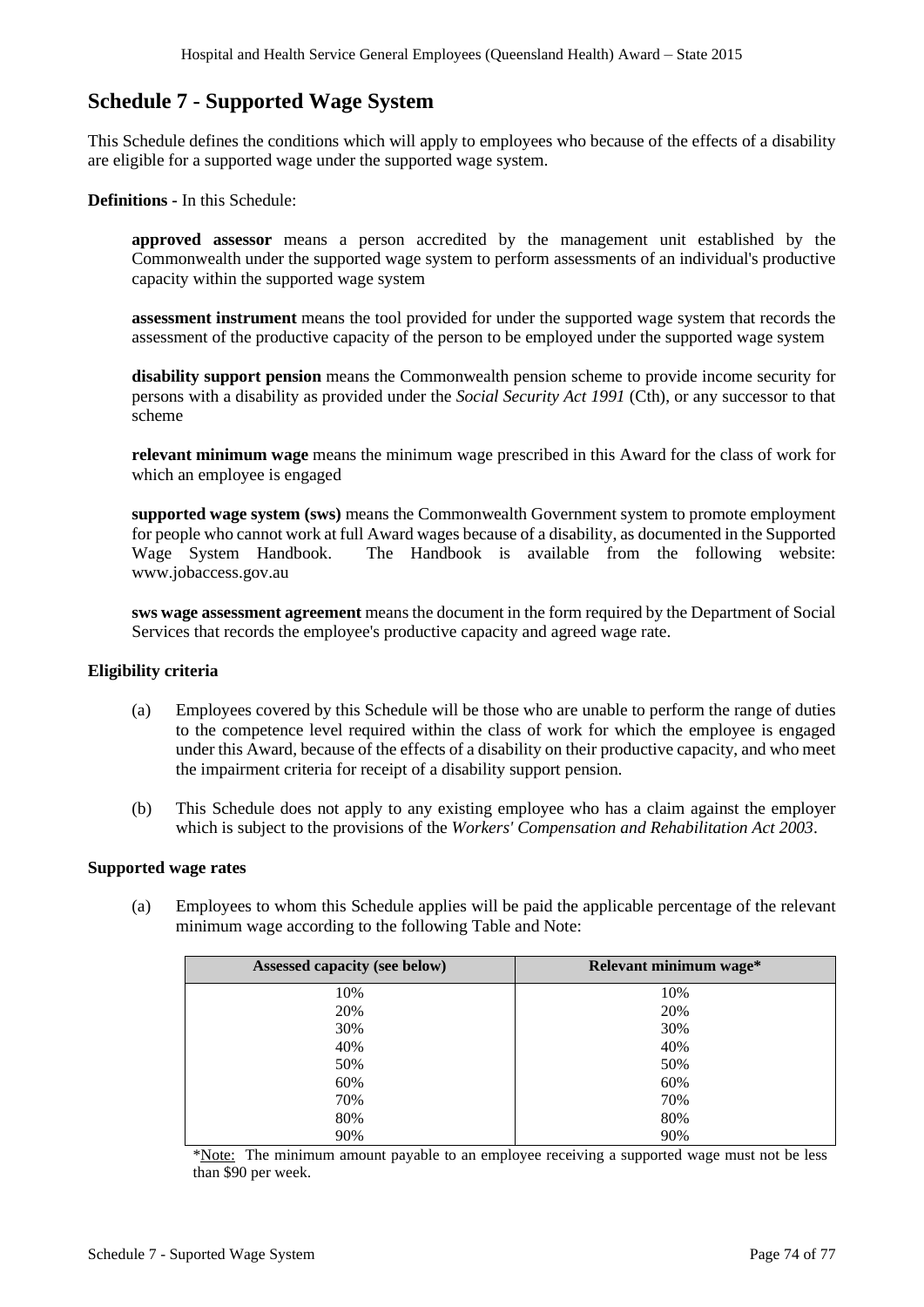Hospital and Health Service General Employees (Queensland Health) Award *–* State 2015

(b) Where an employee's assessed capacity is 10%, the employee must receive a high degree of assistance and support.

#### **Assessment of capacity**

- (a) For the purpose of establishing the percentage of the relevant minimum wage, the productive capacity of the employee will be assessed in accordance with the sws by an approved assessor, having consulted the employer and employee and, if the employee so desires, a union which the employee is eligible to join.
- (b) All assessments made under this Schedule must be documented in a sws wage assessment agreement and retained by the employer as a time and wages record in accordance with the Act.

#### **Review of assessment**

The assessment of the applicable percentage should be subject to annual or more frequent review on the basis of a reasonable request for such a review. The process of review must be in accordance with the procedures for assessing capacity under the sws.

#### **Other terms and conditions of employment**

Where an assessment has been made, the applicable percentage will apply to the relevant minimum wage only. Employees covered by the provisions of this Schedule will be entitled to the same terms and conditions of employment as other workers covered by this Award on a *pro rata* basis.

#### **Workplace adjustment**

If the employer wishes to employ a person under the provisions of this Schedule it must take reasonable steps to make changes in the workplace to enhance the employee's capacity to do the job. Changes may involve re-design of job duties, working time arrangements and work organisation.

## **Trial period**

- (a) In order for an adequate assessment of the employee's capacity to be made, the employer may employ a person under the provisions of this Schedule for a trial period not exceeding 12 weeks, except that in some cases additional work adjustment time (not exceeding four weeks) may be needed.
- (b) During that trial period the assessment of capacity will be undertaken and the percentage of the relevant minimum wage for a continuing employment relationship will be determined.
- (c) The minimum amount payable to the employee during the trial period must be no less than the amount recorded in the Note under the Table (above).
- (d) Work trials should include induction or training as appropriate to the job being trialled.
- (e) Where the employer and employee wish to establish a continuing employment relationship following the completion of the trial period, a further contract of employment will be entered into based on the outcome of assessment (see **Assessment of capacity** - above).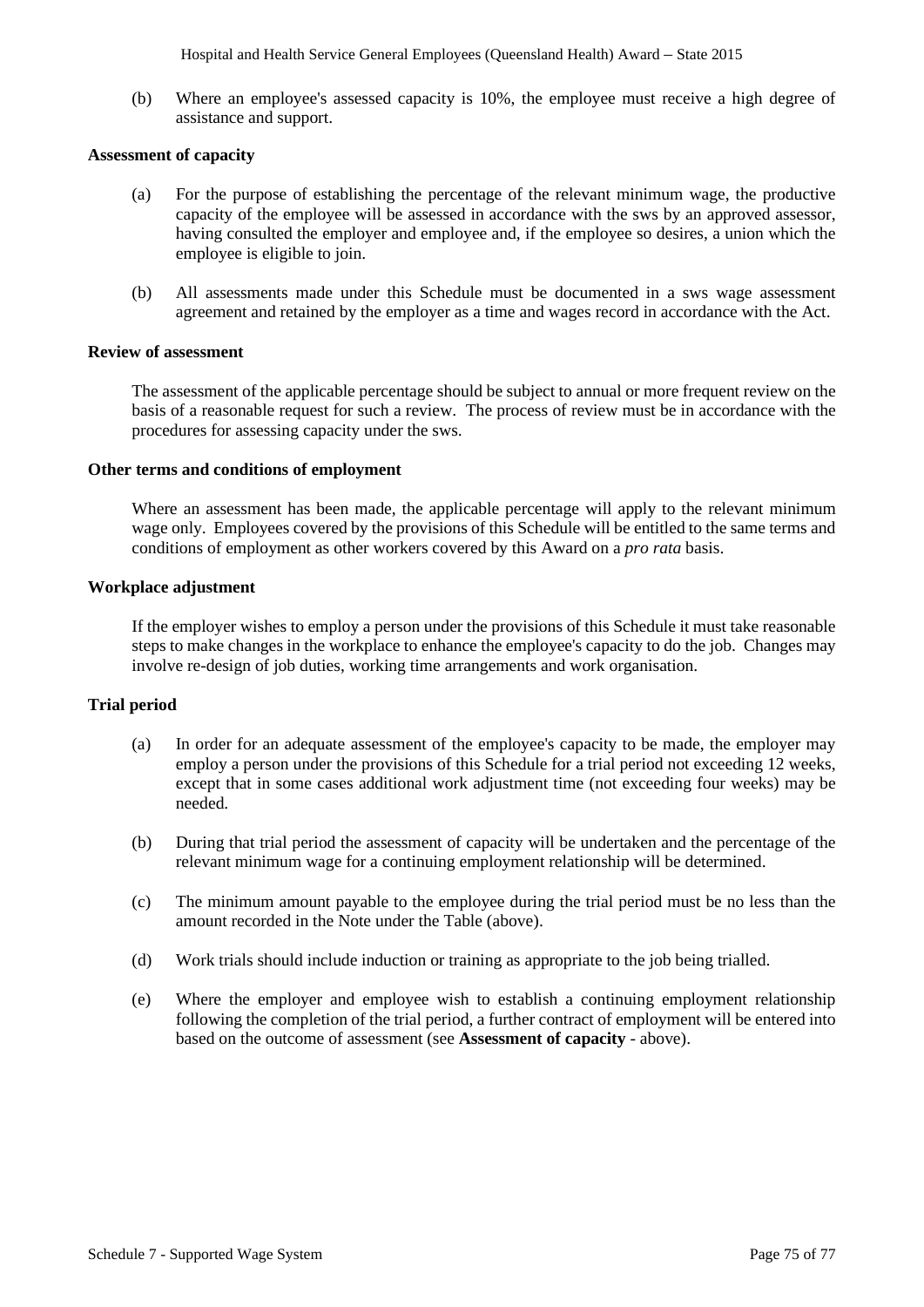# **Schedule 8 - Employees working other than 38 hours per week**

Scientists, Technicians, Scientific Assistants, and Cadets employed in Pathology departments (however named) by the department or a hospital and health service as at 1 January 2015 shall continue to enjoy a 36.25 hour week so long as they continue their employment under this Award. An employee who resigns their employment and who is not re-employed by an other employer covered by this Award within a period of 3 months shall not be regarded as having continued their employment under this Award and shall no longer be entitled to enjoy a 36.25 hour week.